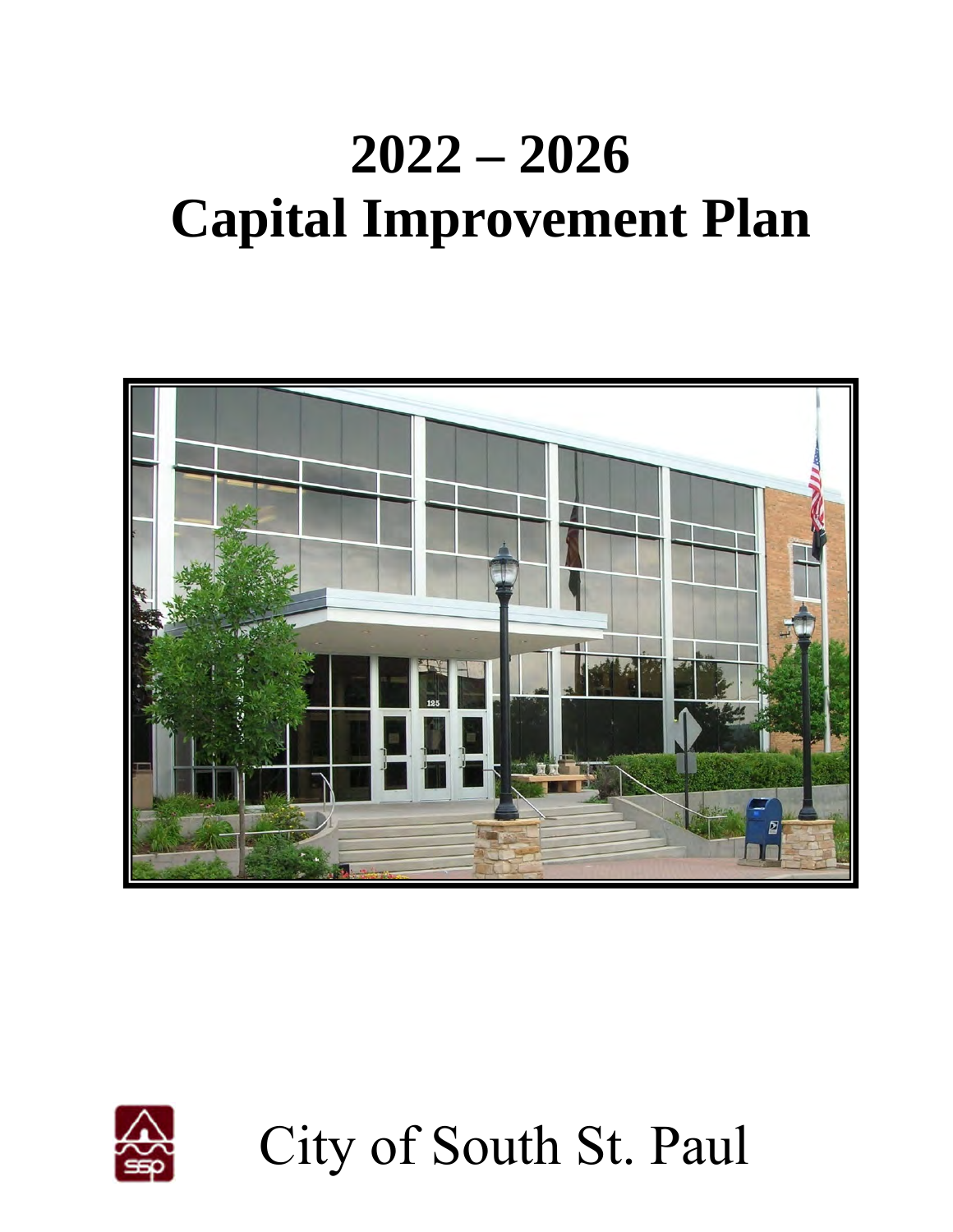| <b>Capital Improvement Summaries</b> |  |
|--------------------------------------|--|
|                                      |  |
|                                      |  |
|                                      |  |
| <b>Detail Project Descriptions</b>   |  |
|                                      |  |
|                                      |  |
|                                      |  |
|                                      |  |
|                                      |  |
|                                      |  |
|                                      |  |
|                                      |  |
|                                      |  |
|                                      |  |
|                                      |  |
|                                      |  |
|                                      |  |
|                                      |  |
|                                      |  |

### Page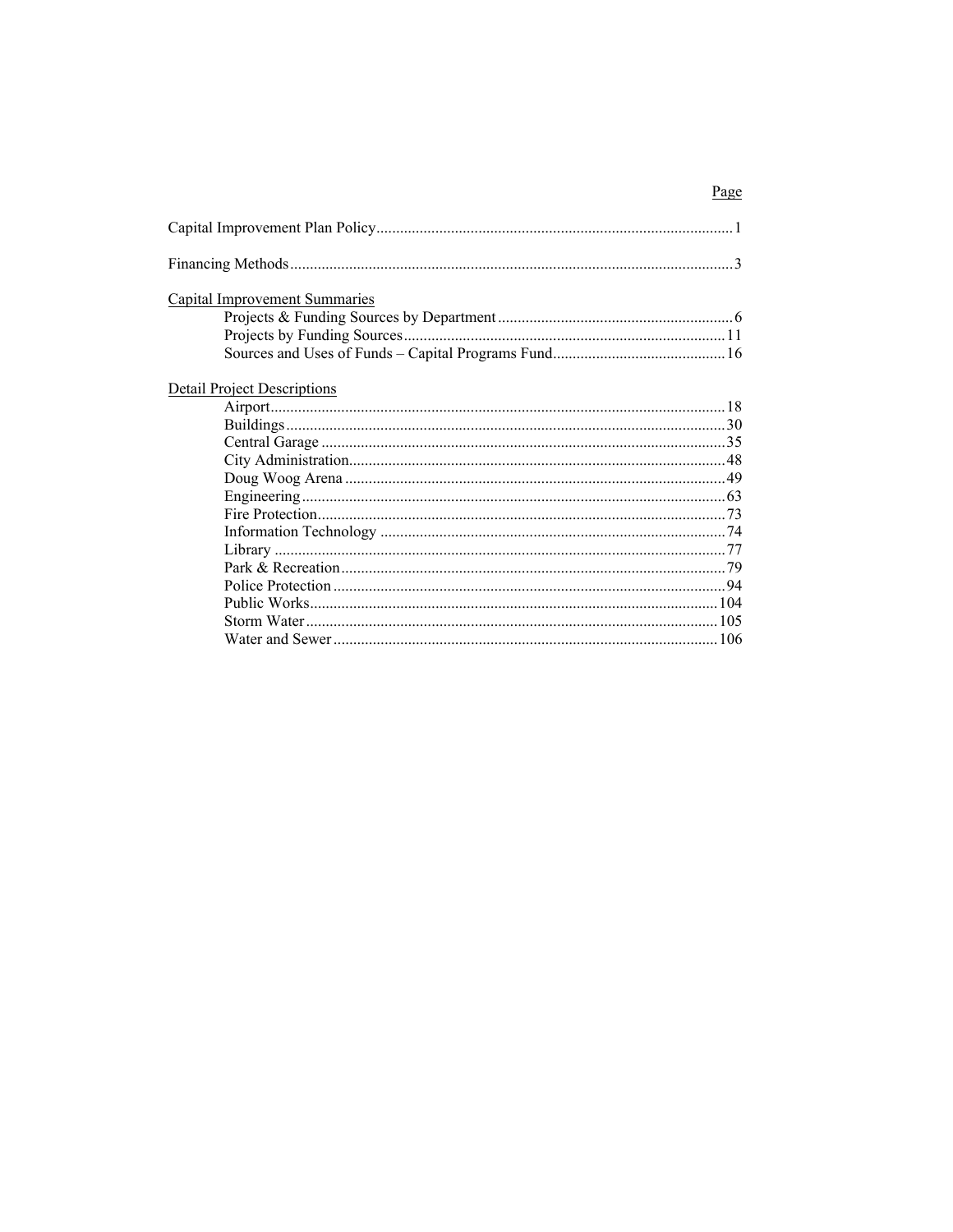

**City of South St. Paul** ADMINISTRATIVE POLICIES AND PROCEDURES

**APP Department: Finance**

City Administrator Approval:

City Council Approval: 11-21-11 Issue Date: 11-21-11 Revised Date: **12-1-14**

# **SUBJECT: CAPITAL IMPROVEMENT PLAN AND PROGRAM**

### **I. PURPOSE**

The Capital Improvement Program (CIP) is a proposed multi-year plan that provides for the acquisition, construction, replacement and/or maintenance of the City's public infrastructure and major capital assets. The terms Capital Improvement Program and Capital Improvement Plan should be regarded as interchangeable.

Proposed CIP expenditures are grouped in the plan by type **– infrastructure** (streets/utilities) improvements, **facilities/grounds** projects, and **major equipment purchases** (vehicles/rolling stock, technology, and other specialized items). Proposed funding sources are also identified for each expenditure. Execution of the program requires a careful balancing of needs, wants and available resources.

The CIP is manifested as a list of proposed capital expenditures, with funding sources, scheduled for the next fiscal year and the four years thereafter. With maturation of the CIP process, the planning horizon for major capital expenditures may grow to a ten-year projection.

The CIP process is undertaken because it provides:

- An effective way to anticipate, plan, budget, and coordinate operational and capital needs across city departmental boundaries.
- A rational method for allocating scarce resources by prioritization.
- A tangible and coherent program that can be more strategically aligned with available State, federal and other outside funding opportunities.
- Defined capital commitments that may better mobilize public and private support.
- Evidence of effective financial management that may enhance bond ratings.
- A tool that can be used by Staff for long-range analysis and planning.

### **II. DEFINITIONS**

Capital Improvement – an expenditure of Public funds for the acquisition, construction, replacement and/or maintenance of the City's infrastructure, facilities/grounds, and major equipment. A threshold of \$10,000 is used to define an expenditure as a capital expense appropriate for inclusion within the CIP.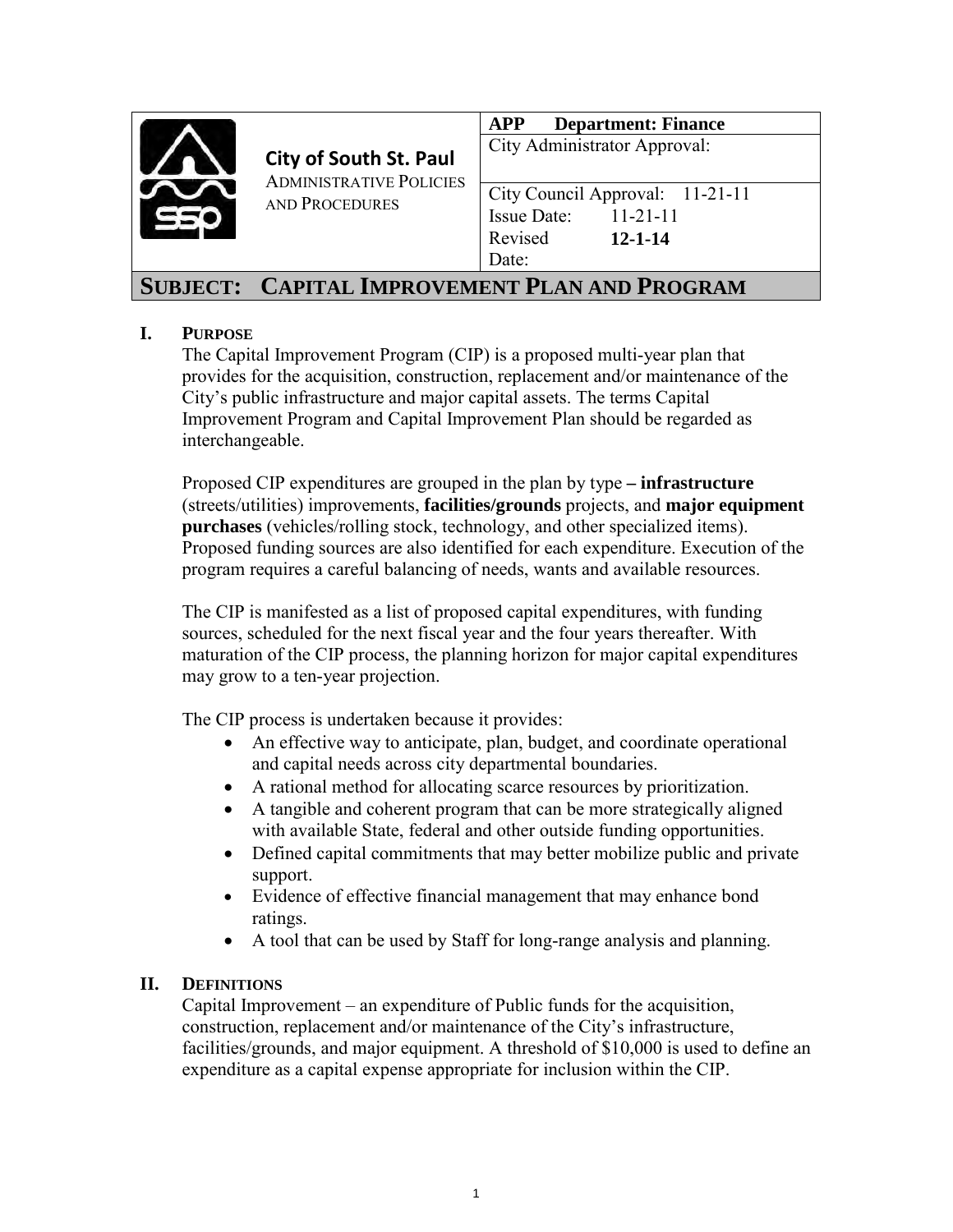### **III. POLICY**

A 5-year CIP will be annually updated, reviewed and adopted by the City Council in conjunction with the City's annual budget process. Council and Staff consideration shall be given to the following factors when developing the plan:

- Availability of funding sources
- Retaining \$500,000 for emergency resources in the Capital Programs Fund
- Projected need and urgency for repair or replacement
- Likely demand for the improvement
- Estimated cost
- Impact to City debt levels
- Relative benefits and avoided costs if funds used for alternative purposes
- Subsequent operating costs that will flow from the proposed improvement
- Alternatives for addressing the improvement need through collaboration or cost sharing with others

### **IV. PROCEDURE**

The CIP is prepared and developed by City Staff with direction provided by the City Council. The plan will be annually updated, reviewed, adopted and published. Department managers are responsible for annually updating information and for suggesting new items for the CIP. The Finance Director will centrally manage CIP information and documents and with the City Administrator, will facilitate annual discussion and decision making by the City Council.

Program expenditures proposed for the first year of a multi-year CIP would be included in the annual budget for that year, together with the chosen funding source(s). City Council review and revision of the CIP will occur at an early stage of the annual budget process so that potential tax levy impacts can be evaluated in conjunction with the discussion of proposed operational levies for the next calendar year.

Inclusion of CIP items in an annual budget does not constitute authorization for the expenditure. During the course of the budget year, each item will be presented to the City Council for specific consideration and spending authorization. .

### **V. AUTHORITY FOR IMPLEMENTATION AND ENFORCEMENT**

Management team members are responsible for annually reviewing and updating relevant information about CIP items within their operational jurisdiction and for appropriately sharing it with the Finance Director, City Administrator and the Mayor/City Council. The Finance Director is responsible for coordinating the ongoing implementation and enforcement of this Policy, under general supervision by the City Administrator and Mayor/City Council.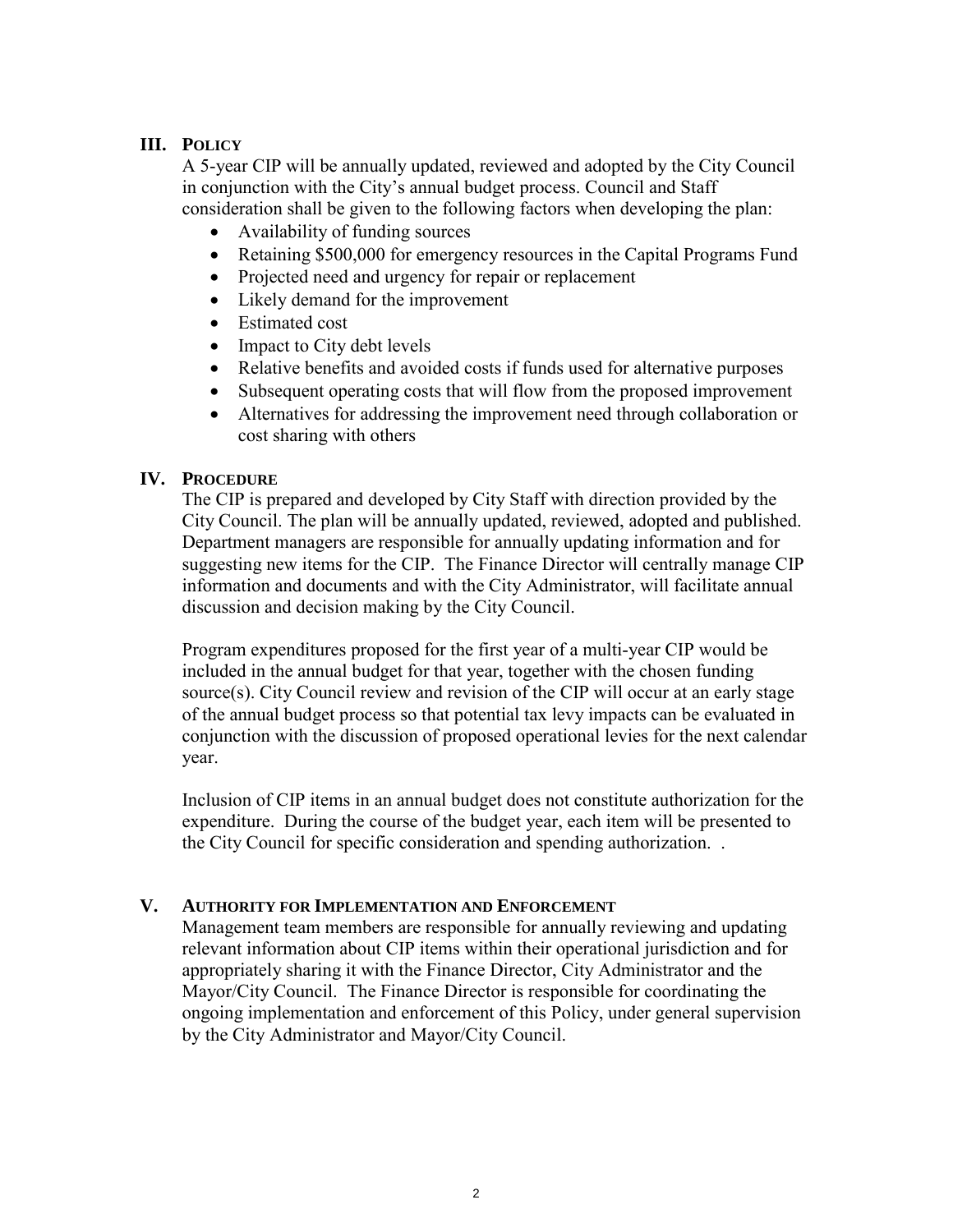### **INTRODUCTION**

Planning for capital improvements requires sound and economical financing. The City of South St. Paul is able to utilize several financing mechanisms ranging from cash reserves to specialpurpose funds, as well as borrowing through bond sales. The exact financing method for each improvement is based on the general policies and jurisdiction and legal requirements. The final selection and scheduling of proposed capital improvements is then based on the ability of the City to draw upon various funds. The total cost for each project includes construction costs, administrative costs and interest.

The City's current capital improvement plan includes improvements, maintenance and construction of new capital assets or infrastructure with an estimated value of greater than \$10,000.

In analyzing the financial viability of the capital improvements in the current program, the following methods of financing were examined:

### **INTERNAL METHODS:**

**Special Assessments** – Special assessments are based on the concept that when land is benefited from a particular improvement, all or part of the costs of the improvement should be levied against those properties to finance such improvements.

 Since it often takes several years for the City to collect special assessments, the City may decide to issue bonds for cash flow purposes. For assessments using MN Stat. 429 for bonding, at least 20% of the project costs must be assessed. See Public Improvement Revolving Bonds for further description of this financing tool.

**Enterprise Funds** – The City's enterprise funds include the Water, Sanitary Sewer, Storm Water, and Street Light Utility Funds. Capital improvements or equipment purchased in the enterprise funds may be financed through enterprise fund revenues derived from user charges for the respective services, when available. Enterprise funds are designed for selfsustaining operations.

When an enterprise fund does not have enough cash to pay for a specific project, the City may decide to use money from another City source (usually the Capital Programs Fund) or the City may decide to issue Enterprise Revenue Bonds. See below for further description of these financing methods.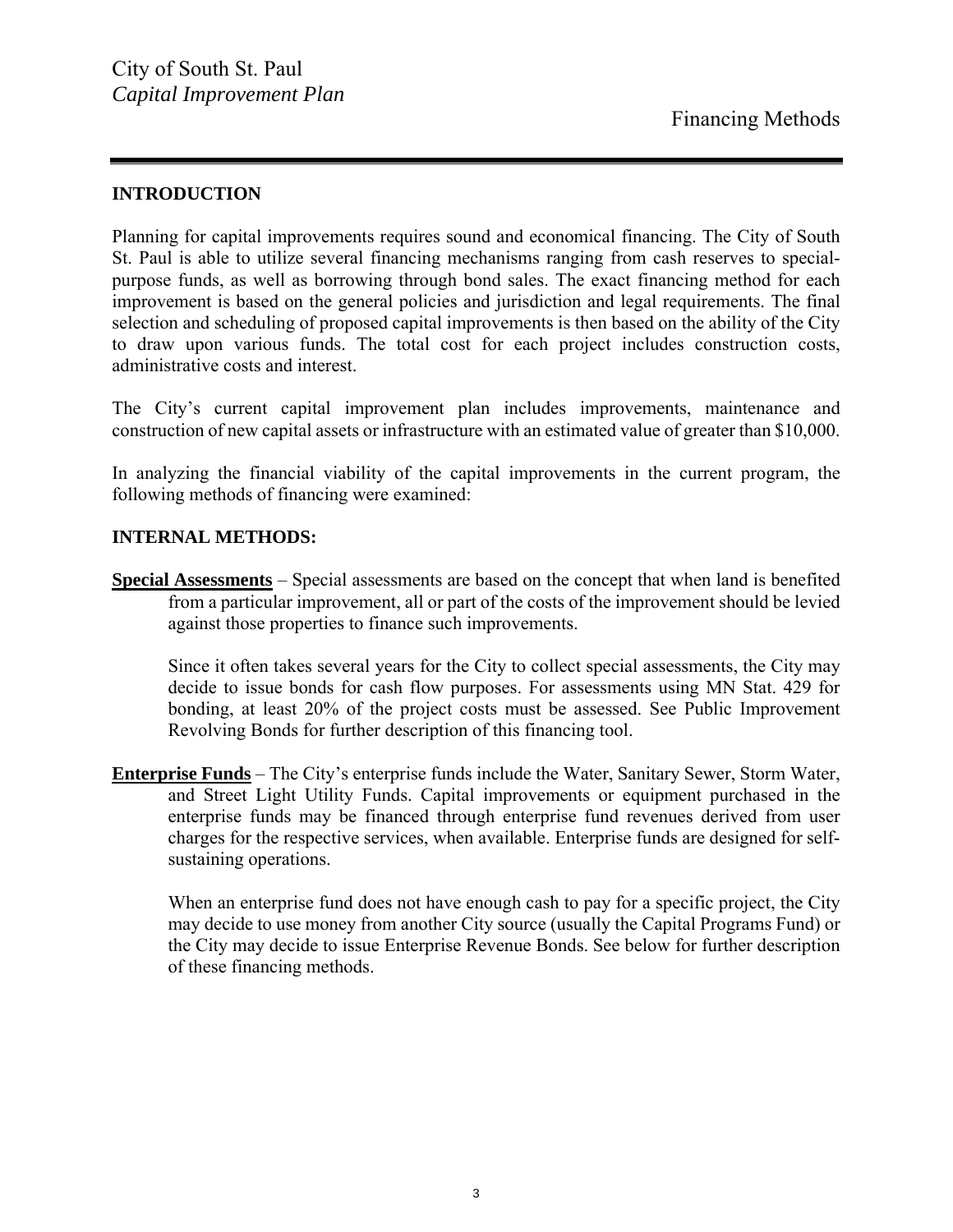- **Tax Increment (TIF) Funds** These funds are derived from the TIF Districts in the City of South St. Paul. In tax increment districts, property owners pay ad valorem taxes at the full rate levied by the units of local government within the taxing jurisdiction. At the time the tax increment district is created, property values are "frozen." The units of local government receive taxes based on the increase in property values since the district was created which is known as the "increment." The increment revenue is then used to finance physical improvements within the district. The City may decide to issue Tax Increment Bonds for cash flow purposes, see below for further description of these bonds.
- **Capital Programs Fund** This fund is designed to provide financing for capital purchases and improvements. Revenues for this fund may be derived from such sources as Local Government Aid (LGA), tax revenue, closed bond fund balances, and transfers from other funds.
- **Infrastructure Fund** This fund is designed to provide financing for infrastructure improvements. Funding for this fund began in 2020 and will continue with an annual dedicated ad valorem tax levy.
- **Park Dedication Fund** This fund is designed to provide financing for park and recreation type infrastructure. Revenues for this fund are derived from Park Dedication fees pursuant to City ordinance.
- **Internal Debt General Programs Fund** The City maintains a cash flow fund for many purposes. One purpose of this fund is to finance capital improvements.

### **EXTERNAL METHODS:**

**Municipal State Aid (MSA)** – The Minnesota Department of Transportation (MnDOT) provides funding assistance for improvements to those municipal streets which are designated as part of its MSA system (20% of the City's total street system can be designated). Money for this fund is supplied with a dedicated portion of revenues collected from road use and gasoline taxes and allocated to the City on an annual basis. Funds are released for improvements on those streets on the system whose design and construction meet MSA standards. Funds may be expended for an approved project on any street on the City's MSA system. MSA funds may be accumulated over several years, but a maximum of 3 times the annual allotment is recommended by MnDOT to avoid penalties. MSA also gives the City the ability to bond for certain MSA projects, using future MSA allotments to pay off bonds.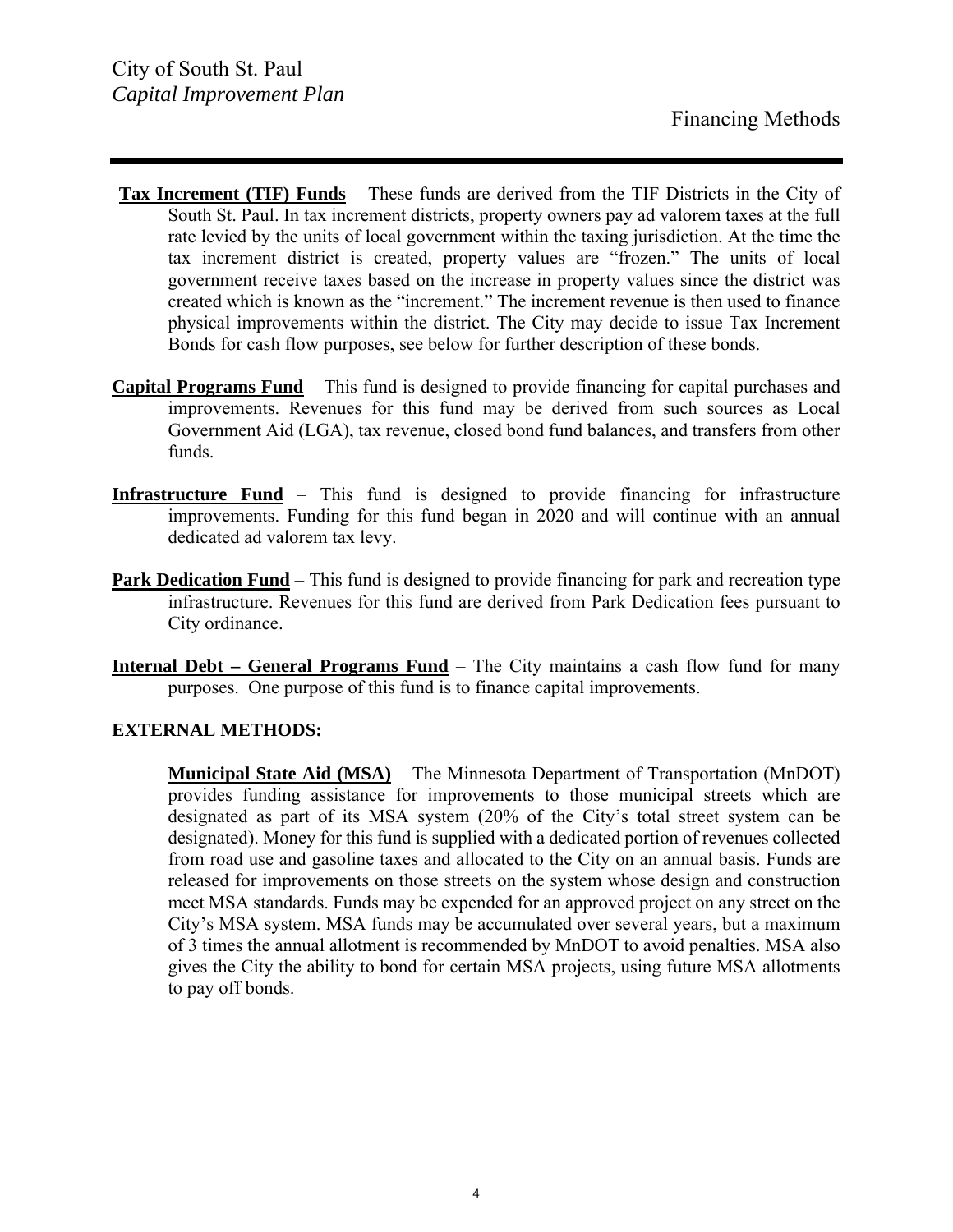- **Minnesota Department of Transportation** MnDOT provides financing assistance for maintenance and improvements on those highways included in the MnDOT trunk highway system and federal interstate system. These improvements could include intersecting local or county streets. In the City of South St. Paul, these highways are TH 52 (Lafayette Freeway), TH156 Concord St (north of I-494) and I-494.
- **Other** Other external sources of financing include grants, donations, and other local governments.

### **TYPES OF DEBT:**

- **Public Improvement Revolving (PIR) Bonds** PIR bonds are issued to provide immediate liquidity to complete public improvement projects and are repaid with special assessment receipts over a specified time period. These bonds are supported through special assessments; therefore, no levy is required.
- **Revenue Bonds** Most of the Revenue Bonds that the City issues are typically for Utility Fund projects costs, but the City may issue Revenue Bonds for other enterprise-type operations (Doug Woog Arena and Airport) and for anticipated revenue streams such as MSA. These bonds are repaid with revenue from the enterprise-type facilities or from future revenue. Revenue bonds typically carry higher interest rates than general obligation debt due to a slightly higher risk of nonpayment.
- **Tax Increment Bonds** The City's Economic Development Authority (EDA) may issue Tax Increment Bonds to pay projects costs when the district does not have sufficient cash. These bonds are repaid with the tax increment revenue that is generated by the district; therefore, no additional levy is required.
- **Lease Revenue Bonds** This debt is issued through the Economic Development Authority to procure capital equipment or facilities supported with a lease purchase relationship agreement with the City. These bonds are backed by the full faith and credit of the City.
- **Capital Improvement Bonds** Capital Improvement bonds may be issued only for certain projects, including city halls, public safety buildings, public works facilities and libraries. These bonds are backed by the full faith and credit of the City and supported through the property tax levy.
- **Other General Obligation (GO)** There are several other types of GO debt available for the City to use. These types of GO debt typically require an ad valorem tax levy.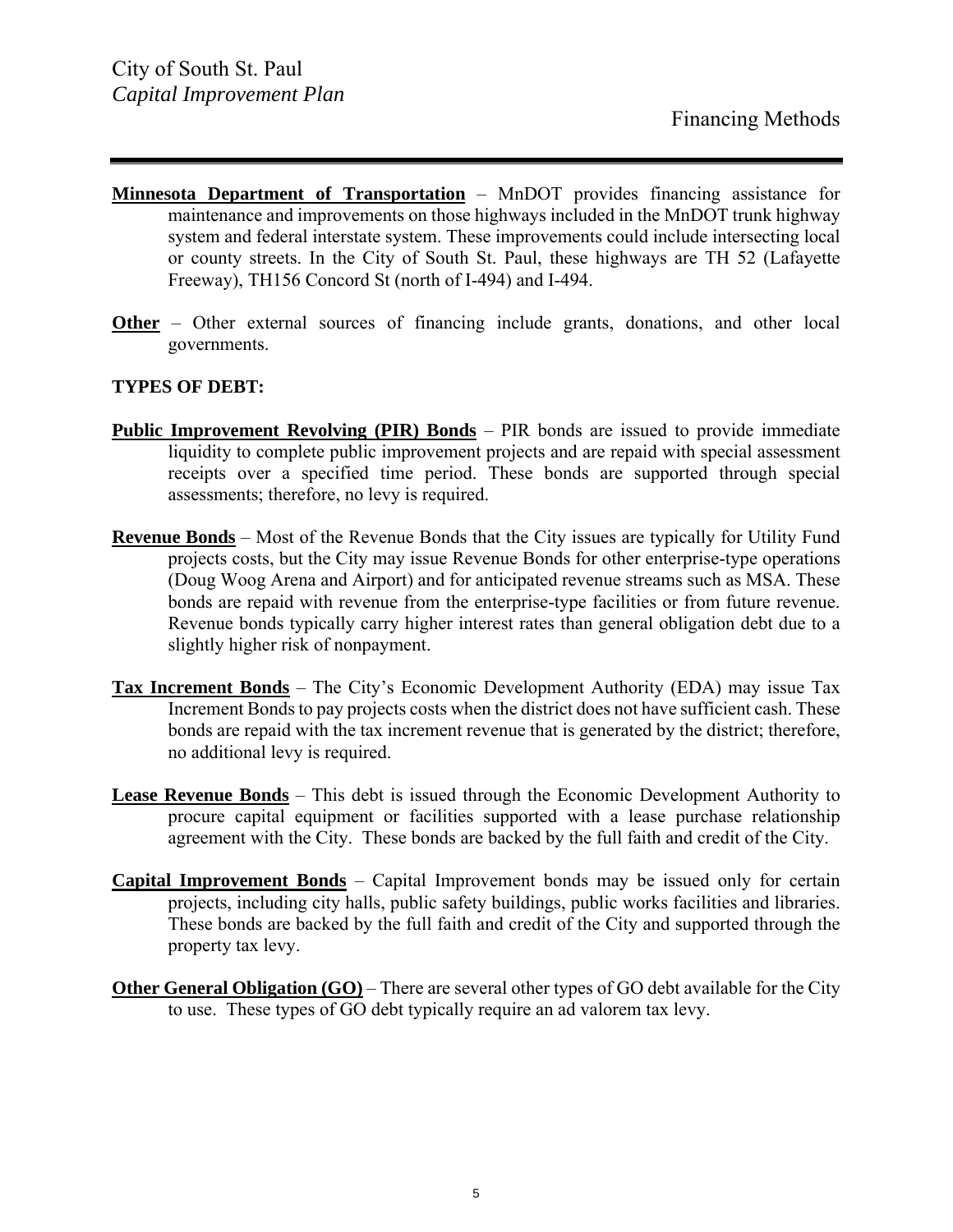# City of South St. Paul, Minnesota

*Capital Improvement Plan*

**2022** thru **2026**

# **PROJECTS & FUNDING SOURCES BY DEPARTMENT**

| <b>Department</b>                             | Project#               | <b>Priority</b> | 2022      | 2023       | 2024       | 2025      | 2026    | <b>Total</b> |
|-----------------------------------------------|------------------------|-----------------|-----------|------------|------------|-----------|---------|--------------|
| <b>Airport</b>                                |                        |                 |           |            |            |           |         |              |
| Runway 16-34 Mill and Overlay and Renovations | Air - 12-114           | 3               | 4,049,284 |            |            |           |         | 4,049,284    |
| <b>Obstruction Removal</b>                    | Air - 14-206           | n/a             |           |            | 165.000    |           |         | 165,000      |
| Reconstruct Terminal Parking Lot              | Air - 16-1             | n/a             |           |            | 300,000    |           |         | 300,000      |
| Taxiway A Realignment-Construction            | Air - 16-5             | $\overline{2}$  | 300,000   | 2,500,000  |            |           |         | 2,800,000    |
| Fuel System Replacement                       | Air - 19-2             | 3               |           |            |            | 400,000   |         | 400,000      |
| Taxiway C Rehabilitation                      | Air - 20-2             | n/a             |           |            | 250,000    |           |         | 250.000      |
| John Deere 1585 Mower                         | Air - 21-1             | $\overline{2}$  | 50,000    |            |            |           |         | 50,000       |
| Perimeter Fence Replacement                   | Air - 21-2             | $\overline{2}$  | 150,000   |            |            |           |         | 150,000      |
| Map Update                                    | Air - 22-1             | n/a             | 250,000   |            |            |           |         | 250,000      |
| Taxiway Connector Reconstruction              | Air - 22-7             | n/a             | 800,000   |            |            |           |         | 800,000      |
| Replace Beacon                                | Air - 24-1             | n/a             |           |            | 50,000     |           |         | 50,000       |
| Unit T - Hangar                               | Air - 25-1             | n/a             |           |            |            | 2,000,000 |         | 2,000,000    |
|                                               | <b>Airport Total</b>   |                 | 5,599,284 | 2,500,000  | 765,000    | 2,400,000 |         | 11,264,284   |
| <b>Airport Operating Fund</b>                 |                        |                 | 255,000   | 125,000    | 120,000    | 585,000   |         | 1,085,000    |
| <b>Federal - FAA</b>                          |                        |                 | 5,289,284 | 2,250,000  | 420,000    | 170,000   |         | 8,129,284    |
|                                               |                        |                 |           |            |            | 1,200,000 |         | 1,200,000    |
| <b>Other Funding Sources</b><br><b>State</b>  |                        |                 | 55,000    | 125,000    | 225,000    | 445,000   |         | 850,000      |
|                                               |                        |                 |           |            |            |           |         |              |
|                                               | <b>Airport Total</b>   |                 | 5,599,284 | 2,500,000  | 765,000    | 2,400,000 |         | 11,264,284   |
| <b>Buildings</b>                              |                        |                 |           |            |            |           |         |              |
| Re-roof Library (flat area)                   | Bld - 12-39            | n/a             |           | 150,000    |            |           |         | 150,000      |
| Library Boiler Replacement                    | Bld - 14-40            | n/a             |           | 35,000     |            |           |         | 35,000       |
| Electric Vehicle Charging Stations            | Bld - 18-9             | $\overline{2}$  | 32,750    |            |            |           |         | 32,750       |
| City Hall-2022 Remodel                        | Bld - 22-1             | n/a             | 3,700,000 |            |            |           |         | 3,700,000    |
| New Public Works Building                     | Bld - 22-2             | n/a             |           | 12,000,000 | 10,000,000 |           |         | 22,000,000   |
|                                               | <b>Buildings Total</b> |                 | 3,732,750 | 12,185,000 | 10,000,000 |           |         | 25,917,750   |
| <b>Bond Referendum</b>                        |                        |                 |           | 1,000,000  | 10,000,000 |           |         | 11,000,000   |
| <b>Capital Program Funds</b>                  |                        |                 | 3,712,750 | 185,000    |            |           |         | 3,897,750    |
| <b>State</b>                                  |                        |                 | 20,000    | 11,000,000 |            |           |         | 11,020,000   |
|                                               | <b>Buildings Total</b> |                 | 3,732,750 | 12,185,000 | 10,000,000 |           |         | 25,917,750   |
|                                               |                        |                 |           |            |            |           |         |              |
| <b>Central Garage</b><br>Police Vehicles      | CG - 14-101            | n/a             | 125,000   | 125,000    | 125,000    | 125,000   | 125,000 | 625,000      |
| Plow Truck 336 Replacement                    | CG - 17-03             | n/a             |           | 240,000    |            |           |         | 240,000      |
|                                               |                        |                 |           |            |            |           |         |              |
| Plow Truck 333 Replacement                    | CG - 17-04             | n/a             |           |            | 270,000    |           |         | 270,000      |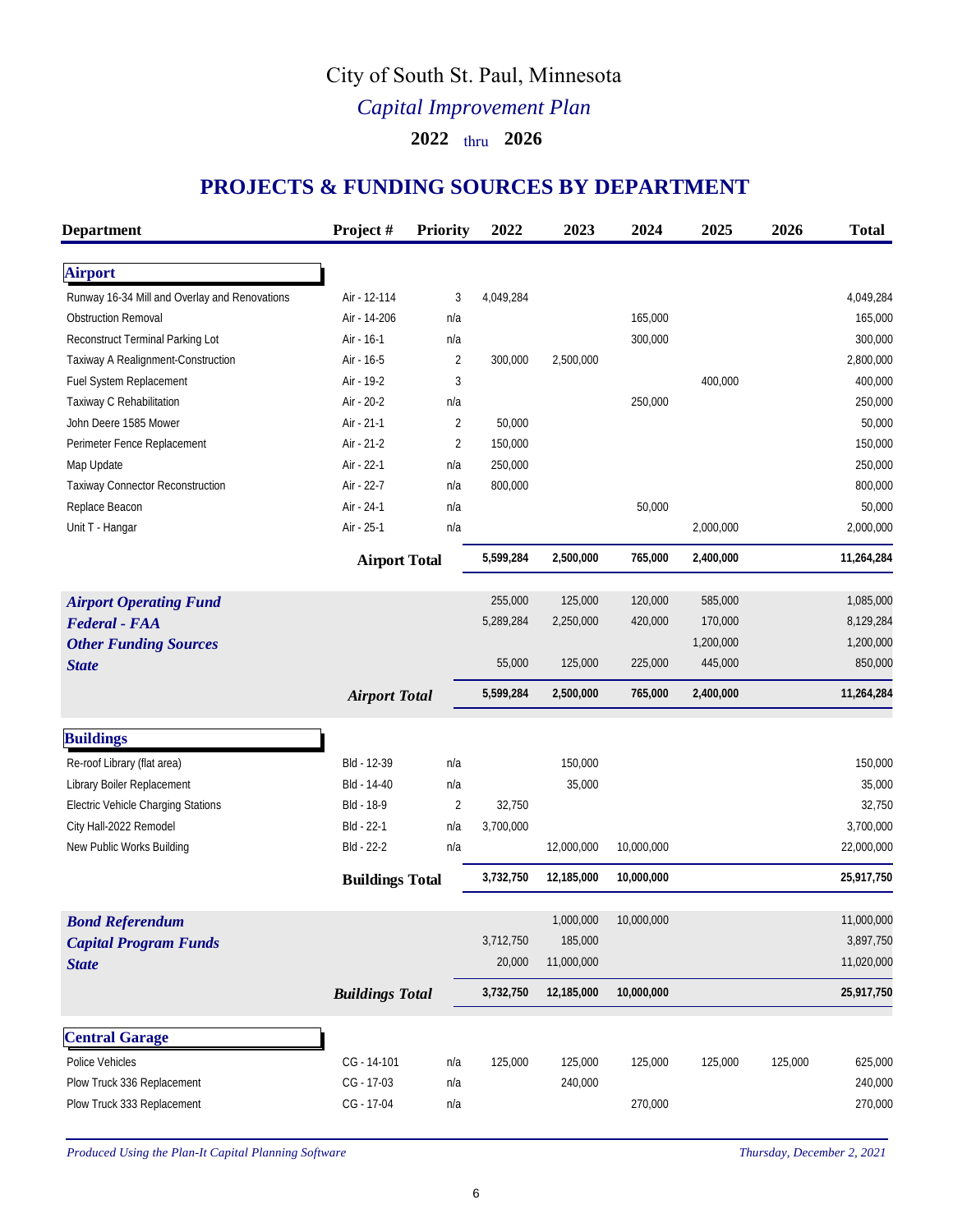| <b>Department</b>                                | Project#                         | <b>Priority</b> | 2022    | 2023    | 2024      | 2025      | 2026      | <b>Total</b> |
|--------------------------------------------------|----------------------------------|-----------------|---------|---------|-----------|-----------|-----------|--------------|
| Plow Truck 339 Replacement                       | $CG - 17 - 05$                   | n/a             |         |         |           | 270,000   |           | 270,000      |
| Plow Truck 332 Replacement                       | $CG - 17-06$                     | n/a             |         |         |           |           | 270,000   | 270,000      |
| Water Tanker Replacement                         | $CG - 17-09$                     | $\overline{2}$  | 220,000 |         |           |           |           | 220,000      |
| Replace Vehicle 323 F450                         | $CG - 17-16$                     | n/a             | 48,000  |         |           |           |           | 48,000       |
| Replace Elgin Street Sweeper 305                 | CG - 21-100                      | 1               |         |         | 240,000   |           |           | 240,000      |
| Replace Vehicle 338, F250 w/utility box          | $CG - 21 - 101$                  | $\overline{2}$  |         |         |           |           | 60,000    | 60,000       |
| Replace 2012 New Holland Tractor/Flail mower     | $CG - 21 - 104$                  | $\mathbf{1}$    |         |         |           | 200,000   |           | 200,000      |
| Replace Teamco Snow Blower                       | $CG - 21 - 105$                  | 1               |         |         |           | 150,000   |           | 150,000      |
| Forklift                                         | $CG - 22-01$                     | 3               | 34,000  |         |           |           |           | 34,000       |
| Replace John Deere Zero-Turn Mower               | $CG - 22-1$                      | 2               | 19,000  |         |           |           |           | 19,000       |
|                                                  | <b>Central Garage Total</b>      |                 | 446,000 | 365,000 | 635,000   | 745,000   | 455,000   | 2,646,000    |
| <b>Central Garage Fund</b>                       |                                  |                 | 446,000 | 365,000 | 635,000   | 745,000   | 455,000   | 2,646,000    |
|                                                  | <b>Central Garage Total</b>      |                 | 446,000 | 365,000 | 635,000   | 745,000   | 455,000   | 2,646,000    |
| <b>City Administration</b>                       |                                  |                 |         |         |           |           |           |              |
| ERP Replacement-Through LOGIS                    | ADM - 22-1                       | 2               | 500,000 |         |           |           |           | 500,000      |
|                                                  | <b>City Administration Total</b> |                 | 500,000 |         |           |           |           | 500,000      |
| <b>Capital Program Funds</b>                     |                                  |                 | 350,000 |         |           |           |           | 350,000      |
| <b>Water Utility</b>                             |                                  |                 | 150,000 |         |           |           |           | 150,000      |
|                                                  | <b>City Administration Total</b> |                 | 500,000 |         |           |           |           | 500,000      |
| Doug Woog Arena                                  |                                  |                 |         |         |           |           |           |              |
| Replace Rooftop HVAC units-Office Suites Section | WAK - 13-167                     | $\overline{2}$  |         |         | 80,000    |           |           | 80,000       |
| Replace Rooftop HVAC Units                       | WAK - 14-105                     | 2               |         |         | 65,000    |           |           | 65,000       |
| Replace Rink 1 Entry door, closers, hardware     | WAK - 19-10                      | 2               |         | 40,000  |           |           |           | 40,000       |
| <b>Concession Stand Remodel</b>                  | WAK - 19-11                      | 3               |         |         |           | 50,000    |           | 50,000       |
| Replace HVAC Rink1 Locker, Mtg, Dryland Rooms    | WAK - 19-12                      | 3               |         |         |           |           | 45,000    | 45,000       |
| Rink 2 Floor & Boards                            | WAK - 19-13                      | $\overline{4}$  |         |         |           |           | 1,200,000 | 1,200,000    |
| North Exit Doors                                 | WAK - 19-2                       | n/a             |         | 20,000  |           |           |           | 20,000       |
| Scissor Lift Replacement                         | WAK - 19-3                       | 2               |         | 32,000  |           |           |           | 32,000       |
| Replace Drop Ceiling Tiles & Grid                | WAK - 19-5                       | $\mathbf{1}$    |         |         | 35,000    |           |           | 35,000       |
| Lobby Entry Doors                                | WAK - 19-7                       | 2               |         | 10,000  |           |           |           | 10,000       |
| Mezzanine-Warm Viewing Area Flooring             | WAK - 19-8                       | 2               |         |         |           | 30,000    |           | 30,000       |
| Woog Arena Sprinkler Fire Suppression System     | WAK - 20-1                       | 3               |         |         |           |           | 25,000    | 25,000       |
| Woog Arena Roof Replacement                      | WAK - 20-2                       | n/a             |         |         |           | 800,000   |           | 800,000      |
| Replace Rink One Floor and Boards                | WAK - 21-2                       | 4               |         |         | 950,000   |           |           | 950,000      |
|                                                  | Doug Woog Arena Total            |                 |         | 102,000 | 1,130,000 | 880,000   | 1,270,000 | 3,382,000    |
| Tax Levy - Arena                                 |                                  |                 |         | 102,000 | 1,130,000 | 880,000   | 1,270,000 | 3,382,000    |
|                                                  | Doug Woog Arena Total            |                 |         | 102,000 | 1,130,000 | 880,000   | 1,270,000 | 3,382,000    |
| <b>Engineering</b>                               |                                  |                 |         |         |           |           |           |              |
| Marie Ave Reconstruction - 3rd Ave to 19th Ave   | ENG - 12-102                     | 2               |         |         | 1,050,000 | 6,500,000 |           | 7,550,000    |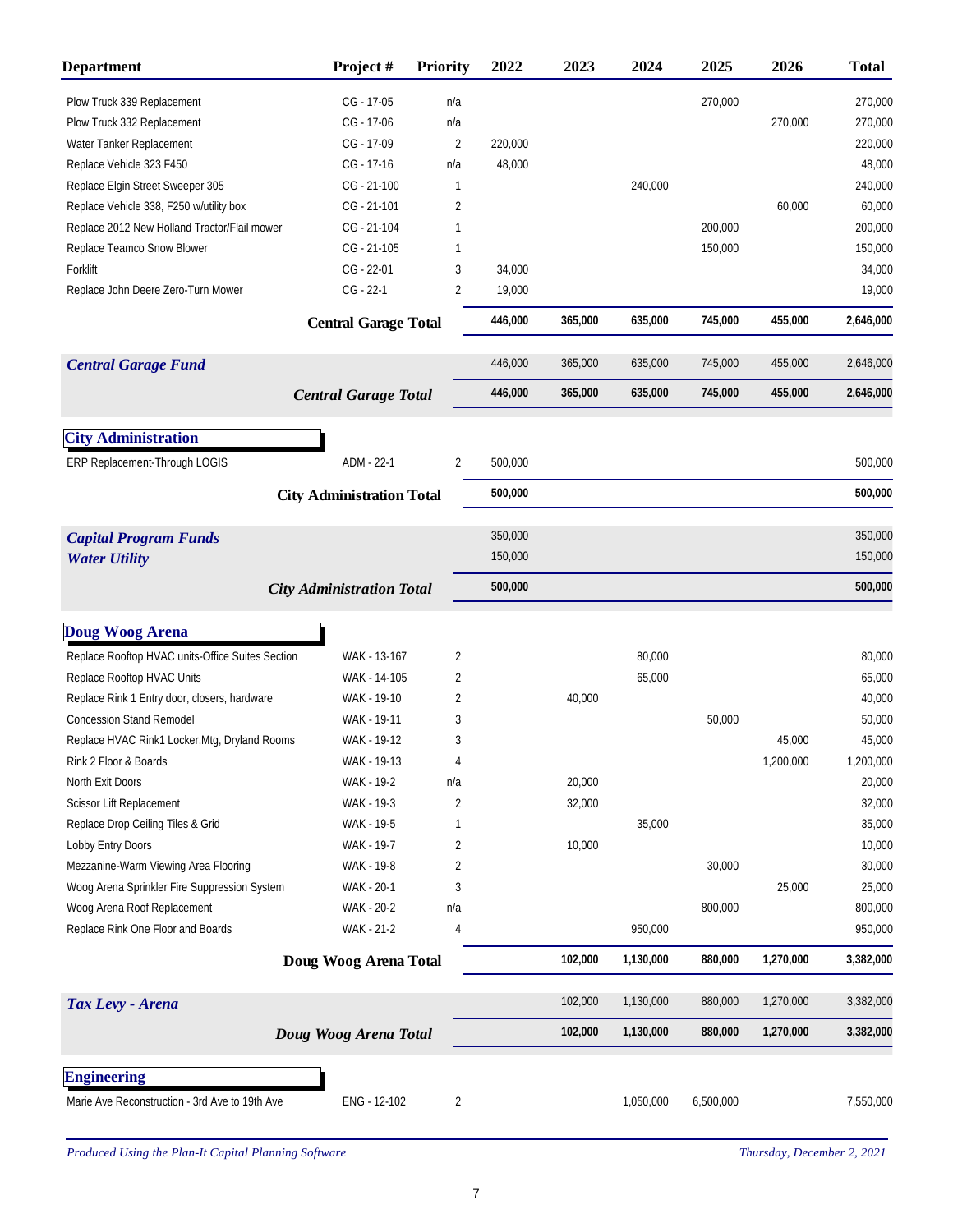| <b>Department</b>                                | Project#                            | <b>Priority</b> | 2022       | 2023      | 2024      | 2025      | 2026      | <b>Total</b> |
|--------------------------------------------------|-------------------------------------|-----------------|------------|-----------|-----------|-----------|-----------|--------------|
| 12th Avenue Reconstruction                       | ENG - 12-121                        | 2               | 210,000    |           |           |           | 3,600,000 | 3,810,000    |
| Concord Street Improvements                      | ENG - 12-141                        | $\mathbf{1}$    | 14,733,000 |           |           |           |           | 14,733,000   |
| Annual Sidewalk Repair and Replacement Program   | ENG - 12-144                        | 2               | 318,300    |           | 29,800    | 360,000   |           | 708,100      |
| Concord Exchange Ext. & Streetscape Improvements | ENG - 12-83                         | 2               | 100,000    | 240,000   | 3,720,000 |           |           | 4,060,000    |
| Stickney Improvement Project                     | ENG - 19-1                          | $\overline{2}$  |            | 1,260,000 |           |           |           | 1,260,000    |
| Reconstruct Concrete Alleys                      | ENG - 22-1                          | n/a             | 205,000    |           |           |           |           | 205,000      |
| 7th Ave & 2nd Street Reconstruction              | ENG - 22-2                          | n/a             | 250,000    | 1,250,000 |           |           |           | 1,500,000    |
| Warner Avenue Improvements                       | ENG - 24-2                          | n/a             |            | 25,000    | 375,000   |           |           | 400,000      |
| Bircher/Willis Area Street Improvements          | ENG - 27-1                          | n/a             |            |           |           |           | 300,000   | 300,000      |
|                                                  | <b>Engineering Total</b>            |                 | 15,816,300 | 2,775,000 | 5,174,800 | 6,860,000 | 3,900,000 | 34,526,100   |
| <b>Assessments (Paid by Property Owners)</b>     |                                     |                 | 282,150    | 90,000    | 730,000   | 760,000   | 430,000   | 2,292,150    |
| <b>Capital Program Funds</b>                     |                                     |                 | 332,000    | 1,373,000 | 174,800   | 180,000   | 300,000   | 2,359,800    |
| Federal                                          |                                     |                 | 3,780,000  |           |           | 1,000,000 |           | 4,780,000    |
| <b>Infrastructure Fund</b>                       |                                     |                 |            |           | 1,050,000 | 720,000   | 620,000   | 2,390,000    |
| <b>MSA Funds</b>                                 |                                     |                 | 759,150    | 650,000   | 315,600   | 960,000   | 1,350,000 | 4,034,750    |
| <b>Sanitary Sewer Utility</b>                    |                                     |                 | 400,000    | 100,000   | 350,000   | 600,000   | 75,000    | 1,525,000    |
| <b>State</b>                                     |                                     |                 | 9,480,000  |           |           |           |           | 9,480,000    |
| <b>Storm Sewer Utility</b>                       |                                     |                 |            | 50,000    | 400,000   | 900,000   | 200,000   | 1,550,000    |
| <b>Street Light Utility</b>                      |                                     |                 |            |           |           | 240,000   | 400,000   | 640,000      |
| <b>Tax Increment</b>                             |                                     |                 |            | 240,000   | 1,744,400 |           |           | 1,984,400    |
| <b>Water Utility</b>                             |                                     |                 | 573,000    | 272,000   | 410,000   | 1,500,000 | 525,000   | 3,280,000    |
|                                                  | <b>Engineering Total</b>            |                 | 15,606,300 | 2,775,000 | 5,174,800 | 6,860,000 | 3,900,000 | 34,316,100   |
| <b>Fire Protection</b>                           |                                     |                 |            |           |           |           |           |              |
| SMFD Ladder 1                                    | FIRE-22-03                          | n/a             | 325,000    |           |           |           |           | 325,000      |
|                                                  | <b>Fire Protection Total</b>        |                 | 325,000    |           |           |           |           | 325,000      |
| <b>Capital Program Funds</b>                     |                                     |                 | 325,000    |           |           |           |           | 325,000      |
|                                                  | <b>Fire Protection Total</b>        |                 | 325,000    |           |           |           |           | 325,000      |
| <b>Information Technology</b>                    |                                     |                 |            |           |           |           |           |              |
| Fiber Network Project                            | IT - 13-103                         | n/a             | 29,980     | 29,980    | 29,980    | 29,980    | 29,980    | 149,900      |
| Digital Sign Boards for City Hall                | $IT - 18-1$                         | n/a             | 15,000     |           |           |           |           | 15,000       |
| Fiber Optic Cable Infrastructure                 | $IT - 19-1$                         | 3               | 250,000    |           | 250,000   |           | 100,000   | 600,000      |
|                                                  | <b>Information Technology Total</b> |                 | 294,980    | 29,980    | 279,980   | 29,980    | 129,980   | 764,900      |
| <b>Capital Program Funds</b>                     |                                     |                 | 294,980    | 29,980    | 279,980   | 29,980    | 129,980   | 764,900      |
|                                                  | <b>Information Technology Total</b> |                 | 294,980    | 29,980    | 279,980   | 29,980    | 129,980   | 764,900      |
|                                                  |                                     |                 |            |           |           |           |           |              |
| <b>Library</b>                                   |                                     |                 |            |           |           |           |           |              |
| Library Building Design & Build                  | Bld - 18-7                          | n/a             | 1,020,000  | 7,480,000 |           |           |           | 8,500,000    |
| Renovation of Library Building                   | LIB - 22-01                         | 2               |            |           | 1,500,000 |           |           | 1,500,000    |
|                                                  | <b>Library Total</b>                |                 | 1,020,000  | 7,480,000 | 1,500,000 |           |           | 10,000,000   |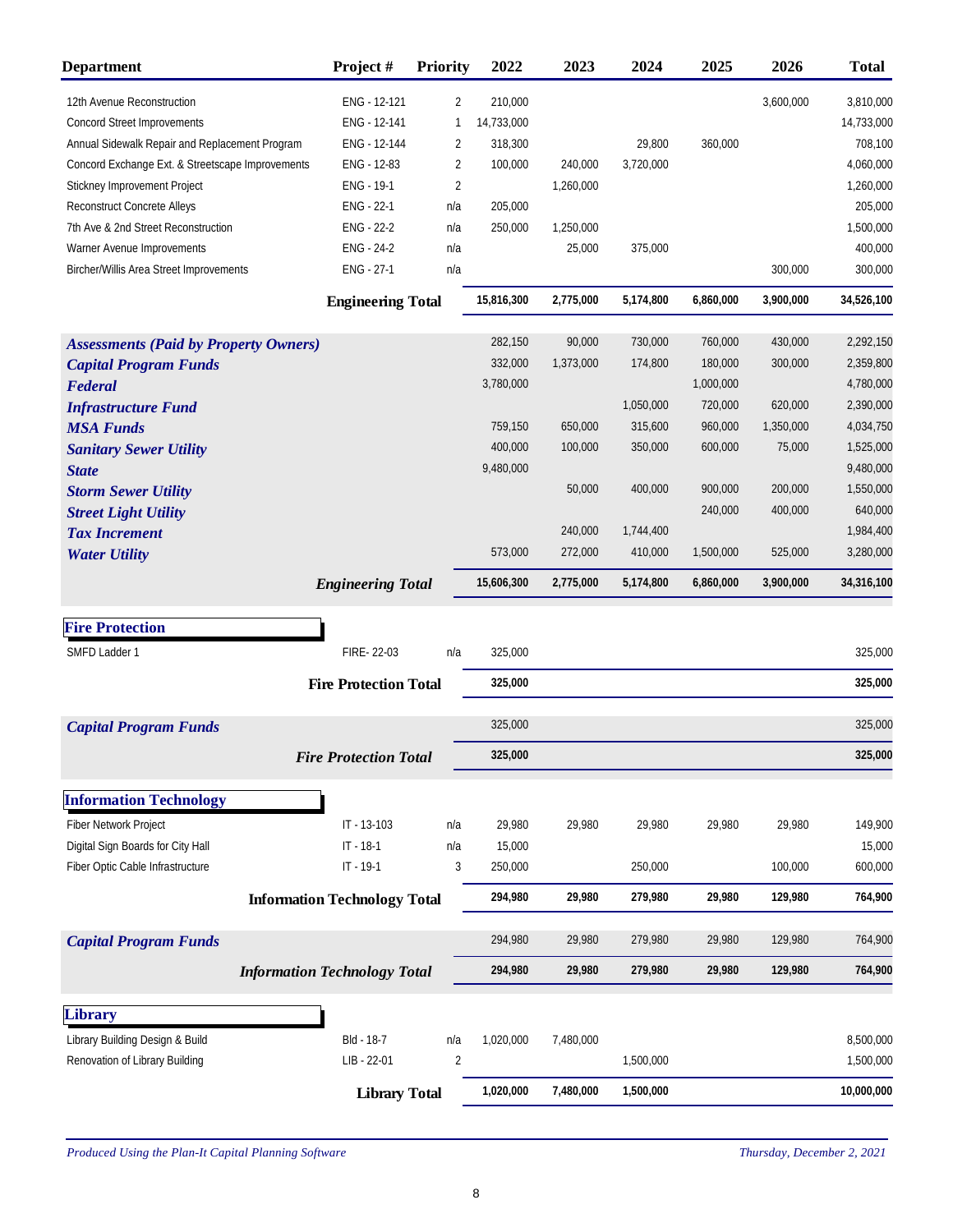| <b>Department</b>                            | Project#                           | <b>Priority</b> | 2022      | 2023      | 2024      | 2025    | 2026   | <b>Total</b> |
|----------------------------------------------|------------------------------------|-----------------|-----------|-----------|-----------|---------|--------|--------------|
| <b>Capital Program Funds</b>                 |                                    |                 |           |           | 1,500,000 |         |        | 1,500,000    |
| <b>County</b>                                |                                    |                 | 1,020,000 | 7,480,000 |           |         |        | 8,500,000    |
|                                              | <b>Library Total</b>               |                 | 1,020,000 | 7,480,000 | 1,500,000 |         |        | 10,000,000   |
| <b>Park &amp; Recreation</b>                 |                                    |                 |           |           |           |         |        |              |
| McGuire Field Bleacher Replacement           | PR - 08-100                        | n/a             |           |           | 35,000    |         |        | 35,000       |
| Trail: Wilson Heights to Kaposia Park        | PR - 12-105                        | n/a             |           |           | 80,000    |         |        | 80,000       |
| Lorraine Hockey Rink Upgrades                | PR - 16-1                          | 5               |           | 200,000   |           |         |        | 200,000      |
| <b>Ball Field Rehabs</b>                     | PR - 17-2                          | $\mathbf{1}$    | 50,000    |           |           |         |        | 50,000       |
| Harmon Park Play Structure Replacement       | PR - 18-10                         | 5               |           |           |           | 100,000 |        | 100,000      |
| Wakota Trailhead                             | PR - 18-11                         | 1               | 1,575,000 |           |           |         |        | 1,575,000    |
| Veterans Field Play Structure Replacement    | PR - 18-6                          | 2               |           | 125,000   |           |         |        | 125,000      |
| Lorraine Park Play Structure Replacement     | PR - 18-7                          | 5               |           |           | 250,000   |         |        | 250,000      |
| Kaposia Park Play Structure Replacement      | PR - 18-8                          | 5               | 125,000   |           |           |         |        | 125,000      |
| Splash Pool Improvements                     | PR - 21 - 10                       | n/a             |           | 200,000   |           |         |        | 200,000      |
| Northview Pool Replacement                   | PR - 21 11                         | n/a             |           | 5,500,000 |           |         |        | 5,500,000    |
| Seidl's Lake Trail and Shoreline Restoration | PR - 22-01                         | n/a             | 75,000    | 415,000   | 400,000   |         |        | 890,000      |
| Kaposia Park Building Restoration            | PR - 22-05                         | n/a             |           | 100,000   |           |         |        | 100,000      |
| Northview Playground-Container Upgrade       | PR - 24-1                          | $\overline{2}$  |           |           | 50,000    |         |        | 50,000       |
| Spruce Park Playground-Container Upgrade     | PR - 24-2                          | $\overline{2}$  |           |           | 50,000    |         |        | 50,000       |
|                                              | <b>Park &amp; Recreation Total</b> |                 | 1,825,000 | 6,540,000 | 865,000   | 100,000 |        | 9,330,000    |
| <b>Capital Program Funds</b>                 |                                    |                 | 432,500   | 625,000   | 428,000   | 100,000 |        | 1,585,500    |
| <b>County</b>                                |                                    |                 | 335,000   |           |           |         |        | 335,000      |
| Federal                                      |                                    |                 | 1,015,000 |           |           |         |        | 1,015,000    |
| <b>Other Funding Sources</b>                 |                                    |                 | 32,500    |           | 400,000   |         |        | 432,500      |
| <b>Park Dedication</b>                       |                                    |                 |           |           | 80,000    |         |        | 80,000       |
| <b>Sales Tax</b>                             |                                    |                 |           | 5,500,000 |           |         |        | 5,500,000    |
| <b>State</b>                                 |                                    |                 |           | 382,000   |           |         |        | 382,000      |
|                                              | <b>Park &amp; Recreation Total</b> |                 | 1,815,000 | 6,507,000 | 908,000   | 100,000 |        | 9,330,000    |
| <b>Police Protection</b>                     |                                    |                 |           |           |           |         |        |              |
| Automatic License Plate Readers              | POL -14-106                        | 2               | 25,000    | 25,000    | 25,000    | 25,000  | 25,000 | 125,000      |
| 800 MHz Portable Radio Replacement           | POL -15-107                        | 1               | 50,000    | 50,000    |           |         |        | 100,000      |
| 800 MHz Mobile Radio Replacement             | POL -15-108                        | 1               | 20,000    |           |           |         |        | 20,000       |
| Body Worn Cameras                            | POL -19-3                          | $\overline{2}$  |           |           | 50,000    |         |        | 50,000       |
| Police Storage Building Loft                 | POL-20-1                           | $\overline{4}$  |           | 10,000    |           |         |        | 10,000       |
| Thermal Imaging-Handheld                     | POL -22-1                          | 3               |           |           |           |         | 20,000 | 20,000       |
| Outdoor Weather Warning Sirens               | POL-22-10                          | 2               |           | 25,000    |           |         |        | 25,000       |
| <b>AED Defibrillators</b>                    | POL -22-3                          | $\overline{2}$  |           |           |           | 24,000  | 24,000 | 48,000       |
| Handguns                                     | POL -22-4                          | $\overline{2}$  |           |           |           |         | 30,000 | 30,000       |
| Evidence Storage System                      | POL -22-9                          | $\overline{2}$  |           |           |           | 65,000  |        | 65,000       |
|                                              | <b>Police Protection Total</b>     |                 | 95,000    | 110,000   | 75,000    | 114,000 | 99,000 | 493,000      |
| <b>Capital Program Funds</b>                 |                                    |                 | 70,000    | 85,000    | 75,000    | 114,000 | 99,000 | 443,000      |
| <b>State</b>                                 |                                    |                 | 25,000    | 25,000    |           |         |        | 50,000       |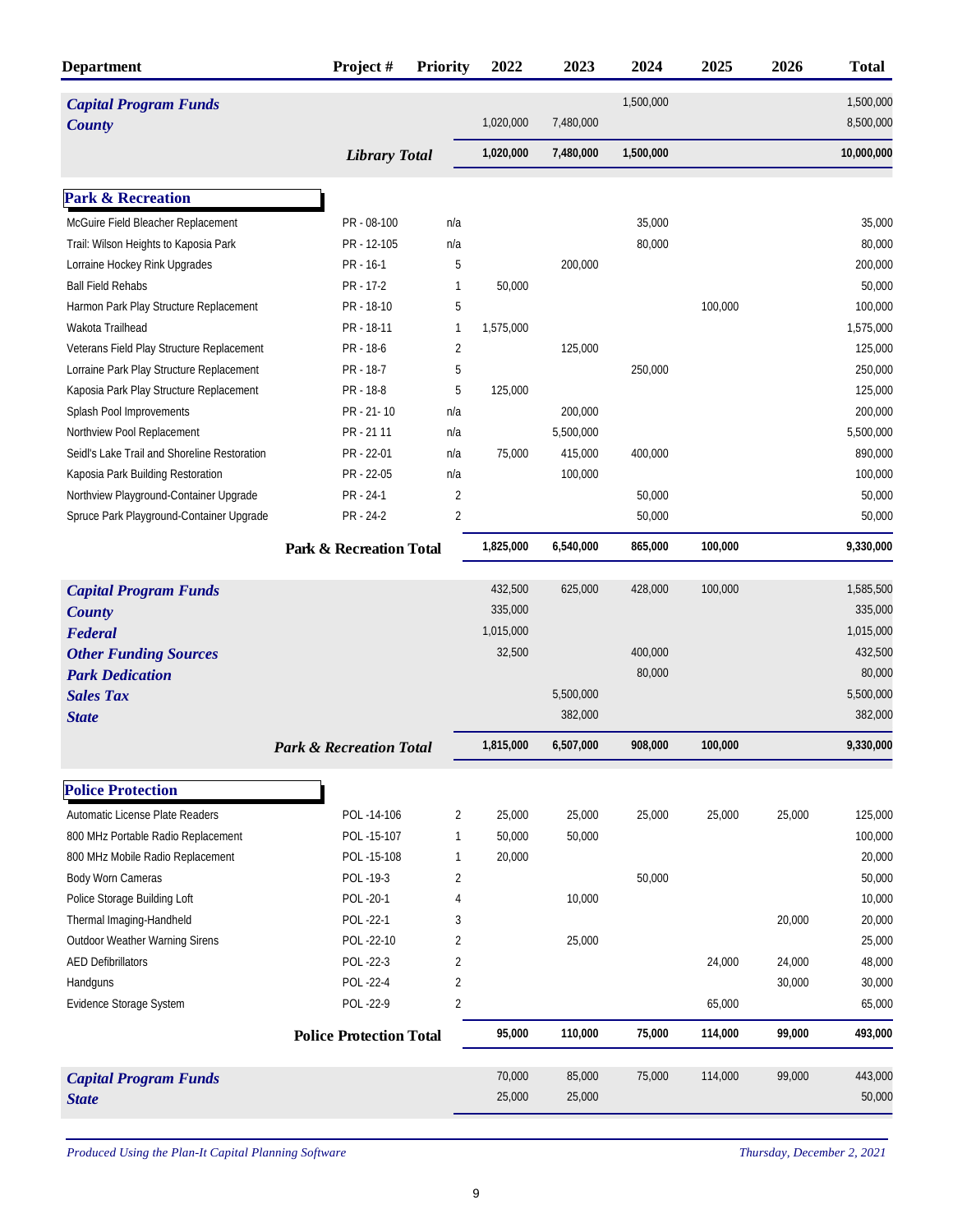| <b>Department</b>                          | Project#                       | <b>Priority</b> | 2022       | 2023       | 2024       | 2025       | 2026      | <b>Total</b> |
|--------------------------------------------|--------------------------------|-----------------|------------|------------|------------|------------|-----------|--------------|
|                                            | <b>Police Protection Total</b> |                 | 95,000     | 110,000    | 75,000     | 114,000    | 99,000    | 493,000      |
| <b>Public Works</b>                        |                                |                 |            |            |            |            |           |              |
| Stump Grinder                              | PW - 22-01                     | n/a             | 52,500     |            |            |            |           | 52,500       |
|                                            | <b>Public Works Total</b>      |                 | 52,500     |            |            |            |           | 52,500       |
| <b>Capital Program Funds</b>               |                                |                 | 52,500     |            |            |            |           | 52,500       |
|                                            | <b>Public Works Total</b>      |                 | 52,500     |            |            |            |           | 52,500       |
| <b>Storm Water</b>                         |                                |                 |            |            |            |            |           |              |
| Dawn Way Storm Sewer                       | SW - 12-51                     | $\overline{2}$  | 240,000    |            |            |            |           | 240,000      |
|                                            | <b>Storm Water Total</b>       |                 | 240,000    |            |            |            |           | 240,000      |
| <b>Other Funding Sources</b>               |                                |                 | 140,000    |            |            |            |           | 140,000      |
| <b>Storm Sewer Utility</b>                 |                                |                 | 100,000    |            |            |            |           | 100,000      |
|                                            | <b>Storm Water Total</b>       |                 | 240,000    |            |            |            |           | 240,000      |
| <b>Water &amp; Sewer</b>                   |                                |                 |            |            |            |            |           |              |
| Relining of Sanitary Sewers as Part of I/I | WS-08-138                      | $\overline{2}$  | 850,400    |            | 30,000     |            |           | 880,400      |
| Chlorination Equipment at 4 Wells          | WS - 12-96                     | $\sqrt{2}$      |            | 40,000     |            | 1,200,000  | 1,200,000 | 2,440,000    |
| Control Valve Improvements                 | WS - 20-1                      | $\overline{2}$  | 200,000    | 1,075,000  |            |            |           | 1,275,000    |
| I-494 Watermain Crossing Improvements      | WS-20-2                        | n/a             |            | 1,100,000  |            |            |           | 1,100,000    |
| Water Treatment Plant                      | WS-21-1                        | n/a             | 433,125    | 6,806,250  |            |            |           | 7,239,375    |
|                                            | <b>Water &amp; Sewer Total</b> |                 | 1,483,525  | 9,021,250  | 30,000     | 1,200,000  | 1,200,000 | 12,934,775   |
| <b>Other Funding Sources</b>               |                                |                 | 91,800     |            |            |            |           | 91,800       |
| <b>Sanitary Sewer Utility</b>              |                                |                 | 408,600    |            | 380,000    |            |           | 788,600      |
| <b>State</b>                               |                                |                 |            | 4,500,000  |            |            |           | 4,500,000    |
| <b>Water Utility</b>                       |                                |                 | 983,125    | 4,171,250  |            | 1,200,000  | 1,200,000 | 7,554,375    |
|                                            | Water & Sewer Total            |                 | 1,483,525  | 8,671,250  | 380,000    | 1,200,000  | 1,200,000 | 12,934,775   |
|                                            | <b>Grand Total</b>             |                 | 31,430,339 | 41,108,230 | 20,454,780 | 12,328,980 | 7,053,980 | 112,376,309  |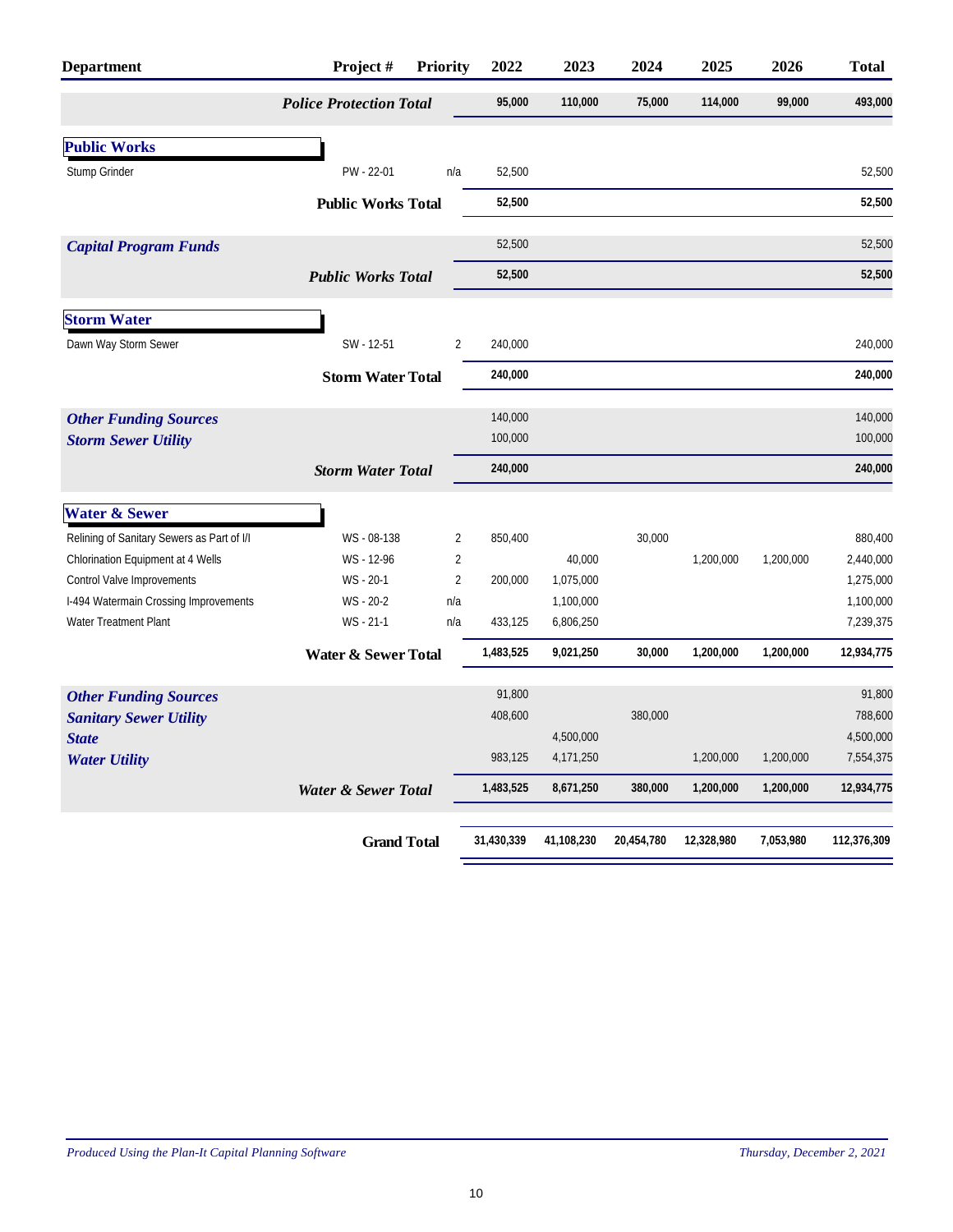# City of South St. Paul, Minnesota

*Capital Improvement Plan*

**2022** thru **2026**

# **PROJECTS BY FUNDING SOURCE**

| <b>Source</b>                                                | Project#        | <b>Priority</b> | 2022      | 2023      | 2024       | 2025    | 2026    | <b>Total</b> |
|--------------------------------------------------------------|-----------------|-----------------|-----------|-----------|------------|---------|---------|--------------|
| <b>Airport Operating Fund</b>                                |                 |                 |           |           |            |         |         |              |
| Obstruction Removal                                          | Air - 14-206    | n/a             |           |           | 15,000     |         |         | 15,000       |
| Reconstruct Terminal Parking Lot                             | Air - 16-1      | n/a             |           |           | 90,000     |         |         | 90,000       |
| Taxiway A Realignment-Construction                           | Air - 16-5      | 2               | 15,000    | 125,000   |            |         |         | 140,000      |
| Fuel System Replacement                                      | Air - 19-2      | 3               |           |           |            | 120,000 |         | 120,000      |
| Taxiway C Rehabilitation                                     | Air - 20-2      | n/a             |           |           | 12,500     |         |         | 12,500       |
| John Deere 1585 Mower                                        | Air - 21-1      | 2               | 50,000    |           |            |         |         | 50,000       |
| Perimeter Fence Replacement                                  | Air - 21-2      | $\overline{2}$  | 150,000   |           |            |         |         | 150,000      |
| Taxiway Connector Reconstruction                             | Air - 22-7      | n/a             | 40,000    |           |            |         |         | 40,000       |
| Replace Beacon                                               | Air - 24-1      | n/a             |           |           | 2,500      |         |         | 2,500        |
| Unit T - Hangar                                              | Air - 25-1      | n/a             |           |           |            | 465,000 |         | 465,000      |
| <b>Airport Operating Fund Total</b>                          |                 |                 | 255,000   | 125,000   | 120,000    | 585,000 |         | 1,085,000    |
| <b>Assessments (Paid by Property Owner)</b>                  |                 |                 |           |           |            |         |         |              |
| Marie Ave Reconstruction - 3rd Ave to 19th Ave               | ENG - 12-102    | 2               |           |           |            | 580,000 |         | 580,000      |
| 12th Avenue Reconstruction                                   | ENG - 12-121    | 2               |           |           |            |         | 430,000 | 430,000      |
| Annual Sidewalk Repair and Replacement Program               | ENG - 12-144    | 2               | 159,150   |           |            | 180,000 |         | 339,150      |
| Concord Exchange Ext. & Streetscape Improvements             | ENG - 12-83     | 2               |           |           | 700,000    |         |         | 700,000      |
| Stickney Improvement Project                                 | ENG - 19-1      | $\overline{2}$  |           | 90,000    |            |         |         | 90,000       |
| Reconstruct Concrete Alleys                                  | ENG - 22-1      | n/a             | 123,000   |           |            |         |         | 123,000      |
| Warner Avenue Improvements                                   | ENG - 24-2      | n/a             |           |           | 30,000     |         |         | 30,000       |
| <b>Assessments (Paid by Property Owners)</b><br><b>Total</b> |                 |                 | 282,150   | 90,000    | 730,000    | 760,000 | 430,000 | 2,292,150    |
| <b>Bond Referendum</b>                                       |                 |                 |           |           |            |         |         |              |
| New Public Works Building                                    | Bld - 22-2      | n/a             |           | 1,000,000 | 10,000,000 |         |         | 11,000,000   |
| <b>Bond Referendum Total</b>                                 |                 |                 |           | 1,000,000 | 10,000,000 |         |         | 11,000,000   |
|                                                              |                 |                 |           |           |            |         |         |              |
| <b>Capital Program Funds</b>                                 |                 |                 |           |           |            |         |         |              |
| ERP Replacement-Through LOGIS                                | $ADM - 22-1$    | $\overline{2}$  | 350,000   |           |            |         |         | 350.000      |
| Re-roof Library (flat area)                                  | Bld - 12-39     | n/a             |           | 150.000   |            |         |         | 150,000      |
| Library Boiler Replacement                                   | Bld - 14-40     | n/a             |           | 35,000    |            |         |         | 35,000       |
| Electric Vehicle Charging Stations                           | Bld - 18-9      | $\overline{2}$  | 12,750    |           |            |         |         | 12,750       |
| City Hall-2022 Remodel                                       | Bld - 22-1      | n/a             | 3,700,000 |           |            |         |         | 3,700,000    |
| Annual Sidewalk Repair and Replacement Program               | ENG - 12-144    | 2               |           |           | 29,800     | 180,000 |         | 209,800      |
| Stickney Improvement Project                                 | ENG - 19-1      | $\overline{2}$  |           | 198,000   |            |         |         | 198,000      |
| Reconstruct Concrete Alleys                                  | ENG - 22-1      | n/a             | 82,000    |           |            |         |         | 82,000       |
| 7th Ave & 2nd Street Reconstruction                          | ENG - 22-2      | n/a             | 250,000   | 1,150,000 |            |         |         | 1,400,000    |
| Warner Avenue Improvements                                   | ENG - 24-2      | n/a             |           | 25,000    | 145,000    |         |         | 170,000      |
| Bircher/Willis Area Street Improvements                      | ENG - 27-1      | n/a             |           |           |            |         | 300,000 | 300,000      |
| SMFD Ladder 1                                                | FIRE-22-03      | n/a             | 325,000   |           |            |         |         | 325,000      |
| Fiber Network Project                                        | $1T - 13 - 103$ | n/a             | 29,980    | 29,980    | 29,980     | 29,980  | 29,980  | 149,900      |
|                                                              |                 |                 |           |           |            |         |         |              |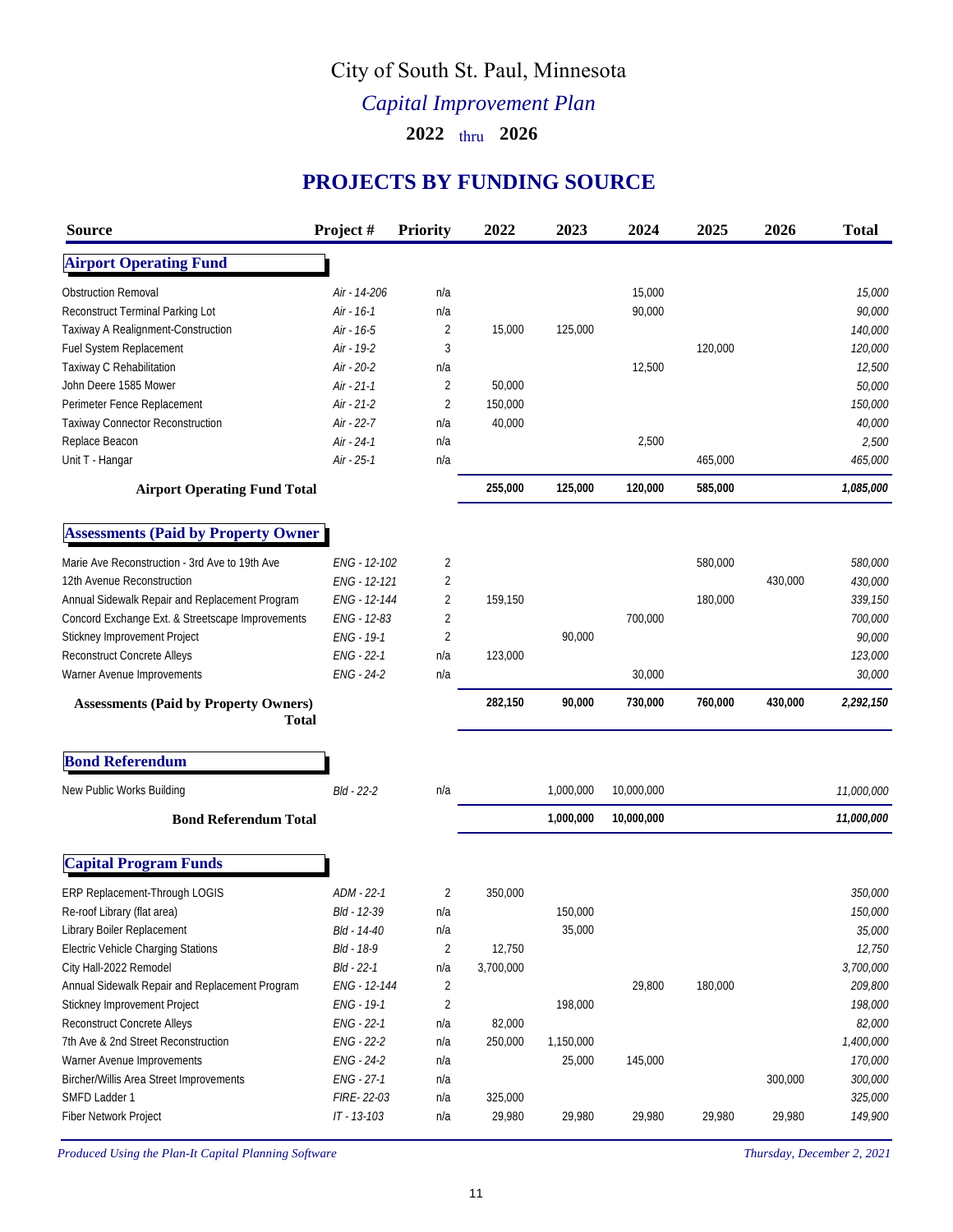| <b>Source</b>                                | Project#        | Priority       | 2022      | 2023      | 2024      | 2025    | 2026    | <b>Total</b> |
|----------------------------------------------|-----------------|----------------|-----------|-----------|-----------|---------|---------|--------------|
| Digital Sign Boards for City Hall            | $IT - 18-1$     | n/a            | 15,000    |           |           |         |         | 15,000       |
| Fiber Optic Cable Infrastructure             | $1T - 19 - 1$   | 3              | 250,000   |           | 250,000   |         | 100,000 | 600,000      |
| Renovation of Library Building               | $LIB - 22 - 01$ | 2              |           |           | 1,500,000 |         |         | 1,500,000    |
| Automatic License Plate Readers              | POL -14-106     | 2              |           |           | 25,000    | 25,000  | 25,000  | 75,000       |
| 800 MHz Portable Radio Replacement           | POL -15-107     | 1              | 50,000    | 50,000    |           |         |         | 100,000      |
| 800 MHz Mobile Radio Replacement             | POL -15-108     |                | 20,000    |           |           |         |         | 20,000       |
| Body Worn Cameras                            | POL -19-3       | 2              |           |           | 50,000    |         |         | 50,000       |
| Police Storage Building Loft                 | POL -20-1       | 4              |           | 10,000    |           |         |         | 10,000       |
| Thermal Imaging-Handheld                     | POL -22-1       | 3              |           |           |           |         | 20,000  | 20,000       |
| Outdoor Weather Warning Sirens               | POL -22-10      | 2              |           | 25,000    |           |         |         | 25,000       |
| <b>AED Defibrillators</b>                    | POL -22-3       | 2              |           |           |           | 24,000  | 24,000  | 48,000       |
| Handguns                                     | POL -22-4       | 2              |           |           |           |         | 30,000  | 30,000       |
| Evidence Storage System                      | POL -22-9       | $\overline{2}$ |           |           |           | 65,000  |         | 65,000       |
| McGuire Field Bleacher Replacement           | PR - 08-100     | n/a            |           |           | 35,000    |         |         | 35,000       |
| Lorraine Hockey Rink Upgrades                | $PR - 16 - 1$   | 5              |           | 200,000   |           |         |         | 200,000      |
| <b>Ball Field Rehabs</b>                     | $PR - 17 - 2$   |                | 50,000    |           |           |         |         | 50,000       |
| Harmon Park Play Structure Replacement       | PR - 18-10      | 5              |           |           |           | 100,000 |         | 100,000      |
| Wakota Trailhead                             | PR - 18-11      | 1              | 225,000   |           |           |         |         | 225,000      |
| Veterans Field Play Structure Replacement    | PR - 18-6       | 2              |           | 125,000   |           |         |         | 125,000      |
| Lorraine Park Play Structure Replacement     | PR - 18-7       | 5              |           |           | 250,000   |         |         | 250,000      |
| Kaposia Park Play Structure Replacement      | PR - 18-8       | 5              | 125,000   |           |           |         |         | 125,000      |
| Splash Pool Improvements                     | PR - 21 - 10    | n/a            |           | 200,000   |           |         |         | 200,000      |
| Seidl's Lake Trail and Shoreline Restoration | PR - 22-01      | n/a            | 32,500    |           | 43,000    |         |         | 75,500       |
| Kaposia Park Building Restoration            | PR - 22-05      | n/a            |           | 100,000   |           |         |         | 100,000      |
| Northview Playground-Container Upgrade       | $PR - 24 - 1$   | 2              |           |           | 50,000    |         |         | 50,000       |
| Spruce Park Playground-Container Upgrade     | $PR - 24 - 2$   | $\overline{2}$ |           |           | 50,000    |         |         | 50,000       |
| Stump Grinder                                | PW - 22-01      | n/a            | 52,500    |           |           |         |         | 52,500       |
| <b>Capital Program Funds Total</b>           |                 |                | 5,569,730 | 2,297,980 | 2,457,780 | 423,980 | 528,980 | 11,278,450   |
| <b>Central Garage Fund</b>                   |                 |                |           |           |           |         |         |              |
| Police Vehicles                              | $CG - 14 - 101$ | n/a            | 125,000   | 125,000   | 125,000   | 125,000 | 125,000 | 625,000      |
| Plow Truck 336 Replacement                   | CG - 17-03      | n/a            |           | 240,000   |           |         |         | 240,000      |
| Plow Truck 333 Replacement                   | CG - 17-04      | n/a            |           |           | 270,000   |         |         | 270,000      |
| Plow Truck 339 Replacement                   | CG - 17-05      | n/a            |           |           |           | 270,000 |         | 270,000      |
| Plow Truck 332 Replacement                   | CG - 17-06      | n/a            |           |           |           |         | 270,000 | 270,000      |
| Water Tanker Replacement                     | CG - 17-09      | $\overline{2}$ | 220,000   |           |           |         |         | 220,000      |
| Replace Vehicle 323 F450                     | $CG - 17 - 16$  | n/a            | 48,000    |           |           |         |         | 48,000       |
| Replace Elgin Street Sweeper 305             | CG-21-100       |                |           |           | 240,000   |         |         | 240,000      |
| Replace Vehicle 338, F250 w/utility box      | $CG - 21 - 101$ | 2              |           |           |           |         | 60,000  | 60,000       |
| Replace 2012 New Holland Tractor/Flail mower | CG-21-104       |                |           |           |           | 200,000 |         | 200,000      |
| Replace Teamco Snow Blower                   | $CG - 21 - 105$ |                |           |           |           | 150,000 |         | 150,000      |
| Forklift                                     | CG - 22-01      | 3              | 34,000    |           |           |         |         | 34,000       |
| Replace John Deere Zero-Turn Mower           | $CG - 22-1$     | 2              | 19,000    |           |           |         |         | 19,000       |
| <b>Central Garage Fund Total</b>             |                 |                | 446,000   | 365,000   | 635,000   | 745,000 | 455,000 | 2,646,000    |
| <b>County</b>                                |                 |                |           |           |           |         |         |              |
| Library Building Design & Build              | Bld - 18-7      | n/a            | 1,020,000 | 7,480,000 |           |         |         | 8,500,000    |
| Wakota Trailhead                             | PR - 18-11      | 1              | 335,000   |           |           |         |         | 335,000      |
| <b>County Total</b>                          |                 |                | 1,355,000 | 7,480,000 |           |         |         | 8,835,000    |
|                                              |                 |                |           |           |           |         |         |              |
| <b>Federal</b>                               |                 |                |           |           |           |         |         |              |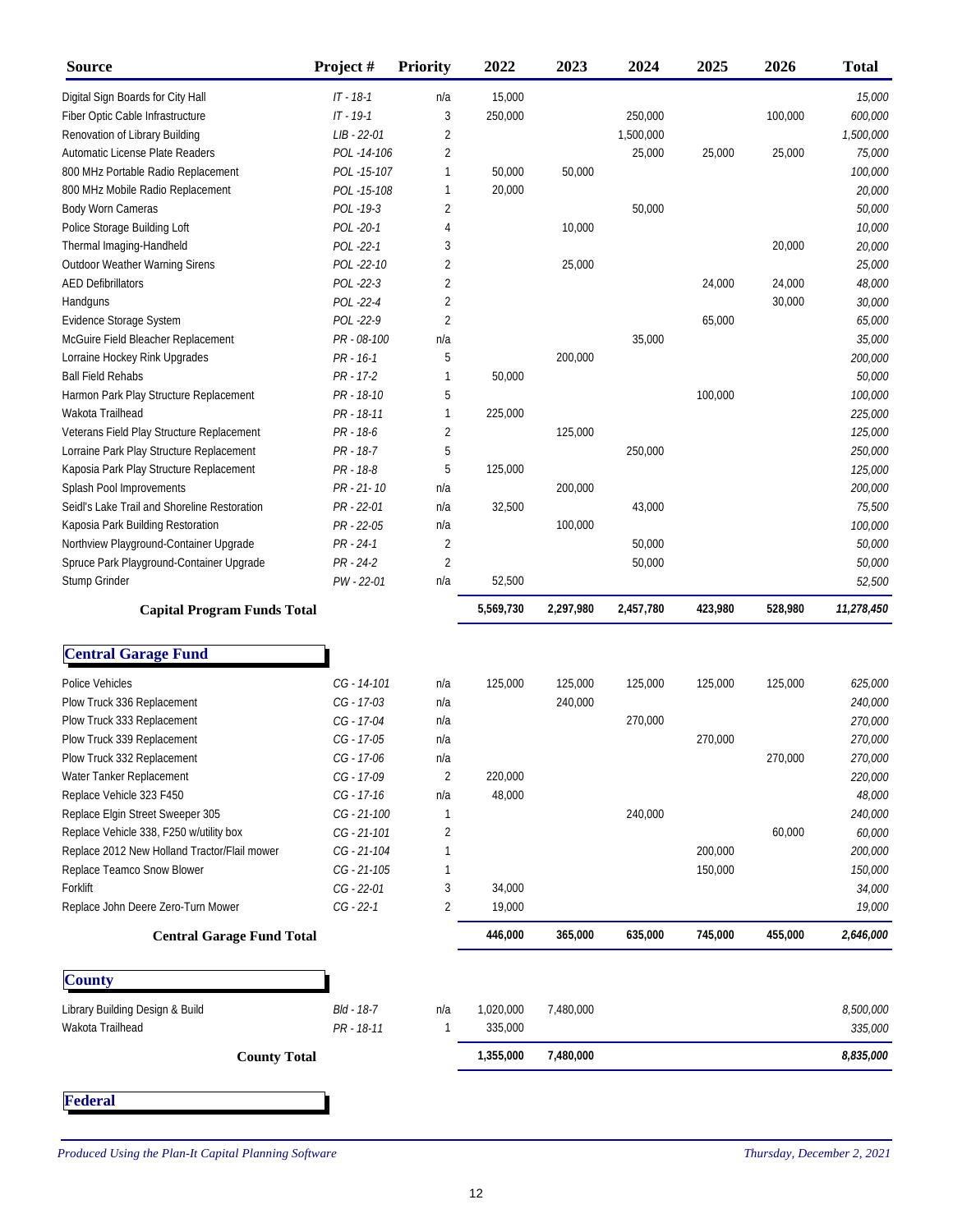| <b>Source</b>                                                                                                                                                                                                                                     | Project#                                                                                                         | <b>Priority</b>                                  | 2022                                       | 2023      | 2024                         | 2025      | 2026      | <b>Total</b>                                                                            |
|---------------------------------------------------------------------------------------------------------------------------------------------------------------------------------------------------------------------------------------------------|------------------------------------------------------------------------------------------------------------------|--------------------------------------------------|--------------------------------------------|-----------|------------------------------|-----------|-----------|-----------------------------------------------------------------------------------------|
| Marie Ave Reconstruction - 3rd Ave to 19th Ave<br>Concord Street Improvements<br>Wakota Trailhead                                                                                                                                                 | ENG - 12-102<br>ENG - 12-141<br>PR - 18-11                                                                       | $\overline{2}$<br>$\mathbf{1}$<br>1              | 3,780,000<br>1,015,000                     |           |                              | 1,000,000 |           | 1,000,000<br>3,780,000<br>1,015,000                                                     |
| <b>Federal Total</b>                                                                                                                                                                                                                              |                                                                                                                  |                                                  | 4,795,000                                  |           |                              | 1,000,000 |           | 5,795,000                                                                               |
| <b>Federal - FAA</b>                                                                                                                                                                                                                              |                                                                                                                  |                                                  |                                            |           |                              |           |           |                                                                                         |
| Runway 16-34 Mill and Overlay and Renovations<br>Obstruction Removal<br>Taxiway A Realignment-Construction<br>Taxiway C Rehabilitation<br>Map Update<br>Taxiway Connector Reconstruction<br>Replace Beacon<br>Unit T - Hangar                     | Air - 12-114<br>Air - 14-206<br>Air - 16-5<br>Air - 20-2<br>Air - 22-1<br>Air - 22-7<br>Air - 24-1<br>Air - 25-1 | 3<br>n/a<br>2<br>n/a<br>n/a<br>n/a<br>n/a<br>n/a | 4,049,284<br>270,000<br>250,000<br>720,000 | 2,250,000 | 150,000<br>225,000<br>45,000 | 170,000   |           | 4.049.284<br>150,000<br>2,520,000<br>225,000<br>250,000<br>720,000<br>45,000<br>170,000 |
| <b>Federal - FAA Total</b>                                                                                                                                                                                                                        |                                                                                                                  |                                                  | 5,289,284                                  | 2,250,000 | 420,000                      | 170,000   |           | 8,129,284                                                                               |
| <b>Infrastructure Fund</b>                                                                                                                                                                                                                        |                                                                                                                  |                                                  |                                            |           |                              |           |           |                                                                                         |
| Marie Ave Reconstruction - 3rd Ave to 19th Ave<br>12th Avenue Reconstruction                                                                                                                                                                      | ENG - 12-102<br>ENG - 12-121                                                                                     | 2<br>2                                           |                                            |           | 1,050,000                    | 720,000   | 620,000   | 1,770,000<br>620,000                                                                    |
| <b>Infrastructure Fund Total</b>                                                                                                                                                                                                                  |                                                                                                                  |                                                  |                                            |           | 1,050,000                    | 720,000   | 620,000   | 2,390,000                                                                               |
| <b>MSA Funds</b>                                                                                                                                                                                                                                  |                                                                                                                  |                                                  |                                            |           |                              |           |           |                                                                                         |
| Marie Ave Reconstruction - 3rd Ave to 19th Ave<br>12th Avenue Reconstruction<br>Concord Street Improvements<br>Annual Sidewalk Repair and Replacement Program<br>Concord Exchange Ext. & Streetscape Improvements<br>Stickney Improvement Project | ENG - 12-102<br>ENG - 12-121<br>ENG - 12-141<br>ENG - 12-144<br>ENG - 12-83<br>ENG - 19-1                        | 2<br>2<br>1<br>2<br>2<br>2                       | 500,000<br>159,150<br>100,000              | 650,000   | 315,600                      | 960,000   | 1,350,000 | 960,000<br>1,350,000<br>500,000<br>159,150<br>415,600<br>650,000                        |
| <b>MSA Funds Total</b>                                                                                                                                                                                                                            |                                                                                                                  |                                                  | 759,150                                    | 650,000   | 315,600                      | 960,000   | 1,350,000 | 4,034,750                                                                               |
| $\alpha$ <sup>n</sup><br><b>Other Funding Sources</b>                                                                                                                                                                                             |                                                                                                                  |                                                  |                                            |           |                              |           |           |                                                                                         |
| Unit T - Hangar<br>Seidl's Lake Trail and Shoreline Restoration<br>Dawn Way Storm Sewer<br>Relining of Sanitary Sewers as Part of I/I                                                                                                             | Air - 25-1<br>PR - 22-01<br>SW - 12-51<br>WS-08-138                                                              | n/a<br>n/a<br>2<br>2                             | 32,500<br>140,000<br>91,800                |           | 400,000                      | 1,200,000 |           | 1,200,000<br>432,500<br>140,000<br>91,800                                               |
| <b>Other Funding Sources Total</b>                                                                                                                                                                                                                |                                                                                                                  |                                                  | 264,300                                    |           | 400,000                      | 1,200,000 |           | 1,864,300                                                                               |
| <b>Park Dedication</b>                                                                                                                                                                                                                            |                                                                                                                  |                                                  |                                            |           |                              |           |           |                                                                                         |
| Trail: Wilson Heights to Kaposia Park                                                                                                                                                                                                             | PR - 12-105                                                                                                      | n/a                                              |                                            |           | 80,000                       |           |           | 80,000                                                                                  |
| <b>Park Dedication Total</b>                                                                                                                                                                                                                      |                                                                                                                  |                                                  |                                            |           | 80,000                       |           |           | 80,000                                                                                  |
| <b>Sales Tax</b>                                                                                                                                                                                                                                  |                                                                                                                  |                                                  |                                            |           |                              |           |           |                                                                                         |
| Northview Pool Replacement                                                                                                                                                                                                                        | PR - 21 11                                                                                                       | n/a                                              |                                            | 5,500,000 |                              |           |           | 5,500,000                                                                               |
| <b>Sales Tax Total</b>                                                                                                                                                                                                                            |                                                                                                                  |                                                  |                                            | 5,500,000 |                              |           |           | 5,500,000                                                                               |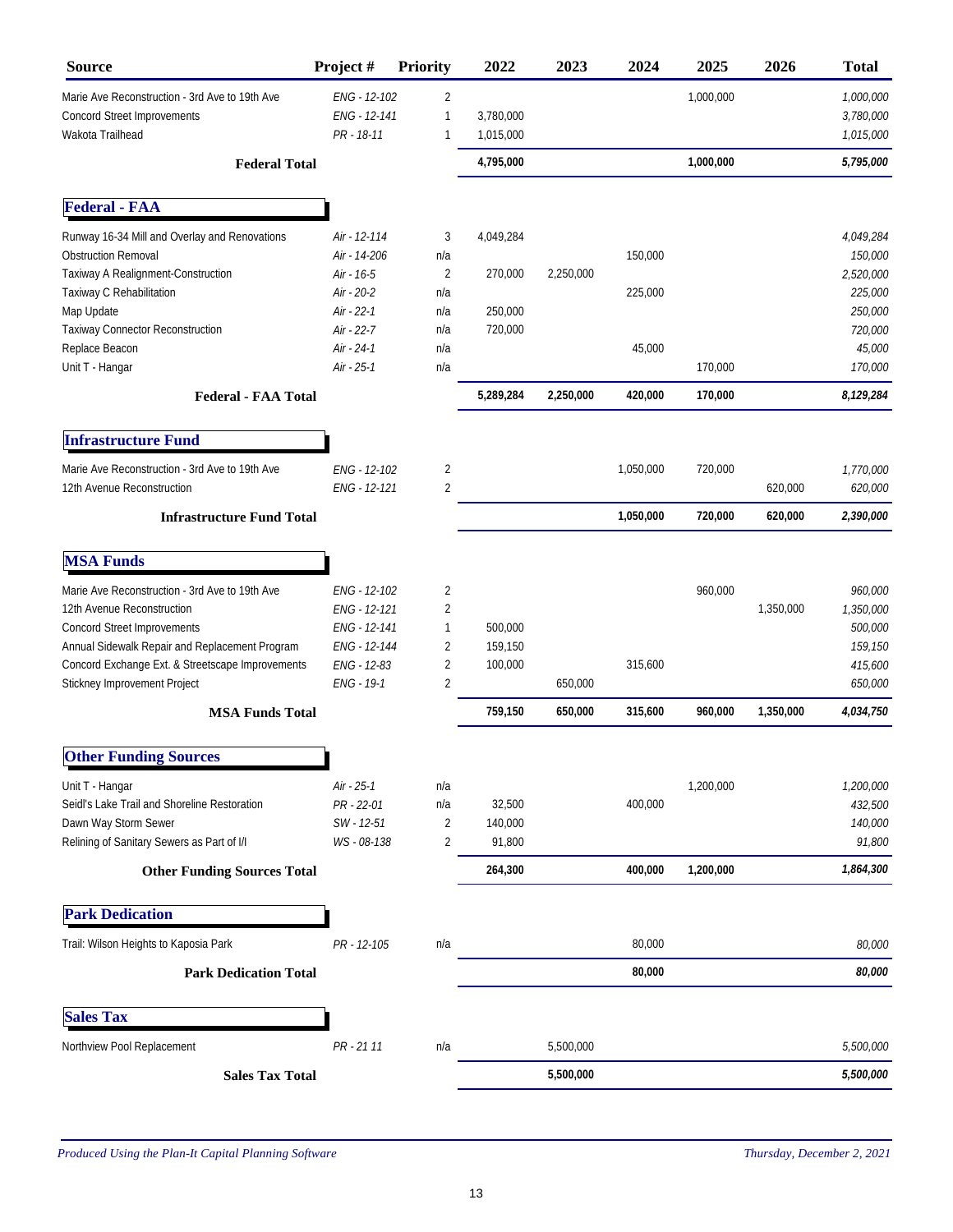| <b>Source</b>                                                            | Project#                 | <b>Priority</b>       | 2022      | 2023       | 2024              | 2025    | 2026    | <b>Total</b>      |
|--------------------------------------------------------------------------|--------------------------|-----------------------|-----------|------------|-------------------|---------|---------|-------------------|
| <b>Sanitary Sewer Utility</b>                                            |                          |                       |           |            |                   |         |         |                   |
| Marie Ave Reconstruction - 3rd Ave to 19th Ave                           | ENG - 12-102             | 2                     |           |            |                   | 600,000 |         | 600,000           |
| 12th Avenue Reconstruction                                               | ENG - 12-121             | $\overline{2}$        |           |            |                   |         | 75,000  | 75,000            |
| Concord Street Improvements                                              | ENG - 12-141             | $\mathbf{1}$          | 400.000   |            |                   |         |         | 400.000           |
| Concord Exchange Ext. & Streetscape Improvements                         | ENG - 12-83              | 2                     |           |            | 300,000           |         |         | 300,000           |
| Stickney Improvement Project                                             | ENG - 19-1               | $\overline{2}$        |           | 100,000    |                   |         |         | 100,000           |
| Warner Avenue Improvements<br>Relining of Sanitary Sewers as Part of I/I | ENG - 24-2<br>WS-08-138  | n/a<br>$\overline{2}$ | 408,600   |            | 50,000<br>380,000 |         |         | 50,000<br>788,600 |
| <b>Sanitary Sewer Utility Total</b>                                      |                          |                       | 808,600   | 100,000    | 730,000           | 600,000 | 75,000  | 2,313,600         |
|                                                                          |                          |                       |           |            |                   |         |         |                   |
| <b>State</b>                                                             |                          |                       |           |            |                   |         |         |                   |
| Reconstruct Terminal Parking Lot                                         | Air - 16-1               | n/a                   |           |            | 210,000           |         |         | 210,000           |
| Taxiway A Realignment-Construction                                       | Air - 16-5               | $\overline{2}$        | 15,000    | 125,000    |                   |         |         | 140,000           |
| Fuel System Replacement                                                  | Air - 19-2               | 3                     |           |            |                   | 280,000 |         | 280,000           |
| Taxiway C Rehabilitation<br>Taxiway Connector Reconstruction             | Air - 20-2<br>Air - 22-7 | n/a<br>n/a            | 40,000    |            | 12,500            |         |         | 12,500<br>40,000  |
| Replace Beacon                                                           | Air - 24-1               | n/a                   |           |            | 2,500             |         |         | 2,500             |
| Unit T - Hangar                                                          | Air - 25-1               | n/a                   |           |            |                   | 165,000 |         | 165,000           |
| Electric Vehicle Charging Stations                                       | Bld - 18-9               | $\overline{2}$        | 20,000    |            |                   |         |         | 20,000            |
| New Public Works Building                                                | Bld - 22-2               | n/a                   |           | 11,000,000 |                   |         |         | 11,000,000        |
| Concord Street Improvements                                              | ENG - 12-141             | 1                     | 9,480,000 |            |                   |         |         | 9,480,000         |
| Automatic License Plate Readers                                          | POL -14-106              | 2                     | 25,000    | 25,000     |                   |         |         | 50,000            |
| Seidl's Lake Trail and Shoreline Restoration                             | PR - 22-01               | n/a                   |           | 382,000    |                   |         |         | 382,000           |
| Control Valve Improvements                                               | WS-20-1                  | $\overline{2}$        |           | 500,000    |                   |         |         | 500,000           |
| I-494 Watermain Crossing Improvements                                    | WS-20-2                  | n/a                   |           | 500,000    |                   |         |         | 500,000           |
| Water Treatment Plant                                                    | $WS - 21 - 1$            | n/a                   |           | 3,500,000  |                   |         |         | 3,500,000         |
| <b>State Total</b>                                                       |                          |                       | 9,580,000 | 16,032,000 | 225,000           | 445,000 |         | 26,282,000        |
| <b>Storm Sewer Utility</b>                                               |                          |                       |           |            |                   |         |         |                   |
| Marie Ave Reconstruction - 3rd Ave to 19th Ave                           | ENG - 12-102             | 2                     |           |            |                   | 900,000 |         | 900,000           |
| 12th Avenue Reconstruction                                               | ENG - 12-121             | $\overline{2}$        |           |            |                   |         | 200,000 | 200,000           |
| Concord Exchange Ext. & Streetscape Improvements                         | ENG - 12-83              | 2                     |           |            | 300,000           |         |         | 300,000           |
| Stickney Improvement Project                                             | ENG - 19-1               | 2                     |           | 50,000     |                   |         |         | 50,000            |
| Warner Avenue Improvements                                               | ENG - 24-2               | n/a                   |           |            | 100,000           |         |         | 100,000           |
| Dawn Way Storm Sewer                                                     | SW - 12-51               | 2                     | 100,000   |            |                   |         |         | 100,000           |
| <b>Storm Sewer Utility Total</b>                                         |                          |                       | 100,000   | 50,000     | 400,000           | 900,000 | 200,000 | 1,650,000         |
| <b>Street Light Utility</b>                                              |                          |                       |           |            |                   |         |         |                   |
| Marie Ave Reconstruction - 3rd Ave to 19th Ave                           | ENG - 12-102             | 2                     |           |            |                   | 240,000 |         | 240,000           |
| 12th Avenue Reconstruction                                               | ENG - 12-121             | $\overline{2}$        |           |            |                   |         | 400,000 | 400,000           |
| <b>Street Light Utility Total</b>                                        |                          |                       |           |            |                   | 240,000 | 400,000 | 640,000           |
|                                                                          |                          |                       |           |            |                   |         |         |                   |
| <b>Tax Increment</b>                                                     |                          |                       |           |            |                   |         |         |                   |
| Concord Exchange Ext. & Streetscape Improvements                         | ENG - 12-83              | 2                     |           | 240,000    | 1,744,400         |         |         | 1,984,400         |
| <b>Tax Increment Total</b>                                               |                          |                       |           | 240,000    | 1,744,400         |         |         | 1,984,400         |
| <b>Tax Levy - Arena</b>                                                  |                          |                       |           |            |                   |         |         |                   |
|                                                                          |                          |                       |           |            |                   |         |         |                   |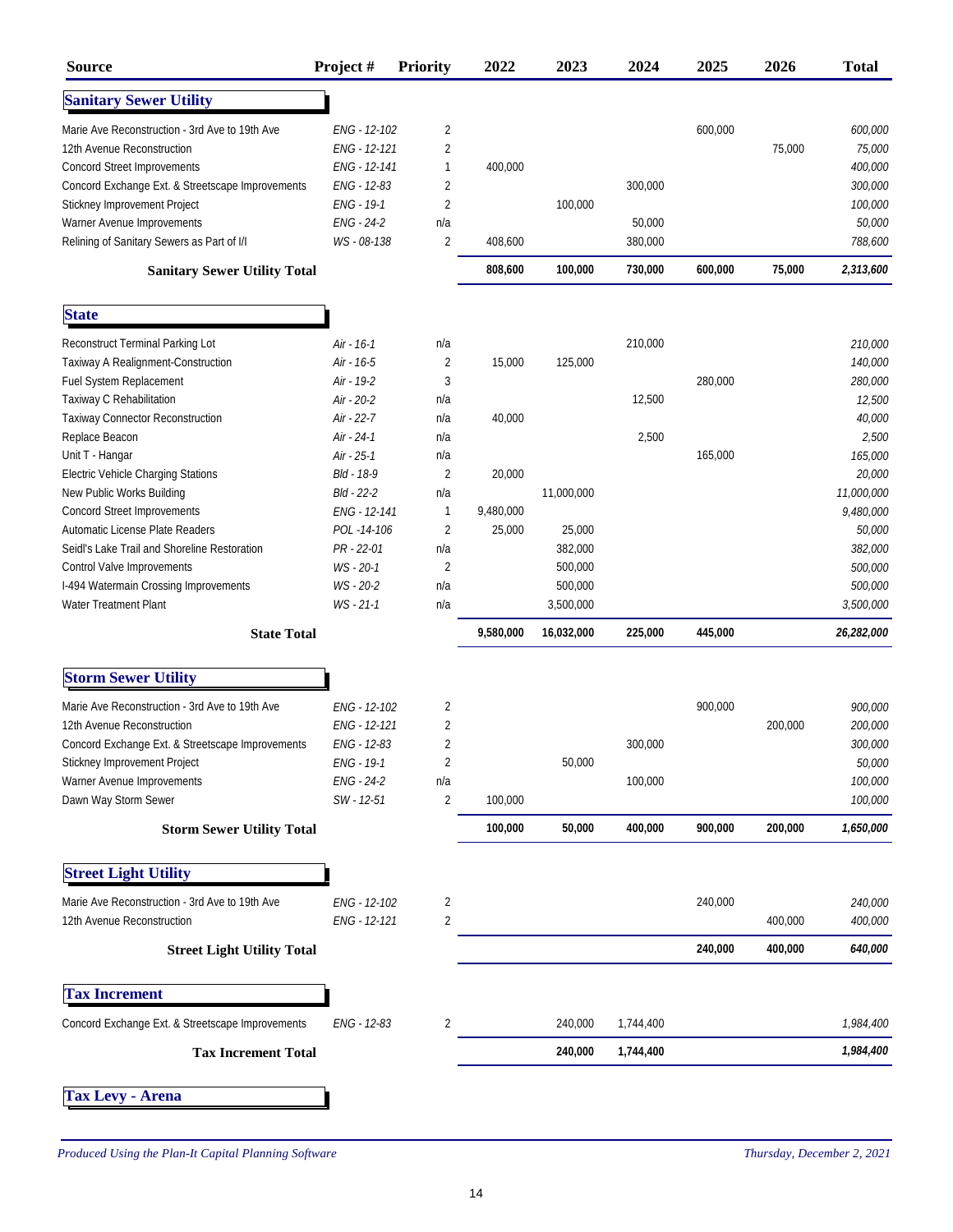| <b>Source</b>                                    | Project#     | <b>Priority</b> | 2022 | 2023    | 2024      | 2025    | 2026      | <b>Total</b> |
|--------------------------------------------------|--------------|-----------------|------|---------|-----------|---------|-----------|--------------|
| Replace Rooftop HVAC units-Office Suites Section | WAK - 13-167 | 2               |      |         | 80,000    |         |           | 80,000       |
| Replace Rooftop HVAC Units                       | WAK - 14-105 | 2               |      |         | 65,000    |         |           | 65,000       |
| Replace Rink 1 Entry door, closers, hardware     | WAK - 19-10  | 2               |      | 40,000  |           |         |           | 40,000       |
| Concession Stand Remodel                         | WAK - 19-11  | 3               |      |         |           | 50,000  |           | 50,000       |
| Replace HVAC Rink1 Locker, Mtg, Dryland Rooms    | WAK - 19-12  | 3               |      |         |           |         | 45,000    | 45,000       |
| Rink 2 Floor & Boards                            | WAK - 19-13  | 4               |      |         |           |         | 1,200,000 | 1,200,000    |
| North Exit Doors                                 | WAK - 19-2   | n/a             |      | 20,000  |           |         |           | 20,000       |
| Scissor Lift Replacement                         | WAK - 19-3   |                 |      | 32,000  |           |         |           | 32,000       |
| Replace Drop Ceiling Tiles & Grid                | WAK - 19-5   |                 |      |         | 35.000    |         |           | 35,000       |
| Lobby Entry Doors                                | WAK - 19-7   | 2               |      | 10.000  |           |         |           | 10,000       |
| Mezzanine-Warm Viewing Area Flooring             | WAK - 19-8   | 2               |      |         |           | 30,000  |           | 30,000       |
| Woog Arena Sprinkler Fire Suppression System     | WAK - 20-1   | 3               |      |         |           |         | 25,000    | 25,000       |
| Woog Arena Roof Replacement                      | WAK - 20-2   | n/a             |      |         |           | 800,000 |           | 800,000      |
| Replace Rink One Floor and Boards                | WAK - 21-2   | 4               |      |         | 950,000   |         |           | 950,000      |
| Tax Levy - Arena Total                           |              |                 |      | 102,000 | 1,130,000 | 880,000 | 1,270,000 | 3,382,000    |

### **Water Utility**

| <b>Water Utility</b>                             |               |                |            |            |            |            |           |             |
|--------------------------------------------------|---------------|----------------|------------|------------|------------|------------|-----------|-------------|
| ERP Replacement-Through LOGIS                    | ADM - 22-1    | 2              | 150,000    |            |            |            |           | 150,000     |
| Marie Ave Reconstruction - 3rd Ave to 19th Ave   | ENG - 12-102  | 2              |            |            |            | 1,500,000  |           | 1,500,000   |
| 12th Avenue Reconstruction                       | ENG - 12-121  | $\overline{2}$ |            |            |            |            | 525.000   | 525,000     |
| <b>Concord Street Improvements</b>               | ENG - 12-141  |                | 573.000    |            |            |            |           | 573,000     |
| Concord Exchange Ext. & Streetscape Improvements | ENG - 12-83   | $\overline{2}$ |            |            | 360,000    |            |           | 360,000     |
| Stickney Improvement Project                     | ENG - 19-1    | $\overline{2}$ |            | 172,000    |            |            |           | 172,000     |
| 7th Ave & 2nd Street Reconstruction              | ENG - 22-2    | n/a            |            | 100,000    |            |            |           | 100,000     |
| Warner Avenue Improvements                       | ENG - 24-2    | n/a            |            |            | 50,000     |            |           | 50,000      |
| Chlorination Equipment at 4 Wells                | WS - 12-96    | $\overline{2}$ |            | 40,000     |            | 1,200,000  | 1,200,000 | 2,440,000   |
| Control Valve Improvements                       | WS-20-1       | $\overline{2}$ | 200,000    | 575,000    |            |            |           | 775,000     |
| I-494 Watermain Crossing Improvements            | WS - 20-2     | n/a            | 350,000    | 250,000    |            |            |           | 600,000     |
| Water Treatment Plant                            | $WS - 21 - 1$ | n/a            | 433,125    | 3,306,250  |            |            |           | 3,739,375   |
| <b>Water Utility Total</b>                       |               |                | 1,706,125  | 4,443,250  | 410,000    | 2,700,000  | 1,725,000 | 10,984,375  |
| <b>GRAND TOTAL</b>                               |               |                | 31.210.339 | 40.725.230 | 20.847.780 | 12.328.980 | 7.053.980 | 112,166,309 |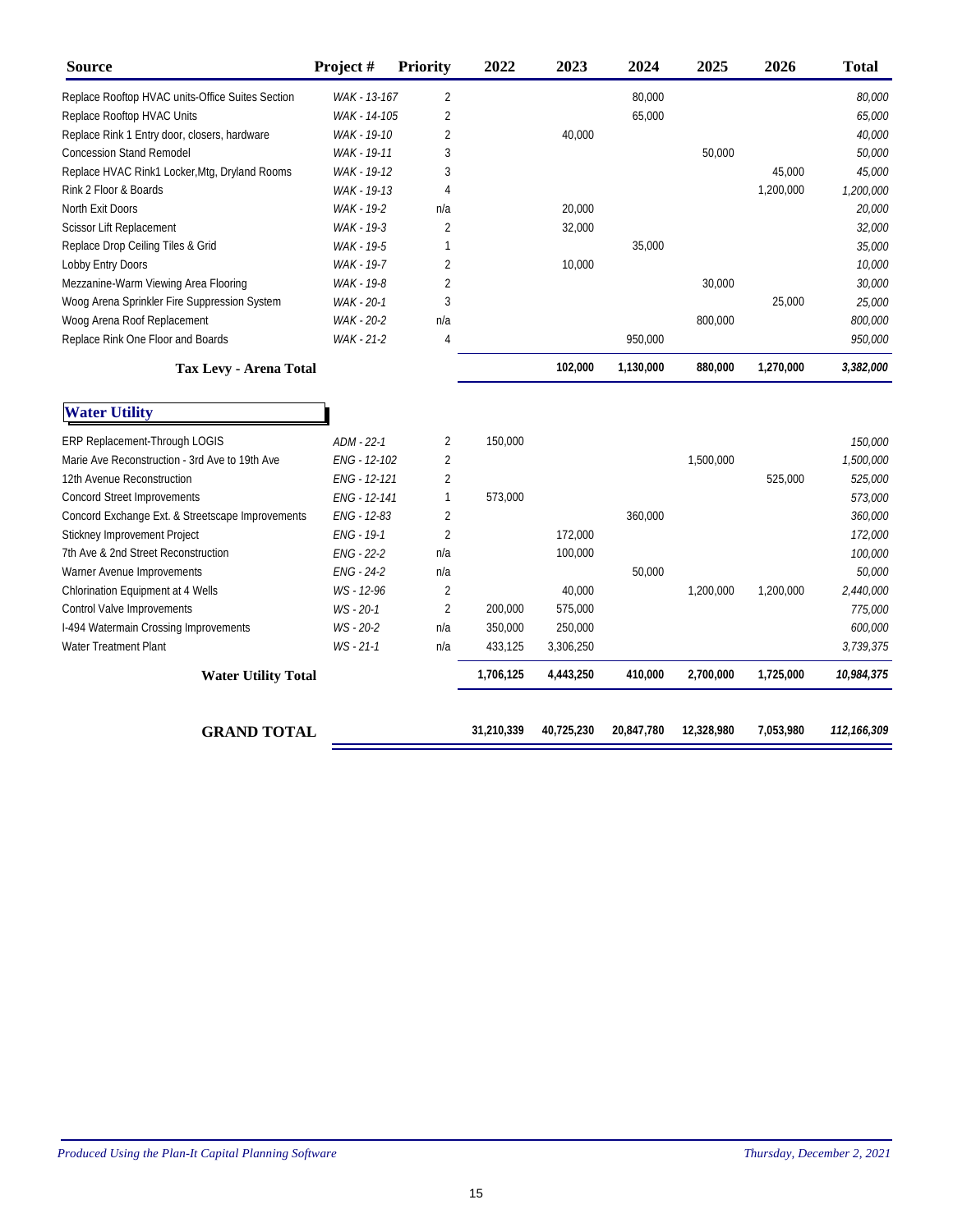# City of South St. Paul, Minnesota

# *Capital Improvement Plan*

### **2022** thru **2026**

# **SOURCES AND USES OF FUNDS**

| <b>Source</b>                                   |               | 2022          | 2023          | 2024           | 2025        | 2026        |  |
|-------------------------------------------------|---------------|---------------|---------------|----------------|-------------|-------------|--|
| <b>Capital Program Funds</b>                    |               |               |               |                |             |             |  |
| <b>Beginning Balance</b>                        |               | 4,842,536     | 577,297       | (430,683)      | (1,608,463) | (742, 443)  |  |
| <b>Revenues and Other Fund Sources</b>          |               |               |               |                |             |             |  |
| Revenue                                         |               |               |               |                |             |             |  |
| Interest                                        |               | 40,000        | 20,000        | 10,000         | 0           | $\cal O$    |  |
| LGA                                             |               | 1,224,491     | 1,230,000     | 1,250,000      | 1,270,000   | 1,300,000   |  |
| Special Assessments                             |               | 40,000        | 40,000        | 20,000         | 20,000      | 9,000       |  |
|                                                 | Total         | 1,304,491     | 1,290,000     | 1,280,000      | 1,290,000   | 1,309,000   |  |
| <b>Total Revenues and Other Fund Sources</b>    |               | 1,304,491     | 1,290,000     | 1,280,000      | 1,290,000   | 1,309,000   |  |
| <b>Total Funds Available</b>                    |               | 6,147,027     | 1,867,297     | 849,317        | (318, 463)  | 566,557     |  |
| <b>Expenditures and Uses</b>                    |               |               |               |                |             |             |  |
| Capital Projects & Equipment                    |               |               |               |                |             |             |  |
| <b>Buildings</b>                                |               |               |               |                |             |             |  |
| Re-roof Library (flat area)                     | Bld - 12-39   | 0             | (150,000)     | 0              | 0           | $\cal O$    |  |
| Library Boiler Replacement                      | Bld - 14-40   | 0             | (35,000)      | 0              | 0           | $\cal O$    |  |
| Electric Vehicle Charging Stations              | Bld - 18-9    | (12, 750)     | 0             | 0              | 0           | 0           |  |
| City Hall-2022 Remodel                          | Bld - 22-1    | (3,700,000)   | 0             | 0              | 0           | $\cal O$    |  |
|                                                 | Total         | (3, 712, 750) | (185,000)     | $\mathbf 0$    | $\mathbf 0$ | $\mathbf 0$ |  |
| <b>City Administration</b>                      |               |               |               |                |             |             |  |
| ERP Replacement-Through LOGIS                   | ADM - 22-1    | (350,000)     | 0             | 0              | 0           | $\cal O$    |  |
|                                                 | Total         | (350,000)     | $\mathbf 0$   | $\mathbf 0$    | $\mathbf 0$ | $\mathbf 0$ |  |
| Engineering                                     |               |               |               |                |             |             |  |
| Annual Sidewalk Repair and Replacement Program  | ENG - 12-144  | 0             | 0             | (29, 800)      | (180,000)   | 0           |  |
| Stickney Improvement Project                    | ENG - 19-1    | 0             | (198,000)     | 0              | 0           | 0           |  |
| Reconstruct Concrete Alleys                     | ENG - 22-1    | (82,000)      | 0             | 0              | 0           | 0           |  |
| 7th Ave & 2nd Street Reconstruction             | ENG - 22-2    | (250,000)     | (1, 150, 000) | 0              | 0           | $\cal O$    |  |
| Warner Avenue Improvements                      | ENG - 24-2    | 0             | (25,000)      | (145,000)      | 0           | ${\cal O}$  |  |
| Bircher/Willis Area Street Improvements         | ENG - 27-1    | 0             | 0             | 0              | 0           | (300,000)   |  |
|                                                 | Total         | (332,000)     | (1, 373, 000) | (174, 800)     | (180,000)   | (300,000)   |  |
| <b>Fire Protection</b>                          |               |               |               |                |             |             |  |
| SMFD Ladder 1                                   | FIRE-22-03    | (325,000)     | 0             | 0              | 0           | ${\cal O}$  |  |
|                                                 | Total         | (325,000)     | $\,0\,$       | $\overline{0}$ | $\mathbf 0$ | $\,0\,$     |  |
| Information Technology<br>Fiber Network Project | $IT - 13-103$ | (29, 980)     | (29,980)      | (29, 980)      | (29,980)    | (29, 980)   |  |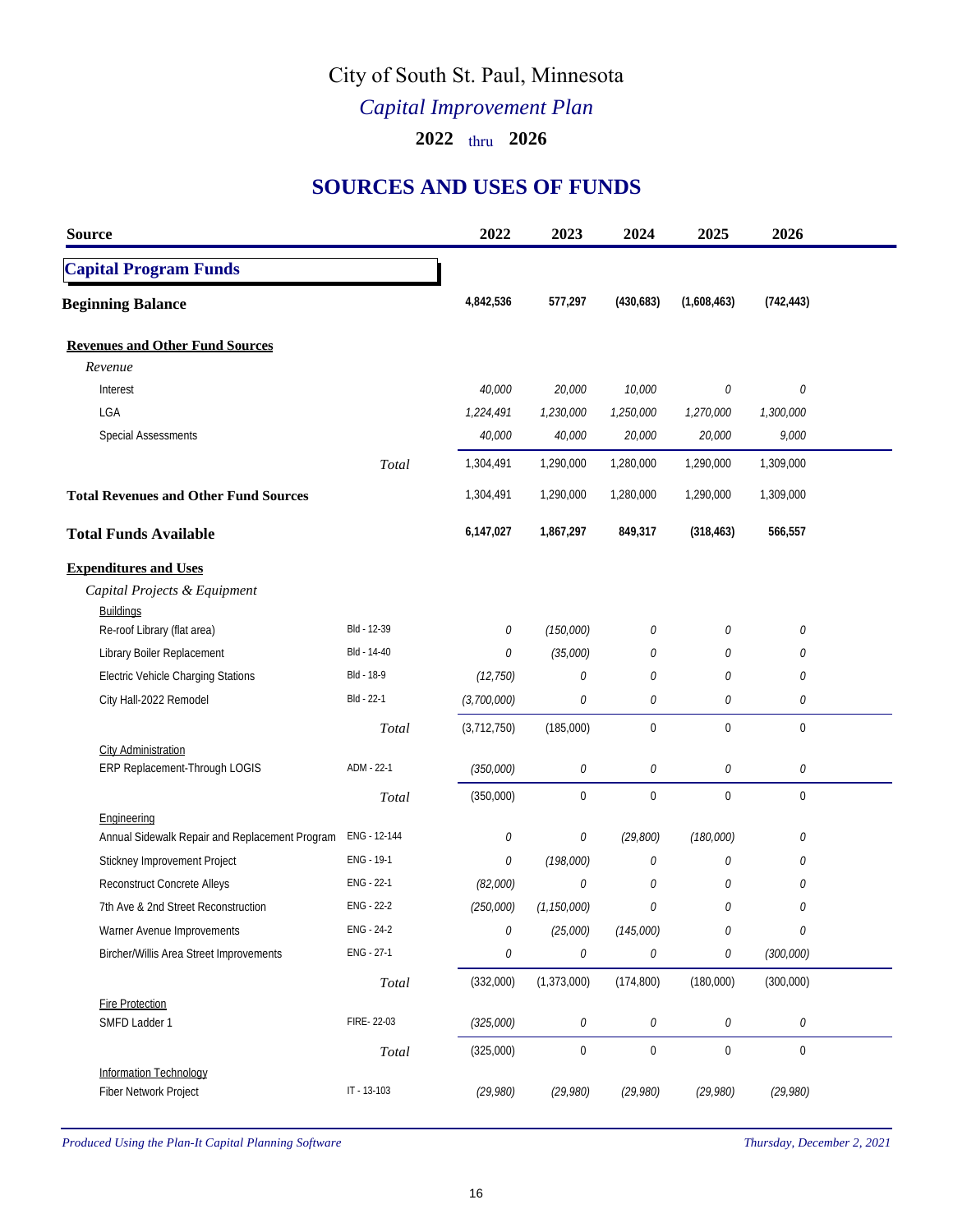| <b>Source</b>                                |               | 2022        | 2023          | 2024          | 2025        | 2026        |  |
|----------------------------------------------|---------------|-------------|---------------|---------------|-------------|-------------|--|
| <b>Capital Program Funds</b>                 |               |             |               |               |             |             |  |
| Digital Sign Boards for City Hall            | $IT - 18-1$   | (15,000)    | 0             | $\cal O$      | $\cal O$    | 0           |  |
| Fiber Optic Cable Infrastructure             | $IT - 19-1$   | (250,000)   | 0             | (250,000)     | 0           | (100,000)   |  |
|                                              | Total         | (294, 980)  | (29,980)      | (279,980)     | (29,980)    | (129,980)   |  |
| Library                                      |               |             |               |               |             |             |  |
| Renovation of Library Building               | $LIB - 22-01$ | 0           | 0             | (1,500,000)   | $\cal O$    | 0           |  |
|                                              | Total         | $\mathbf 0$ | 0             | (1,500,000)   | $\mathbf 0$ | $\mathbf 0$ |  |
| Park & Recreation                            |               |             |               |               |             |             |  |
| McGuire Field Bleacher Replacement           | PR - 08-100   | $\cal O$    | 0             | (35,000)      | $\cal O$    | 0           |  |
| Lorraine Hockey Rink Upgrades                | PR - 16-1     | 0           | (200,000)     | 0             | 0           | 0           |  |
| <b>Ball Field Rehabs</b>                     | PR - 17-2     | (50,000)    | 0             | 0             | $\theta$    | 0           |  |
| Harmon Park Play Structure Replacement       | PR - 18-10    | 0           | 0             | 0             | (100,000)   | 0           |  |
| Wakota Trailhead                             | PR - 18-11    | (225,000)   | 0             | 0             | $\cal O$    | 0           |  |
| Veterans Field Play Structure Replacement    | PR - 18-6     | 0           | (125,000)     | 0             | 0           | 0           |  |
| Lorraine Park Play Structure Replacement     | PR - 18-7     | 0           | 0             | (250,000)     | 0           | 0           |  |
| Kaposia Park Play Structure Replacement      | PR - 18-8     | (125,000)   | 0             | 0             | 0           | 0           |  |
| Splash Pool Improvements                     | PR - 21 - 10  | 0           | (200,000)     | 0             | 0           | 0           |  |
| Seidl's Lake Trail and Shoreline Restoration | PR - 22-01    | (32, 500)   | 0             | (43,000)      | 0           | 0           |  |
| Kaposia Park Building Restoration            | PR - 22-05    | 0           | (100,000)     | $\mathcal{O}$ | 0           | 0           |  |
| Northview Playground-Container Upgrade       | PR - 24-1     | 0           | 0             | (50,000)      | 0           | 0           |  |
| Spruce Park Playground-Container Upgrade     | PR - 24-2     | 0           | 0             | (50,000)      | 0           | 0           |  |
|                                              | Total         | (432,500)   | (625,000)     | (428,000)     | (100,000)   | $\mathbf 0$ |  |
| Police Protection                            |               |             |               |               |             |             |  |
| Automatic License Plate Readers              | POL-14-106    | 0           | 0             | (25,000)      | (25,000)    | (25,000)    |  |
| 800 MHz Portable Radio Replacement           | POL-15-107    | (50,000)    | (50,000)      | 0             | 0           | 0           |  |
| 800 MHz Mobile Radio Replacement             | POL-15-108    | (20,000)    | 0             | 0             | 0           | 0           |  |
| Body Worn Cameras                            | POL-19-3      | 0           | 0             | (50,000)      | 0           | 0           |  |
| Police Storage Building Loft                 | POL-20-1      | 0           | (10,000)      | 0             | 0           | 0           |  |
| Thermal Imaging-Handheld                     | POL -22-1     | $\cal O$    | 0             | 0             | $\cal O$    | (20,000)    |  |
| Outdoor Weather Warning Sirens               | POL-22-10     | 0           | (25,000)      | 0             | 0           | 0           |  |
| <b>AED Defibrillators</b>                    | POL-22-3      | 0           | 0             | 0             | (24,000)    | (24,000)    |  |
| Handguns                                     | POL-22-4      | $\cal O$    | 0             | $\cal O$      | $\cal O$    | (30,000)    |  |
| Evidence Storage System                      | POL-22-9      | 0           | 0             | 0             | (65,000)    | 0           |  |
|                                              | Total         | (70,000)    | (85,000)      | (75,000)      | (114,000)   | (99,000)    |  |
| Public Works                                 |               |             |               |               |             |             |  |
| Stump Grinder                                | PW - 22-01    | (52, 500)   | $\cal O$      | ${\cal O}$    | 0           | 0           |  |
|                                              | Total         | (52, 500)   | $\mathbf 0$   | $\mathbf 0$   | $\mathbf 0$ | $\mathbf 0$ |  |
| <b>Total Expenditures and Uses</b>           |               | (5,569,730) | (2, 297, 980) | (2,457,780)   | (423,980)   | (528,980)   |  |
| <b>Change in Fund Balance</b>                |               | (4,265,239) | (1,007,980)   | (1, 177, 780) | 866,020     | 780,020     |  |
| <b>Ending Balance</b>                        |               | 577,297     | (430,683)     | (1,608,463)   | (742, 443)  | 37,577      |  |
|                                              |               |             |               |               |             |             |  |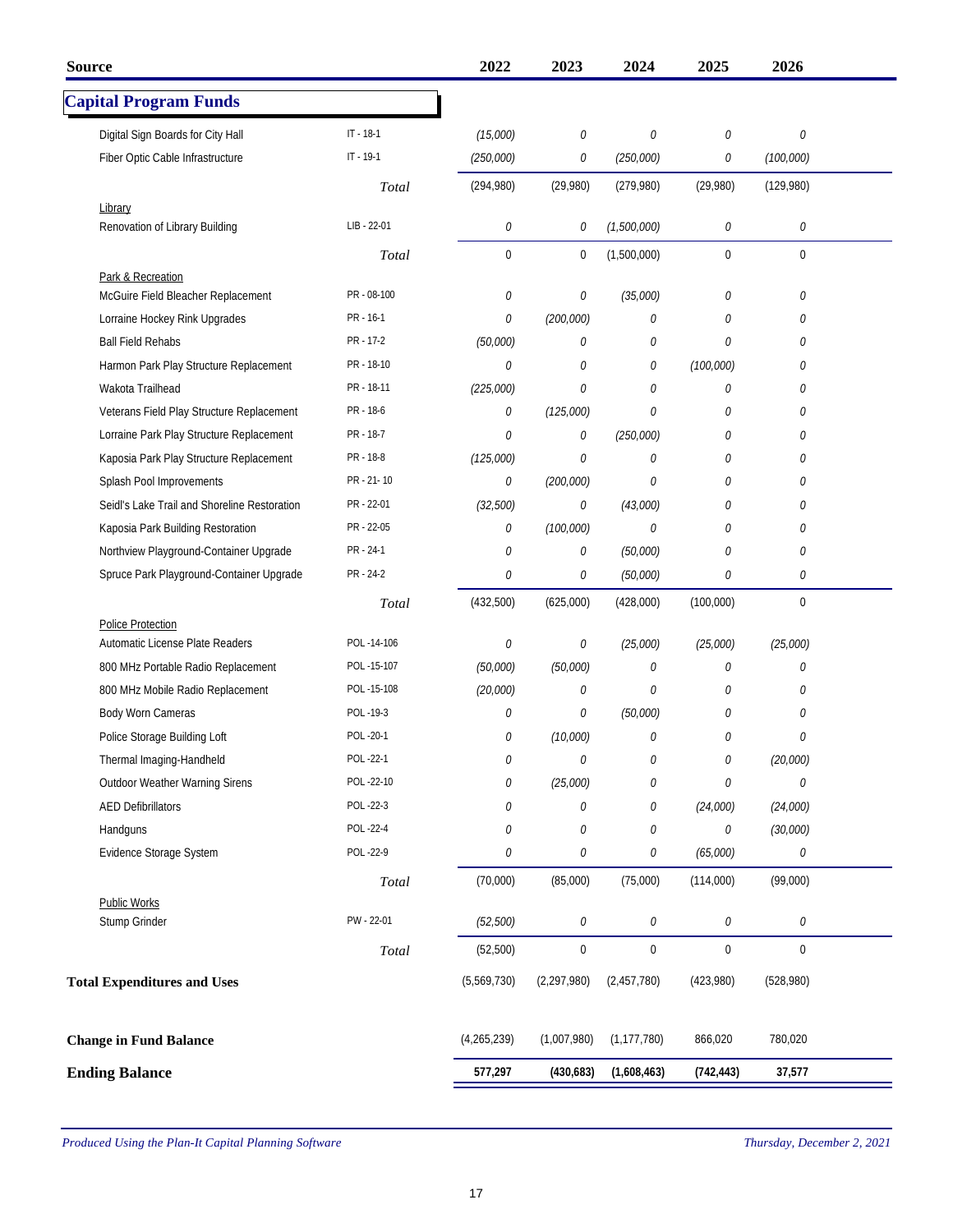|                                                                 | Capital Improvement Plan                                                                                                                                                                          |       |                   |      | 2022 thru 2026 |      | Department Airport              |                         |
|-----------------------------------------------------------------|---------------------------------------------------------------------------------------------------------------------------------------------------------------------------------------------------|-------|-------------------|------|----------------|------|---------------------------------|-------------------------|
|                                                                 | City of South St. Paul, Minnesota                                                                                                                                                                 |       |                   |      |                |      |                                 | Contact Andrew Wall     |
| Project#                                                        | Air - 12-114                                                                                                                                                                                      |       |                   |      |                |      |                                 | Type Maintenance        |
| Project Name                                                    |                                                                                                                                                                                                   |       |                   |      |                |      | Useful Life 25                  |                         |
|                                                                 | Runway 16-34 Mill and Overlay and Renovations                                                                                                                                                     |       |                   |      |                |      |                                 | Category Streets/Alleys |
| <b>Finance Priority</b>                                         |                                                                                                                                                                                                   |       |                   |      |                |      |                                 | Priority 3 Important    |
| Description                                                     |                                                                                                                                                                                                   |       |                   |      |                |      | Total Project Cost: \$4,049,284 |                         |
| Taxiway realignment.                                            | Reconstruct runway 16-34 and install a new lighting system and Precision Path Indicators. Axquire land on the south side of the airport for<br>Updated amounts as of 10/22/21.                    |       |                   |      |                |      |                                 |                         |
|                                                                 |                                                                                                                                                                                                   |       |                   |      |                |      |                                 |                         |
|                                                                 | Pavement was installed in 1988. Reconstruct and paint runway marking. Install new runway edge lighting, Runway End Identifier Lights and<br>Precision Path Indicators. Includes land acquisition. |       |                   |      |                |      |                                 |                         |
|                                                                 | Runway Reconstruction - \$3,608,184<br>Taxiway Connector Design - \$253,800                                                                                                                       |       |                   |      |                |      |                                 |                         |
|                                                                 | Expenditures<br>Construction/Maintenance                                                                                                                                                          |       | 2022<br>4,049,284 | 2023 | 2024           | 2025 | 2026                            | Total<br>4,049,284      |
|                                                                 |                                                                                                                                                                                                   | Total | 4,049,284         |      |                |      |                                 | 4,049,284               |
|                                                                 | Funding Sources                                                                                                                                                                                   |       | 2022              | 2023 | 2024           | 2025 | 2026                            | Total                   |
|                                                                 | Federal - FAA                                                                                                                                                                                     |       | 4,049,284         |      |                |      |                                 | 4,049,284               |
|                                                                 |                                                                                                                                                                                                   | Total | 4,049,284         |      |                |      |                                 | 4,049,284               |
| Justification<br>Land - \$187,300<br><b>Budget Impact/Other</b> |                                                                                                                                                                                                   |       |                   |      |                |      |                                 |                         |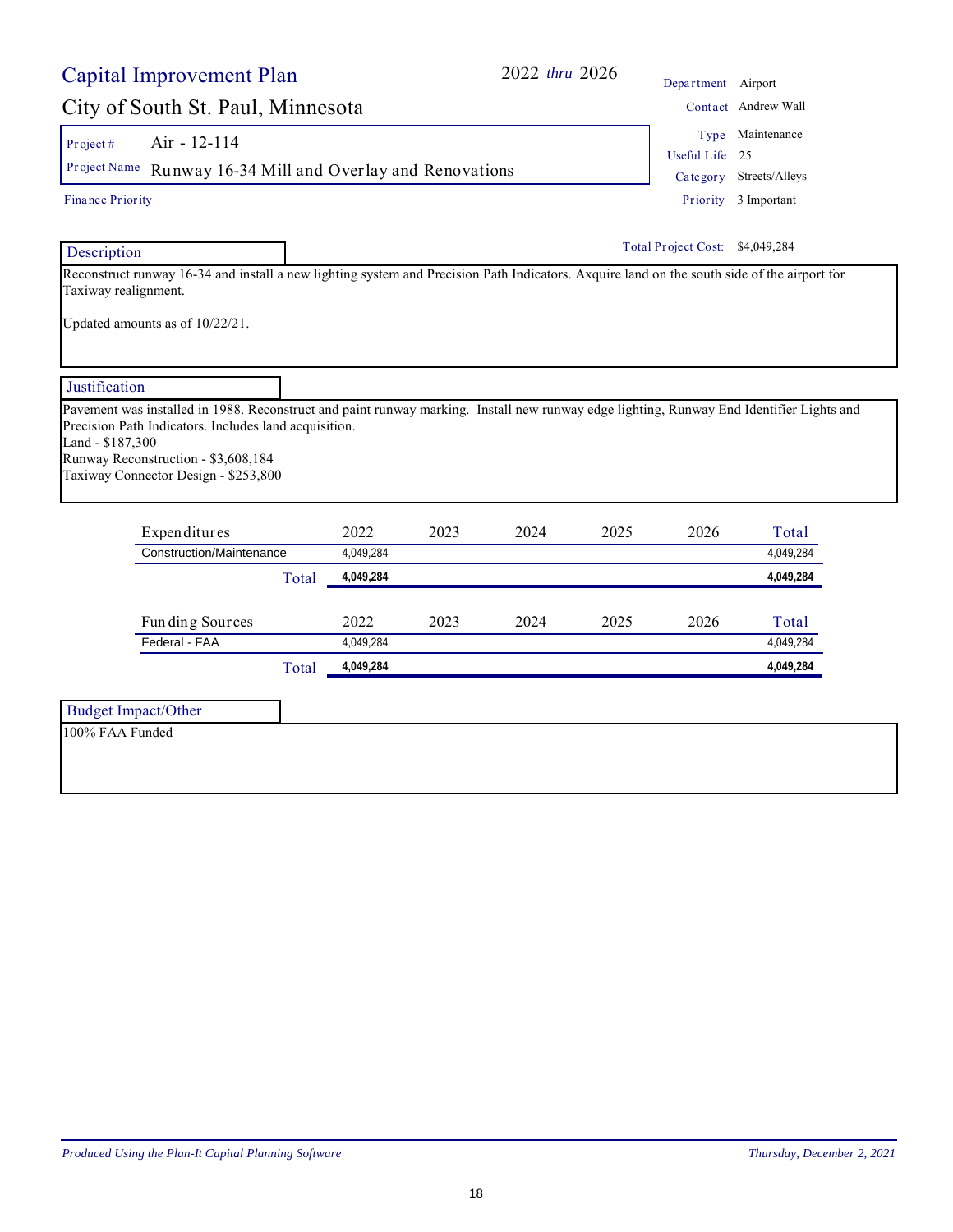| <b>Capital Improvement Plan</b>                                                                                                   |       |      |      | 2022 thru 2026 |      | Department Airport            |                            |
|-----------------------------------------------------------------------------------------------------------------------------------|-------|------|------|----------------|------|-------------------------------|----------------------------|
| City of South St. Paul, Minnesota                                                                                                 |       |      |      |                |      |                               | Contact Andrew Wall        |
| Air - 14-206<br>Project#                                                                                                          |       |      |      |                |      |                               | Type Maintenance           |
| Project Name Obstruction Removal                                                                                                  |       |      |      |                |      | <b>Useful Life</b>            |                            |
|                                                                                                                                   |       |      |      |                |      |                               | Category Land Improvements |
| <b>Finance Priority</b>                                                                                                           |       |      |      |                |      | Priority n/a                  |                            |
| Description                                                                                                                       |       |      |      |                |      | Total Project Cost: \$165,000 |                            |
| Removal various Runway obstructions (mostly trees) from various private properties around Fleming Field                           |       |      |      |                |      |                               |                            |
|                                                                                                                                   |       |      |      |                |      |                               |                            |
|                                                                                                                                   |       |      |      |                |      |                               |                            |
|                                                                                                                                   |       |      |      |                |      |                               |                            |
|                                                                                                                                   |       |      |      |                |      |                               |                            |
| Justification                                                                                                                     |       |      |      |                |      |                               |                            |
| Obstruction removals are needed to keep the runway approaches cleared of tress, and are required as part of FAA grant assurances. |       |      |      |                |      |                               |                            |
|                                                                                                                                   |       |      |      |                |      |                               |                            |
|                                                                                                                                   |       |      |      |                |      |                               |                            |
|                                                                                                                                   |       |      |      |                |      |                               |                            |
|                                                                                                                                   |       |      |      |                |      |                               |                            |
| Expenditures                                                                                                                      |       | 2022 | 2023 | 2024           | 2025 | 2026                          | Total                      |
| Construction/Maintenance                                                                                                          |       |      |      | 165,000        |      |                               | 165,000                    |
|                                                                                                                                   | Total |      |      | 165,000        |      |                               | 165,000                    |
|                                                                                                                                   |       |      |      |                |      |                               |                            |
| Funding Sources                                                                                                                   |       | 2022 | 2023 | 2024           | 2025 | 2026                          | Total                      |
| <b>Airport Operating Fund</b>                                                                                                     |       |      |      | 15,000         |      |                               | 15,000                     |
| Federal - FAA                                                                                                                     |       |      |      | 150,000        |      |                               | 150,000                    |
|                                                                                                                                   | Total |      |      | 165,000        |      |                               | 165,000                    |
|                                                                                                                                   |       |      |      |                |      |                               |                            |
| <b>Budget Impact/Other</b>                                                                                                        |       |      |      |                |      |                               |                            |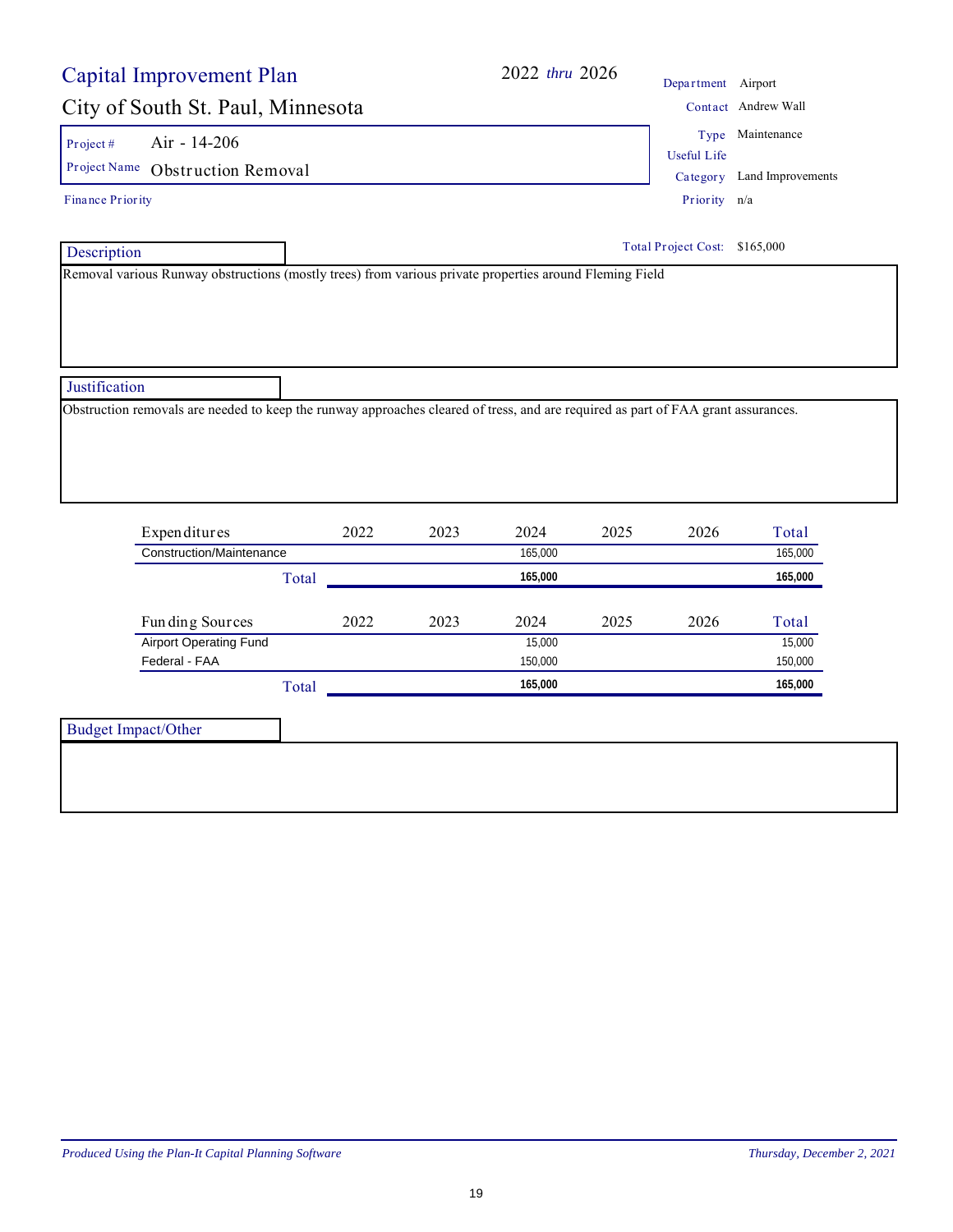# City of South St. Paul, Minnesota

Project #  $Air - 16-1$ 

Project Name Reconstruct Terminal Parking Lot Category Land Improvements

Finance Priority

Description

Reconstruct the Parking Lot in front of the Airport Terminal

### **Justification**

The parking lot was installed when the terminal was built in 1997. With use by Wipaire and terminal employees it is starting to deteriorate past the point of patching. During reconstruction more spaces would be added.

| Expenditures                  |       | 2022 | 2023 | 2024    | 2025 | 2026 | Total   |
|-------------------------------|-------|------|------|---------|------|------|---------|
| Construction/Maintenance      |       |      |      | 300,000 |      |      | 300,000 |
|                               | Total |      |      | 300,000 |      |      | 300,000 |
|                               |       |      |      |         |      |      |         |
| Funding Sources               |       | 2022 | 2023 | 2024    | 2025 | 2026 | Total   |
| <b>Airport Operating Fund</b> |       |      |      | 90.000  |      |      | 90.000  |
| State                         |       |      |      | 210,000 |      |      | 210,000 |
|                               | Total |      |      | 300.000 |      |      | 300.000 |
|                               |       |      |      |         |      |      |         |

Budget Impact/Other

2022 *thru* 2026 Department Airport

|               | Contact Andrew Wall       |
|---------------|---------------------------|
|               | Type Improvement          |
| seful Life 30 |                           |
|               | Category Land Improvement |
| Priority n/a  |                           |

 $\overline{U}$ 

Priority n/a

Total Project Cost: \$300,000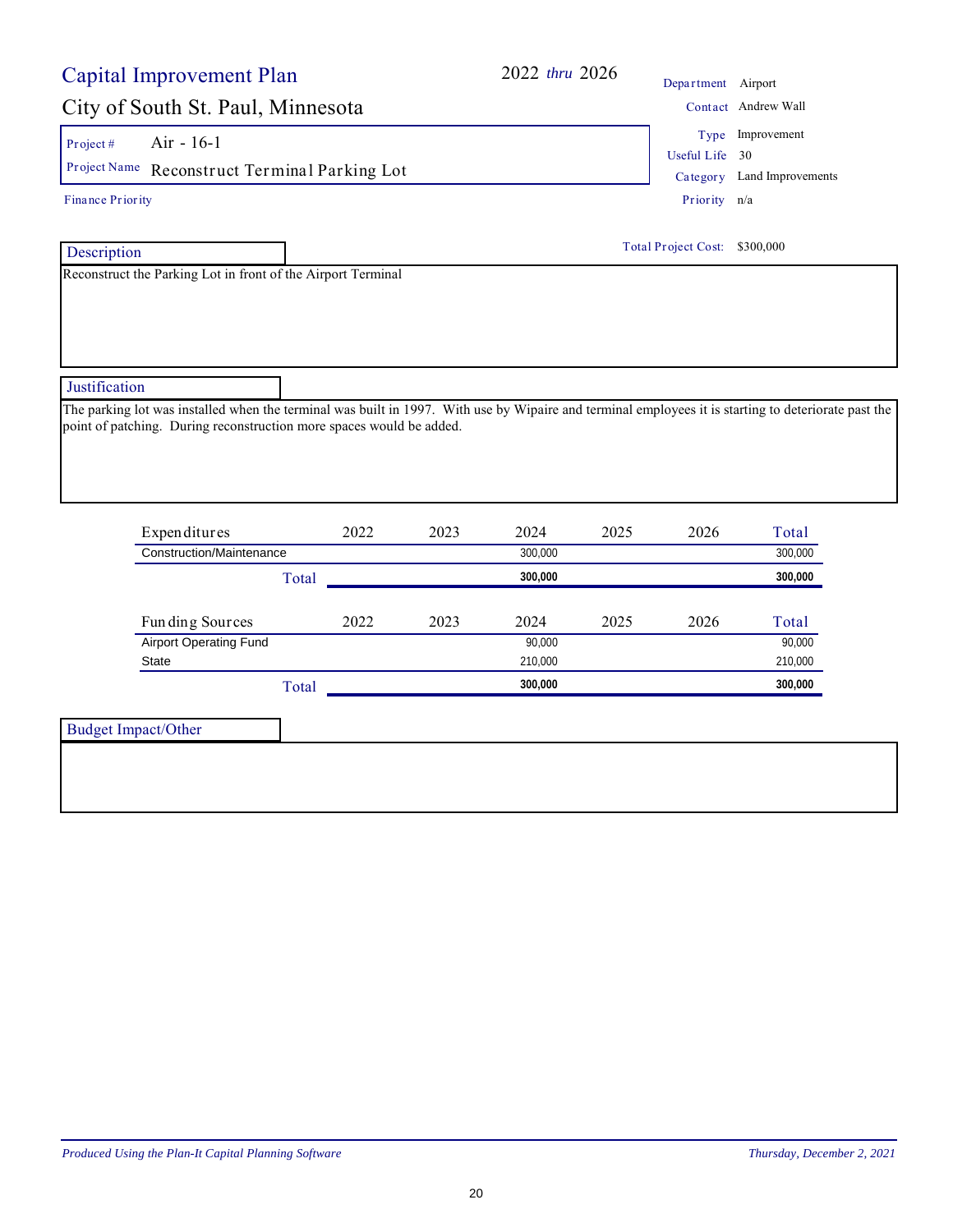# City of South St. Paul, Minnesota Contact Andrew Wallet

Project #  $Air - 16-5$ 

Project Name Taxiway A Realignment-Construction Category Land Improvements

Finance Priority

Description

**Justification** 

Realignment of Taxiway A to confrom with FAA guidelines and regulations Amount increased from \$1 mil on 2-15-19

| Department Airport |                           |
|--------------------|---------------------------|
|                    | Contact Andrew Wall       |
|                    | Type Improvement          |
| Useful Life 50     |                           |
|                    | Category Land Improvement |
|                    | Priority 2 Very Important |

| Expenditures                  |       | 2022    | 2023      | 2024 | 2025 | 2026 | Total     |
|-------------------------------|-------|---------|-----------|------|------|------|-----------|
| Planning/Design               |       | 300.000 |           |      |      |      | 300.000   |
| Construction/Maintenance      |       |         | 2.500.000 |      |      |      | 2,500,000 |
|                               | Total | 300.000 | 2.500.000 |      |      |      | 2.800.000 |
|                               |       |         |           |      |      |      |           |
| Fun ding Sources              |       | 2022    | 2023      | 2024 | 2025 | 2026 | Total     |
| <b>Airport Operating Fund</b> |       | 15.000  | 125.000   |      |      |      | 140.000   |
| Federal - FAA                 |       | 270.000 | 2.250.000 |      |      |      | 2,520,000 |
| State                         |       | 15.000  | 125.000   |      |      |      | 140,000   |
|                               | Total | 300.000 | 2.500.000 |      |      |      | 2.800.000 |

The FAA requires parallel taxiway to be 250 feet from the runway. The southerly portion of Parallel Taxiway A curves toward the runway violating the separation standard. Land would be acquired so the parallel taxiway could be move to meet the FAA separation standards.

2022 *thru* 2026 Depart

Total Project Cost: \$2,800,000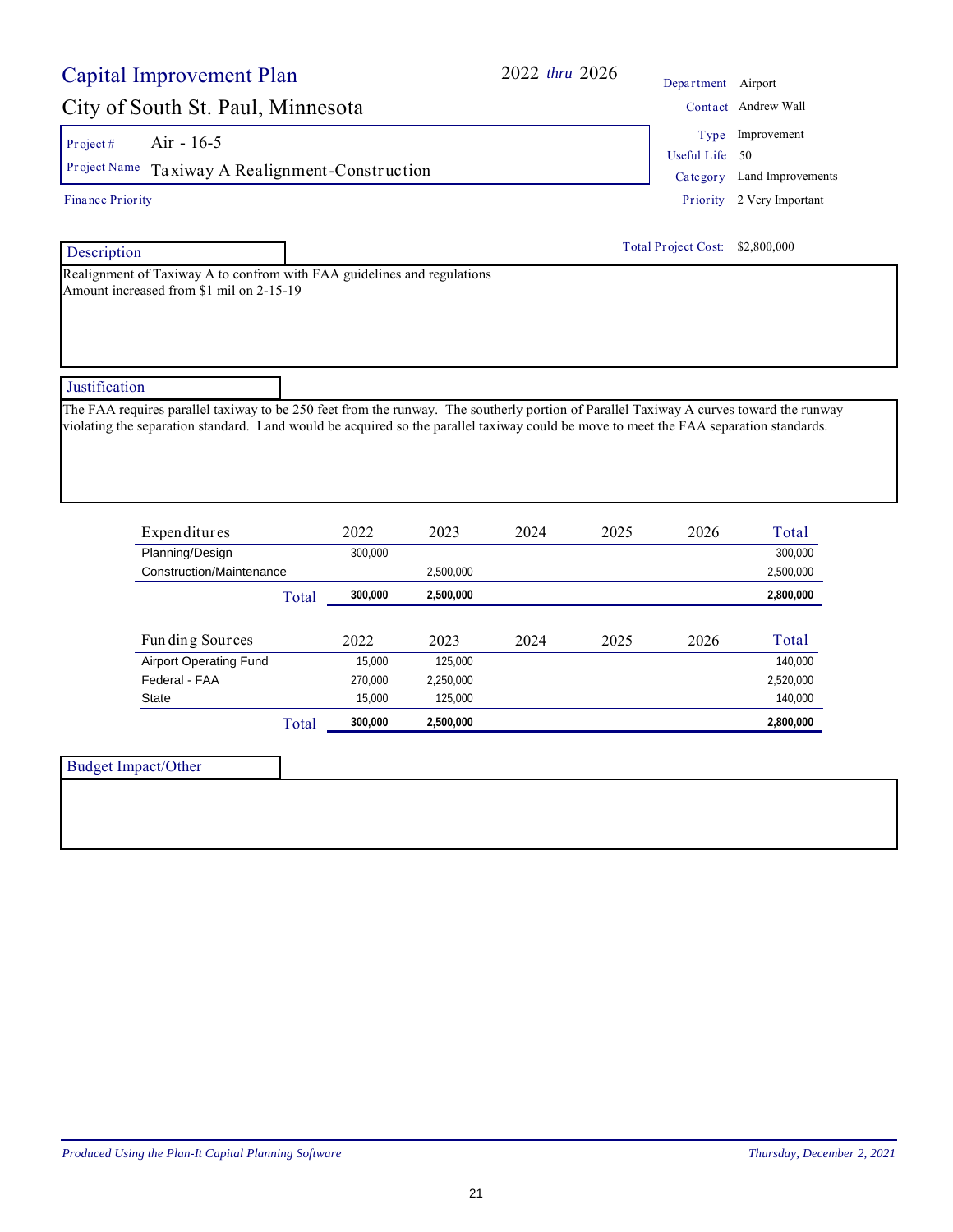| Capital Improvement Plan                                                                                                                                                                                                                                                                                                                                                                                                                                        |       |      |      | 2022 thru 2026 |         | Department Airport            |                     |
|-----------------------------------------------------------------------------------------------------------------------------------------------------------------------------------------------------------------------------------------------------------------------------------------------------------------------------------------------------------------------------------------------------------------------------------------------------------------|-------|------|------|----------------|---------|-------------------------------|---------------------|
| City of South St. Paul, Minnesota                                                                                                                                                                                                                                                                                                                                                                                                                               |       |      |      |                |         |                               | Contact Andrew Wall |
| Air - 19-2<br>Project#                                                                                                                                                                                                                                                                                                                                                                                                                                          |       |      |      |                |         |                               | Type Equipment      |
| Project Name                                                                                                                                                                                                                                                                                                                                                                                                                                                    |       |      |      |                |         | Useful Life                   | -10                 |
| Fuel System Replacement                                                                                                                                                                                                                                                                                                                                                                                                                                         |       |      |      |                |         | Category                      | Outdoor Equipment   |
| <b>Finance Priority</b>                                                                                                                                                                                                                                                                                                                                                                                                                                         |       |      |      |                |         | Priority                      | 3 Important         |
| Description                                                                                                                                                                                                                                                                                                                                                                                                                                                     |       |      |      |                |         | Total Project Cost: \$400,000 |                     |
| Justification<br>The current fuel system is outdated and requires staff to go to several physical locations to acquire the necessary data for daily fuel tracking. A<br>new system would provide new tank monitoring equipment that would be able to be monitored from the terminal building. It would also include a<br>new fuel control system that will be able to process new credit card technology. It will also include updated fuel monitoring software |       |      |      |                |         |                               |                     |
| Expenditures                                                                                                                                                                                                                                                                                                                                                                                                                                                    |       | 2022 | 2023 | 2024           | 2025    | 2026                          | Total               |
| Equip/Vehicles/Furnishings                                                                                                                                                                                                                                                                                                                                                                                                                                      |       |      |      |                | 400.000 |                               | 400.000             |
|                                                                                                                                                                                                                                                                                                                                                                                                                                                                 | Total |      |      |                | 400,000 |                               | 400,000             |
| Funding Sources                                                                                                                                                                                                                                                                                                                                                                                                                                                 |       | 2022 | 2023 | 2024           | 2025    | 2026                          | Total               |
| <b>Airport Operating Fund</b>                                                                                                                                                                                                                                                                                                                                                                                                                                   |       |      |      |                | 120,000 |                               | 120,000             |
| <b>State</b>                                                                                                                                                                                                                                                                                                                                                                                                                                                    |       |      |      |                | 280,000 |                               | 280,000             |
|                                                                                                                                                                                                                                                                                                                                                                                                                                                                 | Total |      |      |                | 400,000 |                               | 400,000             |
|                                                                                                                                                                                                                                                                                                                                                                                                                                                                 |       |      |      |                |         |                               |                     |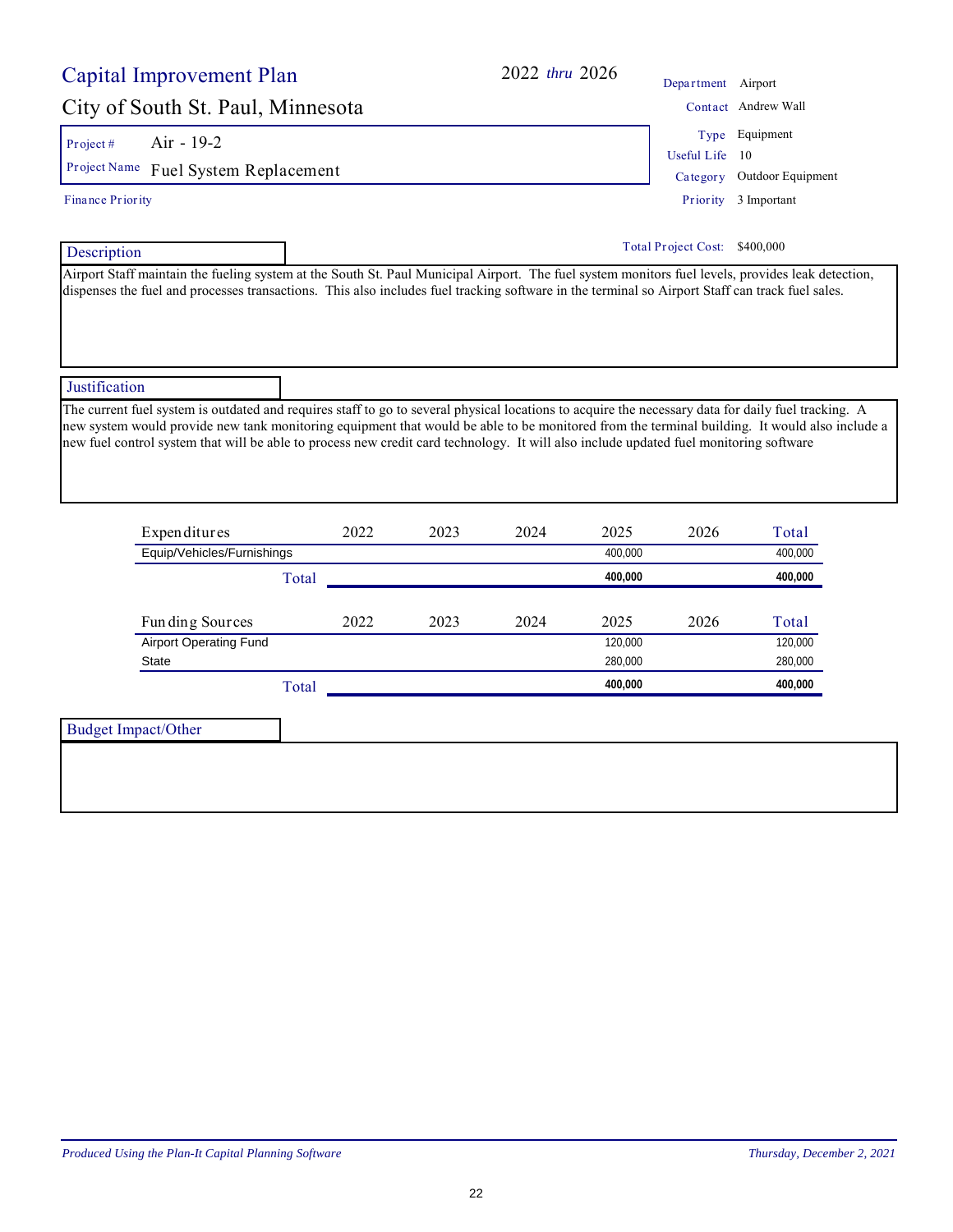| <b>Capital Improvement Plan</b>                                                       | 2022 thru 2026       | Department Airport            |                            |
|---------------------------------------------------------------------------------------|----------------------|-------------------------------|----------------------------|
| City of South St. Paul, Minnesota                                                     |                      |                               | Contact Andrew Wall        |
| Air - 20-2<br>Project#                                                                |                      |                               | Type Improvement           |
|                                                                                       |                      | Useful Life 25                |                            |
| Project Name Taxiway C Rehabilitation                                                 |                      |                               | Category Land Improvements |
| Finance Priority                                                                      |                      | Priority n/a                  |                            |
| Description                                                                           |                      | Total Project Cost: \$250,000 |                            |
| Pavement rehabilitation of taxiway C. Type of rehab based on condition of pavement.   |                      |                               |                            |
|                                                                                       |                      |                               |                            |
|                                                                                       |                      |                               |                            |
|                                                                                       |                      |                               |                            |
|                                                                                       |                      |                               |                            |
| Justification                                                                         |                      |                               |                            |
|                                                                                       |                      |                               |                            |
| Pavement Condition Index shows the need to perform this level of pavement management. |                      |                               |                            |
|                                                                                       |                      |                               |                            |
|                                                                                       |                      |                               |                            |
|                                                                                       |                      |                               |                            |
|                                                                                       |                      |                               |                            |
|                                                                                       |                      |                               |                            |
| Expenditures<br>2022                                                                  | 2023<br>2024<br>2025 | 2026                          | Total                      |
| <b>Construction/Maintenance</b>                                                       | 250,000              |                               | 250,000                    |
| Total                                                                                 | 250,000              |                               | 250,000                    |
|                                                                                       |                      |                               |                            |
| 2022<br>Funding Sources                                                               | 2023<br>2024<br>2025 | 2026                          | Total                      |
| <b>Airport Operating Fund</b>                                                         | 12,500               |                               | 12,500                     |
| Federal - FAA                                                                         | 225,000              |                               | 225,000                    |
| <b>State</b>                                                                          | 12,500               |                               | 12,500                     |
| Total                                                                                 | 250,000              |                               | 250,000                    |
|                                                                                       |                      |                               |                            |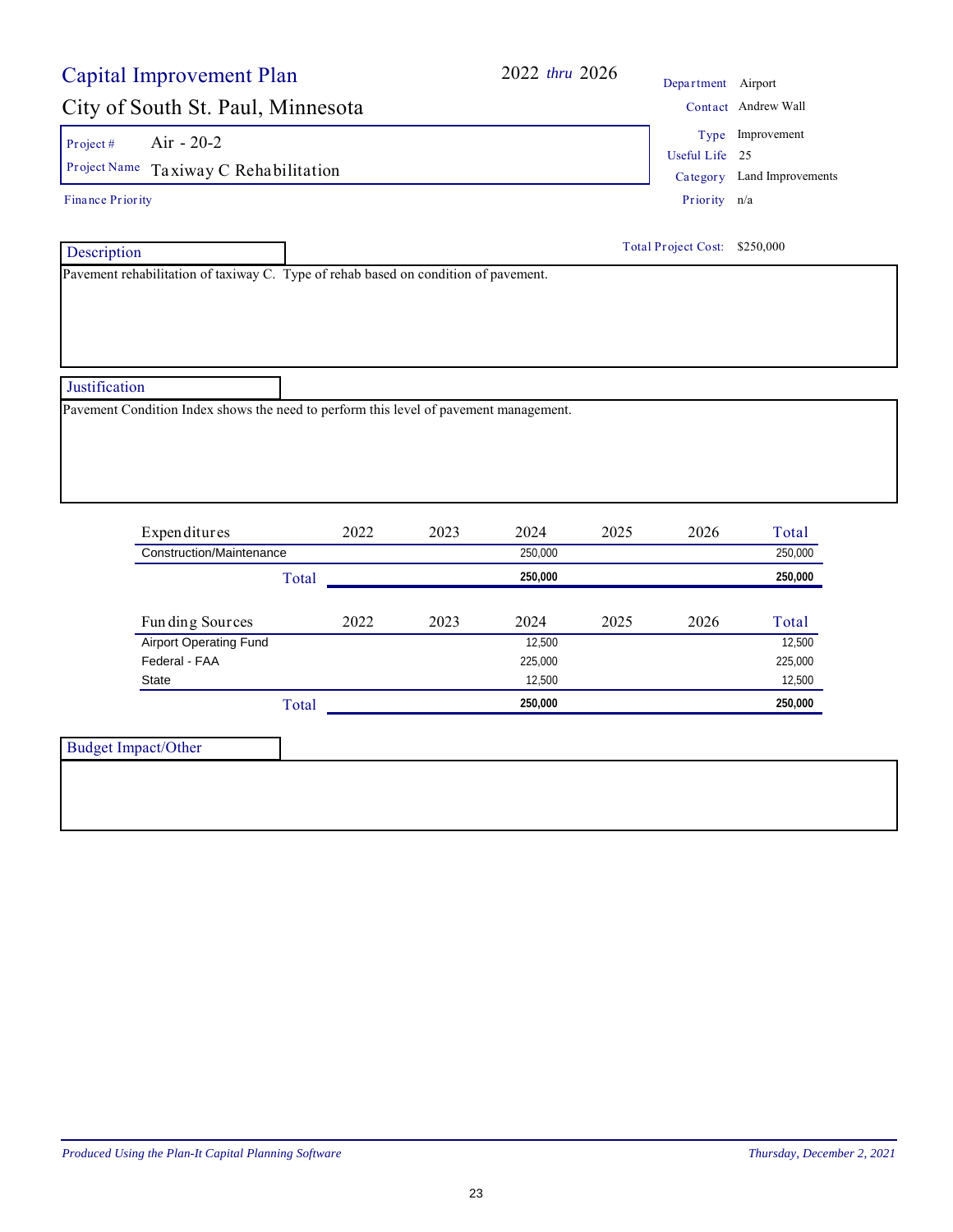| Capital Improvement Plan                                                                                                                                                                                                                                                                                                                                                                                                                  |       |        |      | 2022 thru 2026 |      | Department Airport           |                                                                  |
|-------------------------------------------------------------------------------------------------------------------------------------------------------------------------------------------------------------------------------------------------------------------------------------------------------------------------------------------------------------------------------------------------------------------------------------------|-------|--------|------|----------------|------|------------------------------|------------------------------------------------------------------|
| City of South St. Paul, Minnesota                                                                                                                                                                                                                                                                                                                                                                                                         |       |        |      |                |      |                              | Contact Andrew Wall                                              |
| Air $-21-1$<br>Project#<br>Project Name John Deere 1585 Mower<br><b>Finance Priority</b>                                                                                                                                                                                                                                                                                                                                                  |       |        |      |                |      | Useful Life 10<br>Category   | Type Equipment<br>Outdoor Equipment<br>Priority 2 Very Important |
| Description                                                                                                                                                                                                                                                                                                                                                                                                                               |       |        |      |                |      | Total Project Cost: \$50,000 |                                                                  |
| The current John Deere mower was purchased in 2004 and is nearing the end of its useful life. The mower is used to mow around hangars, airport<br>lighting, and runway edges where the larger tractor mower cannot access.<br>Justification<br>In early 2020, the airport had to replace numerous parts on this mower because it would not stay running. Over the course of about a month,<br>\$1,500 was spent on parts and maintenance. |       |        |      |                |      |                              |                                                                  |
| Expenditures                                                                                                                                                                                                                                                                                                                                                                                                                              |       | 2022   | 2023 | 2024           | 2025 | 2026                         | Total                                                            |
| Equip/Vehicles/Furnishings                                                                                                                                                                                                                                                                                                                                                                                                                |       | 50,000 |      |                |      |                              | 50,000                                                           |
|                                                                                                                                                                                                                                                                                                                                                                                                                                           | Total | 50,000 |      |                |      |                              | 50,000                                                           |
| Funding Sources                                                                                                                                                                                                                                                                                                                                                                                                                           |       | 2022   | 2023 | 2024           | 2025 | 2026                         | Total                                                            |
| <b>Airport Operating Fund</b>                                                                                                                                                                                                                                                                                                                                                                                                             |       | 50.000 |      |                |      |                              | 50.000                                                           |
|                                                                                                                                                                                                                                                                                                                                                                                                                                           | Total | 50.000 |      |                |      |                              | 50,000                                                           |

Budget Impact/Other

There is no MnDOT funding available for this equipment. The Airport will receive \$23,000 on CRSSA funding in 2021 and another \$59,000 in ARPA funding fvrom the FAA for COVID expenses. This monwy could be put towards this new piece of equipment.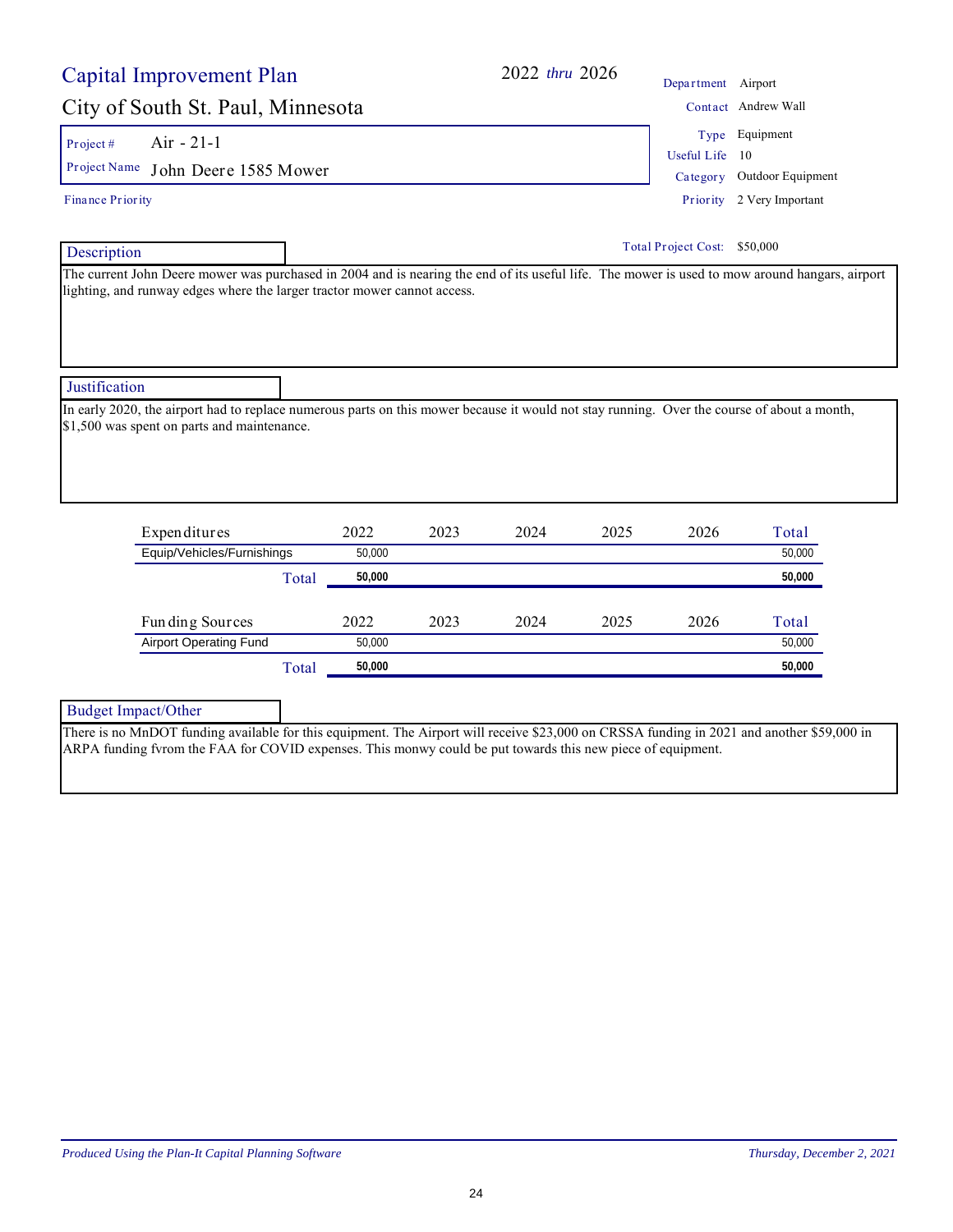| Capital Improvement Plan                                                                                                                                                                                                                                 |       |                 |      | 2022 thru 2026 |      | Department Airport            |                                                    |
|----------------------------------------------------------------------------------------------------------------------------------------------------------------------------------------------------------------------------------------------------------|-------|-----------------|------|----------------|------|-------------------------------|----------------------------------------------------|
| City of South St. Paul, Minnesota                                                                                                                                                                                                                        |       |                 |      |                |      |                               | Contact Andrew Wall                                |
| $Air -21-2$<br>Project #<br>Project Name Perimeter Fence Replacement                                                                                                                                                                                     |       |                 |      |                |      | Useful Life 10                | Type Improvement<br>Category Grounds & Maintenance |
| <b>Finance Priority</b>                                                                                                                                                                                                                                  |       |                 |      |                |      |                               | Priority 2 Very Important                          |
| Description                                                                                                                                                                                                                                              |       |                 |      |                |      | Total Project Cost: \$150,000 |                                                    |
| The perimeter fence at the airport helps maintain perimeter security as well as keeping the wildlife out. This particular privacy fence also provides<br>a buffer between the airport and the residents of Inver Grove heights                           |       |                 |      |                |      |                               |                                                    |
| Justification<br>The perimeter privacy fence is more than 10 years old and continuous maintenance is needed to keep it upright and to keep boards on it. The total<br>cost to replace the entire 3,000 feet of privacy fence is approximately \$150,000. |       |                 |      |                |      |                               |                                                    |
| Expenditures                                                                                                                                                                                                                                             |       | 2022            | 2023 | 2024           | 2025 | 2026                          | Total                                              |
| Equip/Vehicles/Furnishings                                                                                                                                                                                                                               |       | 150,000         |      |                |      |                               | 150,000                                            |
|                                                                                                                                                                                                                                                          | Total | 150,000         |      |                |      |                               | 150,000                                            |
| Funding Sources<br><b>Airport Operating Fund</b>                                                                                                                                                                                                         |       | 2022<br>150,000 | 2023 | 2024           | 2025 | 2026                          | Total<br>150,000                                   |
|                                                                                                                                                                                                                                                          | Total | 150,000         |      |                |      |                               | 150,000                                            |
|                                                                                                                                                                                                                                                          |       |                 |      |                |      |                               |                                                    |

Budget Impact/Other

There is no State of Federal funding availalble for Privacy fencing.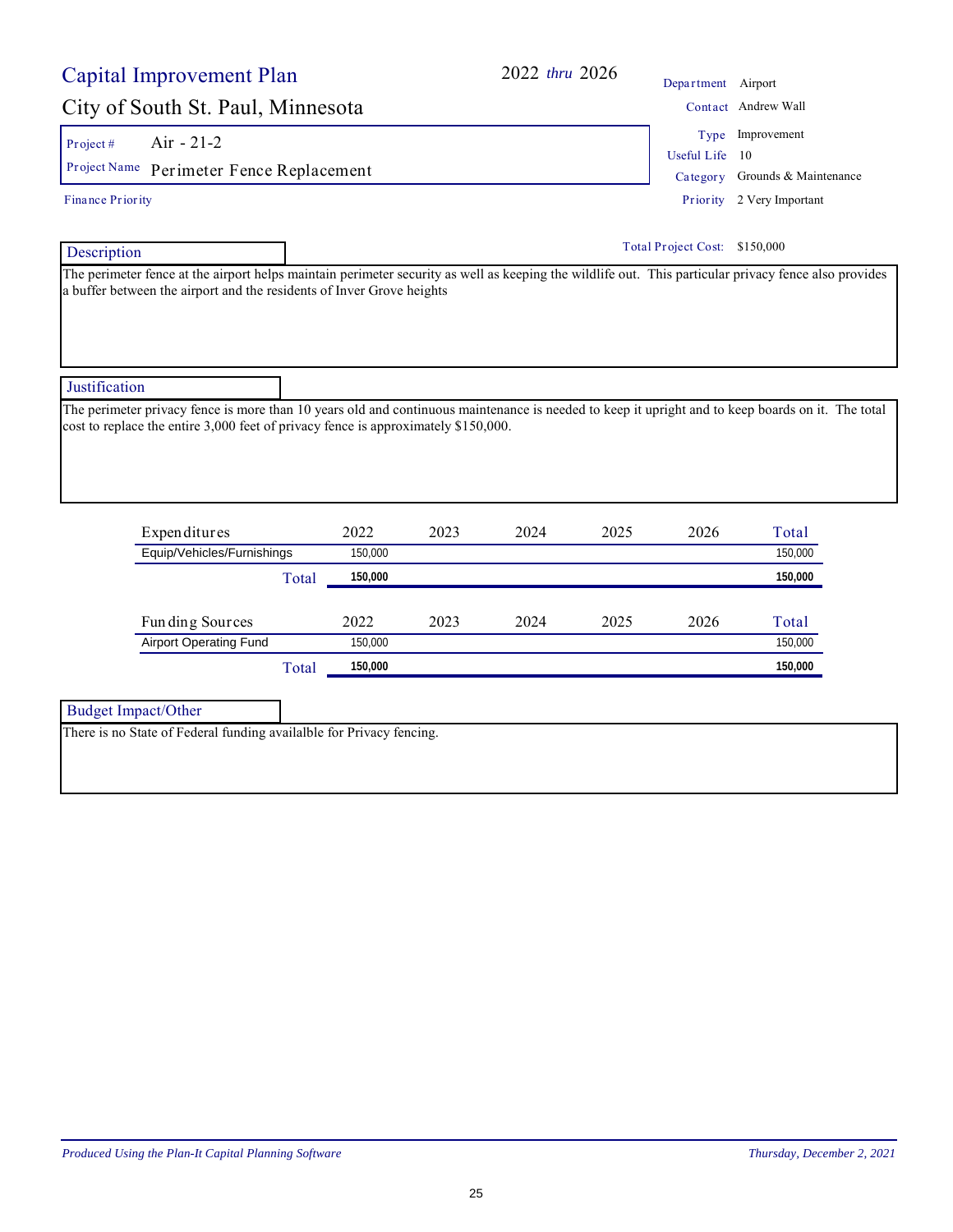| <b>Capital Improvement Plan</b>                                                                                                                            |       |         |      |      | 2022 thru 2026 | Department Airport            |                                |
|------------------------------------------------------------------------------------------------------------------------------------------------------------|-------|---------|------|------|----------------|-------------------------------|--------------------------------|
| City of South St. Paul, Minnesota                                                                                                                          |       |         |      |      |                |                               | Contact Andrew Wall            |
| Air - 22-1<br>Project $#$                                                                                                                                  |       |         |      |      |                |                               | Type Unassigned                |
| Project Name Map Update                                                                                                                                    |       |         |      |      |                | <b>Useful Life</b>            |                                |
|                                                                                                                                                            |       |         |      |      |                |                               | Category Grounds & Maintenance |
| <b>Finance Priority</b>                                                                                                                                    |       |         |      |      |                | Priority n/a                  |                                |
| Description                                                                                                                                                |       |         |      |      |                | Total Project Cost: \$250,000 |                                |
| GIS map update to reflect all land acquisitions.                                                                                                           |       |         |      |      |                |                               |                                |
|                                                                                                                                                            |       |         |      |      |                |                               |                                |
|                                                                                                                                                            |       |         |      |      |                |                               |                                |
| Expenditures                                                                                                                                               |       | 2022    | 2023 | 2024 | 2025           | 2026                          | Total                          |
| Other                                                                                                                                                      |       | 250,000 |      |      |                |                               | 250,000                        |
|                                                                                                                                                            | Total | 250,000 |      |      |                |                               | 250,000                        |
| Funding Sources                                                                                                                                            |       | 2022    | 2023 | 2024 | 2025           | 2026                          | Total                          |
| Federal - FAA                                                                                                                                              |       | 250,000 |      |      |                |                               | 250,000                        |
|                                                                                                                                                            | Total | 250,000 |      |      |                |                               | 250,000                        |
| Justification<br>Accurate mapping of airport property including documenting and recording of all land leases at the airport.<br><b>Budget Impact/Other</b> |       |         |      |      |                |                               |                                |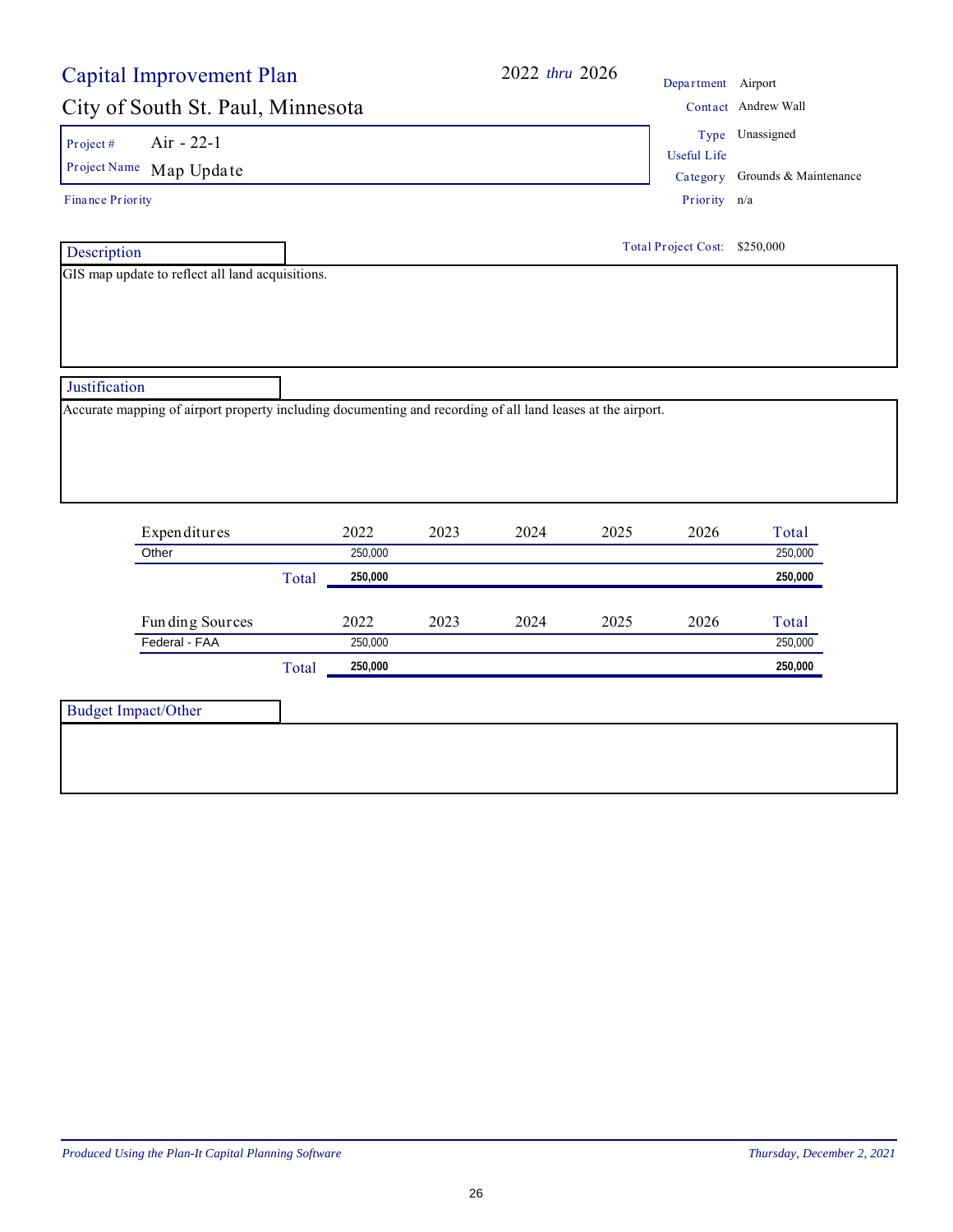|                                               | <b>Capital Improvement Plan</b> |         |      |      |      | Department Airport            |                            |  |
|-----------------------------------------------|---------------------------------|---------|------|------|------|-------------------------------|----------------------------|--|
| City of South St. Paul, Minnesota             |                                 |         |      |      |      |                               | Contact Andrew Wall        |  |
| Air - 22-7<br>Project #                       |                                 |         |      |      |      |                               | Type Unassigned            |  |
| Project Name Taxiway Connector Reconstruction |                                 |         |      |      |      | <b>Useful Life</b>            |                            |  |
|                                               |                                 |         |      |      |      |                               | Category Land Improvements |  |
| <b>Finance Priority</b>                       |                                 |         |      |      |      | Priority n/a                  |                            |  |
| Description                                   |                                 |         |      |      |      | Total Project Cost: \$800,000 |                            |  |
|                                               |                                 |         |      |      |      |                               |                            |  |
|                                               |                                 |         |      |      |      |                               |                            |  |
|                                               |                                 |         |      |      |      |                               |                            |  |
| Justification                                 |                                 |         |      |      |      |                               |                            |  |
|                                               |                                 |         |      |      |      |                               |                            |  |
|                                               |                                 |         |      |      |      |                               |                            |  |
|                                               |                                 |         |      |      |      |                               |                            |  |
|                                               |                                 |         |      |      |      |                               |                            |  |
|                                               |                                 |         |      |      |      |                               |                            |  |
|                                               |                                 |         |      |      |      |                               |                            |  |
|                                               |                                 |         |      |      |      |                               |                            |  |
| Expenditures                                  |                                 | 2022    | 2023 | 2024 | 2025 | 2026                          | Total                      |  |
| <b>Construction/Maintenance</b>               |                                 | 800,000 |      |      |      |                               | 800,000                    |  |
|                                               | Total                           | 800,000 |      |      |      |                               | 800,000                    |  |
| Funding Sources                               |                                 | 2022    | 2023 | 2024 | 2025 | 2026                          | Total                      |  |
| <b>Airport Operating Fund</b>                 |                                 | 40,000  |      |      |      |                               | 40,000                     |  |
| Federal - FAA                                 |                                 | 720,000 |      |      |      |                               | 720,000                    |  |
| <b>State</b>                                  |                                 | 40,000  |      |      |      |                               | 40,000                     |  |
|                                               |                                 | 800,000 |      |      |      |                               | 800,000                    |  |
|                                               | Total                           |         |      |      |      |                               |                            |  |
| <b>Budget Impact/Other</b>                    |                                 |         |      |      |      |                               |                            |  |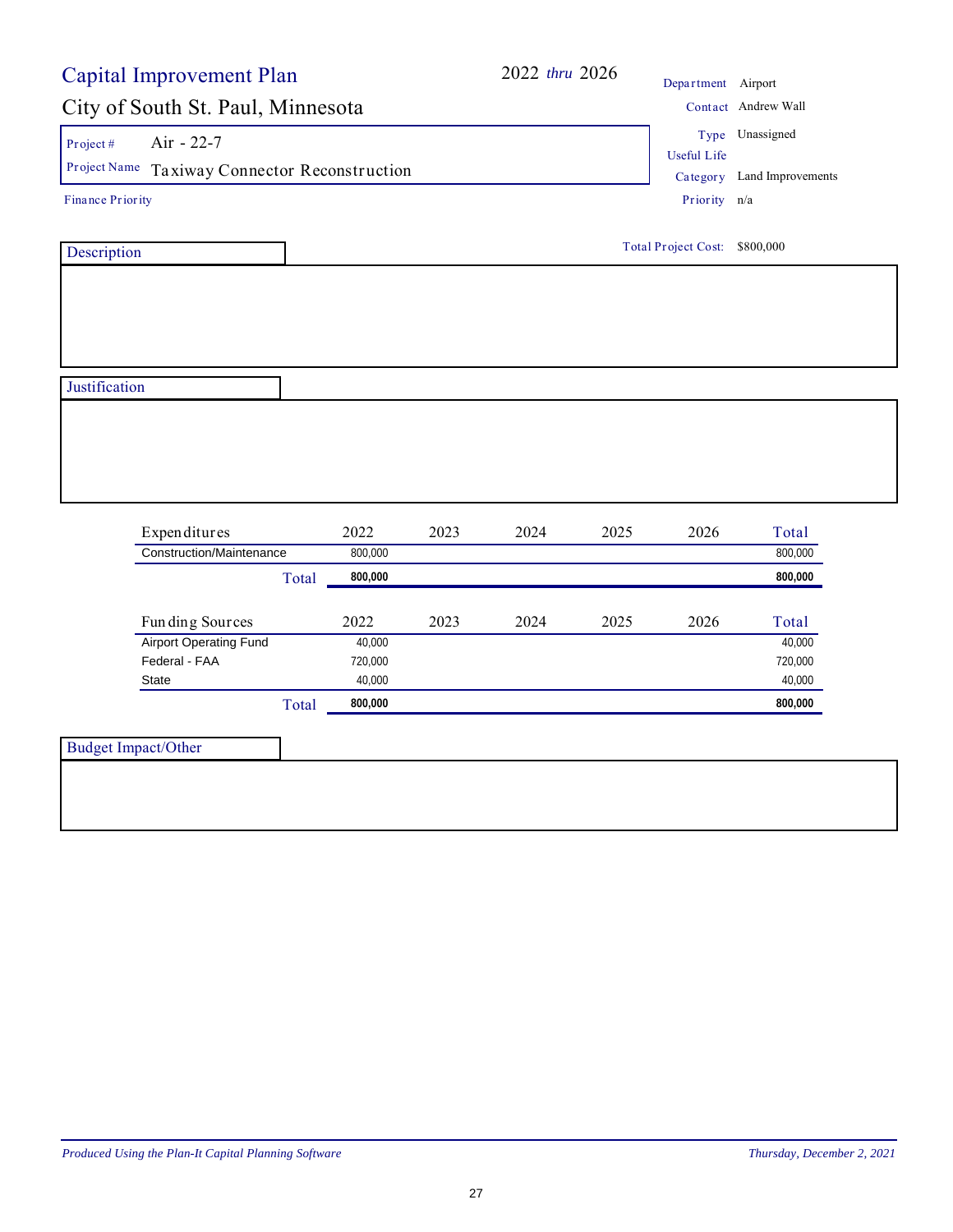| Capital Improvement Plan                                                                              | 2022 thru 2026 | Department Airport         |                     |
|-------------------------------------------------------------------------------------------------------|----------------|----------------------------|---------------------|
| City of South St. Paul, Minnesota                                                                     |                |                            | Contact Andrew Wall |
| $Air - 24-1$<br>Project#                                                                              |                | Type                       | Unassigned          |
|                                                                                                       |                | Useful Life                |                     |
| Project Name Replace Beacon                                                                           |                | Category                   | Outdoor Equipment   |
| Finance Priority                                                                                      |                | Priority n/a               |                     |
| Description                                                                                           |                | <b>Total Project Cost:</b> | \$50,000            |
| Replace existing beacon pole with a new one that can be lowered manually for beacon bulb replacement. |                |                            |                     |
|                                                                                                       |                |                            |                     |
|                                                                                                       |                |                            |                     |

### **Justification**

The current beacon pole is original and is a single piece. In order for bulbs to be replaced when they burn out, maintenance staff must ride a boom lift to the bottom of the basket at the top of the pole and then get out of the boom and climb into the pole basket to access the beacon itself. The beacon is more than 50 feet in the air and this procedure is impractical and unsafe. New beacon poles "split" in the middle and lower to the ground via a hand crank that can be operated by a single person from the ground.

| Expenditures                  |       | 2022 | 2023 | 2024   | 2025 | 2026 | Total  |
|-------------------------------|-------|------|------|--------|------|------|--------|
| Construction/Maintenance      |       |      |      | 50.000 |      |      | 50,000 |
|                               | Total |      |      | 50.000 |      |      | 50,000 |
| Funding Sources               |       | 2022 | 2023 | 2024   | 2025 | 2026 | Total  |
| <b>Airport Operating Fund</b> |       |      |      | 2.500  |      |      | 2,500  |
| Federal - FAA                 |       |      |      | 45,000 |      |      | 45,000 |
| State                         |       |      |      | 2,500  |      |      | 2,500  |
|                               | Total |      |      | 50.000 |      |      | 50,000 |

| Budget Impact/Other |  |
|---------------------|--|
|                     |  |
|                     |  |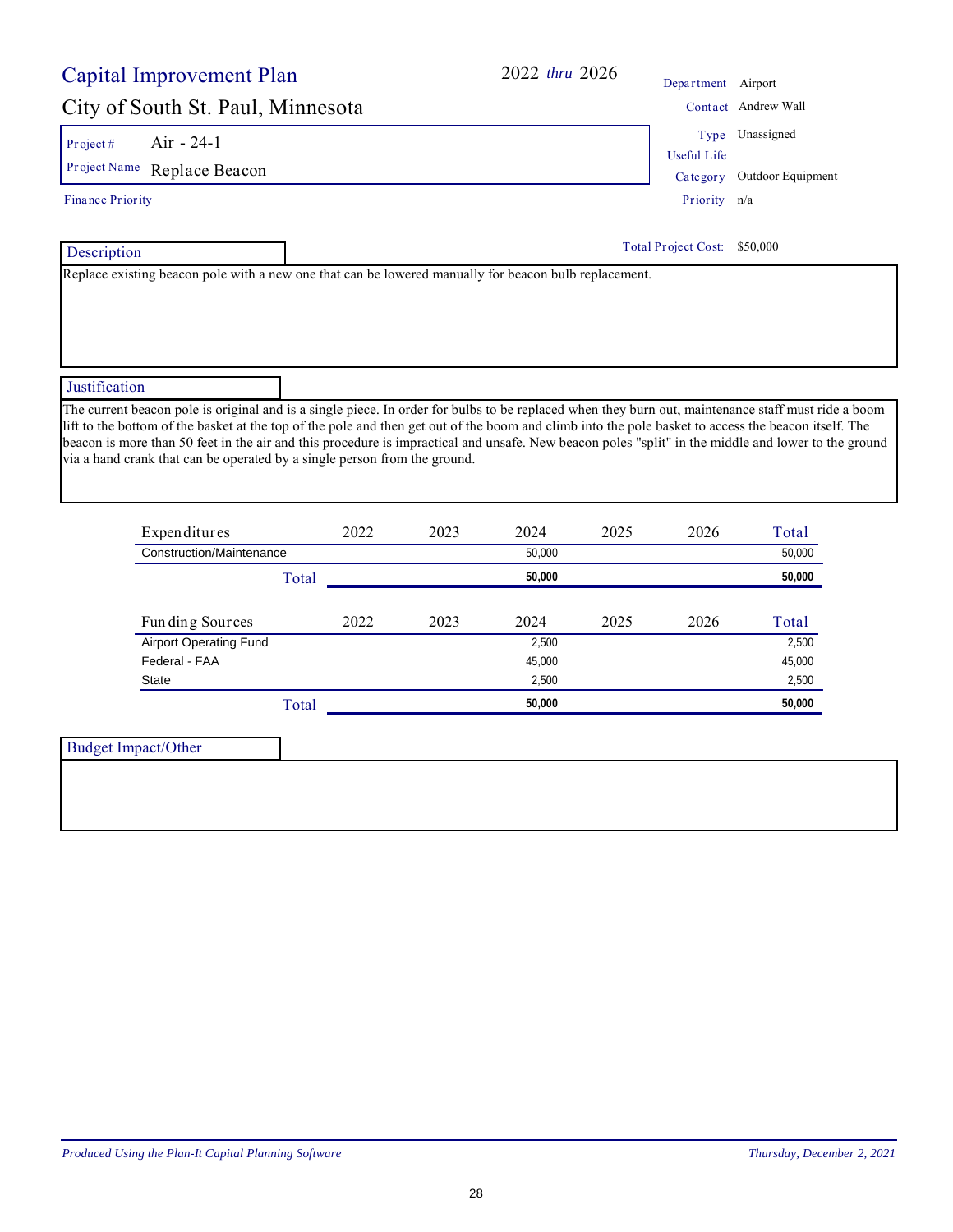| <b>Capital Improvement Plan</b>                                                                                                                                                                                                                          |       |      |      |      | 2022 thru 2026 | Department Airport              |                        |
|----------------------------------------------------------------------------------------------------------------------------------------------------------------------------------------------------------------------------------------------------------|-------|------|------|------|----------------|---------------------------------|------------------------|
| City of South St. Paul, Minnesota                                                                                                                                                                                                                        |       |      |      |      |                |                                 | Contact Andrew Wall    |
| Air - 25-1<br>Project#                                                                                                                                                                                                                                   |       |      |      |      |                |                                 | Type Unassigned        |
| Project Name Unit T - Hangar                                                                                                                                                                                                                             |       |      |      |      |                | <b>Useful Life</b>              |                        |
| <b>Finance Priority</b>                                                                                                                                                                                                                                  |       |      |      |      |                | Category<br>Priority n/a        | Construction/Buildings |
|                                                                                                                                                                                                                                                          |       |      |      |      |                |                                 |                        |
| Description                                                                                                                                                                                                                                              |       |      |      |      |                | Total Project Cost: \$2,000,000 |                        |
| Construct nre bank of City owned T-Hangars on the west side of the airport.                                                                                                                                                                              |       |      |      |      |                |                                 |                        |
|                                                                                                                                                                                                                                                          |       |      |      |      |                |                                 |                        |
|                                                                                                                                                                                                                                                          |       |      |      |      |                |                                 |                        |
|                                                                                                                                                                                                                                                          |       |      |      |      |                |                                 |                        |
| Justification                                                                                                                                                                                                                                            |       |      |      |      |                |                                 |                        |
|                                                                                                                                                                                                                                                          |       |      |      |      |                |                                 |                        |
|                                                                                                                                                                                                                                                          |       |      |      |      |                |                                 |                        |
|                                                                                                                                                                                                                                                          |       |      |      |      |                |                                 |                        |
| Expenditures                                                                                                                                                                                                                                             |       | 2022 | 2023 | 2024 | 2025           | 2026                            | Total                  |
| Planning/Design                                                                                                                                                                                                                                          |       |      |      |      | 300,000        |                                 | 300,000                |
| Construction/Maintenance                                                                                                                                                                                                                                 |       |      |      |      | 1,700,000      |                                 | 1,700,000              |
|                                                                                                                                                                                                                                                          | Total |      |      |      | 2,000,000      |                                 | 2,000,000              |
| Funding Sources                                                                                                                                                                                                                                          |       | 2022 | 2023 | 2024 | 2025           | 2026                            | Total                  |
| <b>Airport Operating Fund</b>                                                                                                                                                                                                                            |       |      |      |      | 465,000        |                                 | 465,000                |
| Federal - FAA                                                                                                                                                                                                                                            |       |      |      |      | 170,000        |                                 | 170,000                |
| <b>Other Funding Sources</b>                                                                                                                                                                                                                             |       |      |      |      | 1,200,000      |                                 | 1,200,000              |
| State                                                                                                                                                                                                                                                    |       |      |      |      | 165,000        |                                 | 165,000                |
|                                                                                                                                                                                                                                                          | Total |      |      |      | 2,000,000      |                                 | 2,000,000              |
| The City owns and manages several airport T-Hangars that are rented to airport tenants. Currently all City owned T-Hangars are full and there is a<br>waiting list. These hangars would provide an additional 8 T-Hangars.<br><b>Budget Impact/Other</b> |       |      |      |      |                |                                 |                        |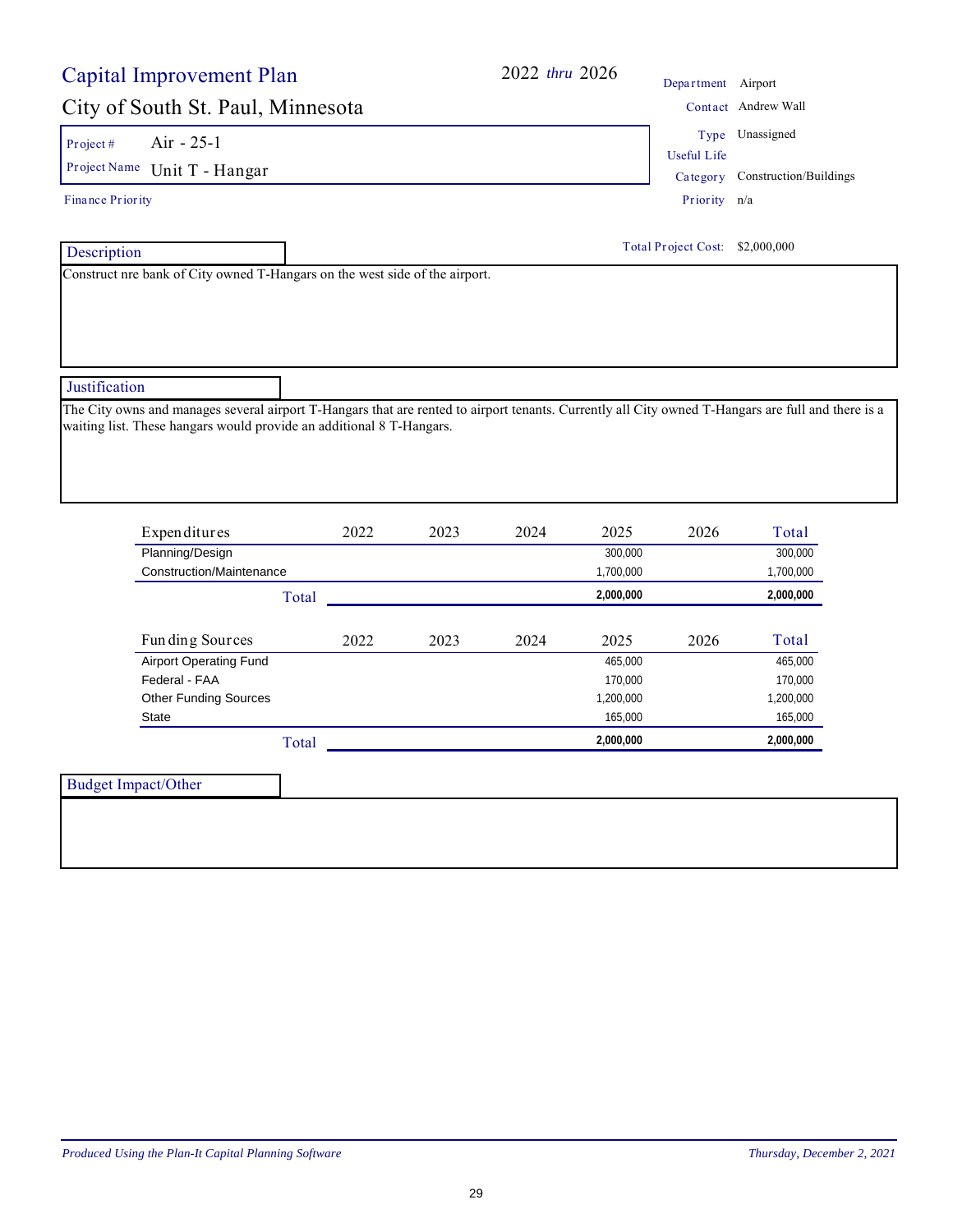# 2022 *thru* 2026 Department Buildings

### City of South St. Paul, Minnesota Contact Pat Dunnesota

Project # Bld - 12-39

Project Name Re-roof Library (flat area) Category Construction/Buildings

Finance Priority

Description

Remove and replace flat roof areas at City Library Building Moved to 2019 instead of 2016

| ontact Pat Dunn  |
|------------------|
| Type Maintenance |

Useful Life 20

Priority n/a

Total Project Cost: \$150,000

**Justification** 

The 2010 roof evaluation report provides the justification for this roof replacement

| Expenditures             | 2022 | 2023    | 2024 | 2025 | 2026 | Total   |
|--------------------------|------|---------|------|------|------|---------|
| Planning/Design          |      | 15.000  |      |      |      | 15,000  |
| Construction/Maintenance |      | 135,000 |      |      |      | 135,000 |
| Total                    |      | 150.000 |      |      |      | 150,000 |
| Funding Sources          | 2022 | 2023    | 2024 | 2025 | 2026 | Total   |
| Capital Program Funds    |      | 150,000 |      |      |      | 150,000 |
| Total                    |      | 150.000 |      |      |      | 150.000 |

Budget Impact/Other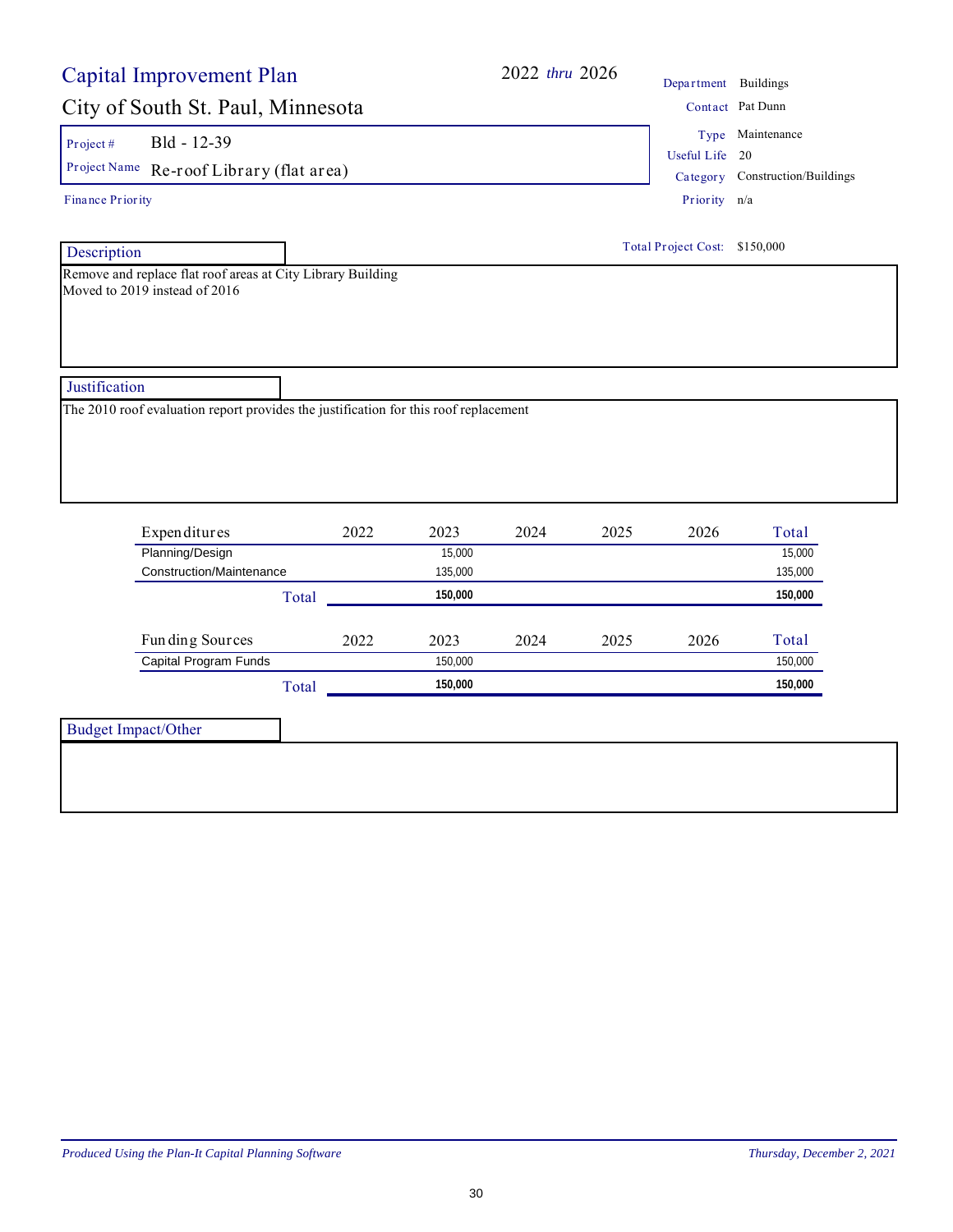# City of South St. Paul, Minnesota

Project #  $Bld - 14-40$ 

Project Name Library Boiler Replacement Category Construction/Buildings

### Finance Priority

Description

Install a new high-efficiency boiler to heat the original portion of the library. Quote is based on a 80.1% efficient boiler with Honeywell controller, low water cut-off, hi-limit, and door emergency switch. Includes removal and disposal of old boiler and piping as well as electrical wiring. Moved from 2016 to 2018 to 2020

### **Justification**

Current boiler was installed in 1927 when the library was built. It has been rebuilt and repeatedly fixed over time, but is not fuel efficient and insufficiently heats the children's area and basement in winter

| Expenditures             |       | 2022 | 2023   | 2024 | 2025 | 2026 | Total  |
|--------------------------|-------|------|--------|------|------|------|--------|
| Construction/Maintenance |       |      | 35,000 |      |      |      | 35,000 |
|                          | Total |      | 35.000 |      |      |      | 35,000 |
| Funding Sources          |       | 2022 | 2023   | 2024 | 2025 | 2026 | Total  |
| Capital Program Funds    |       |      | 35,000 |      |      |      | 35,000 |
|                          | Total |      | 35,000 |      |      |      | 35.000 |

Budget Impact/Other

| 2022 thru 2026 |                      |                               |
|----------------|----------------------|-------------------------------|
|                | Department Buildings |                               |
|                |                      | Contact Pat Dunn              |
|                |                      | Type Maintenance              |
|                | Useful Life 30       |                               |
|                |                      | Category Construction/Buildin |
|                | Priority n/a         |                               |

Total Project Cost: \$35,000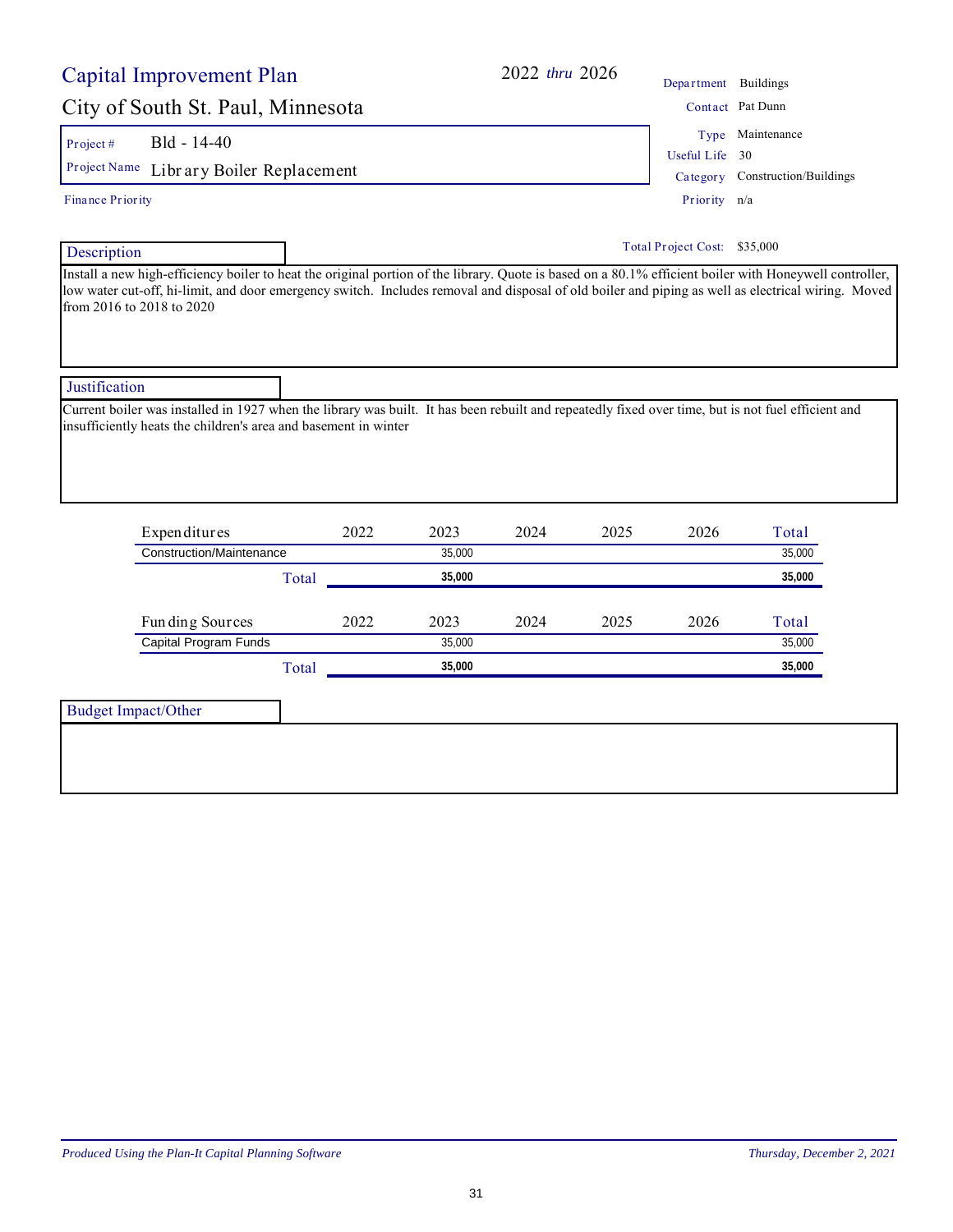# City of South St. Paul, Minnesota Contact Sue Polka

Project #  $Bld - 18-9$ 

Project Name Electric Vehicle Charging Stations Category Construction/Buildings

Finance Priority

 Description This is for the construction of two electric vehicle charging stations.

Lee added MPCA grant of \$20,000, city match \$12,750

**Justification** 

Charging stations are proposed along Concord Exchange at the proposed Yards development.

| Expenditures             | 2022   | 2023 | 2024 | 2025 | 2026 | Total  |
|--------------------------|--------|------|------|------|------|--------|
| Construction/Maintenance | 32.750 |      |      |      |      | 32,750 |
| Total                    | 32,750 |      |      |      |      | 32,750 |
|                          |        |      |      |      |      |        |
| Funding Sources          | 2022   | 2023 | 2024 | 2025 | 2026 | Total  |
| Capital Program Funds    | 12,750 |      |      |      |      | 12,750 |
| State                    | 20,000 |      |      |      |      | 20,000 |
|                          | 32,750 |      |      |      |      | 32,750 |

32

Useful Life 30 Type Unassigned

Priority 2 Very Important

Total Project Cost: \$32,750

2022 *thru* 2026 Department Buildings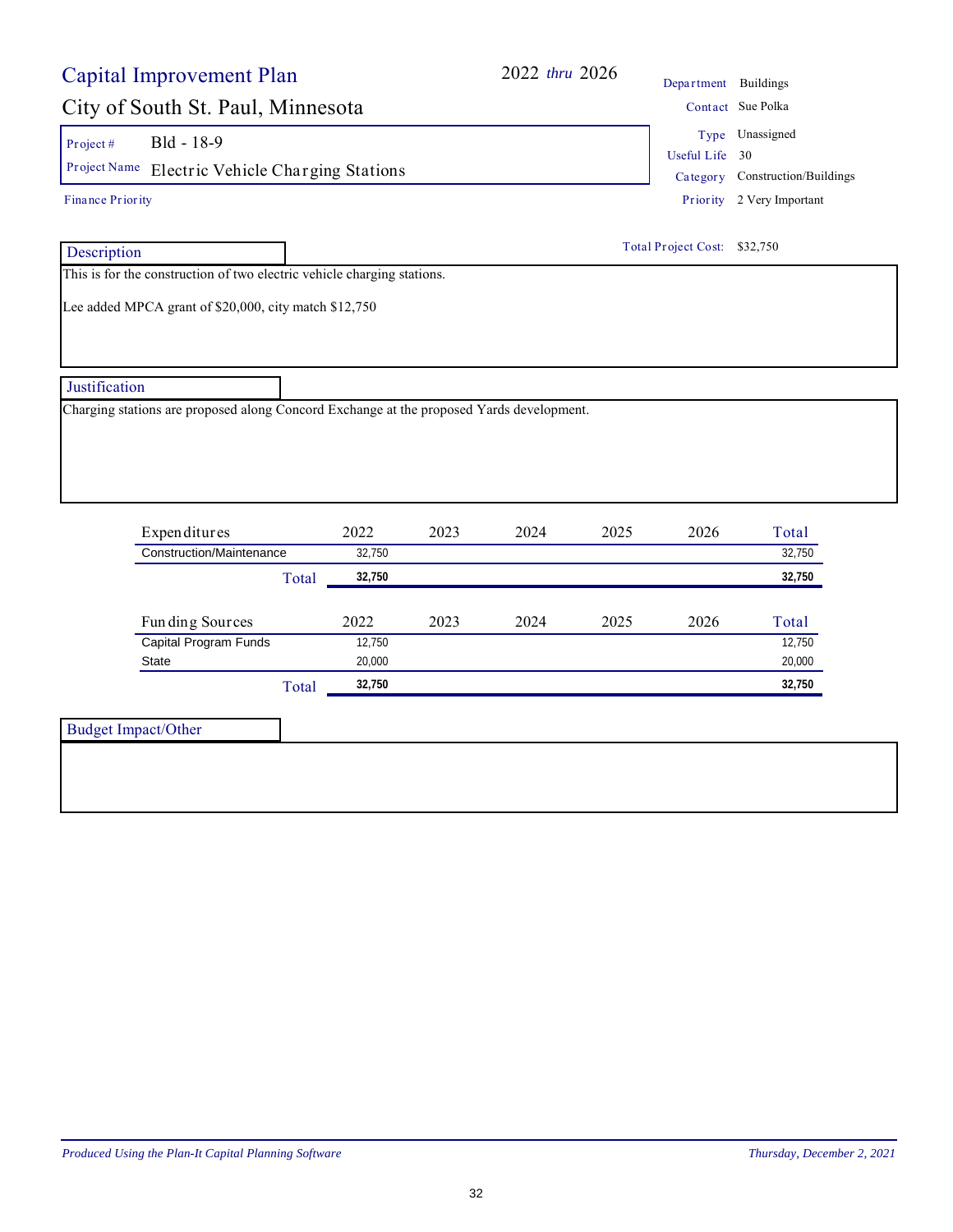| <b>Capital Improvement Plan</b>                                  |           |      | 2022 thru 2026 |      | Department Buildings            |                                                     |  |
|------------------------------------------------------------------|-----------|------|----------------|------|---------------------------------|-----------------------------------------------------|--|
| City of South St. Paul, Minnesota                                |           |      |                |      |                                 | Contact Joel Hanson                                 |  |
| Bld - 22-1<br>Project $#$<br>Project Name City Hall-2022 Remodel |           |      |                |      | Useful Life 20                  | Type Improvement<br>Category Construction/Buildings |  |
| Finance Priority                                                 |           |      |                |      | Priority n/a                    |                                                     |  |
| Description                                                      |           |      |                |      | Total Project Cost: \$3,700,000 |                                                     |  |
| Remodel of 1st floor Administration area and Police office area. |           |      |                |      |                                 |                                                     |  |
|                                                                  |           |      |                |      |                                 |                                                     |  |
|                                                                  |           |      |                |      |                                 |                                                     |  |
|                                                                  |           |      |                |      |                                 |                                                     |  |
|                                                                  |           |      |                |      |                                 |                                                     |  |
| Justification                                                    |           |      |                |      |                                 |                                                     |  |
|                                                                  |           |      |                |      |                                 |                                                     |  |
|                                                                  |           |      |                |      |                                 |                                                     |  |
|                                                                  |           |      |                |      |                                 |                                                     |  |
| Expenditures                                                     | 2022      | 2023 | 2024           | 2025 | 2026                            | Total                                               |  |
| <b>Construction/Maintenance</b>                                  | 3,700,000 |      |                |      |                                 | 3,700,000                                           |  |
| Total                                                            | 3,700,000 |      |                |      |                                 | 3,700,000                                           |  |
| Funding Sources                                                  | 2022      | 2023 | 2024           | 2025 | 2026                            | Total                                               |  |
| Capital Program Funds                                            | 3,700,000 |      |                |      |                                 | 3,700,000                                           |  |
| Total                                                            | 3,700,000 |      |                |      |                                 | 3,700,000                                           |  |
|                                                                  |           |      |                |      |                                 |                                                     |  |
| <b>Budget Impact/Other</b>                                       |           |      |                |      |                                 |                                                     |  |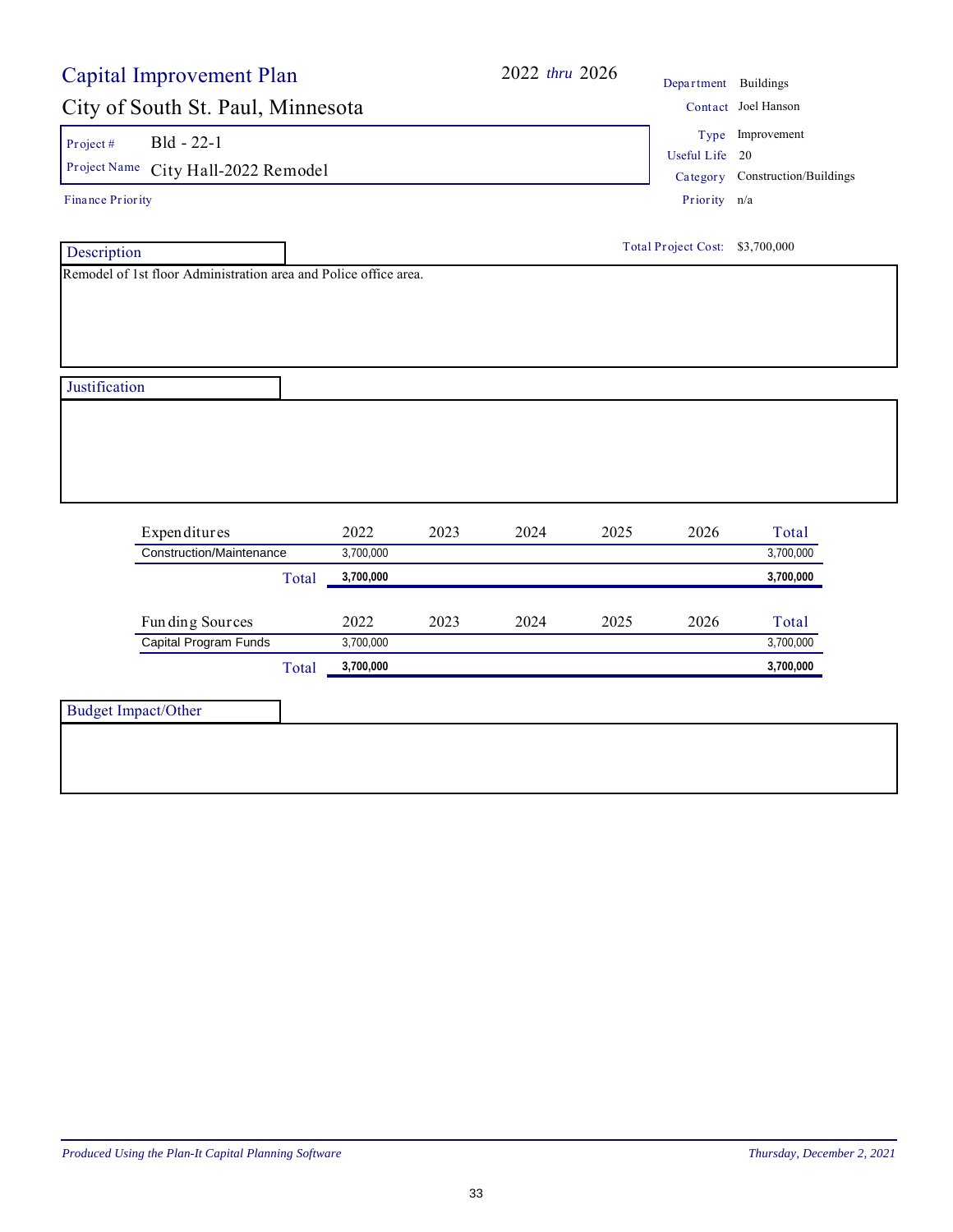| Produced Using the Plan-It Capital Planning Software | Thursday, December 2, 2021 |
|------------------------------------------------------|----------------------------|
|                                                      |                            |

# City of South St. Paul, Minnesota Contact Joel Hanson

Project #  $Bld - 22-2$ 

Project Name New Public Works Building Category Construction/Buildings

Description

Provide for the construction of a new 75,400 sq ft Public Works facility. This facility would replace the 33,000 sq ft building that has many deficiencues that are impractical to resolve given the building's poor condition, its placement on the site, and the inability to add on to the current facility in an efficient manner.

**Justification** 

The new facility will be designed to meet the City's needs for the next 50+ years and will beconstructed with green/sustainable materials and practices.

This project does not include site costs.

| Expenditures             | 2022 | 2023       | 2024       | 2025 | 2026 | Total      |
|--------------------------|------|------------|------------|------|------|------------|
| Planning/Design          |      | 2,000,000  |            |      |      | 2,000,000  |
| Construction/Maintenance |      | 10,000,000 | 10.000.000 |      |      | 20,000,000 |
| Total                    |      | 12,000,000 | 10,000,000 |      |      | 22,000,000 |
|                          |      |            |            |      |      |            |
| Funding Sources          | 2022 | 2023       | 2024       | 2025 | 2026 | Total      |
| <b>Bond Referendum</b>   |      | 1.000.000  | 10.000.000 |      |      | 11,000,000 |
| State                    |      | 11,000,000 |            |      |      | 11,000,000 |
| Total                    |      | 12,000,000 | 10.000.000 |      |      | 22,000,000 |

| Budget Impact/Other |  |
|---------------------|--|
|                     |  |
|                     |  |
|                     |  |

2022 *thru* 2026 Department Buildings

Priority n/a Useful Life 50 Type Improvement

Total Project Cost: \$22,000,000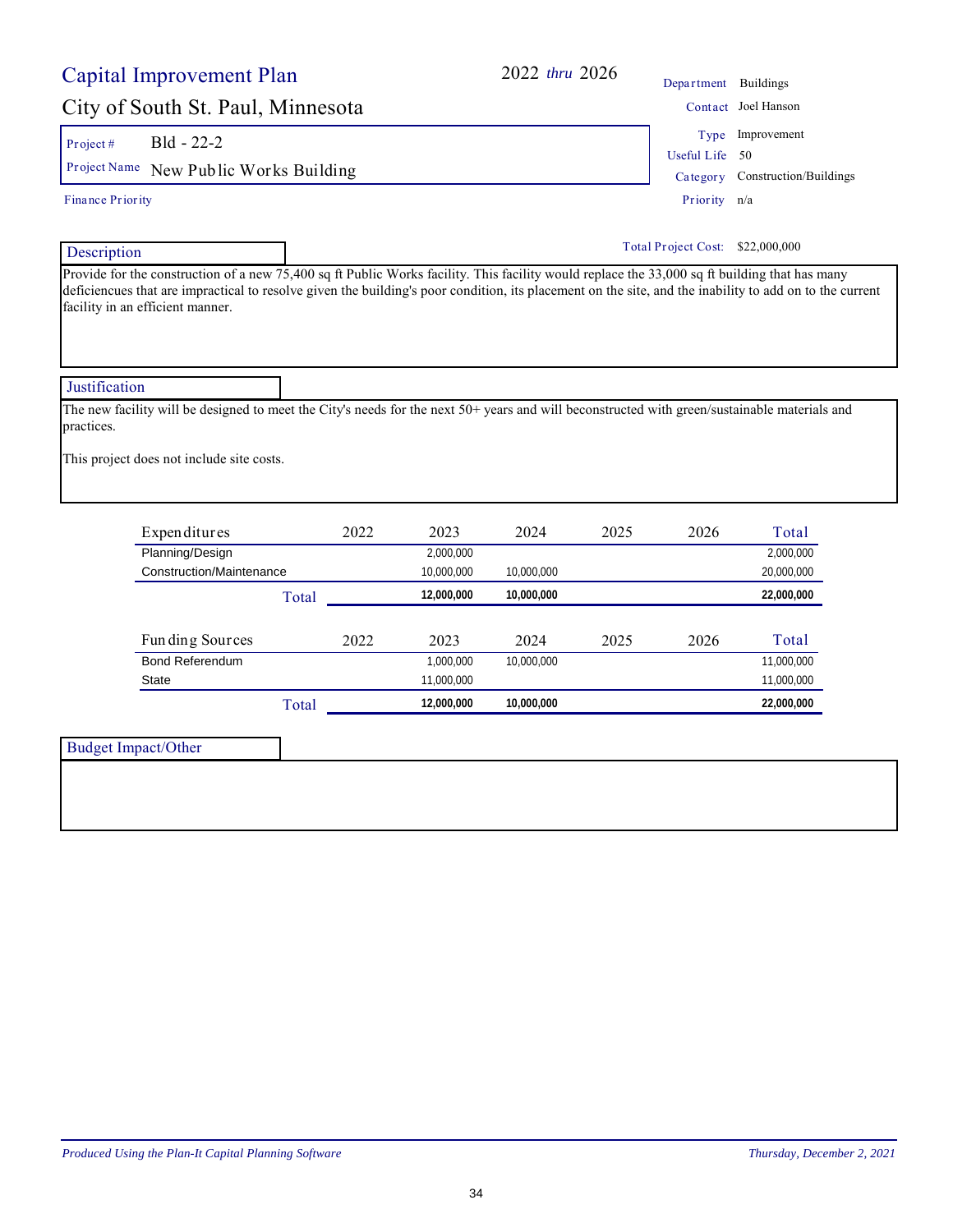| Contact Pat Dunn                                                                                                                                  |                                                                             |
|---------------------------------------------------------------------------------------------------------------------------------------------------|-----------------------------------------------------------------------------|
|                                                                                                                                                   | City of South St. Paul, Minnesota                                           |
| Type Equipment                                                                                                                                    | $CG - 14 - 101$                                                             |
| Useful Life<br>3                                                                                                                                  | Project Name<br>Police Vehicles                                             |
| Police & Fire Equipment<br>Category                                                                                                               |                                                                             |
| Priority n/a                                                                                                                                      | <b>Finance Priority</b>                                                     |
| <b>Total Project Cost:</b><br>\$1,570,175                                                                                                         | Description                                                                 |
|                                                                                                                                                   | Justification                                                               |
| The replacement of police vehicles is programmed every year in order to minimize repair and maintenance costs of the vehicles. The useful life of | a police vehicle has typically been 3 years due to high usage and miles.    |
| 2016 vehicles reduced from 3 to 2 as a result of insurance replacement of a vehicle in 2015                                                       |                                                                             |
| 2022<br>2023<br>2024<br>2025<br>2026<br>Total                                                                                                     | Expenditures                                                                |
| 625,000<br>125,000<br>125,000<br>125,000<br>125,000<br>125,000                                                                                    | Equip/Vehicles/Furnishings<br>945,175                                       |
| For 2016, replacing 2 unmarked vehicles which resulted in lower than normal cost                                                                  | The annual replacement of police vehicles which are on a rotating schedule. |

| Pri or  | Funding Sources     |       | 2022    | 2023   | 2024    | 2025   | 2026    | $\tau_{\text{otai}}$ |
|---------|---------------------|-------|---------|--------|---------|--------|---------|----------------------|
| 945,175 | Central Garage Fund |       | 125,000 | 25.000 | 125,000 | 25,000 | 125,000 | 625,000              |
| Total   |                     | Total | 125.000 | 25.000 | 125.000 | 25,000 | 125.000 | 625.000              |

| <b>Budget Impact/Other</b> |  |
|----------------------------|--|
|                            |  |
|                            |  |
|                            |  |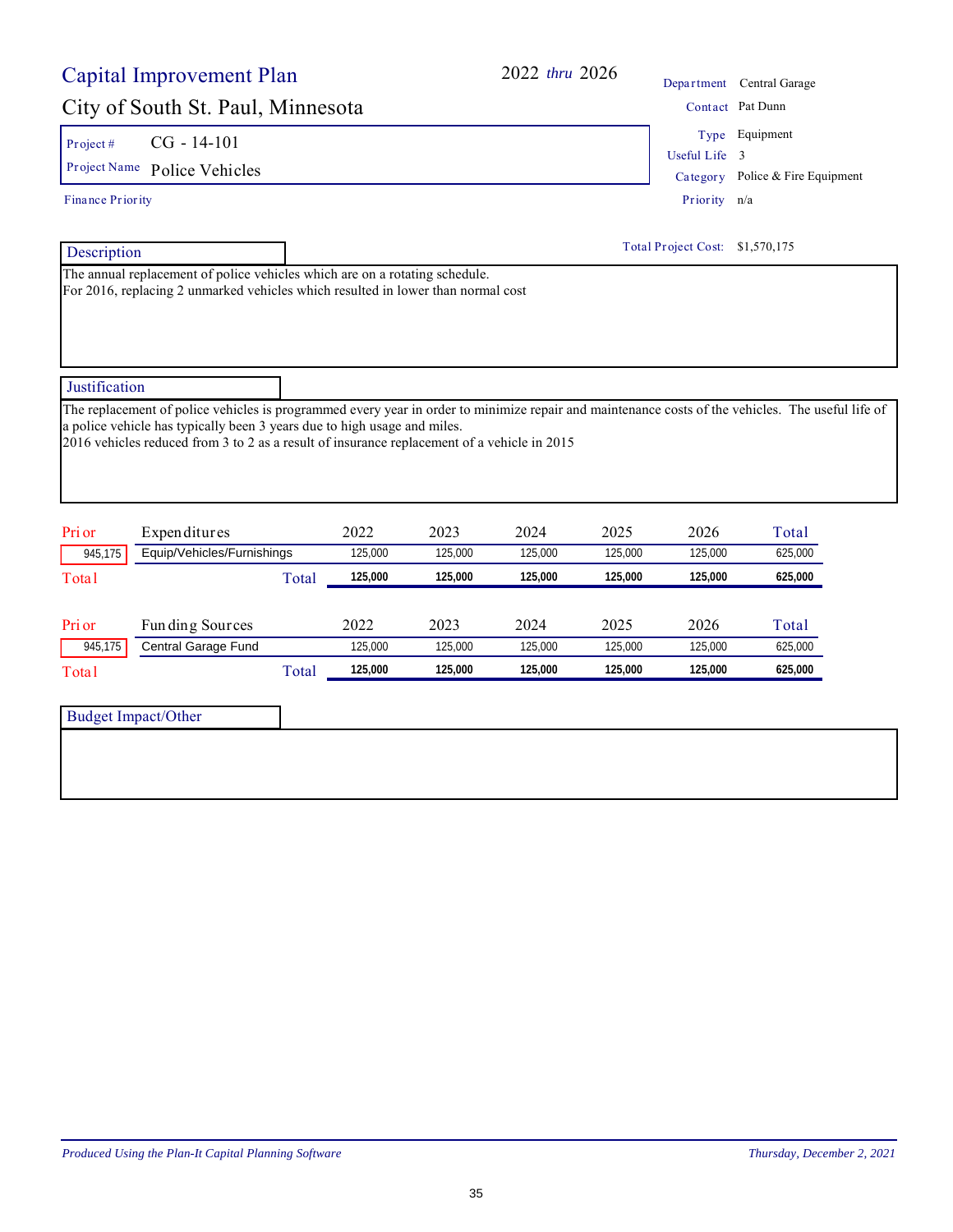| <b>Capital Improvement Plan</b>                                                                                  |       |      |         | 2022 thru 2026 |      |                               | Department Central Garage  |
|------------------------------------------------------------------------------------------------------------------|-------|------|---------|----------------|------|-------------------------------|----------------------------|
| City of South St. Paul, Minnesota                                                                                |       |      |         |                |      |                               | Contact Pat Dunn           |
| $CG - 17-03$<br>Project #                                                                                        |       |      |         |                |      | Useful Life 15                | Type Equipment             |
| Project Name Plow Truck 336 Replacement                                                                          |       |      |         |                |      |                               | Category Licensed Vehicles |
| <b>Finance Priority</b>                                                                                          |       |      |         |                |      | Priority n/a                  |                            |
| Description                                                                                                      |       |      |         |                |      | Total Project Cost: \$240,000 |                            |
| Replacement of Public Works Plow Trucks<br>Vehicle #336 in 2021<br>Justification<br>Programmed life ends in 2019 |       |      |         |                |      |                               |                            |
| Expenditures                                                                                                     |       | 2022 | 2023    | 2024           | 2025 | 2026                          | Total                      |
| Equip/Vehicles/Furnishings                                                                                       |       |      | 240,000 |                |      |                               | 240,000                    |
|                                                                                                                  | Total |      | 240,000 |                |      |                               | 240,000                    |
| Funding Sources                                                                                                  |       | 2022 | 2023    | 2024           | 2025 | 2026                          | Total                      |
| Central Garage Fund                                                                                              |       |      | 240,000 |                |      |                               | 240,000                    |
|                                                                                                                  | Total |      | 240,000 |                |      |                               | 240,000                    |
| <b>Budget Impact/Other</b>                                                                                       |       |      |         |                |      |                               |                            |
|                                                                                                                  |       |      |         |                |      |                               |                            |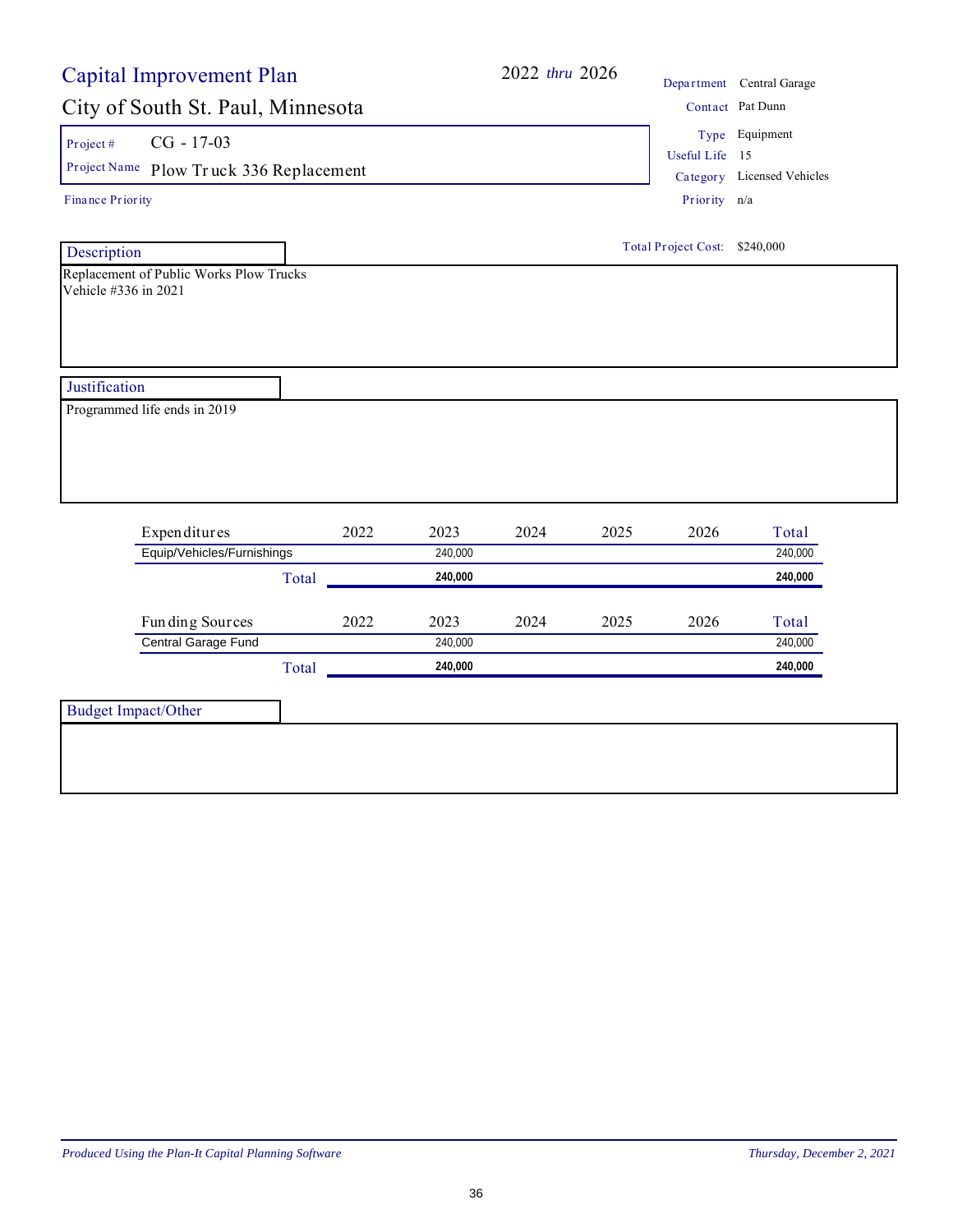| <b>Capital Improvement Plan</b>                                                                |       |      | 2022 thru 2026 |      |                                | Department Central Garage                    |
|------------------------------------------------------------------------------------------------|-------|------|----------------|------|--------------------------------|----------------------------------------------|
| City of South St. Paul, Minnesota                                                              |       |      |                |      |                                | Contact Pat Dunn                             |
| $CG - 17-04$<br>Project#<br>Project Name Plow Truck 333 Replacement<br><b>Finance Priority</b> |       |      |                |      | Useful Life 15<br>Priority n/a | Type Equipment<br>Category Licensed Vehicles |
| Description                                                                                    |       |      |                |      | Total Project Cost: \$270,000  |                                              |
| Replacement of Public Works Plow Trucks<br>Vehicle #333 in 2023                                |       |      |                |      |                                |                                              |
|                                                                                                |       |      |                |      |                                |                                              |
| Justification                                                                                  |       |      |                |      |                                |                                              |
|                                                                                                |       |      |                |      |                                |                                              |
| Expenditures                                                                                   | 2022  | 2023 | 2024           | 2025 | 2026                           | Total                                        |
| Equip/Vehicles/Furnishings                                                                     |       |      | 270,000        |      |                                | 270,000                                      |
|                                                                                                | Total |      | 270,000        |      |                                | 270,000                                      |
| Fun ding Sources                                                                               | 2022  | 2023 | 2024           | 2025 | 2026                           | Total                                        |
| Central Garage Fund                                                                            |       |      | 270,000        |      |                                | 270,000                                      |
|                                                                                                | Total |      | 270,000        |      |                                | 270,000                                      |
| <b>Budget Impact/Other</b>                                                                     |       |      |                |      |                                |                                              |
|                                                                                                |       |      |                |      |                                |                                              |
|                                                                                                |       |      |                |      |                                |                                              |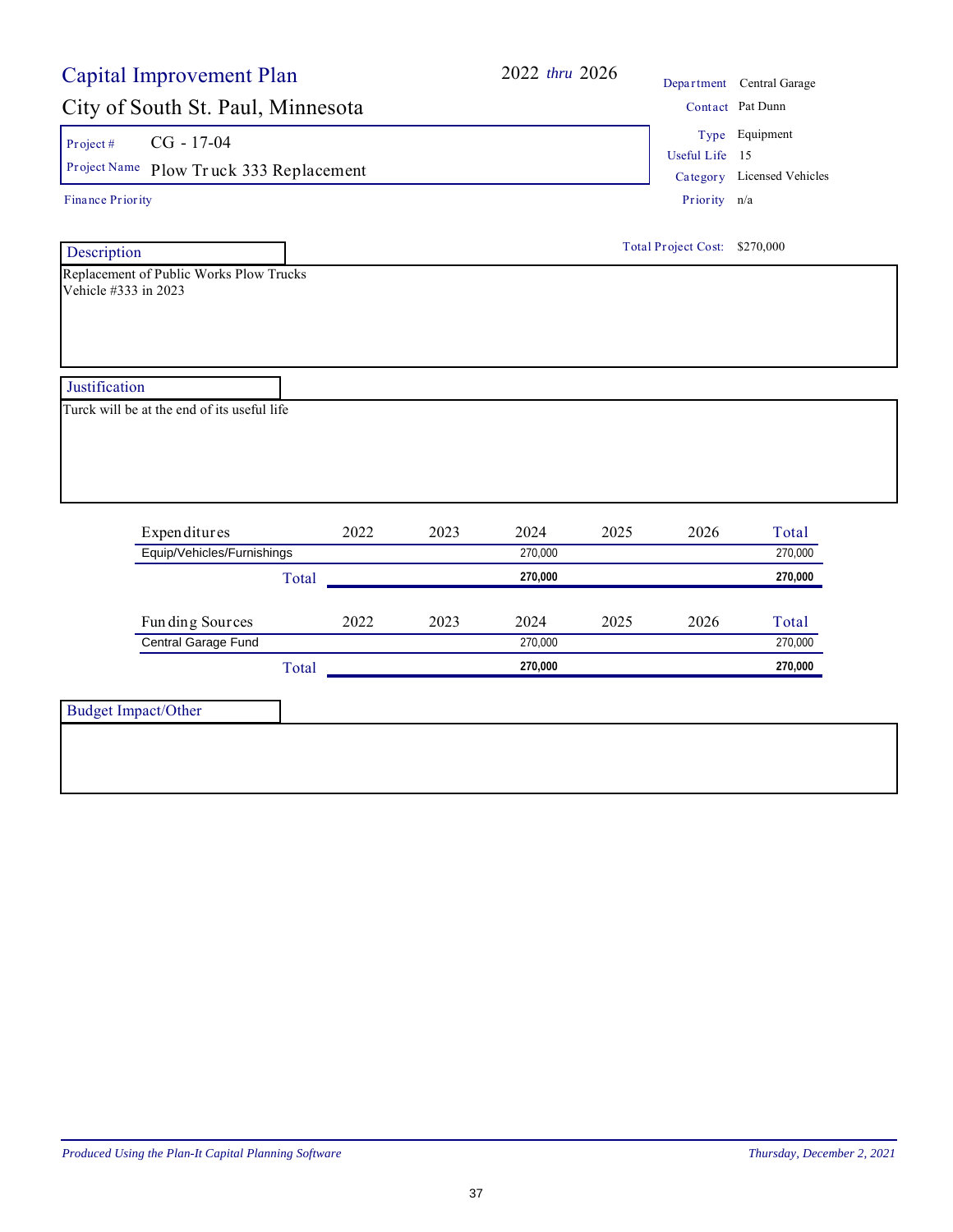| <b>Capital Improvement Plan</b>                                                                |       |      |      | 2022 thru 2026 |         |                                | Department Central Garage                    |
|------------------------------------------------------------------------------------------------|-------|------|------|----------------|---------|--------------------------------|----------------------------------------------|
| City of South St. Paul, Minnesota                                                              |       |      |      |                |         |                                | Contact Pat Dunn                             |
| $CG - 17-05$<br>Project#<br>Project Name Plow Truck 339 Replacement<br><b>Finance Priority</b> |       |      |      |                |         | Useful Life 15<br>Priority n/a | Type Equipment<br>Category Licensed Vehicles |
| Description                                                                                    |       |      |      |                |         | Total Project Cost: \$270,000  |                                              |
| Replacement of Public Works Plow Trucks<br>Vehicle #339 in 2024                                |       |      |      |                |         |                                |                                              |
|                                                                                                |       |      |      |                |         |                                |                                              |
| Justification                                                                                  |       |      |      |                |         |                                |                                              |
| Turck will be at the end of its useful life                                                    |       |      |      |                |         |                                |                                              |
| Expenditures                                                                                   |       | 2022 | 2023 | 2024           | 2025    | 2026                           | Total                                        |
| Equip/Vehicles/Furnishings                                                                     |       |      |      |                | 270,000 |                                | 270,000                                      |
|                                                                                                | Total |      |      |                | 270,000 |                                | 270,000                                      |
| Fun ding Sources                                                                               |       | 2022 | 2023 | 2024           | 2025    | 2026                           | Total                                        |
| Central Garage Fund                                                                            |       |      |      |                | 270,000 |                                | 270,000                                      |
|                                                                                                | Total |      |      |                | 270,000 |                                | 270,000                                      |
| <b>Budget Impact/Other</b>                                                                     |       |      |      |                |         |                                |                                              |
|                                                                                                |       |      |      |                |         |                                |                                              |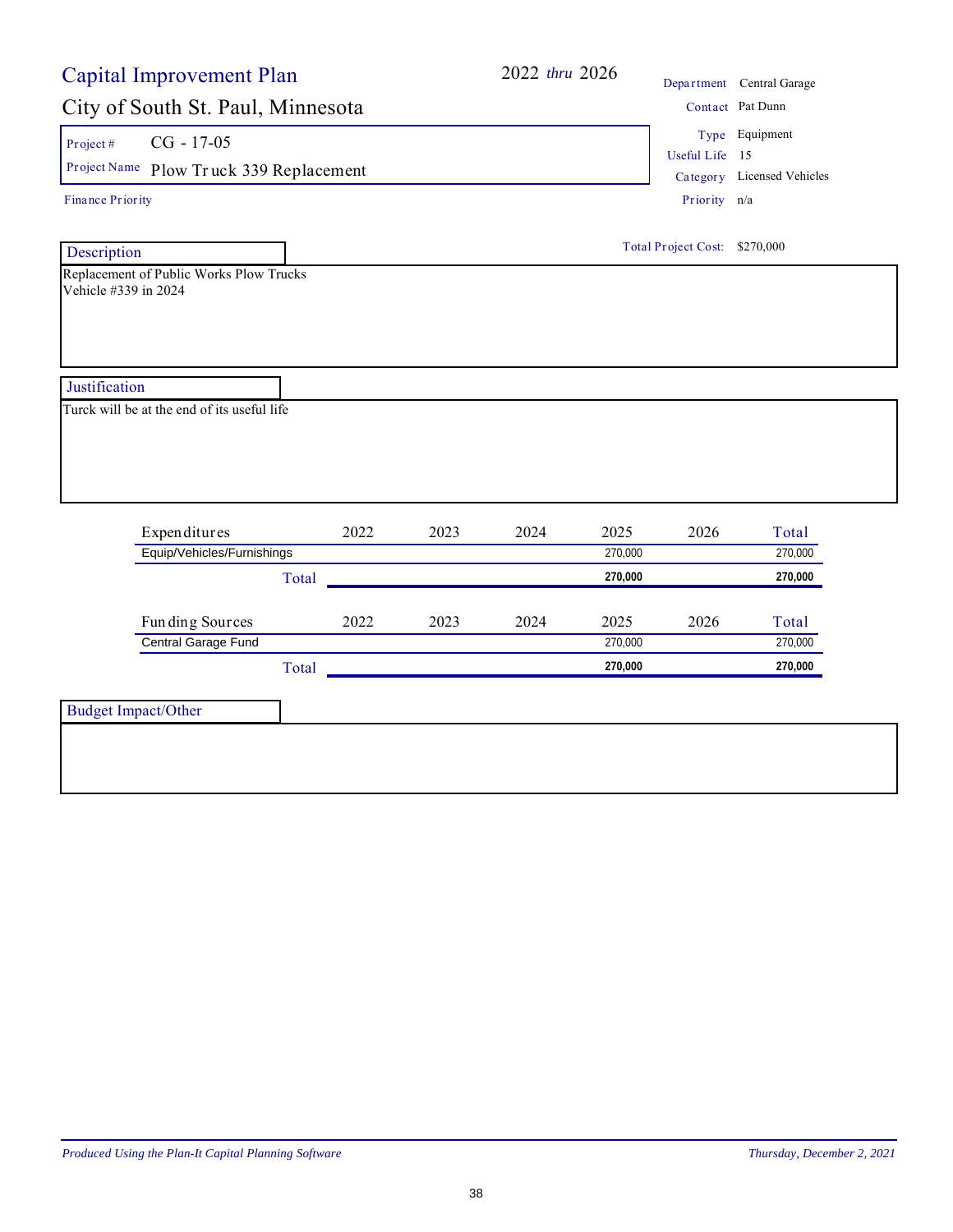|                         | <b>Capital Improvement Plan</b>                         |       |      |      | 2022 thru 2026 |      |                               | Department Central Garage                    |
|-------------------------|---------------------------------------------------------|-------|------|------|----------------|------|-------------------------------|----------------------------------------------|
|                         | City of South St. Paul, Minnesota                       |       |      |      |                |      |                               | Contact Pat Dunn                             |
| Project#                | $CG - 17-06$<br>Project Name Plow Truck 332 Replacement |       |      |      |                |      | Useful Life 15                | Type Equipment<br>Category Licensed Vehicles |
| <b>Finance Priority</b> |                                                         |       |      |      |                |      | Priority n/a                  |                                              |
| Description             |                                                         |       |      |      |                |      | Total Project Cost: \$270,000 |                                              |
| Vehicle #332 in 2025    | Replacement of Public Works Plow Trucks                 |       |      |      |                |      |                               |                                              |
| Justification           | Turck will be at the end of its useful life             |       |      |      |                |      |                               |                                              |
|                         | Expenditures                                            |       | 2022 | 2023 | 2024           | 2025 | 2026                          | Total                                        |
|                         | Equip/Vehicles/Furnishings                              |       |      |      |                |      | 270,000                       | 270,000                                      |
|                         |                                                         | Total |      |      |                |      | 270,000                       | 270,000                                      |
|                         | Funding Sources                                         |       | 2022 | 2023 | 2024           | 2025 | 2026                          | Total                                        |
|                         | Central Garage Fund                                     |       |      |      |                |      | 270,000                       | 270,000                                      |
|                         |                                                         | Total |      |      |                |      | 270,000                       | 270,000                                      |
|                         | <b>Budget Impact/Other</b>                              |       |      |      |                |      |                               |                                              |
|                         |                                                         |       |      |      |                |      |                               |                                              |
|                         |                                                         |       |      |      |                |      |                               |                                              |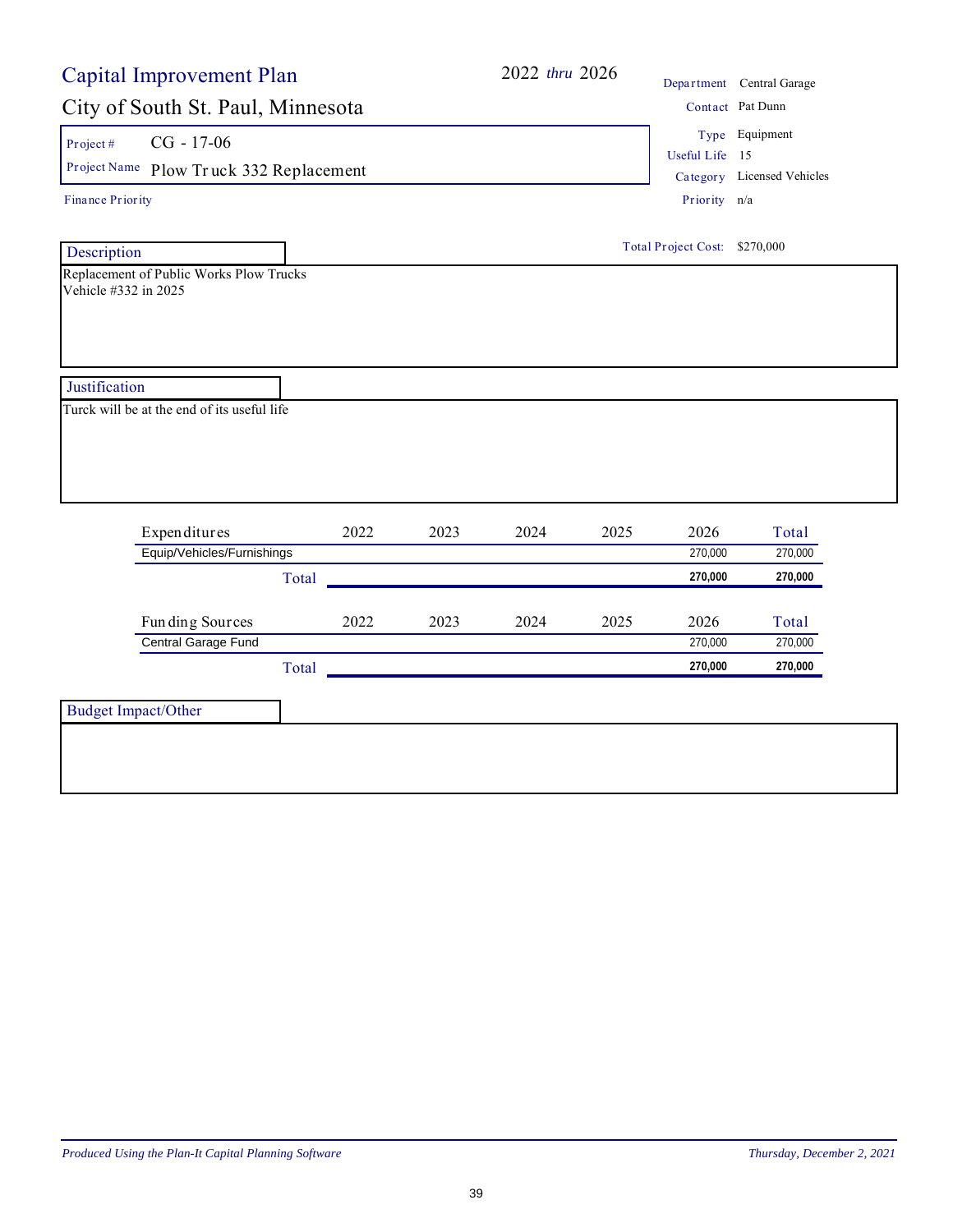| <b>Capital Improvement Plan</b>                |       |                 |      | 2022 thru 2026 |      |                               | Department Central Garage  |
|------------------------------------------------|-------|-----------------|------|----------------|------|-------------------------------|----------------------------|
| City of South St. Paul, Minnesota              |       |                 |      |                |      |                               | Contact Pat Dunn           |
| $CG - 17-09$<br>Project#                       |       |                 |      |                |      | Useful Life 15                | Type Equipment             |
| Project Name Water Tanker Replacement          |       |                 |      |                |      |                               | Category Licensed Vehicles |
| <b>Finance Priority</b>                        |       |                 |      |                |      |                               | Priority 2 Very Important  |
| Description                                    |       |                 |      |                |      | Total Project Cost: \$220,000 |                            |
| Replacement of 2006 water tanker - vehicle 307 |       |                 |      |                |      |                               |                            |
|                                                |       |                 |      |                |      |                               |                            |
|                                                |       |                 |      |                |      |                               |                            |
|                                                |       |                 |      |                |      |                               |                            |
|                                                |       |                 |      |                |      |                               |                            |
| Justification                                  |       |                 |      |                |      |                               |                            |
| At the end of its useful life                  |       |                 |      |                |      |                               |                            |
|                                                |       |                 |      |                |      |                               |                            |
|                                                |       |                 |      |                |      |                               |                            |
|                                                |       |                 |      |                |      |                               |                            |
| Expenditures                                   |       | 2022            | 2023 | 2024           | 2025 | 2026                          | Total                      |
| Equip/Vehicles/Furnishings                     |       | 220,000         |      |                |      |                               | 220,000                    |
|                                                | Total | 220,000         |      |                |      |                               |                            |
|                                                |       |                 |      |                |      |                               |                            |
|                                                |       |                 |      |                |      |                               | 220,000                    |
|                                                |       |                 |      |                |      |                               |                            |
| Funding Sources<br>Central Garage Fund         |       | 2022<br>220,000 | 2023 | 2024           | 2025 | 2026                          | Total<br>220,000           |
|                                                | Total | 220,000         |      |                |      |                               | 220,000                    |
|                                                |       |                 |      |                |      |                               |                            |
| <b>Budget Impact/Other</b>                     |       |                 |      |                |      |                               |                            |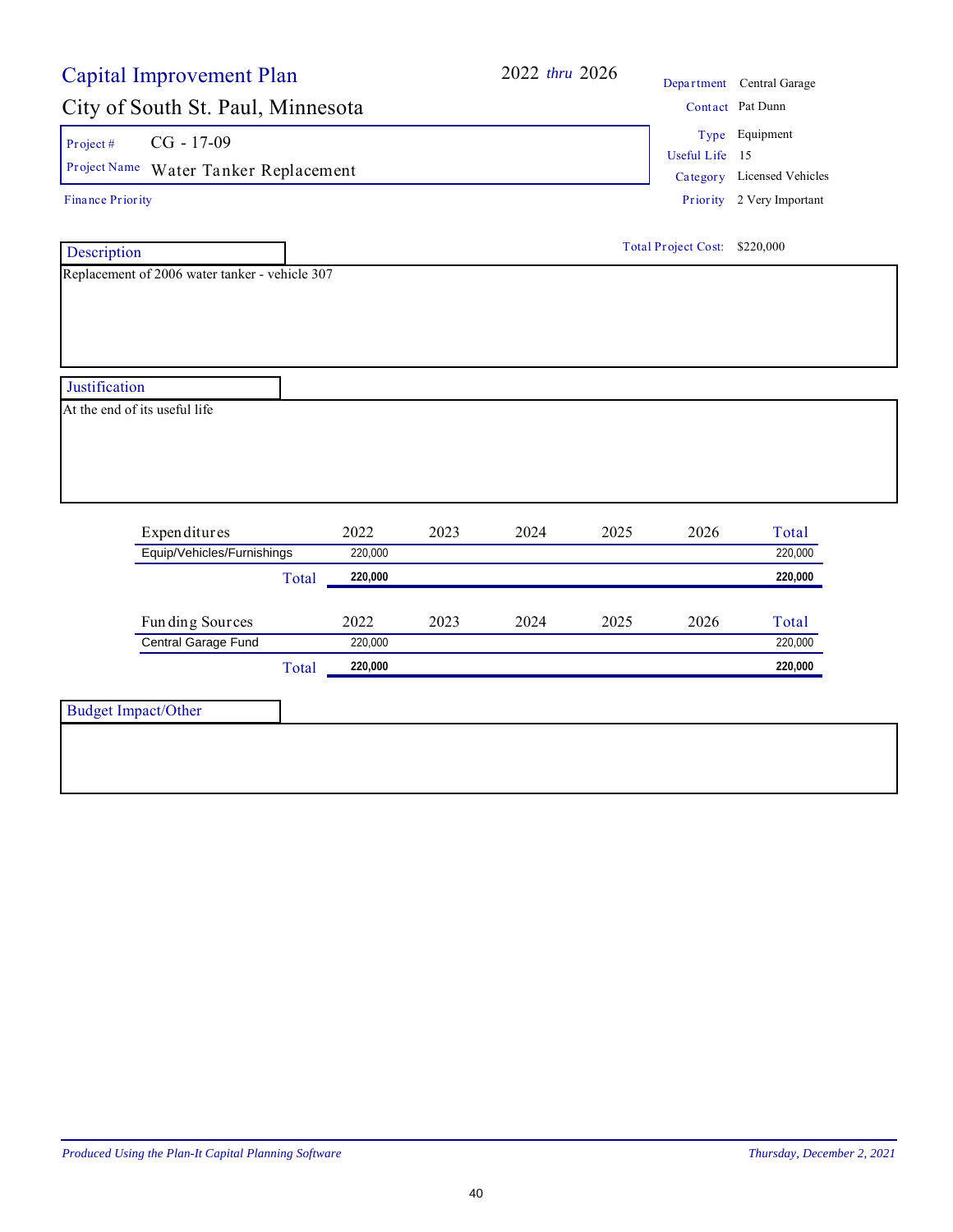| <b>Capital Improvement Plan</b>                                    |                 |      | 2022 thru 2026 |      |                              | Department Central Garage                    |
|--------------------------------------------------------------------|-----------------|------|----------------|------|------------------------------|----------------------------------------------|
| City of South St. Paul, Minnesota                                  |                 |      |                |      |                              | Contact Pat Dunn                             |
| $CG - 17-16$<br>Project #<br>Project Name Replace Vehicle 323 F450 |                 |      |                |      | Useful Life 10               | Type Equipment<br>Category Machinery & Tools |
| <b>Finance Priority</b>                                            |                 |      |                |      | Priority n/a                 |                                              |
| Description                                                        |                 |      |                |      | Total Project Cost: \$48,000 |                                              |
| Replacement of Vehicle 323 - F450 4x4                              |                 |      |                |      |                              |                                              |
|                                                                    |                 |      |                |      |                              |                                              |
|                                                                    |                 |      |                |      |                              |                                              |
|                                                                    |                 |      |                |      |                              |                                              |
|                                                                    |                 |      |                |      |                              |                                              |
|                                                                    |                 |      |                |      |                              |                                              |
| Justification                                                      |                 |      |                |      |                              |                                              |
| At the end of its useful life.                                     |                 |      |                |      |                              |                                              |
|                                                                    |                 |      |                |      |                              |                                              |
|                                                                    |                 |      |                |      |                              |                                              |
|                                                                    |                 |      |                |      |                              |                                              |
| Expenditures                                                       | 2022            | 2023 | 2024           | 2025 | 2026                         | Total                                        |
| Equip/Vehicles/Furnishings                                         | 48,000          |      |                |      |                              | 48,000                                       |
|                                                                    | 48,000<br>Total |      |                |      |                              | 48,000                                       |
|                                                                    |                 |      |                |      |                              |                                              |
| Fun ding Sources                                                   | 2022            | 2023 | 2024           | 2025 | 2026                         | Total                                        |
| Central Garage Fund                                                | 48,000          |      |                |      |                              | 48,000                                       |
|                                                                    | 48,000<br>Total |      |                |      |                              | 48,000                                       |
|                                                                    |                 |      |                |      |                              |                                              |
| <b>Budget Impact/Other</b>                                         |                 |      |                |      |                              |                                              |
|                                                                    |                 |      |                |      |                              |                                              |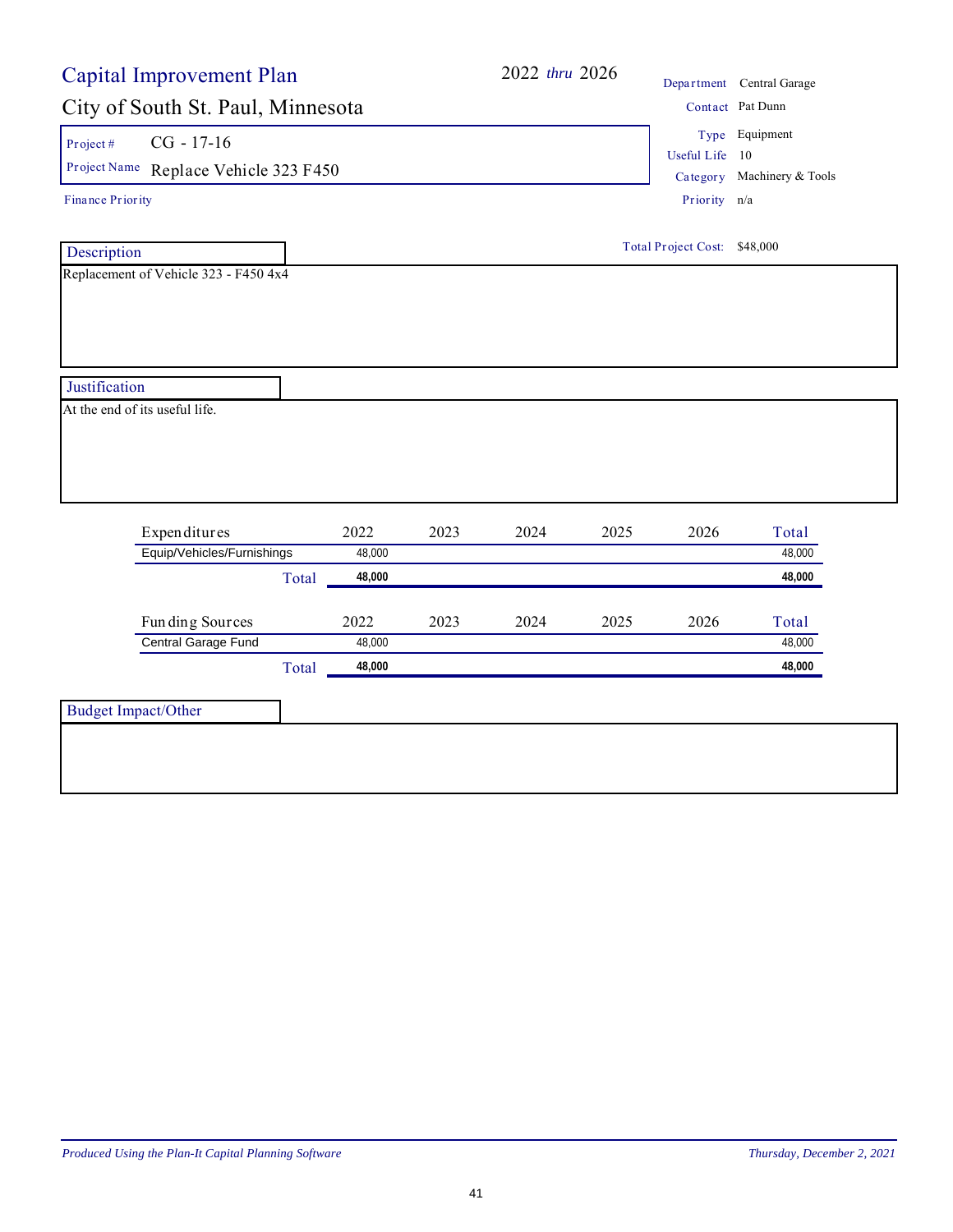| Capital Improvement Plan                                                                                                                                                                                                                                                                               |       |      | 2022 thru 2026 |      |                               | Department Central Garage  |
|--------------------------------------------------------------------------------------------------------------------------------------------------------------------------------------------------------------------------------------------------------------------------------------------------------|-------|------|----------------|------|-------------------------------|----------------------------|
| City of South St. Paul, Minnesota                                                                                                                                                                                                                                                                      |       |      |                |      |                               | Contact Pat Dunn           |
| $CG - 21 - 100$<br>Project#                                                                                                                                                                                                                                                                            |       |      |                |      |                               | Type Equipment             |
| Project Name Replace Elgin Street Sweeper 305                                                                                                                                                                                                                                                          |       |      |                |      | Useful Life                   | 10                         |
|                                                                                                                                                                                                                                                                                                        |       |      |                |      |                               | Category Machinery & Tools |
| <b>Finance Priority</b>                                                                                                                                                                                                                                                                                |       |      |                |      |                               | Priority 1 Critical        |
| Description                                                                                                                                                                                                                                                                                            |       |      |                |      | Total Project Cost: \$240,000 |                            |
| Replace 2014 Elgin street sweeper with Like equipment                                                                                                                                                                                                                                                  |       |      |                |      |                               |                            |
| Justification<br>The Elgin street sweeper is a critical part of our storm water management used for cleaning streets and preventing debris from entering our storm<br>sewer system. The typical life span for a street sweeper is 10 years before the cost of maintaining them becomes extremely high. |       |      |                |      |                               |                            |
|                                                                                                                                                                                                                                                                                                        |       |      |                |      |                               |                            |
| Expenditures                                                                                                                                                                                                                                                                                           | 2022  | 2023 | 2024           | 2025 | 2026                          | Total                      |
| Equip/Vehicles/Furnishings                                                                                                                                                                                                                                                                             |       |      | 240,000        |      |                               | 240,000                    |
|                                                                                                                                                                                                                                                                                                        | Total |      | 240,000        |      |                               | 240,000                    |
| Fun ding Sources                                                                                                                                                                                                                                                                                       | 2022  | 2023 | 2024           | 2025 | 2026                          | Total                      |
| Central Garage Fund                                                                                                                                                                                                                                                                                    |       |      | 240,000        |      |                               | 240,000                    |
|                                                                                                                                                                                                                                                                                                        | Total |      | 240,000        |      |                               | 240,000                    |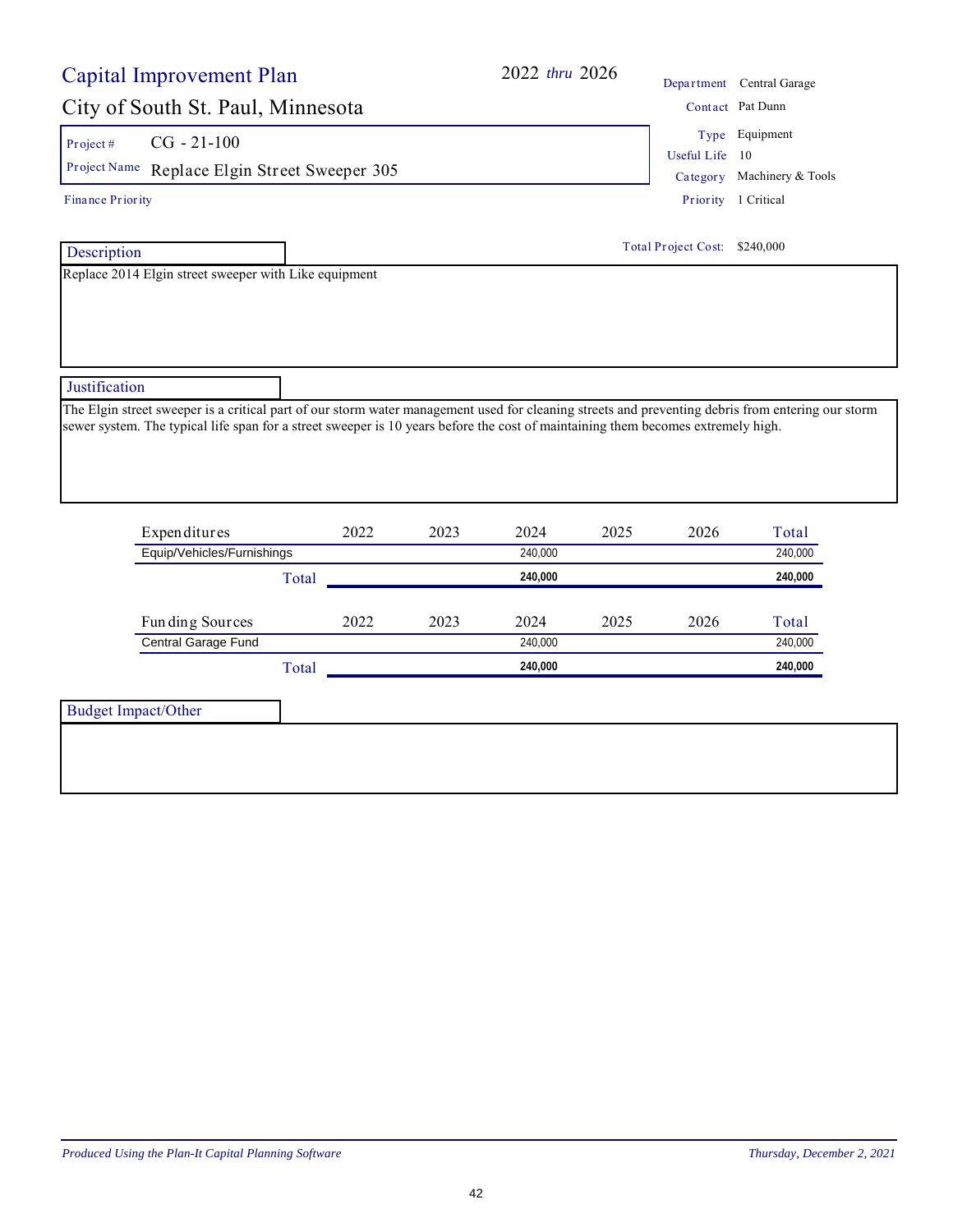|                         | Capital Improvement Plan                                                                              |       |      |      |      |      | Department Central Garage    |                            |
|-------------------------|-------------------------------------------------------------------------------------------------------|-------|------|------|------|------|------------------------------|----------------------------|
|                         | City of South St. Paul, Minnesota                                                                     |       |      |      |      |      |                              | Contact Pat Dunn           |
| Project#                | $CG - 21 - 101$                                                                                       |       |      |      |      |      |                              | Type Equipment             |
|                         |                                                                                                       |       |      |      |      |      | Useful Life 10               |                            |
|                         | Project Name Replace Vehicle 338, F250 w/utility box                                                  |       |      |      |      |      |                              | Category Machinery & Tools |
| <b>Finance Priority</b> |                                                                                                       |       |      |      |      |      |                              | Priority 2 Very Important  |
| Description             |                                                                                                       |       |      |      |      |      | Total Project Cost: \$60,000 |                            |
|                         | Replace unit 338, 2012 F-250 with utility box with Like equipment. This vehicle is used by Utilities. |       |      |      |      |      |                              |                            |
|                         |                                                                                                       |       |      |      |      |      |                              |                            |
|                         |                                                                                                       |       |      |      |      |      |                              |                            |
|                         |                                                                                                       |       |      |      |      |      |                              |                            |
|                         |                                                                                                       |       |      |      |      |      |                              |                            |
|                         | Unit 338, $20\overline{12}$ F-150 with utility box has reached the end of its useful life.            |       |      |      |      |      |                              |                            |
|                         | Expenditures                                                                                          |       | 2022 | 2023 | 2024 | 2025 | 2026                         | Total                      |
|                         | Equip/Vehicles/Furnishings                                                                            |       |      |      |      |      | 60,000                       | 60,000                     |
|                         |                                                                                                       | Total |      |      |      |      | 60,000                       | 60,000                     |
|                         | Fun ding Sources                                                                                      |       | 2022 | 2023 | 2024 | 2025 | 2026                         | Total                      |
|                         | Central Garage Fund                                                                                   |       |      |      |      |      | 60,000                       | 60,000                     |
|                         |                                                                                                       | Total |      |      |      |      | 60,000                       | 60,000                     |
| Justification           | <b>Budget Impact/Other</b>                                                                            |       |      |      |      |      |                              |                            |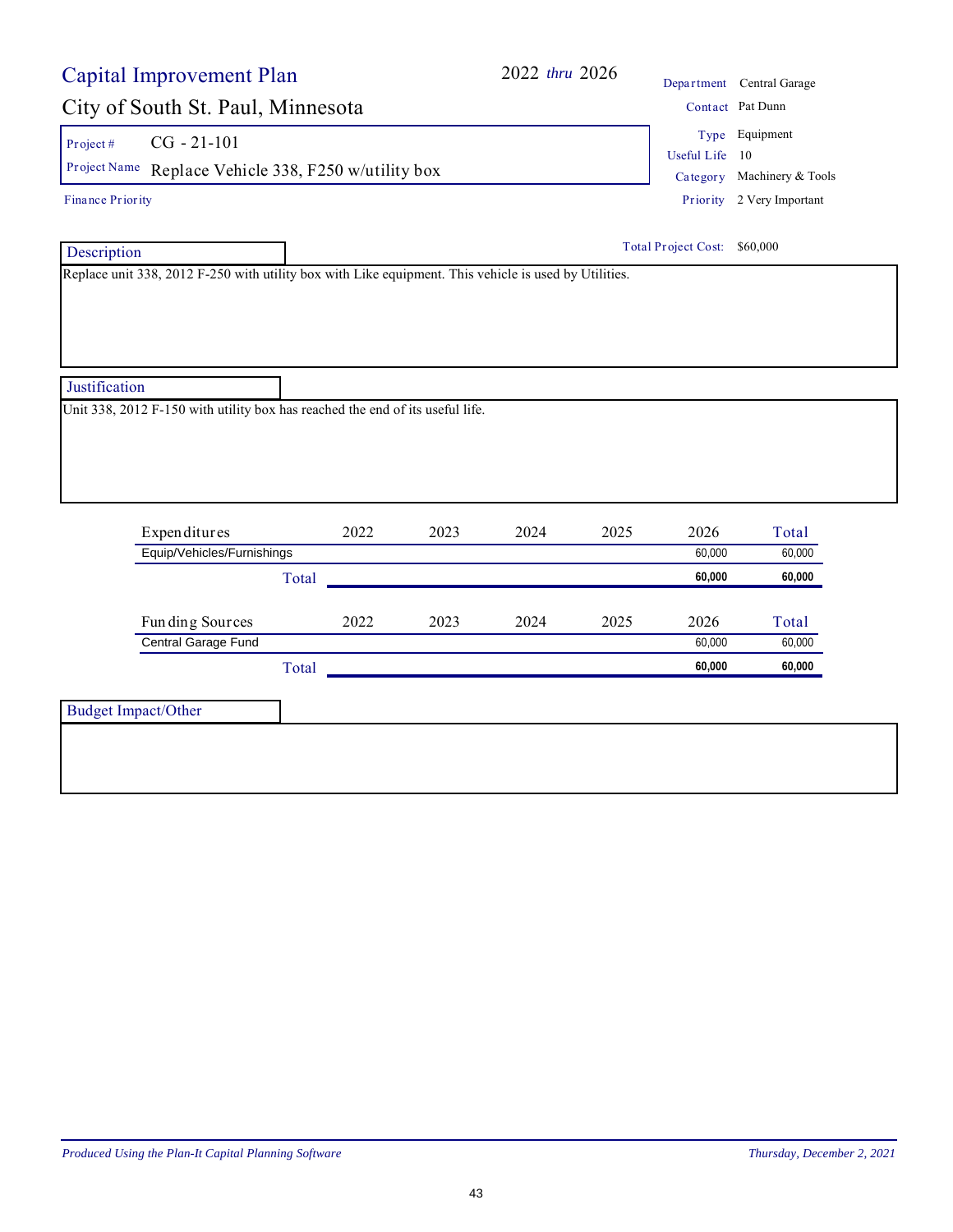| <b>Capital Improvement Plan</b>                                                                                                               |       |      |      | 2022 thru 2026 |                               | Department Central Garage  |  |
|-----------------------------------------------------------------------------------------------------------------------------------------------|-------|------|------|----------------|-------------------------------|----------------------------|--|
| City of South St. Paul, Minnesota                                                                                                             |       |      |      |                |                               | Contact Pat Dunn           |  |
| $CG - 21 - 104$<br>Project#                                                                                                                   |       |      |      |                |                               | Type Equipment             |  |
| Project Name Replace 2012 New Holland Tractor/Flail mower                                                                                     |       |      |      |                | Useful Life 15                |                            |  |
|                                                                                                                                               |       |      |      |                |                               | Category Machinery & Tools |  |
| <b>Finance Priority</b>                                                                                                                       |       |      |      |                |                               | Priority 1 Critical        |  |
| Description                                                                                                                                   |       |      |      |                | Total Project Cost: \$200,000 |                            |  |
| 2012 New Holland Tractor / Flail mower                                                                                                        |       |      |      |                |                               |                            |  |
|                                                                                                                                               |       |      |      |                |                               |                            |  |
|                                                                                                                                               |       |      |      |                |                               |                            |  |
|                                                                                                                                               |       |      |      |                |                               |                            |  |
|                                                                                                                                               |       |      |      |                |                               |                            |  |
|                                                                                                                                               |       |      |      |                |                               |                            |  |
|                                                                                                                                               |       |      |      |                |                               |                            |  |
| Justification                                                                                                                                 |       |      |      |                |                               |                            |  |
| The current 2012 Tractor / Flail mower has been discontinued and repair & maintenance parts are no longer available. This machine is used for |       |      |      |                |                               |                            |  |
| mowing, plowing and snow removal along city streets and is a critical part of our year round maintenance.                                     |       |      |      |                |                               |                            |  |
|                                                                                                                                               |       |      |      |                |                               |                            |  |
|                                                                                                                                               |       |      |      |                |                               |                            |  |
|                                                                                                                                               |       |      |      |                |                               |                            |  |
| Expenditures                                                                                                                                  | 2022  | 2023 | 2024 | 2025           | 2026                          | Total                      |  |
| Equip/Vehicles/Furnishings                                                                                                                    |       |      |      | 200,000        |                               | 200,000                    |  |
|                                                                                                                                               | Total |      |      | 200,000        |                               | 200,000                    |  |
|                                                                                                                                               |       |      |      |                |                               |                            |  |
| Fun ding Sources                                                                                                                              | 2022  | 2023 | 2024 | 2025           | 2026                          | Total                      |  |
| Central Garage Fund                                                                                                                           |       |      |      | 200,000        |                               | 200,000<br>200,000         |  |
|                                                                                                                                               | Total |      |      | 200,000        |                               |                            |  |
| <b>Budget Impact/Other</b>                                                                                                                    |       |      |      |                |                               |                            |  |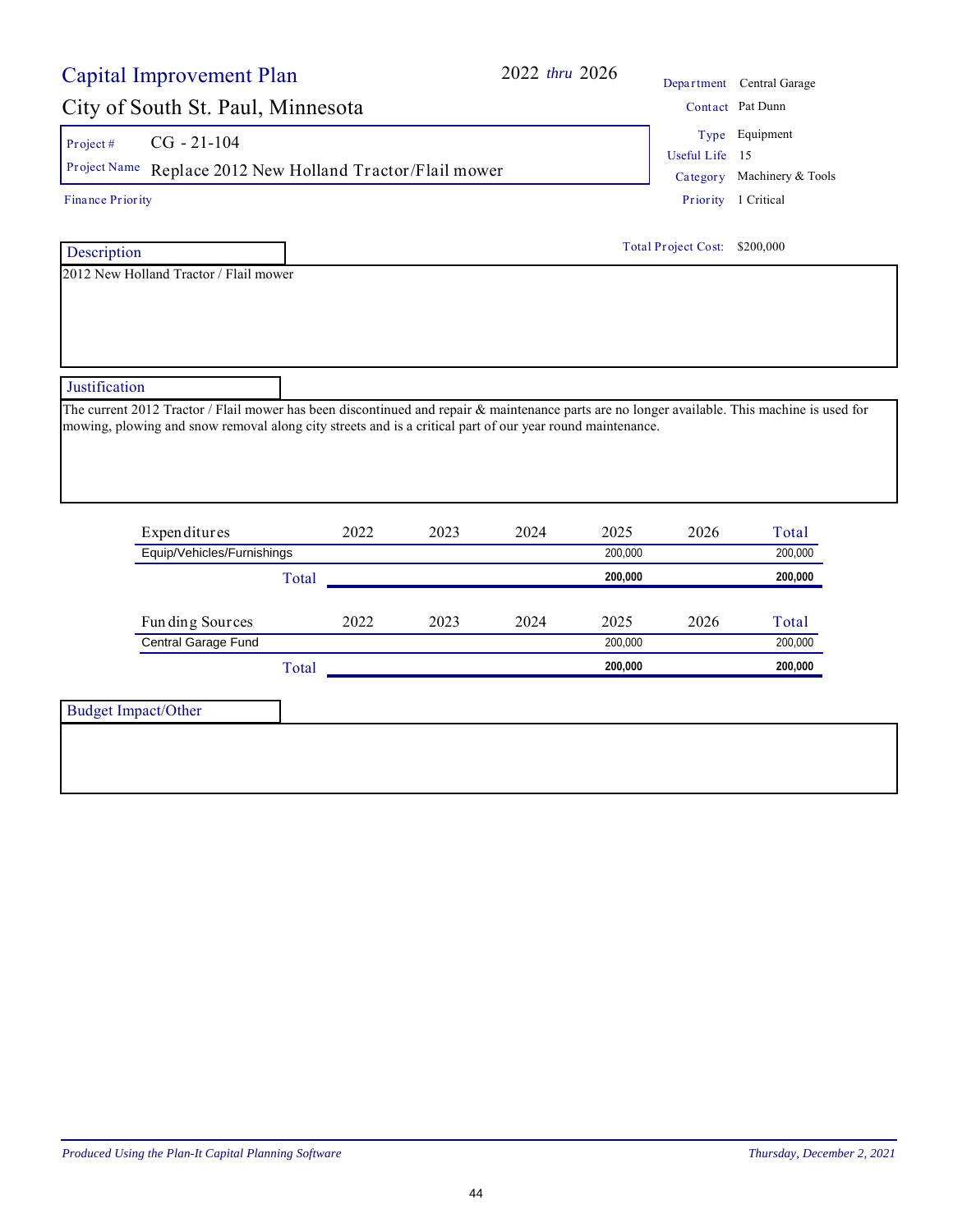| Capital Improvement Plan                                                                                                                                                                                                                             |       |                | 2022 thru 2026                               |         |                               | Department Central Garage |
|------------------------------------------------------------------------------------------------------------------------------------------------------------------------------------------------------------------------------------------------------|-------|----------------|----------------------------------------------|---------|-------------------------------|---------------------------|
| City of South St. Paul, Minnesota                                                                                                                                                                                                                    |       |                |                                              |         |                               | Contact Pat Dunn          |
| $CG - 21 - 105$<br>Project#<br>Project Name Replace Teamco Snow Blower                                                                                                                                                                               |       | Useful Life 15 | Type Equipment<br>Category Machinery & Tools |         |                               |                           |
| Finance Priority                                                                                                                                                                                                                                     |       |                | Priority 1 Critical                          |         |                               |                           |
| Description                                                                                                                                                                                                                                          |       |                |                                              |         | Total Project Cost: \$150,000 |                           |
| Replace 2012 Teamco Snow blower used on New Holland tractor.                                                                                                                                                                                         |       |                |                                              |         |                               |                           |
|                                                                                                                                                                                                                                                      |       |                |                                              |         |                               |                           |
|                                                                                                                                                                                                                                                      |       |                |                                              |         |                               |                           |
| Justification                                                                                                                                                                                                                                        |       |                |                                              |         |                               |                           |
| With the replacement of the New Holland Tractor a new snow blower will be needed for the removal of snow along City streets. Public works<br>recommends the new snow blower would be more efficient if used on one of the two cat front end loaders. |       |                |                                              |         |                               |                           |
| CG - 21-104 and CG - 21-105 could be combined at time of purchase!                                                                                                                                                                                   |       |                |                                              |         |                               |                           |
|                                                                                                                                                                                                                                                      |       |                |                                              |         |                               |                           |
| Expenditures                                                                                                                                                                                                                                         | 2022  | 2023           | 2024                                         | 2025    | 2026                          | Total                     |
| Equip/Vehicles/Furnishings                                                                                                                                                                                                                           |       |                |                                              | 150,000 |                               | 150,000                   |
|                                                                                                                                                                                                                                                      | Total |                |                                              | 150,000 |                               | 150,000                   |
| Fun ding Sources                                                                                                                                                                                                                                     | 2022  | 2023           | 2024                                         | 2025    | 2026                          | Total                     |
| Central Garage Fund                                                                                                                                                                                                                                  |       |                |                                              | 150,000 |                               | 150,000                   |
|                                                                                                                                                                                                                                                      | Total |                |                                              | 150,000 |                               | 150,000                   |
| <b>Budget Impact/Other</b>                                                                                                                                                                                                                           |       |                |                                              |         |                               |                           |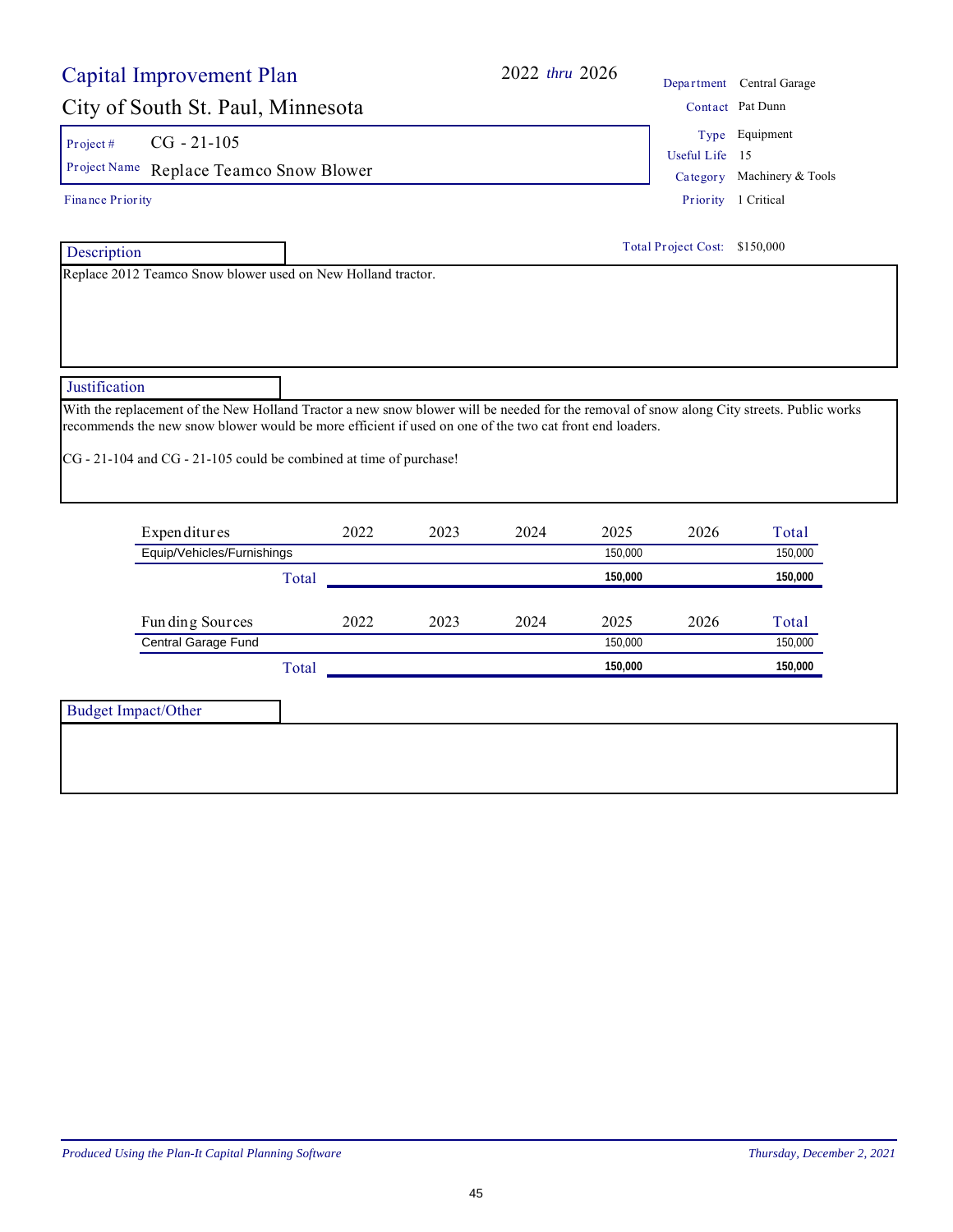|                                                                          | <b>Capital Improvement Plan</b> |        |      |      | 2022 thru 2026 |                              | Department Central Garage  |
|--------------------------------------------------------------------------|---------------------------------|--------|------|------|----------------|------------------------------|----------------------------|
| City of South St. Paul, Minnesota                                        |                                 |        |      |      |                |                              | Contact Pat Dunn           |
| $CG - 22-01$<br>Project#                                                 |                                 |        |      |      |                |                              | Type Equipment             |
| Project Name Forklift                                                    |                                 |        |      |      |                | Useful Life 20               |                            |
|                                                                          |                                 |        |      |      |                |                              | Category Machinery & Tools |
| <b>Finance Priority</b>                                                  |                                 |        |      |      |                |                              | Priority 3 Important       |
| Description                                                              |                                 |        |      |      |                | Total Project Cost: \$34,000 |                            |
| Replace 1958 Forklift                                                    |                                 |        |      |      |                |                              |                            |
|                                                                          |                                 |        |      |      |                |                              |                            |
|                                                                          |                                 |        |      |      |                |                              |                            |
|                                                                          |                                 |        |      |      |                |                              |                            |
| Justification                                                            |                                 |        |      |      |                |                              |                            |
|                                                                          |                                 |        |      |      |                |                              |                            |
| End of useful life and parts are hard to find or have to be custom made. |                                 |        |      |      |                |                              |                            |
|                                                                          |                                 |        |      |      |                |                              |                            |
|                                                                          |                                 |        |      |      |                |                              |                            |
|                                                                          |                                 |        |      |      |                |                              |                            |
|                                                                          |                                 |        |      |      |                |                              |                            |
| Expenditures                                                             |                                 | 2022   | 2023 | 2024 | 2025           | 2026                         | Total                      |
| Equip/Vehicles/Furnishings                                               |                                 | 34,000 |      |      |                |                              | 34,000                     |
|                                                                          | Total                           | 34,000 |      |      |                |                              | 34,000                     |
|                                                                          |                                 |        |      |      |                |                              |                            |
| Funding Sources                                                          |                                 | 2022   | 2023 | 2024 | 2025           | 2026                         | Total                      |
| Central Garage Fund                                                      |                                 | 34,000 |      |      |                |                              | 34,000                     |
|                                                                          | Total                           | 34,000 |      |      |                |                              | 34,000                     |
| <b>Budget Impact/Other</b>                                               |                                 |        |      |      |                |                              |                            |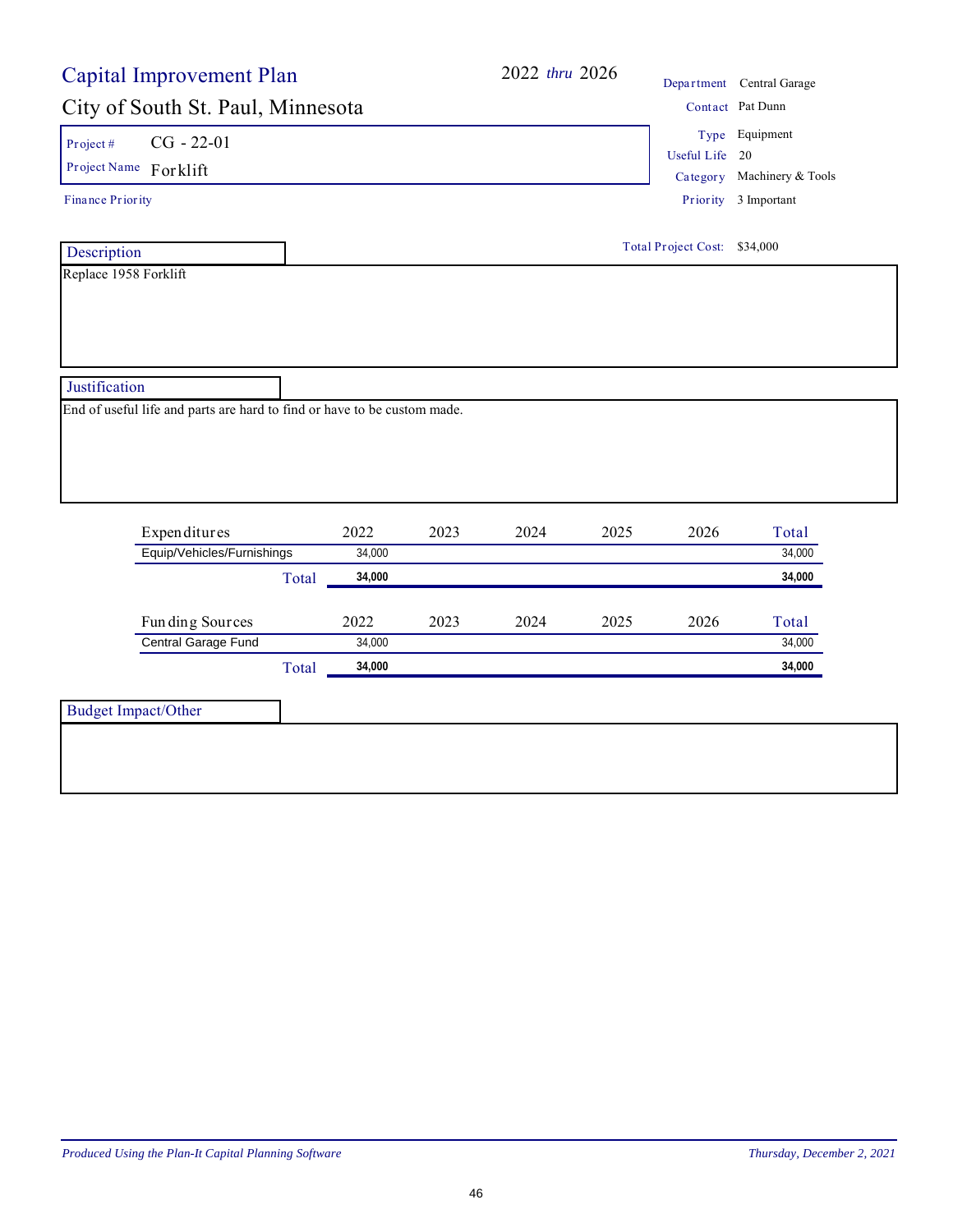|                                                                               | <b>Capital Improvement Plan</b> |                  |      |               |                                              |                              | Department Central Garage |
|-------------------------------------------------------------------------------|---------------------------------|------------------|------|---------------|----------------------------------------------|------------------------------|---------------------------|
| City of South St. Paul, Minnesota                                             |                                 |                  |      |               |                                              |                              | Contact Pat Dunn          |
| $CG - 22-1$<br>Project $#$<br>Project Name Replace John Deere Zero-Turn Mower |                                 |                  |      | Useful Life 8 | Type Equipment<br>Category Machinery & Tools |                              |                           |
| Finance Priority                                                              |                                 |                  |      |               |                                              |                              | Priority 2 Very Important |
| Description                                                                   |                                 |                  |      |               |                                              | Total Project Cost: \$19,000 |                           |
| Replace John Deere Zero Turn Mower.                                           |                                 |                  |      |               |                                              |                              |                           |
|                                                                               |                                 |                  |      |               |                                              |                              |                           |
|                                                                               |                                 |                  |      |               |                                              |                              |                           |
|                                                                               |                                 |                  |      |               |                                              |                              |                           |
| Justification                                                                 |                                 |                  |      |               |                                              |                              |                           |
| End of useful life.                                                           |                                 |                  |      |               |                                              |                              |                           |
|                                                                               |                                 |                  |      |               |                                              |                              |                           |
|                                                                               |                                 |                  |      |               |                                              |                              |                           |
|                                                                               |                                 |                  |      |               |                                              |                              |                           |
|                                                                               |                                 |                  |      |               |                                              |                              |                           |
| Expenditures                                                                  |                                 | 2022             | 2023 | 2024          | 2025                                         | 2026                         | Total                     |
| Equip/Vehicles/Furnishings                                                    |                                 | 19,000           |      |               |                                              |                              | 19,000                    |
|                                                                               | Total                           | 19,000           |      |               |                                              |                              | 19,000                    |
|                                                                               |                                 |                  |      |               |                                              |                              |                           |
| Funding Sources                                                               |                                 | 2022             | 2023 | 2024          | 2025                                         | 2026                         | Total                     |
| Central Garage Fund                                                           |                                 | 19,000<br>19,000 |      |               |                                              |                              | 19,000<br>19,000          |
|                                                                               | Total                           |                  |      |               |                                              |                              |                           |
| <b>Budget Impact/Other</b>                                                    |                                 |                  |      |               |                                              |                              |                           |
|                                                                               |                                 |                  |      |               |                                              |                              |                           |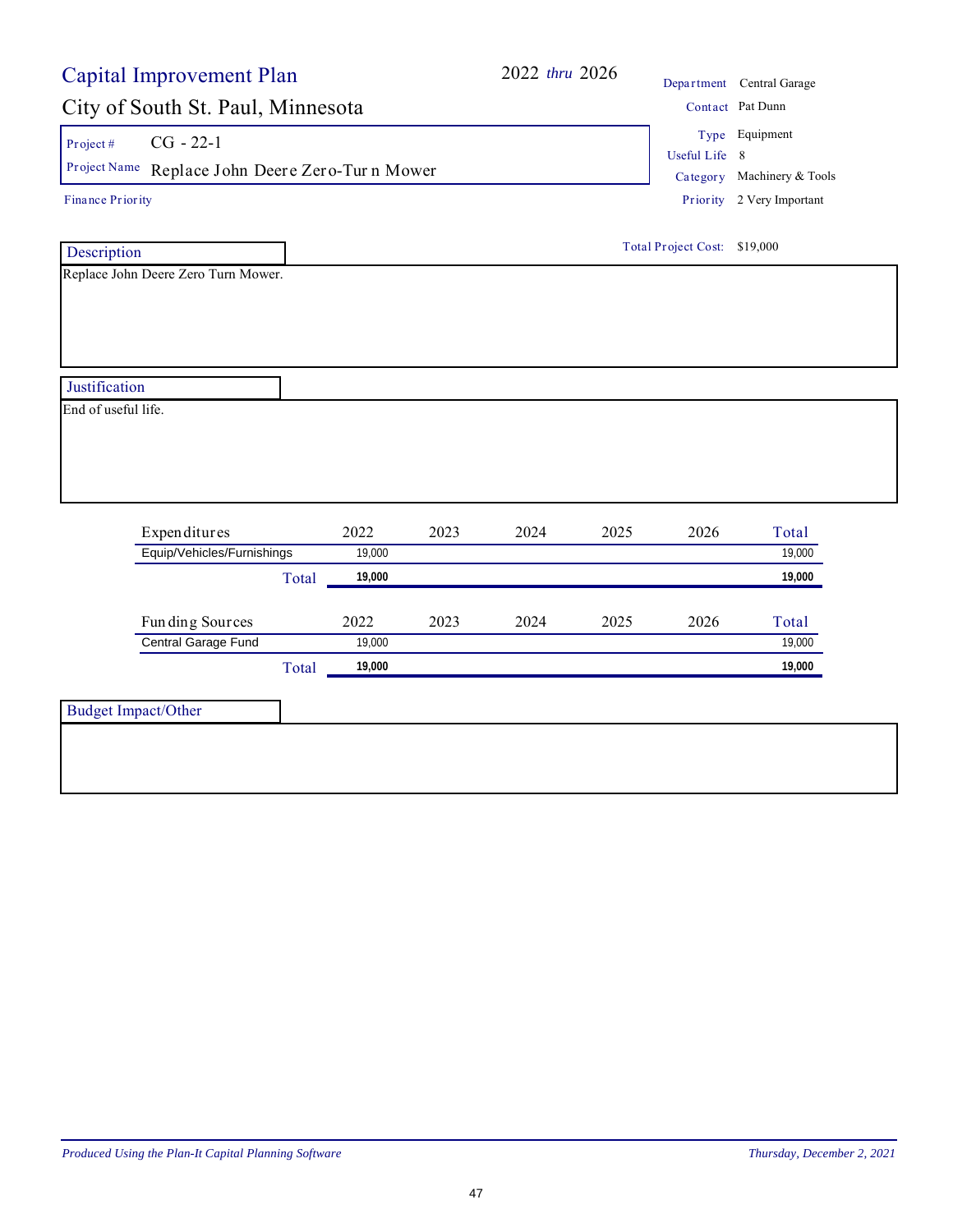| Capital Improvement Plan                                                                                                                                                                                                                                         |  |         |      | 2022 thru 2026 |             |                               | Department City Administration |
|------------------------------------------------------------------------------------------------------------------------------------------------------------------------------------------------------------------------------------------------------------------|--|---------|------|----------------|-------------|-------------------------------|--------------------------------|
| City of South St. Paul, Minnesota                                                                                                                                                                                                                                |  |         |      |                |             |                               | Contact Clara Hilger           |
| ADM - 22-1<br>Project#                                                                                                                                                                                                                                           |  |         |      |                |             |                               | Type Equipment                 |
| Project Name<br>ERP Replacement-Through LOGIS                                                                                                                                                                                                                    |  |         |      |                | Useful Life | 20                            |                                |
|                                                                                                                                                                                                                                                                  |  |         |      |                | Category    | Computer Equipment & Softw    |                                |
| <b>Finance Priority</b>                                                                                                                                                                                                                                          |  |         |      |                |             |                               | Priority 2 Very Important      |
| Description                                                                                                                                                                                                                                                      |  |         |      |                |             | Total Project Cost: \$500,000 |                                |
| Justification                                                                                                                                                                                                                                                    |  |         |      |                |             |                               |                                |
| The LOGIS group began using JD Edwards (Finance and HR/Payroll) in 1999. The group has been using CIS (Utility Billing) since 2007. The<br>expectation is that the system selected will accommodate the majority of the needs of the members of the LOGIS group. |  |         |      |                |             |                               |                                |
| Expenditures                                                                                                                                                                                                                                                     |  | 2022    | 2023 | 2024           | 2025        | 2026                          | Total                          |
| Equip/Vehicles/Furnishings                                                                                                                                                                                                                                       |  | 500,000 |      |                |             |                               | 500,000                        |
|                                                                                                                                                                                                                                                                  |  |         |      |                |             |                               |                                |

| Fun ding Sources      |       | 2022    | 2023 | 2024 | 2025 | 2026 | Total   |
|-----------------------|-------|---------|------|------|------|------|---------|
| Capital Program Funds |       | 350,000 |      |      |      |      | 350,000 |
| <b>Water Utility</b>  |       | 150.000 |      |      |      |      | 150,000 |
|                       | Total | 500.000 |      |      |      |      | 500.000 |

| Budget Impact/Other |  |
|---------------------|--|
|                     |  |
|                     |  |
|                     |  |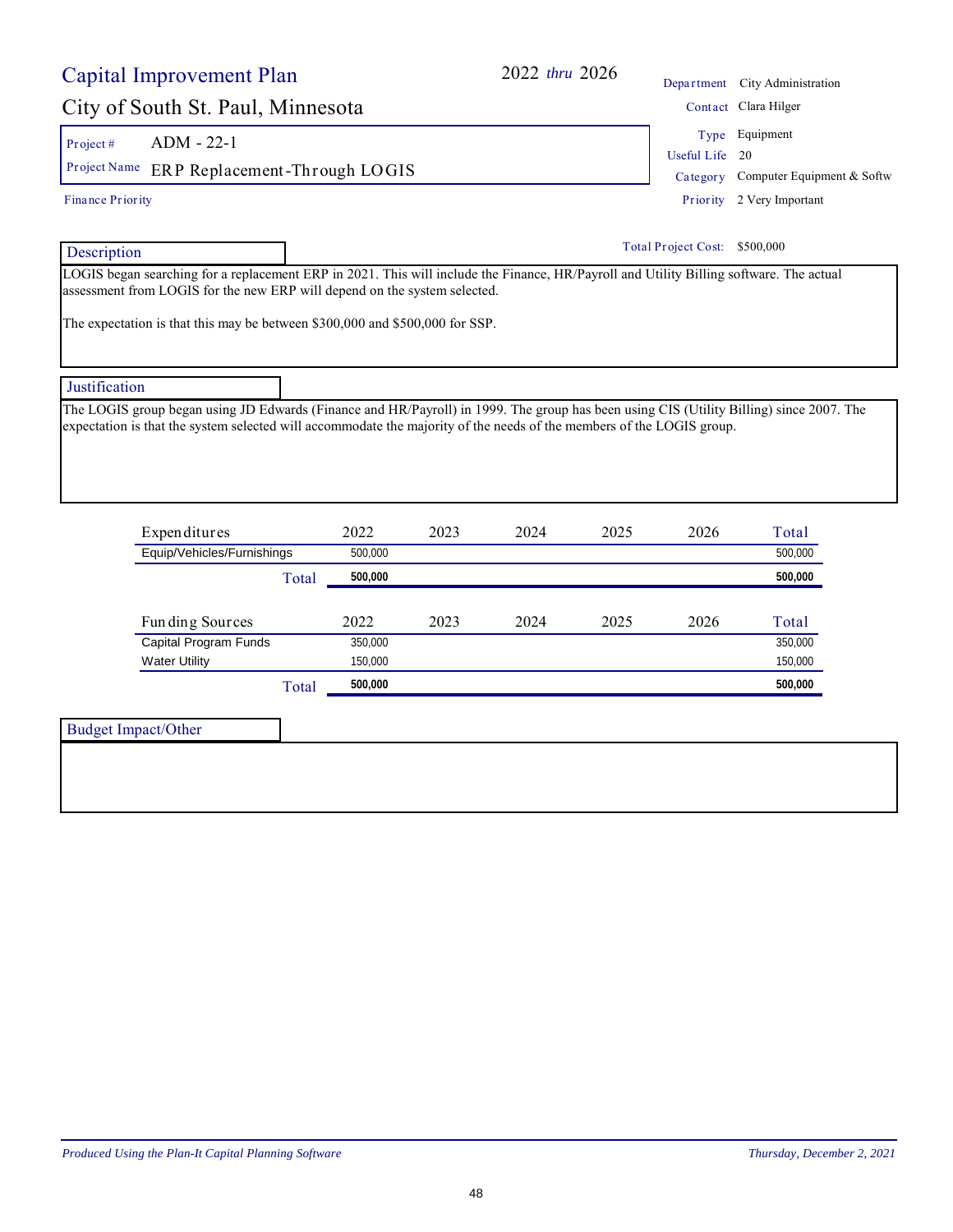| <b>Capital Improvement Plan</b>                                                                                                                                                                                                                                                                                                                                                                                                     |       |      | 2022 thru 2026 |      |                              | Department Doug Woog Arena                        |  |
|-------------------------------------------------------------------------------------------------------------------------------------------------------------------------------------------------------------------------------------------------------------------------------------------------------------------------------------------------------------------------------------------------------------------------------------|-------|------|----------------|------|------------------------------|---------------------------------------------------|--|
| City of South St. Paul, Minnesota                                                                                                                                                                                                                                                                                                                                                                                                   |       |      |                |      |                              | Contact John Wilcox                               |  |
| WAK - 13-167<br>Project#<br>Project Name Replace Rooftop HVAC units-Office Suites Section                                                                                                                                                                                                                                                                                                                                           |       |      |                |      | Useful Life 25               | Type Equipment<br>Category Construction/Buildings |  |
| <b>Finance Priority</b>                                                                                                                                                                                                                                                                                                                                                                                                             |       |      |                |      | Priority 2 Very Important    |                                                   |  |
| Description                                                                                                                                                                                                                                                                                                                                                                                                                         |       |      |                |      | Total Project Cost: \$80,000 |                                                   |  |
| Replace the rooftop 4 HVAC units that service the office suites section of the facility.                                                                                                                                                                                                                                                                                                                                            |       |      |                |      |                              |                                                   |  |
|                                                                                                                                                                                                                                                                                                                                                                                                                                     |       |      |                |      |                              |                                                   |  |
|                                                                                                                                                                                                                                                                                                                                                                                                                                     |       |      |                |      |                              |                                                   |  |
|                                                                                                                                                                                                                                                                                                                                                                                                                                     |       |      |                |      |                              |                                                   |  |
|                                                                                                                                                                                                                                                                                                                                                                                                                                     |       |      |                |      |                              |                                                   |  |
|                                                                                                                                                                                                                                                                                                                                                                                                                                     |       |      |                |      |                              |                                                   |  |
|                                                                                                                                                                                                                                                                                                                                                                                                                                     |       |      |                |      |                              |                                                   |  |
|                                                                                                                                                                                                                                                                                                                                                                                                                                     |       |      |                |      |                              |                                                   |  |
|                                                                                                                                                                                                                                                                                                                                                                                                                                     |       |      |                |      |                              |                                                   |  |
|                                                                                                                                                                                                                                                                                                                                                                                                                                     |       |      |                |      |                              |                                                   |  |
|                                                                                                                                                                                                                                                                                                                                                                                                                                     |       |      |                |      |                              |                                                   |  |
| Expenditures                                                                                                                                                                                                                                                                                                                                                                                                                        | 2022  | 2023 | 2024           | 2025 | 2026                         | Total                                             |  |
| Equip/Vehicles/Furnishings                                                                                                                                                                                                                                                                                                                                                                                                          |       |      | 80,000         |      |                              | 80.000                                            |  |
|                                                                                                                                                                                                                                                                                                                                                                                                                                     | Total |      | 80,000         |      |                              | 80,000                                            |  |
|                                                                                                                                                                                                                                                                                                                                                                                                                                     |       |      |                |      |                              |                                                   |  |
| Funding Sources                                                                                                                                                                                                                                                                                                                                                                                                                     | 2022  | 2023 | 2024           | 2025 | 2026                         | Total                                             |  |
| Tax Levy - Arena                                                                                                                                                                                                                                                                                                                                                                                                                    |       |      | 80,000         |      |                              | 80,000                                            |  |
|                                                                                                                                                                                                                                                                                                                                                                                                                                     | Total |      | 80,000         |      |                              | 80,000                                            |  |
| Justification<br>The rooftop HVAC units are 20 years old and it is getting difficult to find parts. They are at the end of their useful life. The replacement will be<br>staggered so not all of the units will come due at the same time again. 2018-replace 2 units-\$40,000 2019 replace the remaining 2 units-\$40,000 -<br>moved to 2019 & 2020 - in 2020 moved to 2022 - in 2021 moved to 2024.<br><b>Budget Impact/Other</b> |       |      |                |      |                              |                                                   |  |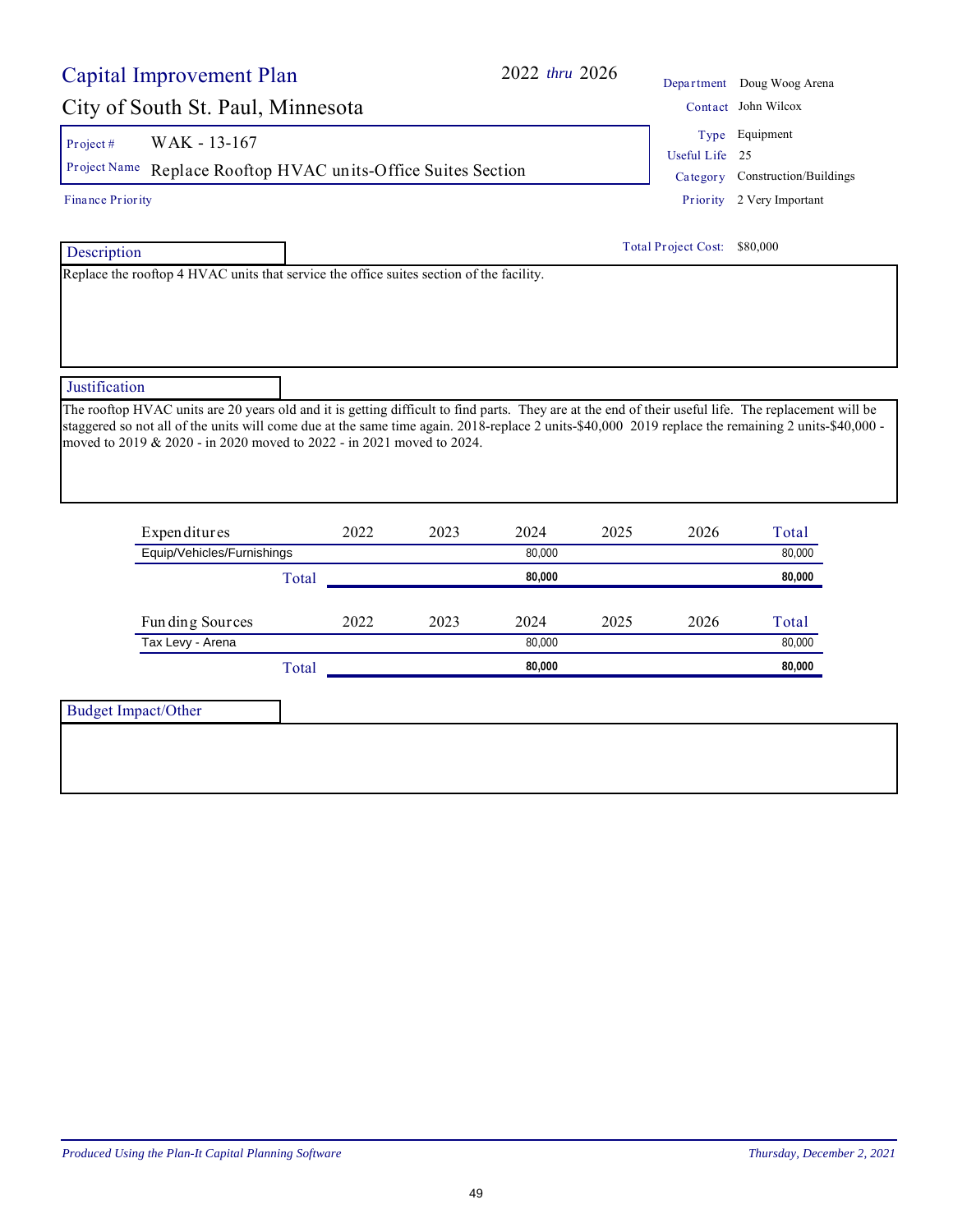| Capital Improvement Plan          |                                                                                                                                                                                                                                                                                                                            |      |        |          |                        | Department Doug Woog Arena |
|-----------------------------------|----------------------------------------------------------------------------------------------------------------------------------------------------------------------------------------------------------------------------------------------------------------------------------------------------------------------------|------|--------|----------|------------------------|----------------------------|
| City of South St. Paul, Minnesota |                                                                                                                                                                                                                                                                                                                            |      |        |          |                        | Contact John Wilcox        |
| WAK - 14-105<br>Project $#$       |                                                                                                                                                                                                                                                                                                                            |      |        |          |                        | Type Equipment             |
|                                   |                                                                                                                                                                                                                                                                                                                            |      |        |          | Useful Life            | 15                         |
|                                   | 2022 thru 2026<br>The rooftop units included vary in age from 14 to 20 years old and are increasingly difficult to find parts to maintain. The units are experiencing a<br>high rate of mechanical failures and are nearing the end of their useful life. 2019-Rink 2 make-up air unit-\$20,000, 2020-3 remaining roof top |      |        | Category | Construction/Buildings |                            |
| Finance Priority                  |                                                                                                                                                                                                                                                                                                                            |      |        |          | Priority               | 2 Very Important           |
| Description                       | Project Name Replace Rooftop HVAC Units<br>Replace 1 make-up air unit for rink 2 locker rooms and 3 rooftop HVAC units for upper lobby and offices. Amount inreased from \$47,000 and<br>changed years                                                                                                                     |      |        |          |                        |                            |
| Justification<br>HVAC units.      |                                                                                                                                                                                                                                                                                                                            |      |        |          |                        |                            |
| Expenditures                      | 2022                                                                                                                                                                                                                                                                                                                       | 2023 | 2024   | 2025     | 2026                   | Total                      |
| Equip/Vehicles/Furnishings        |                                                                                                                                                                                                                                                                                                                            |      | 65,000 |          |                        | 65.000                     |
|                                   | Total                                                                                                                                                                                                                                                                                                                      |      | 65,000 |          |                        | 65,000                     |
| Funding Sources                   | 2022                                                                                                                                                                                                                                                                                                                       | 2023 | 2024   | 2025     | 2026                   | Total                      |
| Tax Levy - Arena                  |                                                                                                                                                                                                                                                                                                                            |      | 65,000 |          |                        | 65,000                     |
|                                   | Total                                                                                                                                                                                                                                                                                                                      |      | 65,000 |          |                        | 65,000                     |
|                                   |                                                                                                                                                                                                                                                                                                                            |      |        |          |                        |                            |

Budget Impact/Other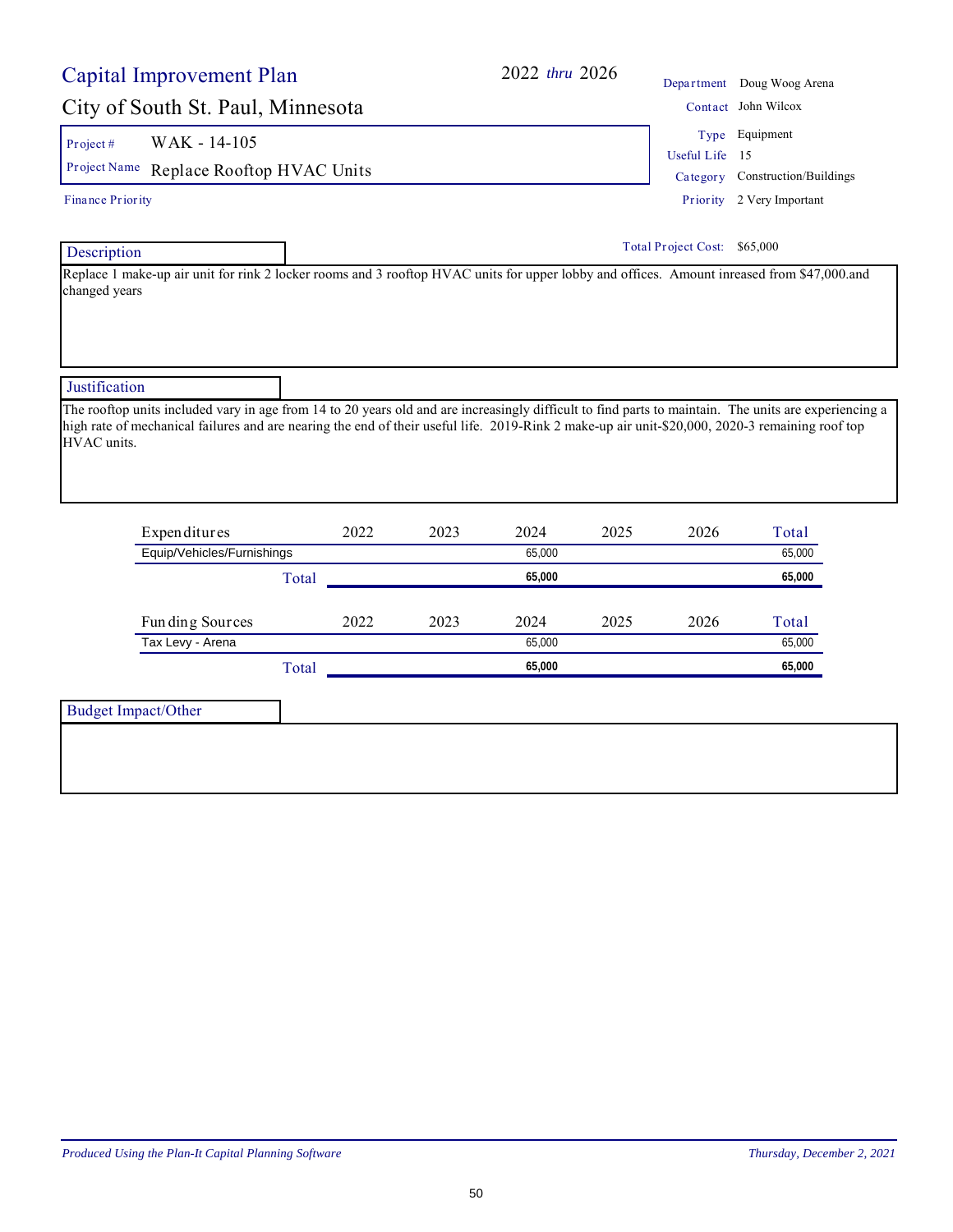# City of South St. Paul, Minnesota

Project #  $WAK - 19-10$ 

Project Name Replace Rink 1 Entry door, closers, hardware Category Construction/Buildings

Finance Priority

Description

Replace Rink 1 entry doors, closers and hardware Increased from \$20,000

| $2022$ thru $2026$ |                | Department Doug Woog Arena<br>Contact John Wilcox |
|--------------------|----------------|---------------------------------------------------|
|                    |                | Type Maintenance                                  |
|                    | Useful Life 20 |                                                   |
|                    |                | Category Construction/Build                       |

Priority 2 Very Important

| Total Project Cost: \$40,000 |  |  |
|------------------------------|--|--|
|------------------------------|--|--|

**Justification** 

The doors are currently not functioning as they should. The doors are starting to de-laminate, they are bent and twisted in the frames.

| Expenditures             |       | 2022 | 2023   | 2024 | 2025 | 2026 | Total  |
|--------------------------|-------|------|--------|------|------|------|--------|
| Construction/Maintenance |       |      | 40,000 |      |      |      | 40,000 |
|                          | Total |      | 40.000 |      |      |      | 40,000 |
|                          |       |      |        |      |      |      |        |
| Funding Sources          |       | 2022 | 2023   | 2024 | 2025 | 2026 | Total  |
| Tax Levy - Arena         |       |      | 40.000 |      |      |      | 40,000 |
|                          | Total |      | 40.000 |      |      |      | 40,000 |

Budget Impact/Other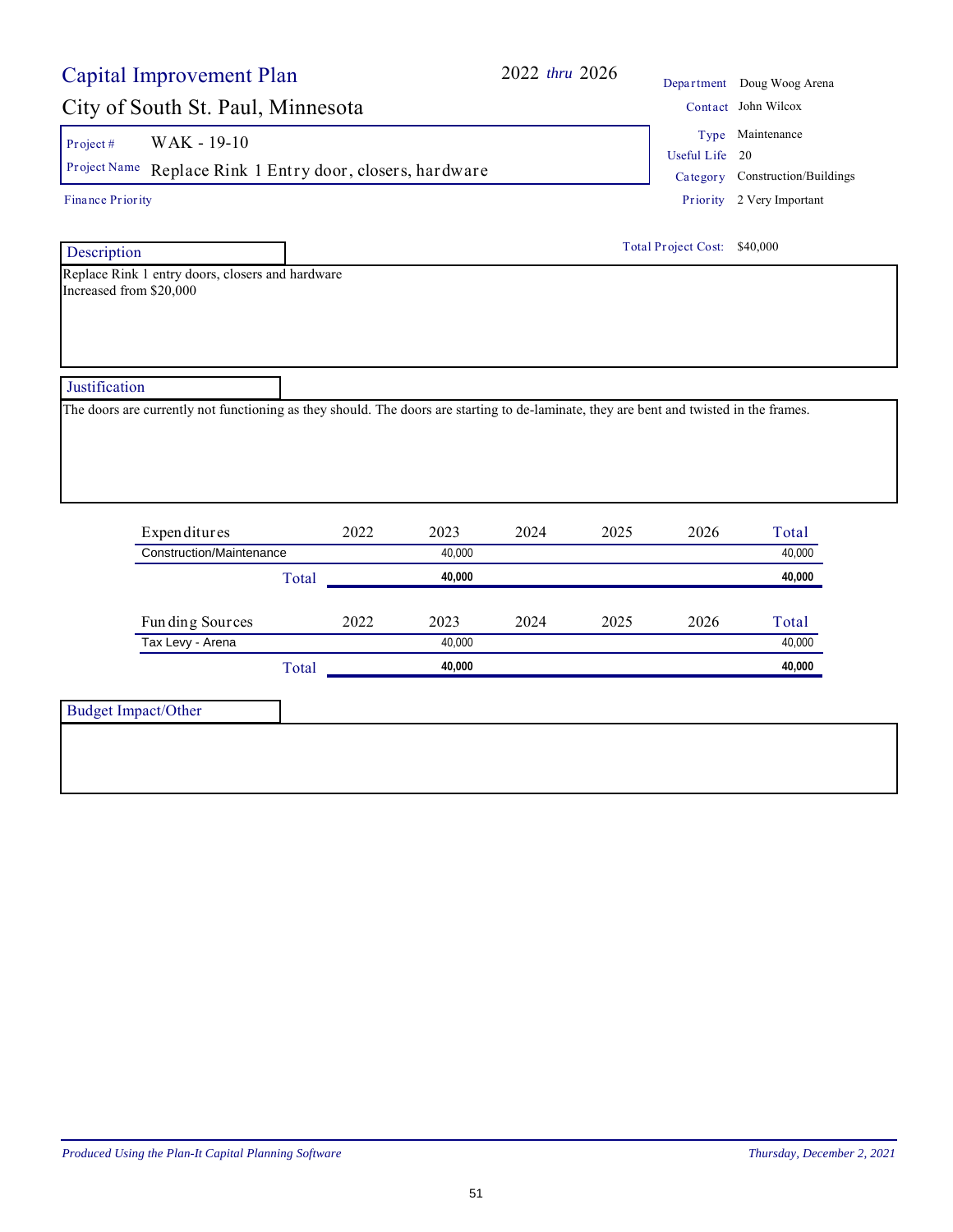| Capital Improvement Plan                                                                                                                     |       |      |      | 2022 thru 2026               |                      |                | Department Doug Woog Arena      |  |
|----------------------------------------------------------------------------------------------------------------------------------------------|-------|------|------|------------------------------|----------------------|----------------|---------------------------------|--|
| City of South St. Paul, Minnesota                                                                                                            |       |      |      |                              |                      |                | Contact John Wilcox             |  |
| WAK - 19-11<br>Project#                                                                                                                      |       |      |      |                              |                      |                | Type Improvement                |  |
| Project Name Concession Stand Remodel                                                                                                        |       |      |      |                              |                      | Useful Life 30 | Category Construction/Buildings |  |
| <b>Finance Priority</b>                                                                                                                      |       |      |      |                              | Priority 3 Important |                |                                 |  |
| Description                                                                                                                                  |       |      |      | Total Project Cost: \$50,000 |                      |                |                                 |  |
| Remodel concession stand to meet Minnesota Department of Health and ADA regulations.                                                         |       |      |      |                              |                      |                |                                 |  |
|                                                                                                                                              |       |      |      |                              |                      |                |                                 |  |
|                                                                                                                                              |       |      |      |                              |                      |                |                                 |  |
|                                                                                                                                              |       |      |      |                              |                      |                |                                 |  |
| Justification                                                                                                                                |       |      |      |                              |                      |                |                                 |  |
| The concession stand currently does not meet MDH or ADA regulations. The walls must be a non-permeable material, the storage areas below the |       |      |      |                              |                      |                |                                 |  |
| counter must be NSF approved and the counter height does not meet ADA requirement.                                                           |       |      |      |                              |                      |                |                                 |  |
|                                                                                                                                              |       |      |      |                              |                      |                |                                 |  |
|                                                                                                                                              |       |      |      |                              |                      |                |                                 |  |
|                                                                                                                                              |       |      |      |                              |                      |                |                                 |  |
| Expenditures<br><b>Construction/Maintenance</b>                                                                                              |       | 2022 | 2023 | 2024                         | 2025<br>50,000       | 2026           | Total<br>50,000                 |  |
|                                                                                                                                              | Total |      |      |                              | 50,000               |                | 50,000                          |  |
|                                                                                                                                              |       |      |      |                              |                      |                |                                 |  |
| Funding Sources                                                                                                                              |       | 2022 | 2023 | 2024                         | 2025                 | 2026           | Total                           |  |
| Tax Levy - Arena                                                                                                                             |       |      |      |                              | 50,000               |                | 50,000                          |  |
|                                                                                                                                              |       |      |      |                              |                      |                |                                 |  |
|                                                                                                                                              | Total |      |      |                              | 50,000               |                | 50,000                          |  |
|                                                                                                                                              |       |      |      |                              |                      |                |                                 |  |
| <b>Budget Impact/Other</b>                                                                                                                   |       |      |      |                              |                      |                |                                 |  |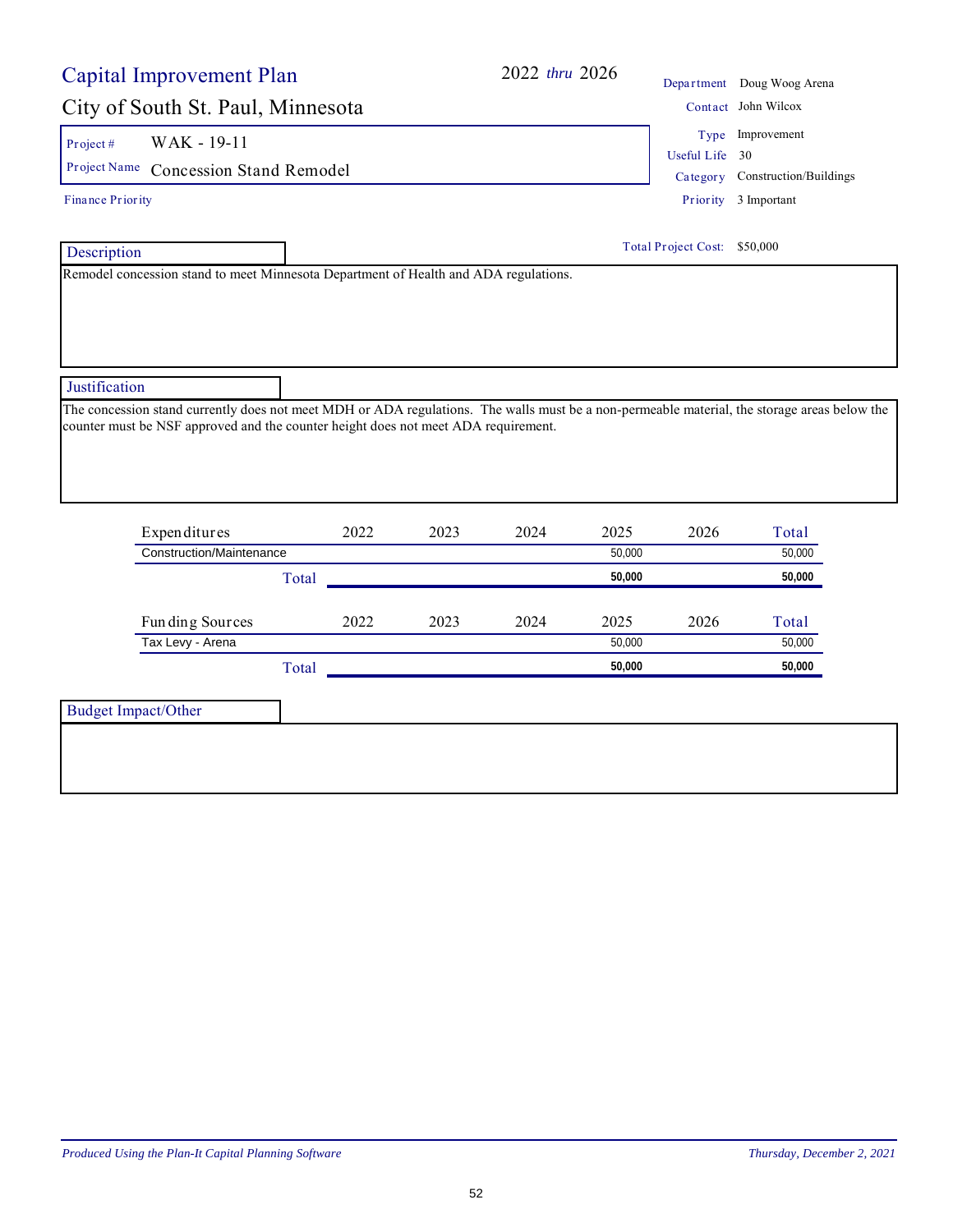|                         | <b>Capital Improvement Plan</b>                                                  |       |      |      | 2022 thru 2026 |      |                              | Department Doug Woog Arena      |
|-------------------------|----------------------------------------------------------------------------------|-------|------|------|----------------|------|------------------------------|---------------------------------|
|                         | City of South St. Paul, Minnesota                                                |       |      |      |                |      |                              | Contact John Wilcox             |
| Project#                | WAK - 19-12                                                                      |       |      |      |                |      |                              | Type Maintenance                |
|                         | Project Name Replace HVAC Rink 1 Locker, Mtg, Dryland Rooms                      |       |      |      |                |      | Useful Life 15               |                                 |
|                         |                                                                                  |       |      |      |                |      |                              | Category Construction/Buildings |
| <b>Finance Priority</b> |                                                                                  |       |      |      |                |      |                              | Priority 3 Important            |
| Description             |                                                                                  |       |      |      |                |      | Total Project Cost: \$45,000 |                                 |
|                         |                                                                                  |       |      |      |                |      |                              |                                 |
|                         | The equipment will be at the end of its useful life as it was installed in 2014. |       |      |      |                |      |                              |                                 |
|                         | Expenditures                                                                     |       | 2022 | 2023 | 2024           | 2025 | 2026                         | Total                           |
|                         | <b>Construction/Maintenance</b>                                                  |       |      |      |                |      | 45,000                       | 45,000                          |
|                         |                                                                                  | Total |      |      |                |      | 45,000                       | 45,000                          |
|                         |                                                                                  |       | 2022 | 2023 | 2024           | 2025 | 2026                         | Total                           |
|                         | Fun ding Sources<br>Tax Levy - Arena                                             |       |      |      |                |      | 45,000                       | 45,000                          |
|                         |                                                                                  | Total |      |      |                |      | 45,000                       | 45,000                          |
| Justification           |                                                                                  |       |      |      |                |      |                              |                                 |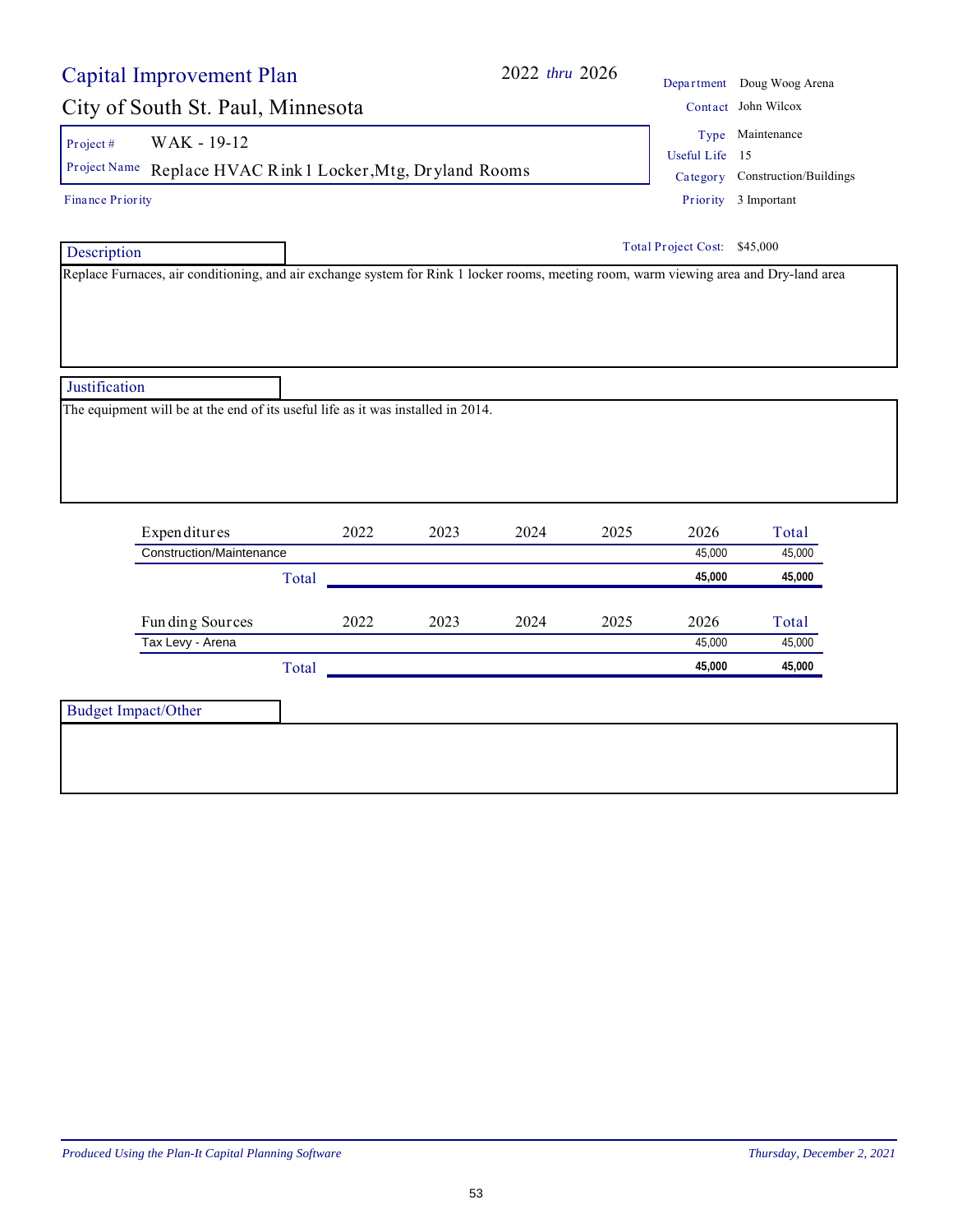|                          | Capital Improvement Plan                                                                                                                                                                                                                                                                                                                                                                                                                                                                                                     |       |      | 2022 thru 2026 |      |                                  | Department Doug Woog Arena                 |  |
|--------------------------|------------------------------------------------------------------------------------------------------------------------------------------------------------------------------------------------------------------------------------------------------------------------------------------------------------------------------------------------------------------------------------------------------------------------------------------------------------------------------------------------------------------------------|-------|------|----------------|------|----------------------------------|--------------------------------------------|--|
|                          | City of South St. Paul, Minnesota                                                                                                                                                                                                                                                                                                                                                                                                                                                                                            |       |      |                |      |                                  | Contact John Wilcox                        |  |
| Project#<br>Project Name | WAK - 19-13                                                                                                                                                                                                                                                                                                                                                                                                                                                                                                                  |       |      |                |      | Useful Life                      | Type Maintenance<br>20                     |  |
| Finance Priority         | Rink 2 Floor & Boards                                                                                                                                                                                                                                                                                                                                                                                                                                                                                                        |       |      |                |      | Ca <sub>tegory</sub><br>Priority | Construction/Buildings<br>4 Less Important |  |
| Description              |                                                                                                                                                                                                                                                                                                                                                                                                                                                                                                                              |       |      |                |      | Total Project Cost: \$1,200,000  |                                            |  |
| Justification            |                                                                                                                                                                                                                                                                                                                                                                                                                                                                                                                              |       |      |                |      |                                  |                                            |  |
|                          | The current refrigerated floor and dasher boards are 20 years old. The effective useful life of a refrigerated floor is 20-25 years. The new<br>refrigerated floor will be more energy efficient and significantly less likely to need costly repairs.<br>The dasher boards are rapidly deteriorating and are in need of constant repairs. it is the most cost effective time to replace the boards is during a<br>floor replacement. It minimizes operational down time and makes placement of support anchors much easier. |       |      |                |      |                                  |                                            |  |
|                          | Expenditures                                                                                                                                                                                                                                                                                                                                                                                                                                                                                                                 | 2022  | 2023 | 2024           | 2025 | 2026                             | Total                                      |  |
|                          | Construction/Maintenance                                                                                                                                                                                                                                                                                                                                                                                                                                                                                                     |       |      |                |      | 1,200,000                        | 1,200,000                                  |  |
|                          |                                                                                                                                                                                                                                                                                                                                                                                                                                                                                                                              | Total |      |                |      | 1,200,000                        | 1,200,000                                  |  |
|                          | Funding Sources                                                                                                                                                                                                                                                                                                                                                                                                                                                                                                              | 2022  | 2023 | 2024           | 2025 | 2026                             | Total                                      |  |
|                          | Tax Levy - Arena                                                                                                                                                                                                                                                                                                                                                                                                                                                                                                             |       |      |                |      | 1.200.000                        | 1,200,000                                  |  |

Total **1,200,000 1,200,000**

Budget Impact/Other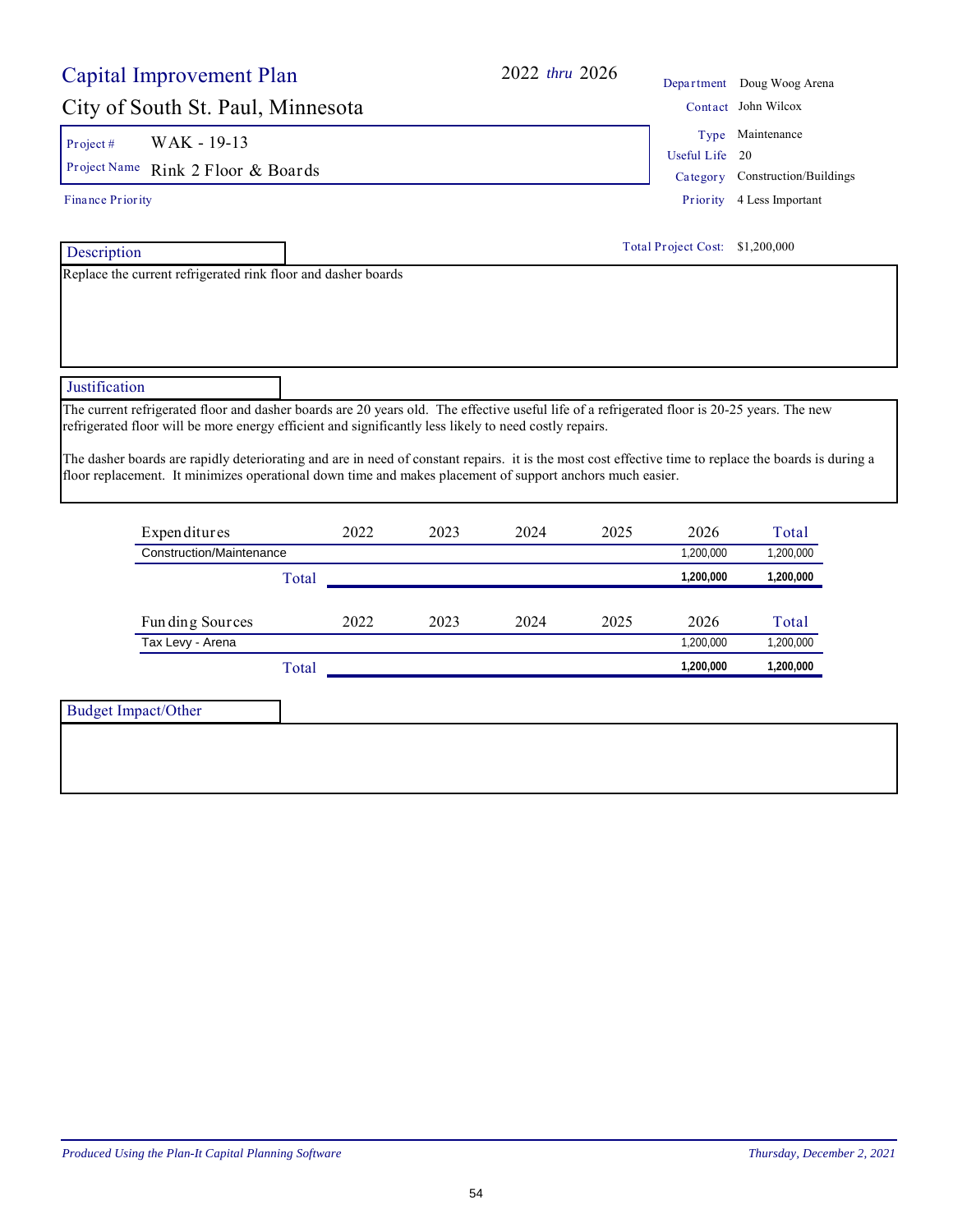## City of South St. Paul, Minnesota Contact John Wilcox

Project #  $WAK - 19-2$ 

Project Name North Exit Doors Category Construction/Buildings

Finance Priority

Description

Replace North exit Doors and lintel moved to 2023 and increased cost from \$10,000

Useful Life Type Maintenance

Priority n/a

Total Project Cost: \$20,000

**Justification** 

The doors are currently not functioning as they should. The wall above the doors is currently pushing down on the frame of the doors which are causing the doors to not function correctly

| Expenditures             |       | 2022 | 2023   | 2024 | 2025 | 2026 | Total  |
|--------------------------|-------|------|--------|------|------|------|--------|
| Construction/Maintenance |       |      | 20.000 |      |      |      | 20,000 |
|                          | Total |      | 20.000 |      |      |      | 20,000 |
| Funding Sources          |       | 2022 | 2023   | 2024 | 2025 | 2026 | Total  |
| Tax Levy - Arena         |       |      | 20.000 |      |      |      | 20,000 |
|                          |       |      |        |      |      |      |        |

Budget Impact/Other

2022 *thru* 2026 Depa rtment Doug Woog Arena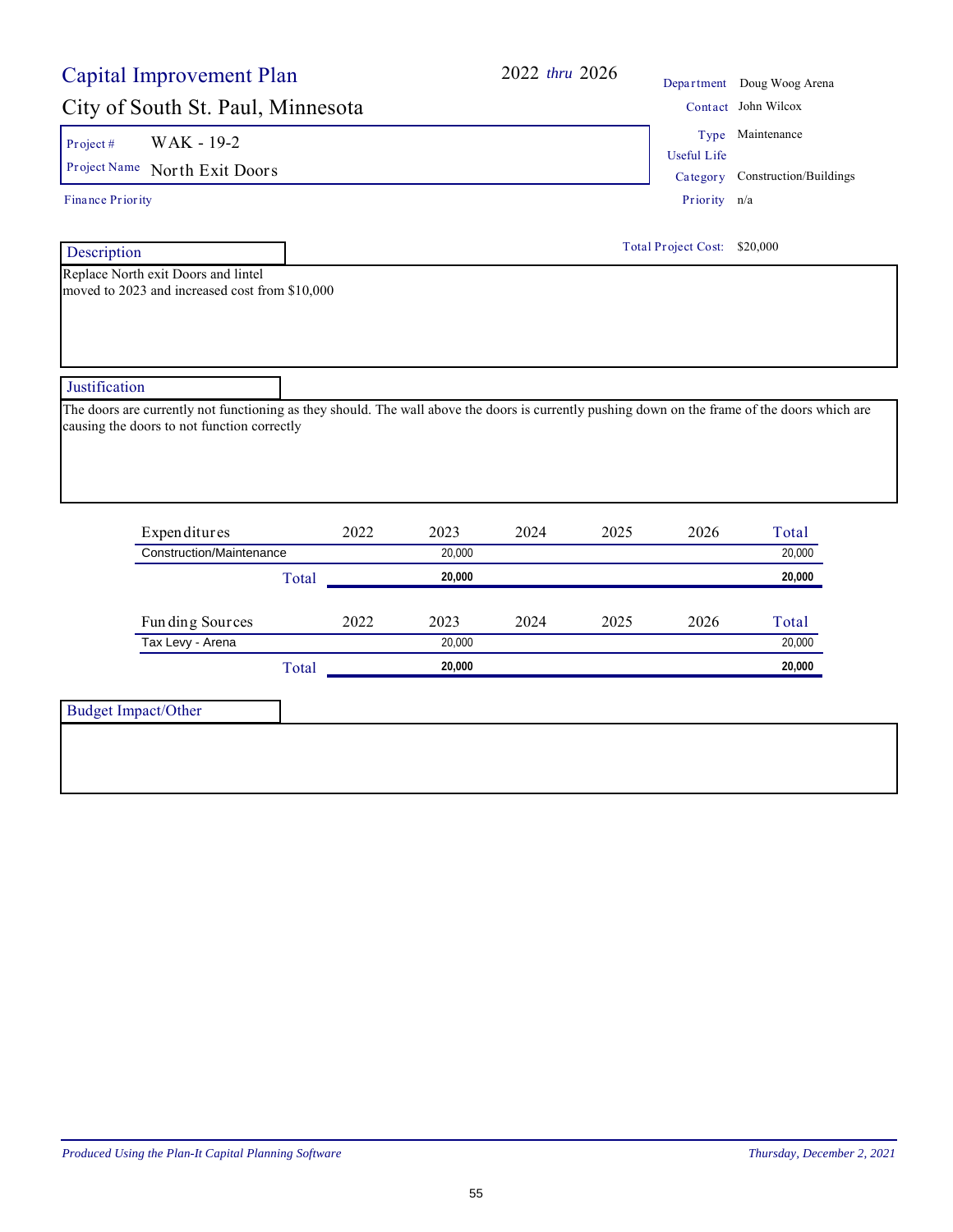| <b>Capital Improvement Plan</b>                                                                                                                 |                          |        | 2022 thru 2026 |      |                              | Department Doug Woog Arena |
|-------------------------------------------------------------------------------------------------------------------------------------------------|--------------------------|--------|----------------|------|------------------------------|----------------------------|
| City of South St. Paul, Minnesota                                                                                                               |                          |        |                |      |                              | Contact John Wilcox        |
| WAK - 19-3<br>Project#                                                                                                                          |                          |        |                |      |                              | Type Equipment             |
| Project Name                                                                                                                                    |                          |        |                |      | Useful Life 10               |                            |
|                                                                                                                                                 | Scissor Lift Replacement |        |                |      |                              | Category Machinery & Tools |
| <b>Finance Priority</b>                                                                                                                         |                          |        |                |      |                              | Priority 2 Very Important  |
| Description                                                                                                                                     |                          |        |                |      | Total Project Cost: \$32,000 |                            |
| Replace scissor lift - moved to 2023 due to new batteries and a tune up on existing lift                                                        |                          |        |                |      |                              |                            |
|                                                                                                                                                 |                          |        |                |      |                              |                            |
|                                                                                                                                                 |                          |        |                |      |                              |                            |
| Justification                                                                                                                                   |                          |        |                |      |                              |                            |
| The scissor lift we currently own has no value it is a 2006 model year. The lift is at a point that it is becoming harder and harder to repair. |                          |        |                |      |                              |                            |
|                                                                                                                                                 |                          |        |                |      |                              |                            |
|                                                                                                                                                 |                          |        |                |      |                              |                            |
|                                                                                                                                                 |                          |        |                |      |                              |                            |
| Expenditures                                                                                                                                    | 2022                     | 2023   | 2024           | 2025 | 2026                         | Total                      |
| Equip/Vehicles/Furnishings                                                                                                                      |                          | 32,000 |                |      |                              | 32,000                     |
|                                                                                                                                                 | Total                    | 32,000 |                |      |                              | 32,000                     |
| Funding Sources                                                                                                                                 | 2022                     | 2023   | 2024           | 2025 | 2026                         | Total                      |
| Tax Levy - Arena                                                                                                                                |                          | 32,000 |                |      |                              | 32,000                     |
|                                                                                                                                                 | Total                    | 32,000 |                |      |                              | 32,000                     |
| <b>Budget Impact/Other</b>                                                                                                                      |                          |        |                |      |                              |                            |
|                                                                                                                                                 |                          |        |                |      |                              |                            |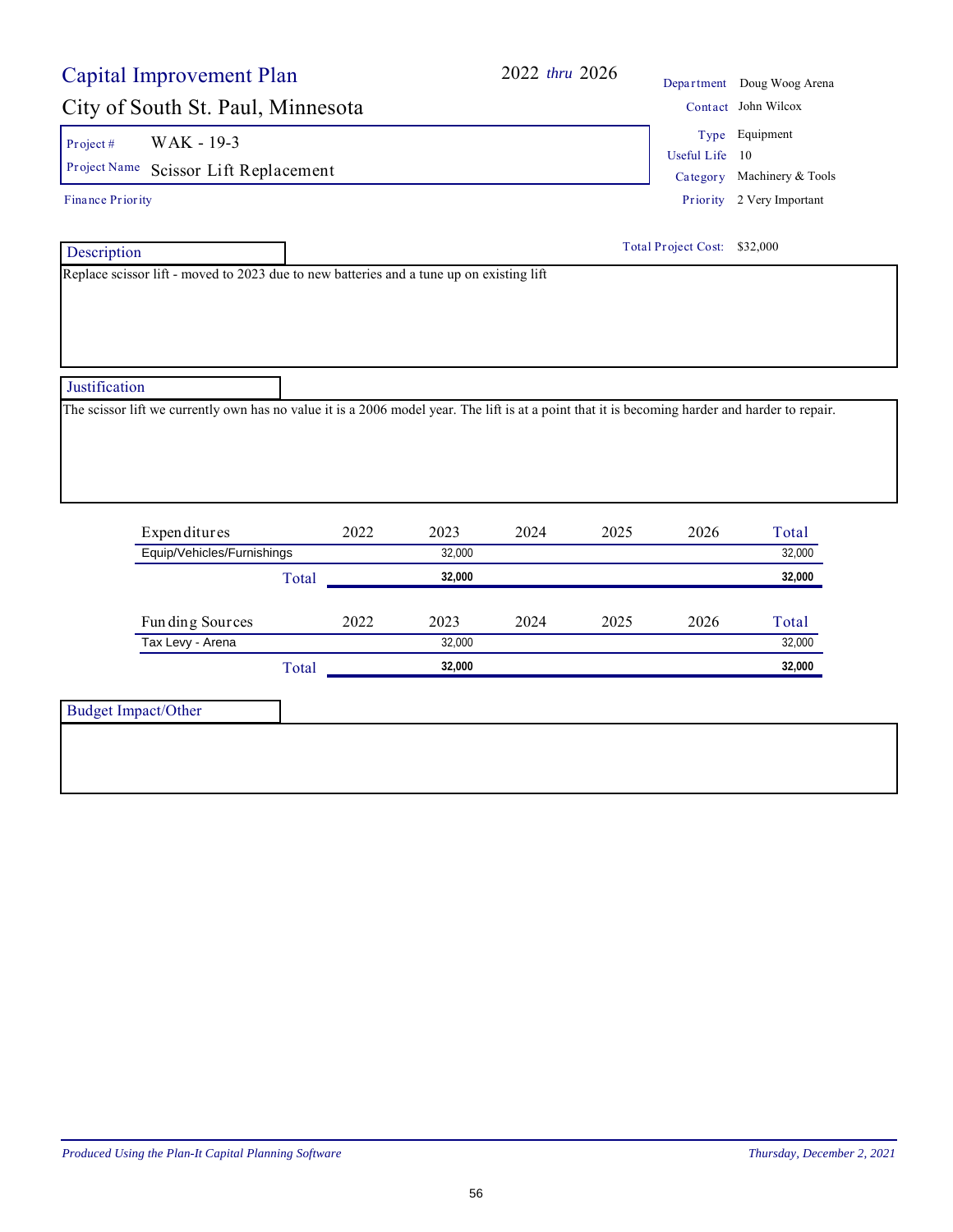| <b>Capital Improvement Plan</b>                                                                                | 2022 thru 2026                 |                              | Department Doug Woog Arena      |
|----------------------------------------------------------------------------------------------------------------|--------------------------------|------------------------------|---------------------------------|
| City of South St. Paul, Minnesota                                                                              |                                |                              | Contact John Wilcox             |
| WAK - 19-5<br>Project#                                                                                         |                                |                              | Type Improvement                |
| Project Name Replace Drop Ceiling Tiles & Grid                                                                 |                                | Useful Life 25               |                                 |
|                                                                                                                |                                |                              | Category Construction/Buildings |
| <b>Finance Priority</b>                                                                                        |                                |                              | Priority 1 Critical             |
| Description                                                                                                    |                                | Total Project Cost: \$35,000 |                                 |
| Replace the drop ceiling tiles and grid in the Office, Front Lobby, Main Lobby, Lobby bathrooms and Mezzanine. |                                |                              |                                 |
|                                                                                                                |                                |                              |                                 |
|                                                                                                                |                                |                              |                                 |
|                                                                                                                |                                |                              |                                 |
|                                                                                                                |                                |                              |                                 |
|                                                                                                                |                                |                              |                                 |
|                                                                                                                |                                |                              |                                 |
| Justification                                                                                                  |                                |                              |                                 |
| The current tiles and grids are in poor condition. Many areas have both broken track and tiles.                |                                |                              |                                 |
|                                                                                                                |                                |                              |                                 |
|                                                                                                                |                                |                              |                                 |
|                                                                                                                |                                |                              |                                 |
|                                                                                                                |                                |                              |                                 |
|                                                                                                                |                                |                              |                                 |
| Expenditures<br>2022<br>Construction/Maintenance                                                               | 2024<br>2023<br>2025<br>35,000 | 2026                         | Total<br>35,000                 |
| Total                                                                                                          | 35,000                         |                              | 35,000                          |
|                                                                                                                |                                |                              |                                 |
| Funding Sources<br>2022                                                                                        | 2023<br>2024<br>2025           | 2026                         | Total                           |
| Tax Levy - Arena                                                                                               | 35,000                         |                              | 35,000                          |
|                                                                                                                | 35,000                         |                              | 35,000                          |
| Total                                                                                                          |                                |                              |                                 |
| <b>Budget Impact/Other</b>                                                                                     |                                |                              |                                 |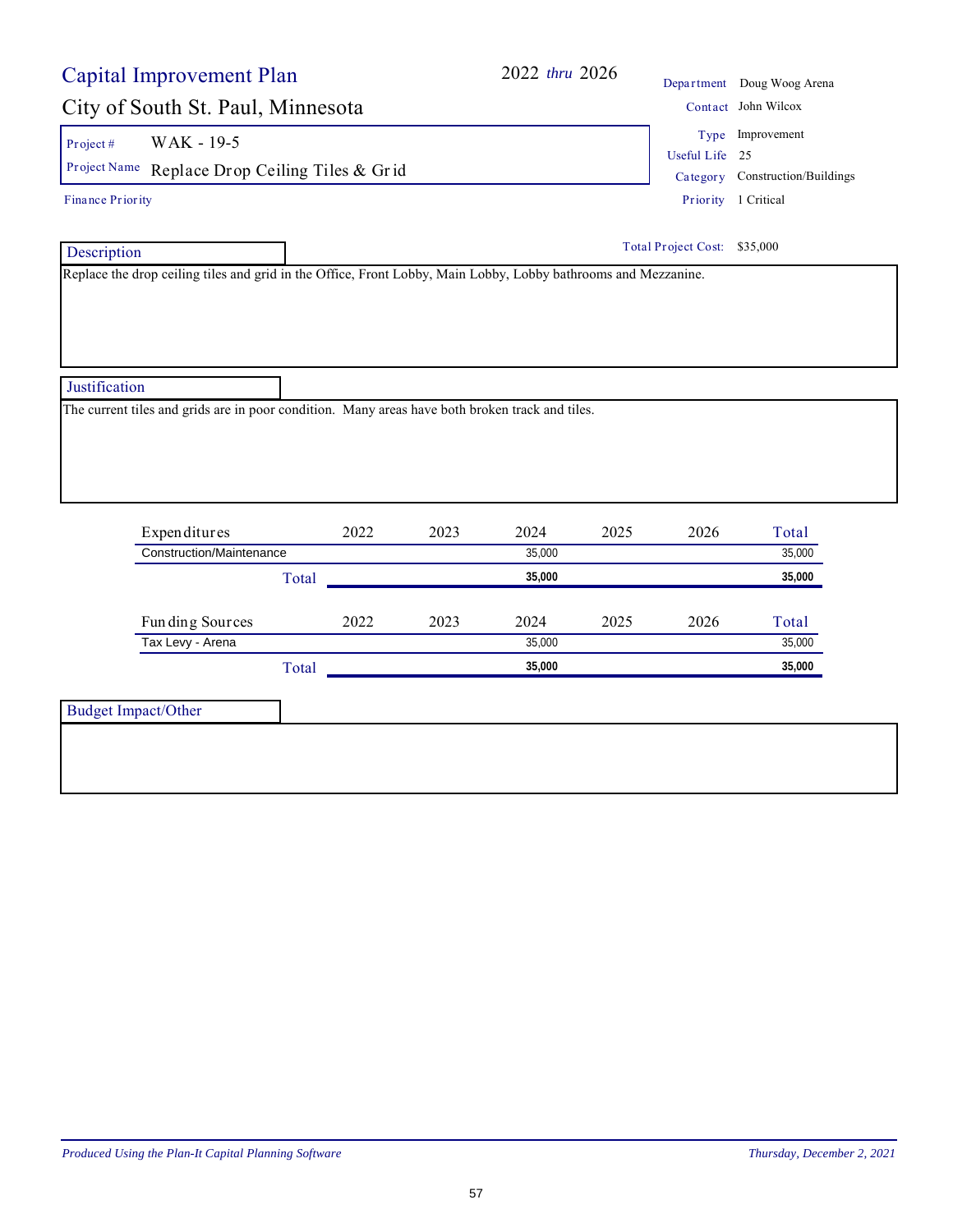# City of South St. Paul, Minnesota

Project #  $WAK - 19-7$ 

Project Name Lobby Entry Doors Category Construction/Buildings

Finance Priority

Description

Replace entry lobby to main lobby doors, closers and hardware

|                | Department Doug Woog Aren |
|----------------|---------------------------|
|                | Contact John Wilcox       |
|                | Type Maintenance          |
| Useful Life 20 |                           |
|                |                           |

Priority 2 Very Important

Total Project Cost: \$10,000

**Justification** 

The doors are currently not functioning as they should. The doors are starting to de-laminate, they are bent and twisted in the frames. the do not lock and close as they should.

| Expenditures             |       | 2022 | 2023   | 2024 | 2025 | 2026 | Total  |
|--------------------------|-------|------|--------|------|------|------|--------|
| Construction/Maintenance |       |      | 10.000 |      |      |      | 10,000 |
|                          | Total |      | 10.000 |      |      |      | 10,000 |
|                          |       |      |        |      |      |      |        |
| Funding Sources          |       | 2022 | 2023   | 2024 | 2025 | 2026 | Total  |
| Tax Levy - Arena         |       |      | 10.000 |      |      |      | 10.000 |
|                          | Total |      | 10.000 |      |      |      | 10.000 |

Budget Impact/Other

2022 *thru* 2026 Depa rtment Doug Woog Arena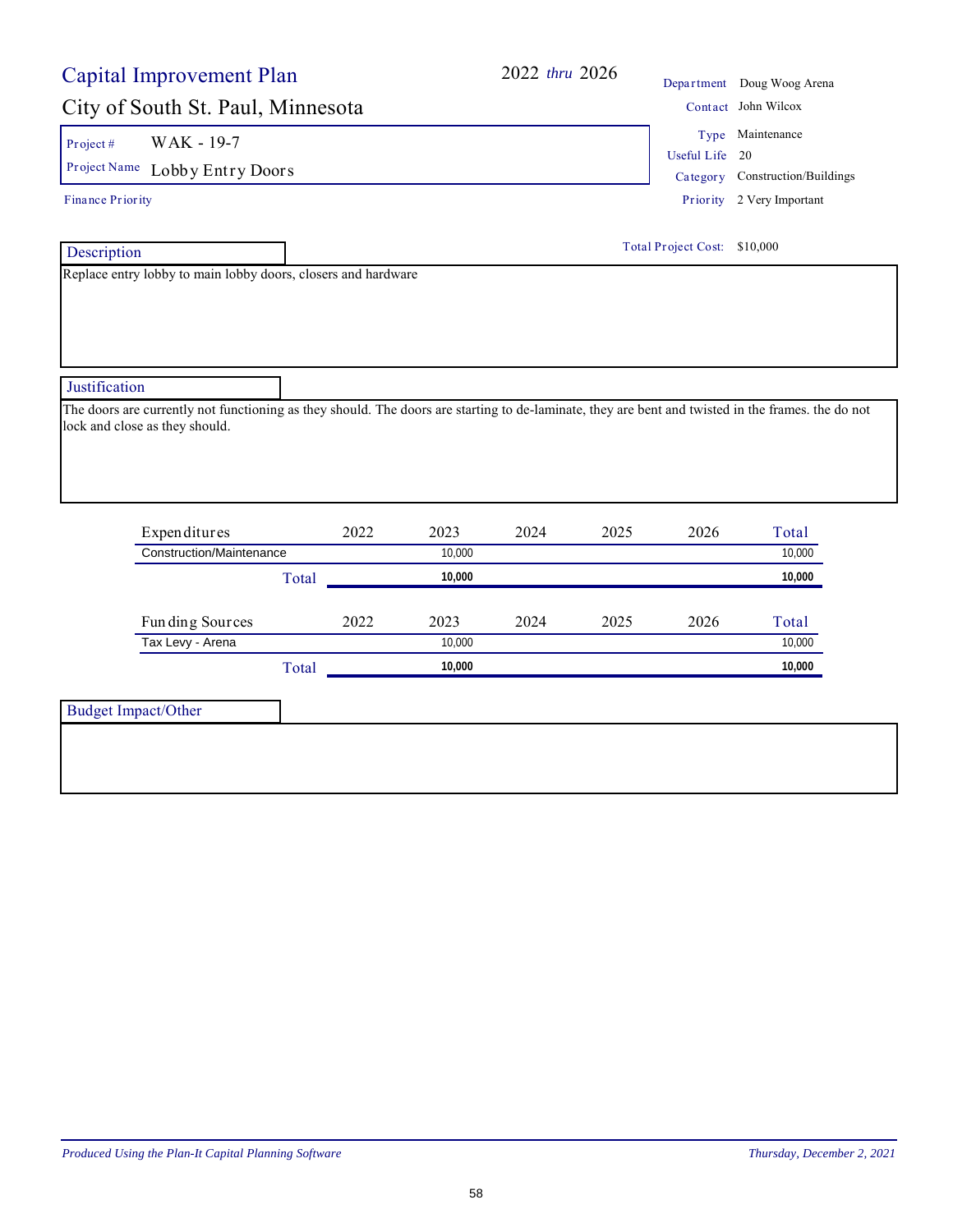| Capital Improvement Plan                                                                                                                                                                                                                                                                  |       |      | 2022 thru 2026 |                |                              | Department Doug Woog Arena      |
|-------------------------------------------------------------------------------------------------------------------------------------------------------------------------------------------------------------------------------------------------------------------------------------------|-------|------|----------------|----------------|------------------------------|---------------------------------|
| City of South St. Paul, Minnesota                                                                                                                                                                                                                                                         |       |      |                |                |                              | Contact John Wilcox             |
| WAK - 19-8<br>Project#                                                                                                                                                                                                                                                                    |       |      |                |                |                              | Type Improvement                |
| Project Name Mezzanine-Warm Viewing Area Flooring                                                                                                                                                                                                                                         |       |      |                |                | Useful Life 30               |                                 |
|                                                                                                                                                                                                                                                                                           |       |      |                |                |                              | Category Construction/Buildings |
| Finance Priority                                                                                                                                                                                                                                                                          |       |      |                |                |                              | Priority 2 Very Important       |
| Description                                                                                                                                                                                                                                                                               |       |      |                |                | Total Project Cost: \$30,000 |                                 |
| Replace flooring in the Mezzanine and Warm viewing area                                                                                                                                                                                                                                   |       |      |                |                |                              |                                 |
|                                                                                                                                                                                                                                                                                           |       |      |                |                |                              |                                 |
|                                                                                                                                                                                                                                                                                           |       |      |                |                |                              |                                 |
|                                                                                                                                                                                                                                                                                           |       |      |                |                |                              |                                 |
|                                                                                                                                                                                                                                                                                           |       |      |                |                |                              |                                 |
| Justification                                                                                                                                                                                                                                                                             |       |      |                |                |                              |                                 |
| The current flooring has a life expectancy of 5-7 years. The flooring was in the mezzanine was installed in 2012 and the warm viewing area was<br>installed in 2014. The flooring would be replaced with a product that has a longer life span of up to 20 years. In 2020, Moved to 2025. |       |      |                |                |                              |                                 |
| Expenditures                                                                                                                                                                                                                                                                              | 2022  | 2023 | 2024           | 2025           | 2026                         | Total                           |
| <b>Construction/Maintenance</b>                                                                                                                                                                                                                                                           |       |      |                | 30,000         |                              | 30,000                          |
|                                                                                                                                                                                                                                                                                           | Total |      |                |                |                              |                                 |
|                                                                                                                                                                                                                                                                                           |       |      |                | 30,000         |                              | 30,000                          |
|                                                                                                                                                                                                                                                                                           |       |      |                |                |                              |                                 |
| Fun ding Sources                                                                                                                                                                                                                                                                          | 2022  | 2023 | 2024           | 2025<br>30,000 | 2026                         | Total<br>30,000                 |
| Tax Levy - Arena                                                                                                                                                                                                                                                                          |       |      |                | 30,000         |                              | 30,000                          |
|                                                                                                                                                                                                                                                                                           | Total |      |                |                |                              |                                 |
| <b>Budget Impact/Other</b>                                                                                                                                                                                                                                                                |       |      |                |                |                              |                                 |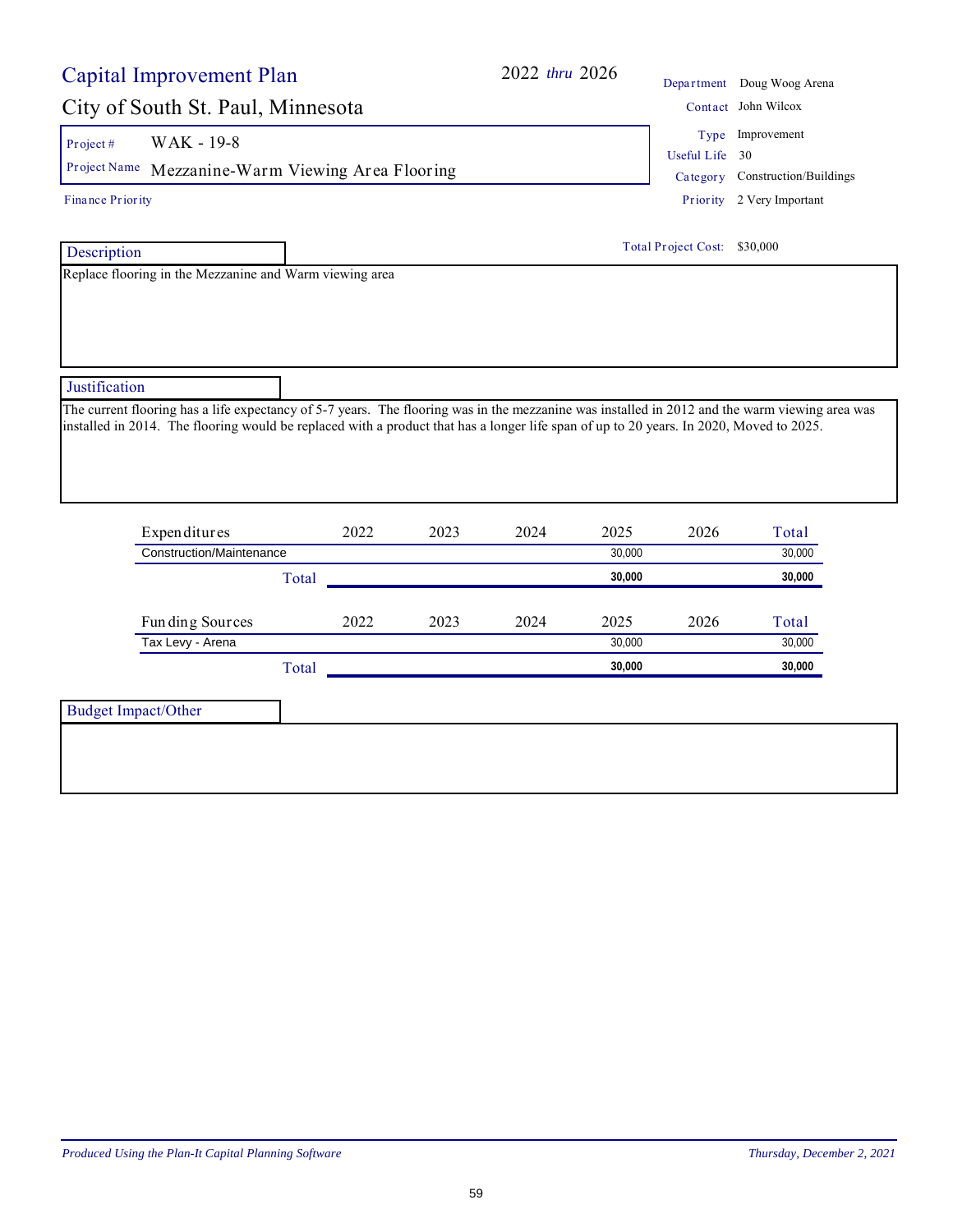| <b>Capital Improvement Plan</b>                                                                                                                               |       |      |      | 2022 thru 2026 |      |                              | Department Doug Woog Arena                              |
|---------------------------------------------------------------------------------------------------------------------------------------------------------------|-------|------|------|----------------|------|------------------------------|---------------------------------------------------------|
| City of South St. Paul, Minnesota                                                                                                                             |       |      |      |                |      |                              | Contact John Wilcox                                     |
| WAK - 20-1<br>Project#                                                                                                                                        |       |      |      |                |      |                              | Type Maintenance                                        |
| Project Name Woog Arena Sprinkler Fire Suppression System                                                                                                     |       |      |      |                |      | Useful Life 25               |                                                         |
| <b>Finance Priority</b>                                                                                                                                       |       |      |      |                |      |                              | Category Construction/Buildings<br>Priority 3 Important |
|                                                                                                                                                               |       |      |      |                |      |                              |                                                         |
| Description                                                                                                                                                   |       |      |      |                |      | Total Project Cost: \$25,000 |                                                         |
| Replace and Install new sprinkler piping in Woog arena for the Building Fire Suppression system                                                               |       |      |      |                |      |                              |                                                         |
|                                                                                                                                                               |       |      |      |                |      |                              |                                                         |
| Expenditures                                                                                                                                                  |       | 2022 | 2023 | 2024           | 2025 | 2026                         | Total                                                   |
| Construction/Maintenance                                                                                                                                      |       |      |      |                |      | 25,000                       | 25,000                                                  |
|                                                                                                                                                               | Total |      |      |                |      | 25,000                       | 25,000                                                  |
|                                                                                                                                                               |       |      |      |                |      |                              |                                                         |
| Funding Sources                                                                                                                                               |       | 2022 | 2023 | 2024           | 2025 | 2026                         | Total                                                   |
| Tax Levy - Arena                                                                                                                                              |       |      |      |                |      | 25,000                       | 25,000                                                  |
| Justification<br>Current Sprinkler Piping is starting to produce pin hole leaks. The piping is starting to require a large amount of maintenance and repairs. | Total |      |      |                |      | 25,000                       | 25,000                                                  |
| <b>Budget Impact/Other</b>                                                                                                                                    |       |      |      |                |      |                              |                                                         |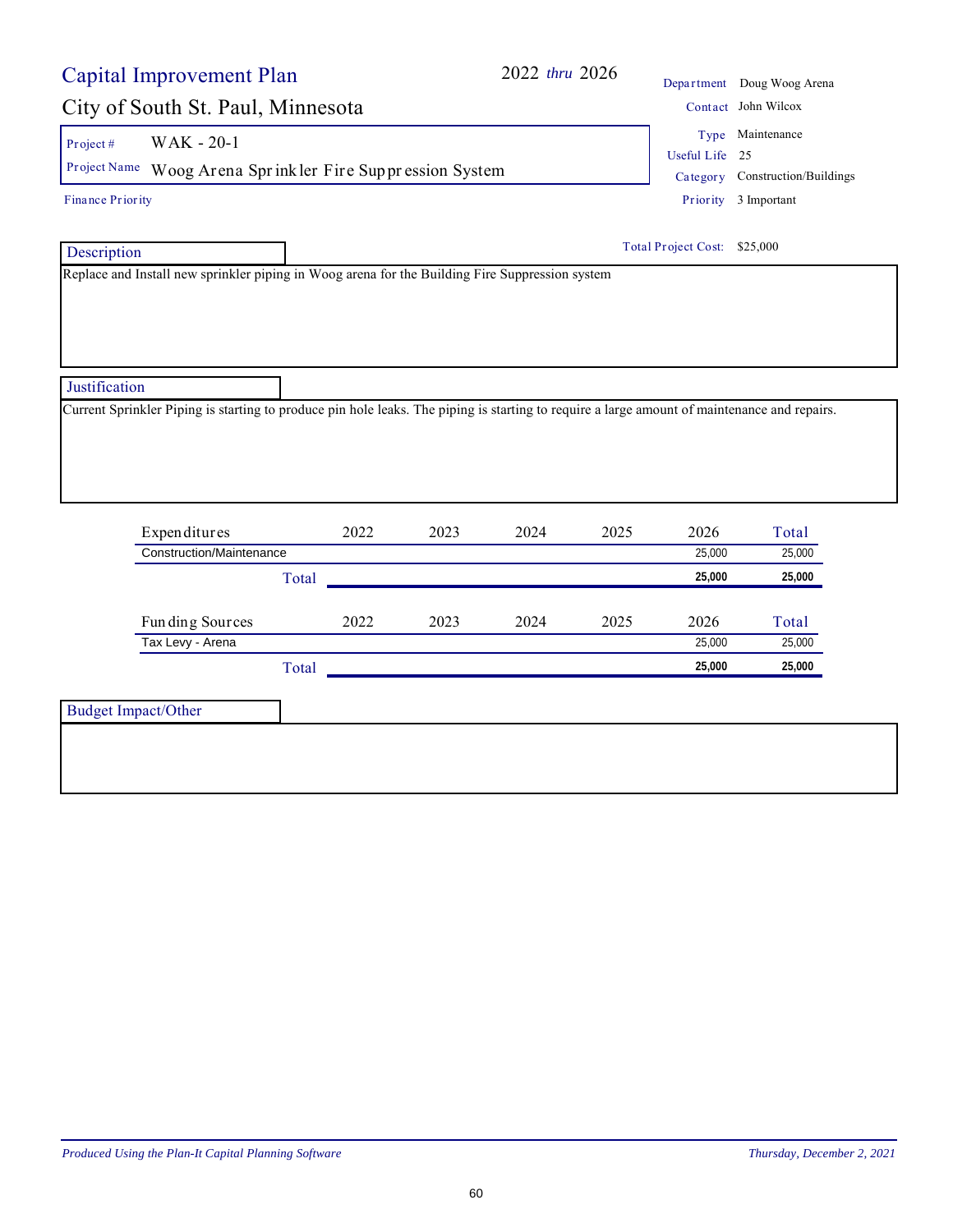| <b>Capital Improvement Plan</b>                                                                           |       |      | 2022 thru 2026                |         |                | Department Doug Woog Arena      |  |
|-----------------------------------------------------------------------------------------------------------|-------|------|-------------------------------|---------|----------------|---------------------------------|--|
| City of South St. Paul, Minnesota                                                                         |       |      |                               |         |                | Contact Pat Dunn                |  |
| WAK - 20-2<br>Project #                                                                                   |       |      |                               |         |                | Type Maintenance                |  |
| Project Name Woog Arena Roof Replacement                                                                  |       |      |                               |         | Useful Life 30 |                                 |  |
|                                                                                                           |       |      |                               |         |                | Category Construction/Buildings |  |
| <b>Finance Priority</b>                                                                                   |       |      |                               |         | Priority n/a   |                                 |  |
| Description                                                                                               |       |      | Total Project Cost: \$800,000 |         |                |                                 |  |
| Replace existing built up tar roof over rink two, second floor lobby, first floor lobby and school space. |       |      |                               |         |                |                                 |  |
|                                                                                                           |       |      |                               |         |                |                                 |  |
|                                                                                                           |       |      |                               |         |                |                                 |  |
|                                                                                                           |       |      |                               |         |                |                                 |  |
|                                                                                                           |       |      |                               |         |                |                                 |  |
|                                                                                                           |       |      |                               |         |                |                                 |  |
| Justification                                                                                             |       |      |                               |         |                |                                 |  |
| Roof will reach the end of its useful life in 2025                                                        |       |      |                               |         |                |                                 |  |
|                                                                                                           |       |      |                               |         |                |                                 |  |
|                                                                                                           |       |      |                               |         |                |                                 |  |
|                                                                                                           |       |      |                               |         |                |                                 |  |
|                                                                                                           |       |      |                               |         |                |                                 |  |
|                                                                                                           |       |      |                               |         |                |                                 |  |
| Expenditures                                                                                              | 2022  | 2023 | 2024                          | 2025    | 2026           | Total                           |  |
| <b>Construction/Maintenance</b>                                                                           |       |      |                               | 800,000 |                | 800,000                         |  |
|                                                                                                           | Total |      |                               | 800,000 |                | 800,000                         |  |
| Funding Sources                                                                                           | 2022  | 2023 | 2024                          | 2025    | 2026           | Total                           |  |
| Tax Levy - Arena                                                                                          |       |      |                               | 800,000 |                | 800,000                         |  |
|                                                                                                           |       |      |                               | 800,000 |                | 800,000                         |  |
|                                                                                                           | Total |      |                               |         |                |                                 |  |
|                                                                                                           |       |      |                               |         |                |                                 |  |
| <b>Budget Impact/Other</b>                                                                                |       |      |                               |         |                |                                 |  |
|                                                                                                           |       |      |                               |         |                |                                 |  |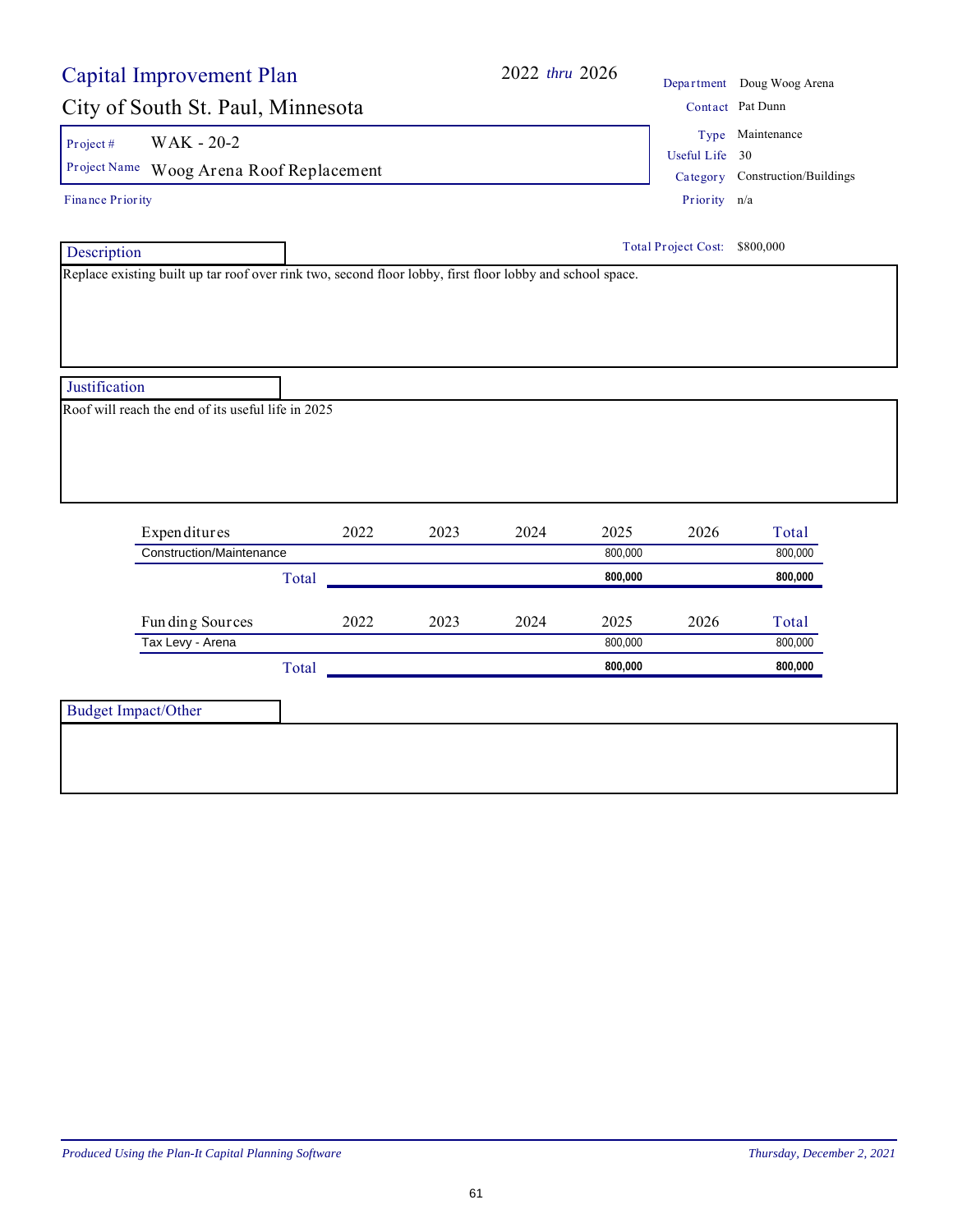# City of South St. Paul, Minnesota Contact John Wilcox

Project #  $WAK - 21-2$ 

Project Name Replace Rink One Floor and Boards Category Construction/Buildings

Finance Priority

 Description Replace the Rink Boards and Floor in rink one

Priority 4 Less Important Useful Life 20 Type Maintenance

Total Project Cost: \$950,000

**Justification** 

The rink boards and floor are aging the boards and floor where replaced in 2004 they are coming up on 16 years old this should be considered for replacement in 2024

| Expenditures             |       | 2022 | 2023 | 2024    | 2025 | 2026 | Total   |
|--------------------------|-------|------|------|---------|------|------|---------|
| Construction/Maintenance |       |      |      | 950.000 |      |      | 950,000 |
|                          | Total |      |      | 950.000 |      |      | 950.000 |
|                          |       |      |      |         |      |      |         |
| Funding Sources          |       | 2022 | 2023 | 2024    | 2025 | 2026 | Total   |
| Tax Levy - Arena         |       |      |      | 950.000 |      |      | 950.000 |
|                          | Total |      |      | 950.000 |      |      | 950.000 |
|                          |       |      |      |         |      |      |         |

Budget Impact/Other

2022 *thru* 2026 Depa rtment Doug Woog Arena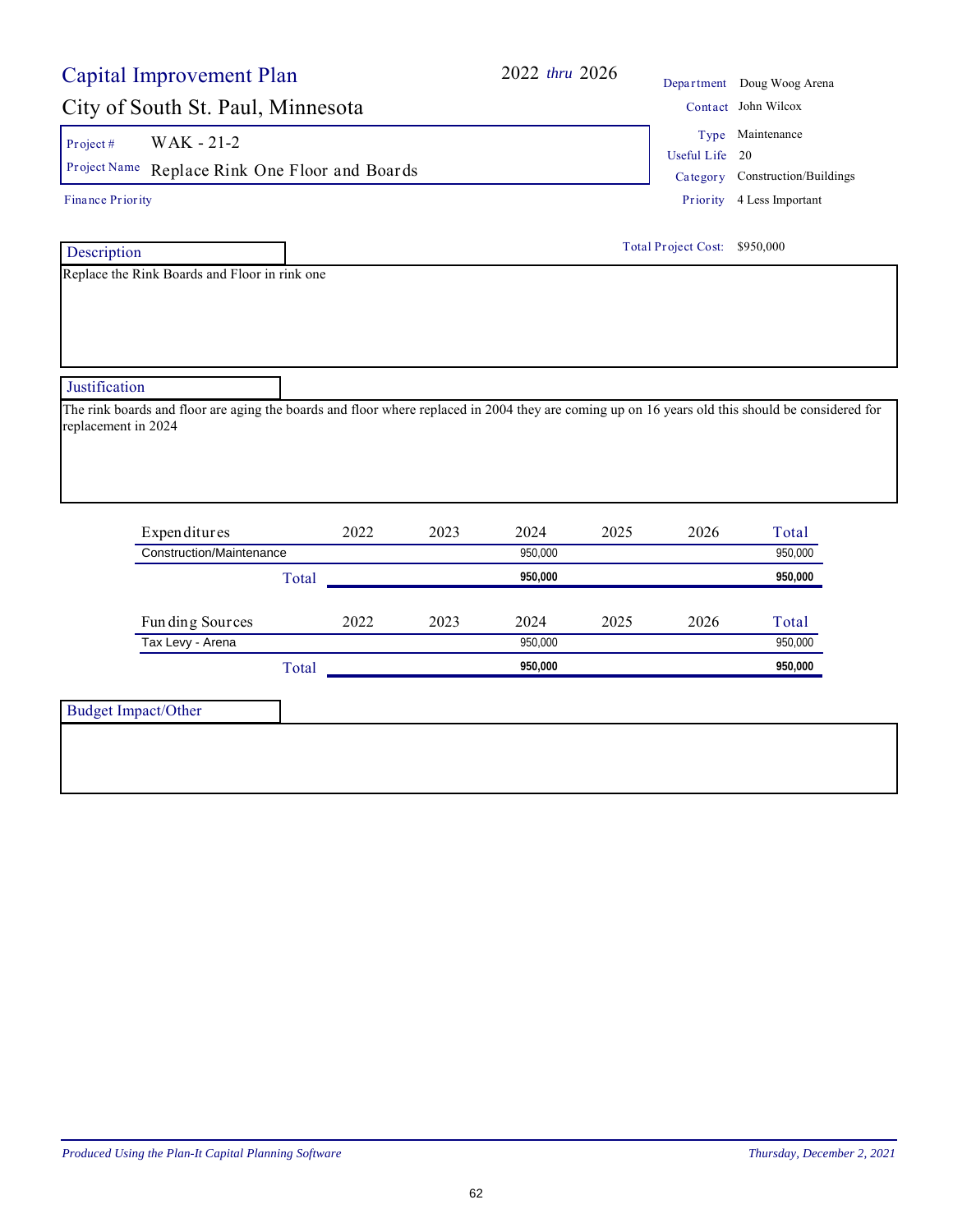#### 63

## Capital Improvement Plan

## City of South St. Paul, Minnesota Contact Sue Polka

Project #  $ENG - 12-102$ 

Project Name Marie Ave Reconstruction - 3rd Ave to 19th Ave Category Street Lighting System

Description

#### Total Project Cost: \$7,550,000

The project includes street and utility reconstruction. In addition, Marie Avenue is in need of pedestrian, bicycle mobility and safe routes to school enhancements in accordance with the City's adopted Bicycle and Pedestrian Plan from 12th to 19th and 3rd Ave. to 12th Ave. The current street lighting system on Marie Avenue from 4th Ave. to 8th Ave. and 7th Avenue from Marie to I-494 are in need of replacement. Marie from 19th Ave to 21st Ave will be reconstructed with this project.

### Justification

Much of the sidewalk does not meet ADA guidelines, better circulation and visibility is needed for the safe movement of pedestrians, and the roadway corridor does not contain a designated on-road bicycle facility. The current lighting system was installed in 1979. The system is obsolete and past its useful life.

| Expenditures                             | 2022  | 2023 | 2024      | 2025      | 2026 | Total     |
|------------------------------------------|-------|------|-----------|-----------|------|-----------|
| Planning/Design                          |       |      | 1,000,000 |           |      | 1,000,000 |
| Land Acquisition                         |       |      | 50,000    |           |      | 50,000    |
| Construction/Maintenance                 |       |      |           | 6,500,000 |      | 6,500,000 |
|                                          | Total |      | 1,050,000 | 6,500,000 |      | 7,550,000 |
|                                          |       |      |           |           |      |           |
| Funding Sources                          | 2022  | 2023 | 2024      | 2025      | 2026 | Total     |
| Assessments (Paid by<br>Property Owners) |       |      |           | 580.000   |      | 580,000   |
| Federal                                  |       |      |           | 1,000,000 |      | 1,000,000 |
| Infrastructure Fund                      |       |      | 1,050,000 | 720,000   |      | 1,770,000 |
| <b>MSA Funds</b>                         |       |      |           | 960,000   |      | 960,000   |
| <b>Sanitary Sewer Utility</b>            |       |      |           | 600.000   |      | 600.000   |
| <b>Storm Sewer Utility</b>               |       |      |           | 900.000   |      | 900,000   |
| <b>Street Light Utility</b>              |       |      |           | 240.000   |      | 240,000   |
| <b>Water Utility</b>                     |       |      |           | 1,500,000 |      | 1,500,000 |
|                                          | Total |      | 1,050,000 | 6,500,000 |      | 7,550,000 |

### Budget Impact/Other

Staff will apply for a future regional solicitation grant under the safe routes to school category. If obtaining funding is successful, this may require the City to adjust the construction schedule. Design and construction is dependent on available funding.

2022 *thru* 2026 Department Engineering Priority 2 Very Important Useful Life 30 Type Maintenance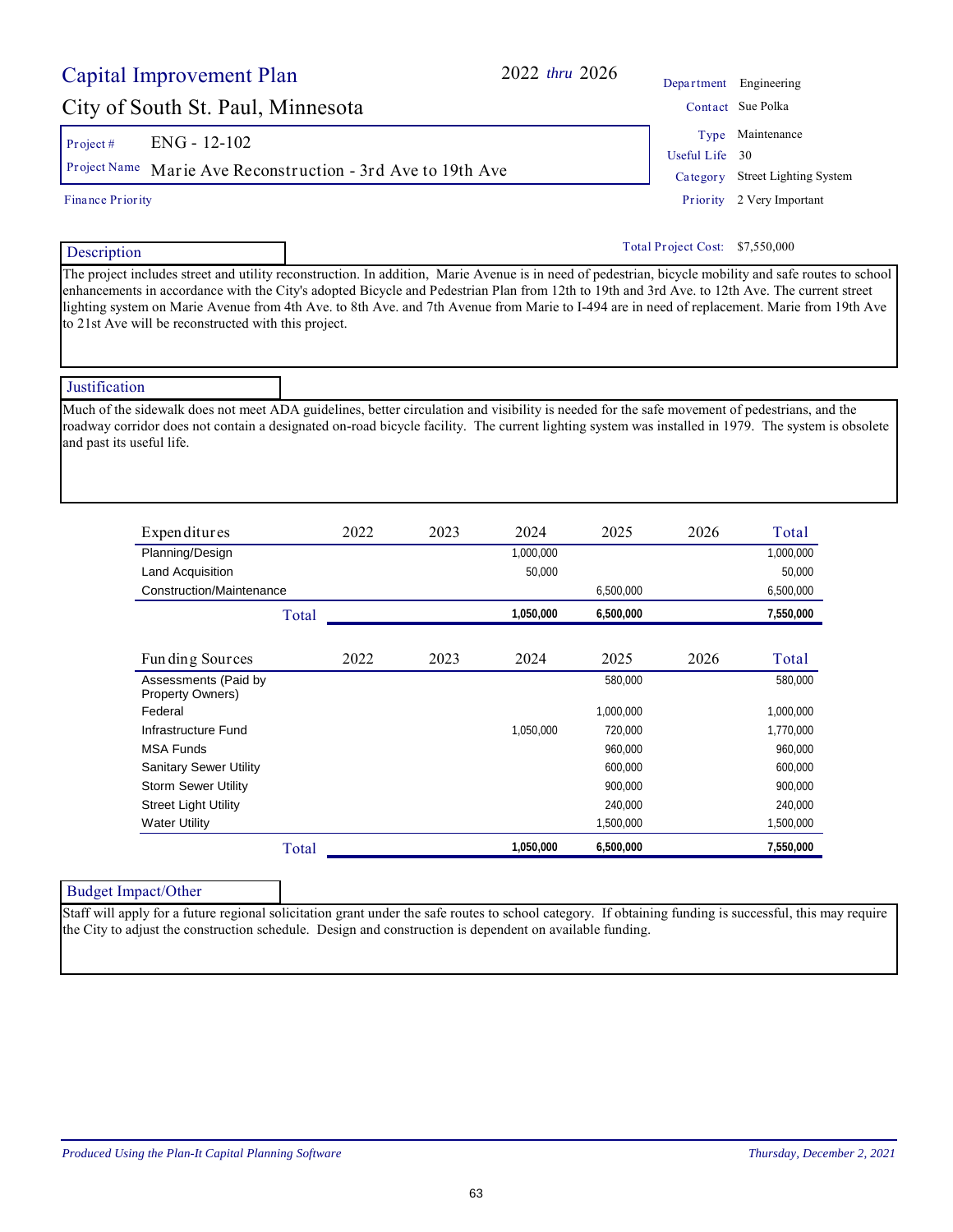# City of South St. Paul, Minnesota Contact Sue Polka

Project # ENG - 12-121

Project Name 12th Avenue Reconstruction Category Streets/Alleys

#### Finance Priority

Description

Reconstruct the concrete portion of 12th Ave from Marie Ave to Thompson Ave. Either a new concrete surface or a concrete curb and gutter section with bituminous surfacing. A narrower roadway could be planned to facilitate multi-modal elements and speed reduction improvements. Proposed in 2026 due to MSA funding availability.

### **Justification**

The existing roadway was built in 1968 and rehabilitated in 1990. The pavement is at the end of its useful life. Sanitary sewer and water will need to be inspected to determine condition and some storm sewer modifications will also be needed.

| Pri or  | Expenditures                             |       | 2022    | 2023 | 2024 | 2025 | 2026      | Total     |
|---------|------------------------------------------|-------|---------|------|------|------|-----------|-----------|
| 20,000  | Planning/Design                          |       | 210,000 |      |      |      | 210,000   | 420,000   |
| Total   | Construction/Maintenance                 |       |         |      |      |      | 3,390,000 | 3,390,000 |
|         |                                          | Total | 210,000 |      |      |      | 3,600,000 | 3,810,000 |
|         |                                          |       |         |      |      |      |           |           |
| Pri or  | Funding Sources                          |       | 2022    | 2023 | 2024 | 2025 | 2026      | Total     |
| 230,000 | Assessments (Paid by<br>Property Owners) |       |         |      |      |      | 430,000   | 430,000   |
| Total   | Infrastructure Fund                      |       |         |      |      |      | 620,000   | 620,000   |
|         | <b>MSA Funds</b>                         |       |         |      |      |      | 1,350,000 | 1,350,000 |
|         | <b>Sanitary Sewer Utility</b>            |       |         |      |      |      | 75.000    | 75,000    |
|         | <b>Storm Sewer Utility</b>               |       |         |      |      |      | 200,000   | 200,000   |
|         | <b>Street Light Utility</b>              |       |         |      |      |      | 400,000   | 400,000   |
|         | <b>Water Utility</b>                     |       |         |      |      |      | 525,000   | 525,000   |
|         |                                          | Total |         |      |      |      | 3,600,000 | 3,600,000 |

| <b>Budget Impact/Other</b> |  |  |
|----------------------------|--|--|
|                            |  |  |
|                            |  |  |
|                            |  |  |
|                            |  |  |

2022 *thru* 2026 Department Engineering Type Maintenance

Useful Life 50

Priority 2 Very Important

Total Project Cost: \$3,830,000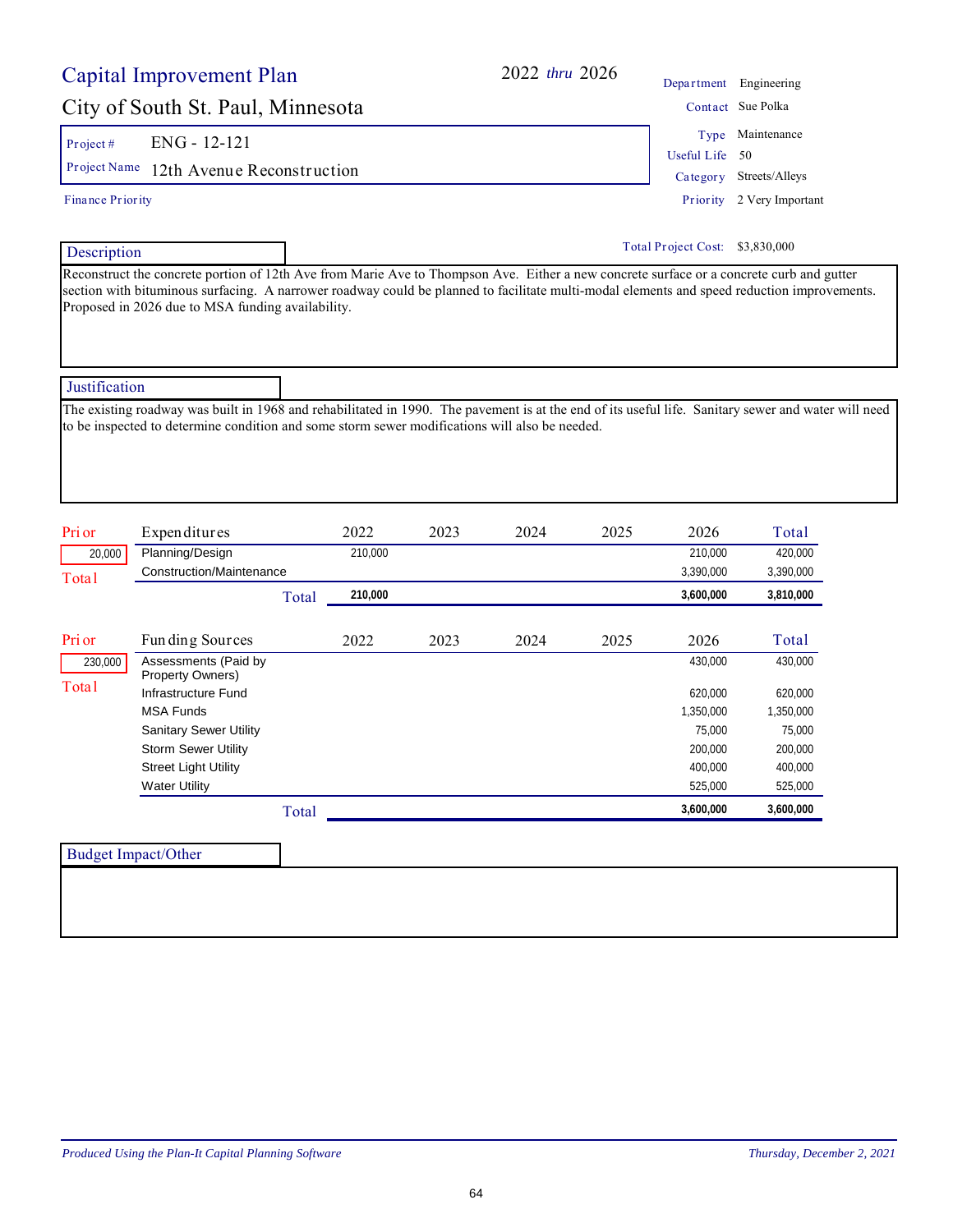|                    | Capital Improvement Plan                                                                                                                                                                                                                                                                                                                                                                                                                                                                                                                                                                                                                                                                                                                                                                                                                                           |                      | 2022 thru 2026 |      |      | Department Engineering     |                       |
|--------------------|--------------------------------------------------------------------------------------------------------------------------------------------------------------------------------------------------------------------------------------------------------------------------------------------------------------------------------------------------------------------------------------------------------------------------------------------------------------------------------------------------------------------------------------------------------------------------------------------------------------------------------------------------------------------------------------------------------------------------------------------------------------------------------------------------------------------------------------------------------------------|----------------------|----------------|------|------|----------------------------|-----------------------|
|                    | City of South St. Paul, Minnesota                                                                                                                                                                                                                                                                                                                                                                                                                                                                                                                                                                                                                                                                                                                                                                                                                                  |                      |                |      |      |                            | Contact Sue Polka     |
| Project#           | ENG - 12-141                                                                                                                                                                                                                                                                                                                                                                                                                                                                                                                                                                                                                                                                                                                                                                                                                                                       |                      |                |      |      |                            | Type Maintenance      |
| Project Name       | Concord Street Improvements                                                                                                                                                                                                                                                                                                                                                                                                                                                                                                                                                                                                                                                                                                                                                                                                                                        |                      |                |      |      | Useful Life<br>Category    | 50<br>Streets/Alleys  |
| Finance Priority 1 |                                                                                                                                                                                                                                                                                                                                                                                                                                                                                                                                                                                                                                                                                                                                                                                                                                                                    |                      |                |      |      | Priority                   | 1 Critical            |
| Description        |                                                                                                                                                                                                                                                                                                                                                                                                                                                                                                                                                                                                                                                                                                                                                                                                                                                                    |                      |                |      |      | <b>Total Project Cost:</b> | \$32,000,000          |
|                    | In February 2016, the City Council requested staff pursue developing a planning study for an overall vision for Concord Street (north of I-494 to<br>Annapolis Street East). On August 31, 2017, staff submitted a Minnesota Highway Freight Program (MHFP) grant application for construction of<br>Concord Street (TH 156) from Hardman Avenue to Annapolis Street. The MHFP program is a funding program that was created by MnDOT to<br>distribute funding from the Fixing America's Surface Transportation (FAST) Act through the National Highway Freight Program.<br>On December 18, 2017, the City was notified that the Concord Street Improvements project was awarded \$7.56 million for fiscal year 2021<br>towards roadway reconstruction and modernization. Over the last several months, Staff has been collaborating with MnDOT to jointly discuss |                      |                |      |      |                            |                       |
|                    | tying MnDOT's programmed improvements for 2020-2021 with the City's vision for the corridor.                                                                                                                                                                                                                                                                                                                                                                                                                                                                                                                                                                                                                                                                                                                                                                       |                      |                |      |      |                            |                       |
| Justification      |                                                                                                                                                                                                                                                                                                                                                                                                                                                                                                                                                                                                                                                                                                                                                                                                                                                                    |                      |                |      |      |                            |                       |
|                    | If the City and State were to continue to collaborate on funding for this project, it would include the reconstruction of Concord Street (TH 156)<br>from I-494 to Annapolis Street with new curb & gutter, bikeable shoulders, sidewalk & trail construction, bituminous surfacing, parking bays,<br>lighting, storm sewer modificiations, and aesthetic and landscape improvements.                                                                                                                                                                                                                                                                                                                                                                                                                                                                              |                      |                |      |      |                            |                       |
| Pri or             | Expenditures                                                                                                                                                                                                                                                                                                                                                                                                                                                                                                                                                                                                                                                                                                                                                                                                                                                       | 2022                 | 2023           | 2024 | 2025 | 2026                       | Total                 |
| 17,267,000         | Planning/Design                                                                                                                                                                                                                                                                                                                                                                                                                                                                                                                                                                                                                                                                                                                                                                                                                                                    | 1,000,000            |                |      |      |                            | 1,000,000             |
| Total              | Construction/Maintenance                                                                                                                                                                                                                                                                                                                                                                                                                                                                                                                                                                                                                                                                                                                                                                                                                                           | 13,733,000           |                |      |      |                            | 13,733,000            |
|                    |                                                                                                                                                                                                                                                                                                                                                                                                                                                                                                                                                                                                                                                                                                                                                                                                                                                                    | 14,733,000<br>Total  |                |      |      |                            | 14,733,000            |
| Pri or             | Funding Sources                                                                                                                                                                                                                                                                                                                                                                                                                                                                                                                                                                                                                                                                                                                                                                                                                                                    | 2022                 | 2023           | 2024 | 2025 | 2026                       | Total                 |
| 15,940,000         | Federal                                                                                                                                                                                                                                                                                                                                                                                                                                                                                                                                                                                                                                                                                                                                                                                                                                                            | 3,780,000            |                |      |      |                            | 3,780,000             |
| Total              | <b>MSA Funds</b>                                                                                                                                                                                                                                                                                                                                                                                                                                                                                                                                                                                                                                                                                                                                                                                                                                                   | 500,000              |                |      |      |                            | 500,000               |
|                    | <b>Sanitary Sewer Utility</b>                                                                                                                                                                                                                                                                                                                                                                                                                                                                                                                                                                                                                                                                                                                                                                                                                                      | 400,000              |                |      |      |                            | 400,000               |
|                    | <b>State</b>                                                                                                                                                                                                                                                                                                                                                                                                                                                                                                                                                                                                                                                                                                                                                                                                                                                       | 9,480,000<br>573,000 |                |      |      |                            | 9,480,000             |
|                    | <b>Water Utility</b>                                                                                                                                                                                                                                                                                                                                                                                                                                                                                                                                                                                                                                                                                                                                                                                                                                               | 14,733,000<br>Total  |                |      |      |                            | 573,000<br>14,733,000 |
|                    |                                                                                                                                                                                                                                                                                                                                                                                                                                                                                                                                                                                                                                                                                                                                                                                                                                                                    |                      |                |      |      |                            |                       |
|                    | <b>Budget Impact/Other</b>                                                                                                                                                                                                                                                                                                                                                                                                                                                                                                                                                                                                                                                                                                                                                                                                                                         |                      |                |      |      |                            |                       |
|                    | Design and construction is dependent on available funding through federal aid sources, state sources, and MnDOT Turnback Funding availability.                                                                                                                                                                                                                                                                                                                                                                                                                                                                                                                                                                                                                                                                                                                     |                      |                |      |      |                            |                       |
|                    |                                                                                                                                                                                                                                                                                                                                                                                                                                                                                                                                                                                                                                                                                                                                                                                                                                                                    |                      |                |      |      |                            |                       |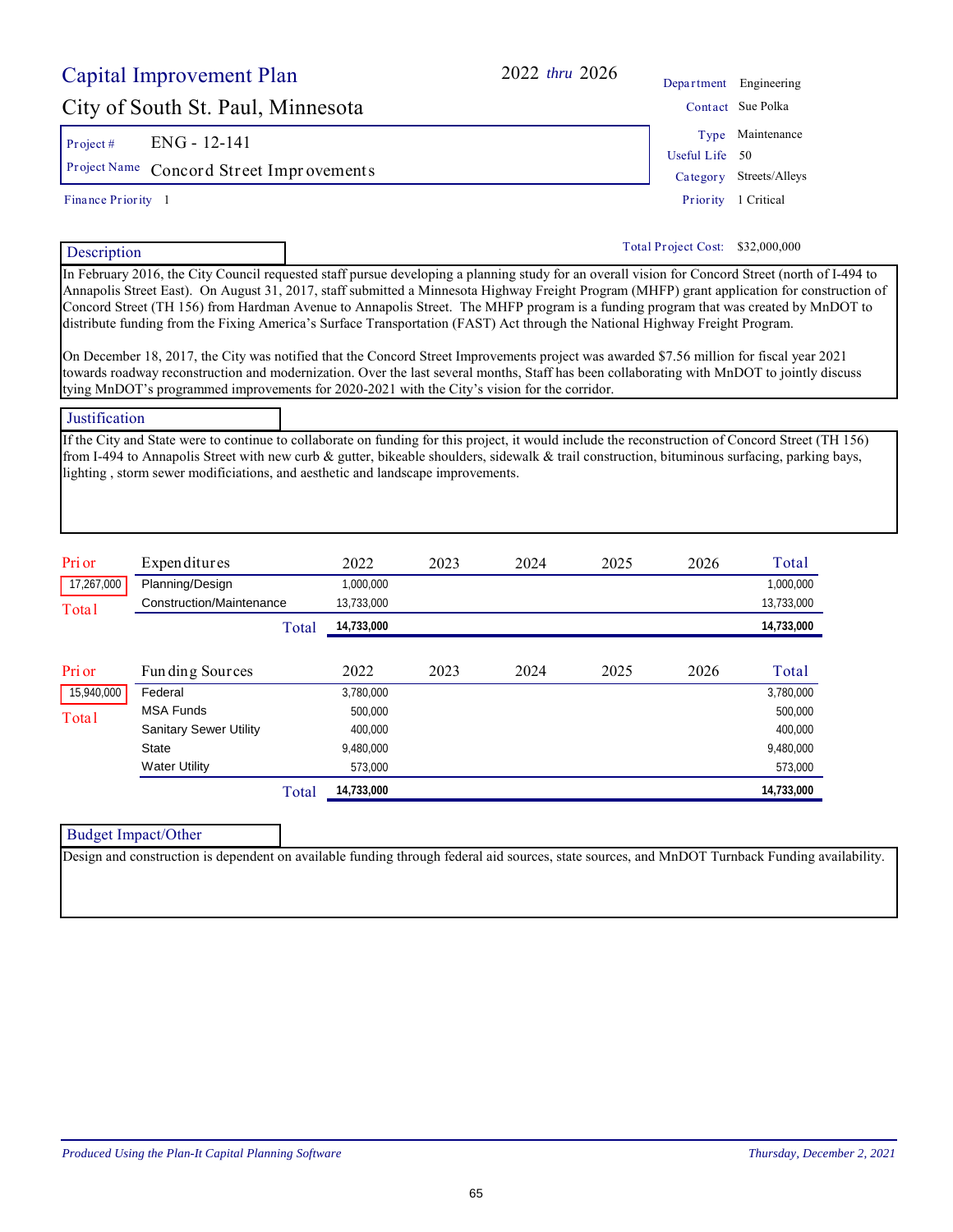# City of South St. Paul, Minnesota Contact Sue Polka

Project #  $ENG - 12-144$ 

Project Name Annual Sidewalk Repair and Replacement Program | Category Sidewalks & Curbs

Finance Priority 2

Description

This is the City's annual sidewalk repair program.

Total Project Cost: \$1,506,252

**Justification** 

A comprehensive sidewalk repair program is vital to the long-term viability of the sidewalk infrastructure. This also reduces trip/accident claims.

| Pri or  | Expenditures                             |       | 2022    | 2023 | 2024   | 2025    | 2026 | Total   |
|---------|------------------------------------------|-------|---------|------|--------|---------|------|---------|
| 798,152 | Planning/Design                          |       | 28.900  |      | 29.800 | 30,000  |      | 88.700  |
| Total   | Construction/Maintenance                 |       | 289.400 |      |        | 330.000 |      | 619,400 |
|         |                                          | Total | 318,300 |      | 29.800 | 360.000 |      | 708,100 |
|         |                                          |       |         |      |        |         |      |         |
|         |                                          |       |         |      |        |         |      |         |
| Pri or  | Fun ding Sources                         |       | 2022    | 2023 | 2024   | 2025    | 2026 | Total   |
| 798,152 | Assessments (Paid by<br>Property Owners) |       | 159.150 |      |        | 180,000 |      | 339.150 |
| Total   | Capital Program Funds                    |       |         |      | 29.800 | 180,000 |      | 209.800 |
|         | <b>MSA Funds</b>                         |       | 159,150 |      |        |         |      | 159,150 |

| Budget Impact/Other                                              |                                                                                                                                                   |  |
|------------------------------------------------------------------|---------------------------------------------------------------------------------------------------------------------------------------------------|--|
|                                                                  | Staff is proposing to revise the sidewalk policy to acknowledge that the sidewalks are a shared community benefit. 50% is proposed to be assessed |  |
| and 50% is proposed to be funding through Capital Program Funds. |                                                                                                                                                   |  |

Design is proposed over the fall/winter of the previous year to obtain more competitive bidding and switched to even/odd years to increase staff efficiencies.

For 2022, MSA will come from MSA funds on hand with the City.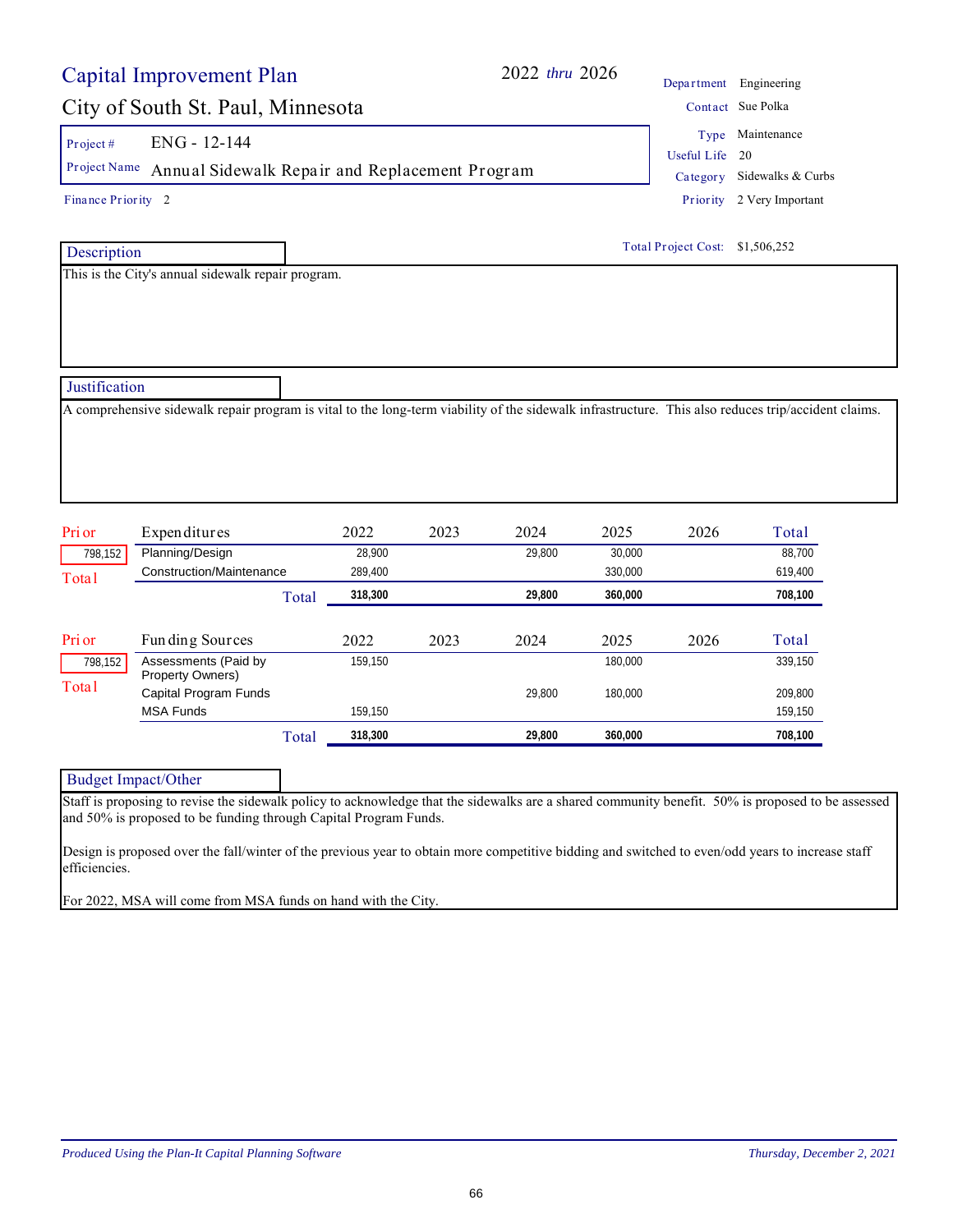|                                                                  | Capital Improvement Plan                                                                                                                                                                        |       |         |         | 2022 thru 2026       |          |                                 | Department Engineering                                                                                                                   |
|------------------------------------------------------------------|-------------------------------------------------------------------------------------------------------------------------------------------------------------------------------------------------|-------|---------|---------|----------------------|----------|---------------------------------|------------------------------------------------------------------------------------------------------------------------------------------|
|                                                                  | City of South St. Paul, Minnesota                                                                                                                                                               |       |         |         |                      |          |                                 | Contact Sue Polka                                                                                                                        |
| Project#                                                         | ENG - 12-83                                                                                                                                                                                     |       |         |         |                      |          | Type                            | Improvement                                                                                                                              |
| Project Name<br>Concord Exchange Ext. & Streetscape Improvements |                                                                                                                                                                                                 |       |         |         |                      |          | Useful Life                     | 40                                                                                                                                       |
|                                                                  |                                                                                                                                                                                                 |       |         |         |                      | Category | Streets/Alleys                  |                                                                                                                                          |
| Finance Priority 2                                               |                                                                                                                                                                                                 |       |         |         |                      |          | Priority                        | 2 Very Important                                                                                                                         |
| Description                                                      |                                                                                                                                                                                                 |       |         |         |                      |          | Total Project Cost: \$4,193,765 |                                                                                                                                          |
|                                                                  | Grand to Hardman (2022). Phase 2: Grand to 6th St. (2024)                                                                                                                                       |       |         |         |                      |          |                                 | Construction of Concord Exchange from the southern limits at Concord Street to connect with a new connection at Hardman Avenue. Phase 1: |
|                                                                  |                                                                                                                                                                                                 |       |         |         |                      |          |                                 |                                                                                                                                          |
|                                                                  | Includes replacement of current street lighting system.                                                                                                                                         |       |         |         |                      |          |                                 |                                                                                                                                          |
|                                                                  |                                                                                                                                                                                                 |       |         |         |                      |          |                                 |                                                                                                                                          |
| Justification                                                    |                                                                                                                                                                                                 |       |         |         |                      |          |                                 |                                                                                                                                          |
|                                                                  | and encourage redevelopment along Concord Exchange.<br>The current lighting system is obsolete and older than 35 years. Parts are impossible to find and repairs are costly if at all possible. |       |         |         |                      |          |                                 |                                                                                                                                          |
|                                                                  |                                                                                                                                                                                                 |       |         |         |                      |          |                                 |                                                                                                                                          |
| Pri or                                                           | Expenditures<br>Planning/Design                                                                                                                                                                 |       | 2022    | 2023    | 2024                 | 2025     | 2026                            | Total                                                                                                                                    |
| 133,765                                                          | Construction/Maintenance                                                                                                                                                                        |       | 100,000 | 240,000 | 420,000<br>3,300,000 |          |                                 | 660,000<br>3,400,000                                                                                                                     |
| Total                                                            |                                                                                                                                                                                                 | Total | 100,000 | 240,000 | 3,720,000            |          |                                 | 4,060,000                                                                                                                                |
|                                                                  |                                                                                                                                                                                                 |       |         |         |                      |          |                                 |                                                                                                                                          |
| Pri or                                                           | Funding Sources                                                                                                                                                                                 |       | 2022    | 2023    | 2024                 | 2025     | 2026                            | Total                                                                                                                                    |
| 133,765                                                          | Assessments (Paid by<br>Property Owners)                                                                                                                                                        |       |         |         | 700,000              |          |                                 | 700,000                                                                                                                                  |
| Total                                                            | <b>MSA Funds</b>                                                                                                                                                                                |       | 100,000 |         | 315,600              |          |                                 | 415,600                                                                                                                                  |
|                                                                  | <b>Sanitary Sewer Utility</b>                                                                                                                                                                   |       |         |         | 300,000              |          |                                 | 300,000                                                                                                                                  |
|                                                                  | <b>Storm Sewer Utility</b>                                                                                                                                                                      |       |         |         | 300,000              |          |                                 | 300,000                                                                                                                                  |
|                                                                  | Tax Increment                                                                                                                                                                                   |       |         | 240,000 | 1,744,400            |          |                                 | 1,984,400                                                                                                                                |
|                                                                  | <b>Water Utility</b>                                                                                                                                                                            |       |         |         | 360,000              |          |                                 | 360,000                                                                                                                                  |
|                                                                  |                                                                                                                                                                                                 | Total | 100,000 | 240,000 | 3,720,000            |          |                                 | 4,060,000                                                                                                                                |
|                                                                  | <b>Budget Impact/Other</b>                                                                                                                                                                      |       |         |         |                      |          |                                 |                                                                                                                                          |
|                                                                  | For 2022, MSA will come from MSA funds on hand with the City for overlay on Concord Exchange just north of Grand Ave.                                                                           |       |         |         |                      |          |                                 |                                                                                                                                          |
|                                                                  |                                                                                                                                                                                                 |       |         |         |                      |          |                                 |                                                                                                                                          |
|                                                                  |                                                                                                                                                                                                 |       |         |         |                      |          |                                 |                                                                                                                                          |
|                                                                  |                                                                                                                                                                                                 |       |         |         |                      |          |                                 |                                                                                                                                          |
|                                                                  |                                                                                                                                                                                                 |       |         |         |                      |          |                                 |                                                                                                                                          |
|                                                                  |                                                                                                                                                                                                 |       |         |         |                      |          |                                 |                                                                                                                                          |
|                                                                  |                                                                                                                                                                                                 |       |         |         |                      |          |                                 |                                                                                                                                          |
|                                                                  |                                                                                                                                                                                                 |       |         |         |                      |          |                                 |                                                                                                                                          |
|                                                                  |                                                                                                                                                                                                 |       |         |         |                      |          |                                 |                                                                                                                                          |
|                                                                  |                                                                                                                                                                                                 |       |         |         |                      |          |                                 |                                                                                                                                          |
|                                                                  |                                                                                                                                                                                                 |       |         |         |                      |          |                                 |                                                                                                                                          |
|                                                                  |                                                                                                                                                                                                 |       |         |         |                      |          |                                 |                                                                                                                                          |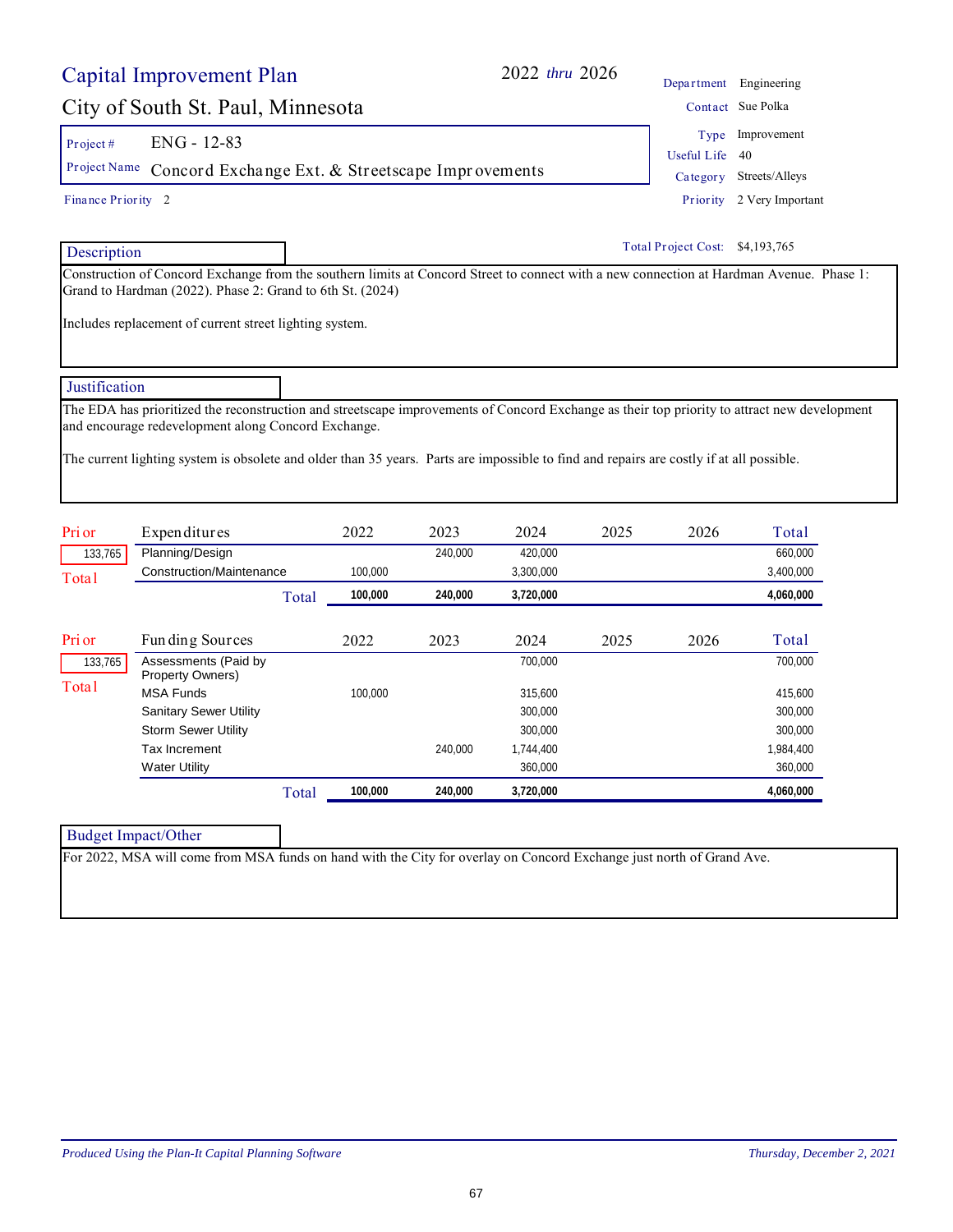| City of South St. Paul, Minnesota                                                                                    |           |      |      |                                 | Department Engineering    |
|----------------------------------------------------------------------------------------------------------------------|-----------|------|------|---------------------------------|---------------------------|
|                                                                                                                      |           |      |      |                                 | Contact Sue Polka         |
| ENG - 19-1<br>Project#                                                                                               |           |      |      |                                 | Type Maintenance          |
| Project Name                                                                                                         |           |      |      | Useful Life 40                  |                           |
| Stickney Improvement Project                                                                                         |           |      |      | Category                        | Streets/Alleys            |
| <b>Finance Priority</b>                                                                                              |           |      |      |                                 | Priority 2 Very Important |
| Description                                                                                                          |           |      |      | Total Project Cost: \$1,380,000 |                           |
| This is the 2023 street improvement program to rehabilitate streets that are reaching the end of their useful life.  |           |      |      |                                 |                           |
|                                                                                                                      |           |      |      |                                 |                           |
|                                                                                                                      |           |      |      |                                 |                           |
|                                                                                                                      |           |      |      |                                 |                           |
| Justification                                                                                                        |           |      |      |                                 |                           |
| A comprehensive program to rebuild streets is essential in maintaining a sound transportation infrastructure system. |           |      |      |                                 |                           |
|                                                                                                                      |           |      |      |                                 |                           |
|                                                                                                                      |           |      |      |                                 |                           |
|                                                                                                                      |           |      |      |                                 |                           |
|                                                                                                                      |           |      |      |                                 |                           |
|                                                                                                                      |           |      |      |                                 |                           |
| Pri or<br>2022<br>Expenditures                                                                                       | 2023      | 2024 | 2025 |                                 |                           |
| Planning/Design<br>120,000                                                                                           | 60,000    |      |      | 2026                            | Total                     |
|                                                                                                                      |           |      |      |                                 | 60,000                    |
| Construction/Maintenance<br>Total                                                                                    | 1,200,000 |      |      |                                 | 1,200,000                 |
| Total                                                                                                                | 1,260,000 |      |      |                                 | 1,260,000                 |
| 2022<br>Pri or<br>Funding Sources                                                                                    | 2023      | 2024 | 2025 | 2026                            | Total                     |
| Assessments (Paid by<br>120,000                                                                                      | 90,000    |      |      |                                 | 90,000                    |
| Property Owners)<br>Total                                                                                            | 198,000   |      |      |                                 | 198,000                   |
| Capital Program Funds<br><b>MSA Funds</b>                                                                            | 650,000   |      |      |                                 | 650,000                   |
| Sanitary Sewer Utility                                                                                               | 100,000   |      |      |                                 | 100,000                   |
| <b>Storm Sewer Utility</b>                                                                                           | 50,000    |      |      |                                 | 50,000                    |
| <b>Water Utility</b>                                                                                                 | 172,000   |      |      |                                 | 172,000                   |
| Total                                                                                                                | 1,260,000 |      |      |                                 | 1,260,000                 |
|                                                                                                                      |           |      |      |                                 |                           |
| <b>Budget Impact/Other</b>                                                                                           |           |      |      |                                 |                           |
|                                                                                                                      |           |      |      |                                 |                           |
|                                                                                                                      |           |      |      |                                 |                           |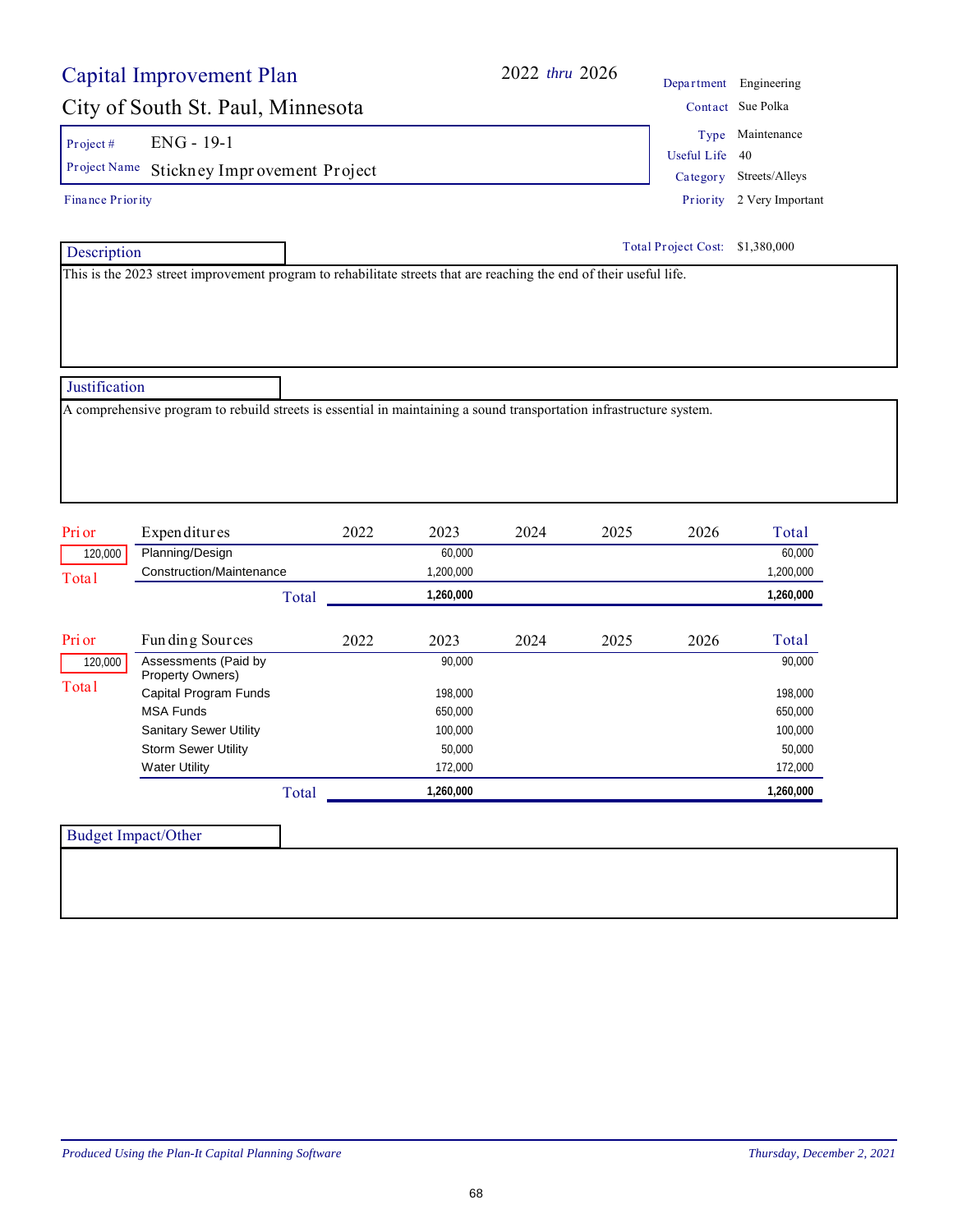| City of South St. Paul, Minnesota<br>ENG - 22-1<br>Project#<br>Project Name Reconstruct Concrete Alleys           |       |                    |      |      |      |                               | Department Engineering |
|-------------------------------------------------------------------------------------------------------------------|-------|--------------------|------|------|------|-------------------------------|------------------------|
|                                                                                                                   |       |                    |      |      |      | Contact                       |                        |
|                                                                                                                   |       |                    |      |      |      |                               | Type Unassigned        |
|                                                                                                                   |       |                    |      |      |      | <b>Useful Life</b>            |                        |
|                                                                                                                   |       |                    |      |      |      |                               | Category Unassigned    |
| <b>Finance Priority</b>                                                                                           |       |                    |      |      |      | Priority n/a                  |                        |
| Description                                                                                                       |       |                    |      |      |      | Total Project Cost: \$205,000 |                        |
| Justification                                                                                                     |       |                    |      |      |      |                               |                        |
| Newly paved alleys reduce maintenance, improve drainage and aesthetics. 60% of costs assessed, 40% City CIP fund. |       |                    |      |      |      |                               |                        |
| Expenditures                                                                                                      |       | 2022               | 2023 | 2024 | 2025 | 2026                          | Total                  |
| Planning/Design                                                                                                   |       | 30,000             |      |      |      |                               | 30,000                 |
| Construction/Maintenance                                                                                          | Total | 175,000<br>205,000 |      |      |      |                               | 175,000<br>205,000     |
|                                                                                                                   |       | 2022               | 2023 | 2024 | 2025 | 2026                          | Total                  |
| Funding Sources<br>Assessments (Paid by                                                                           |       | 123,000            |      |      |      |                               | 123,000                |
| Property Owners)<br>Capital Program Funds                                                                         |       | 82,000             |      |      |      |                               | 82,000                 |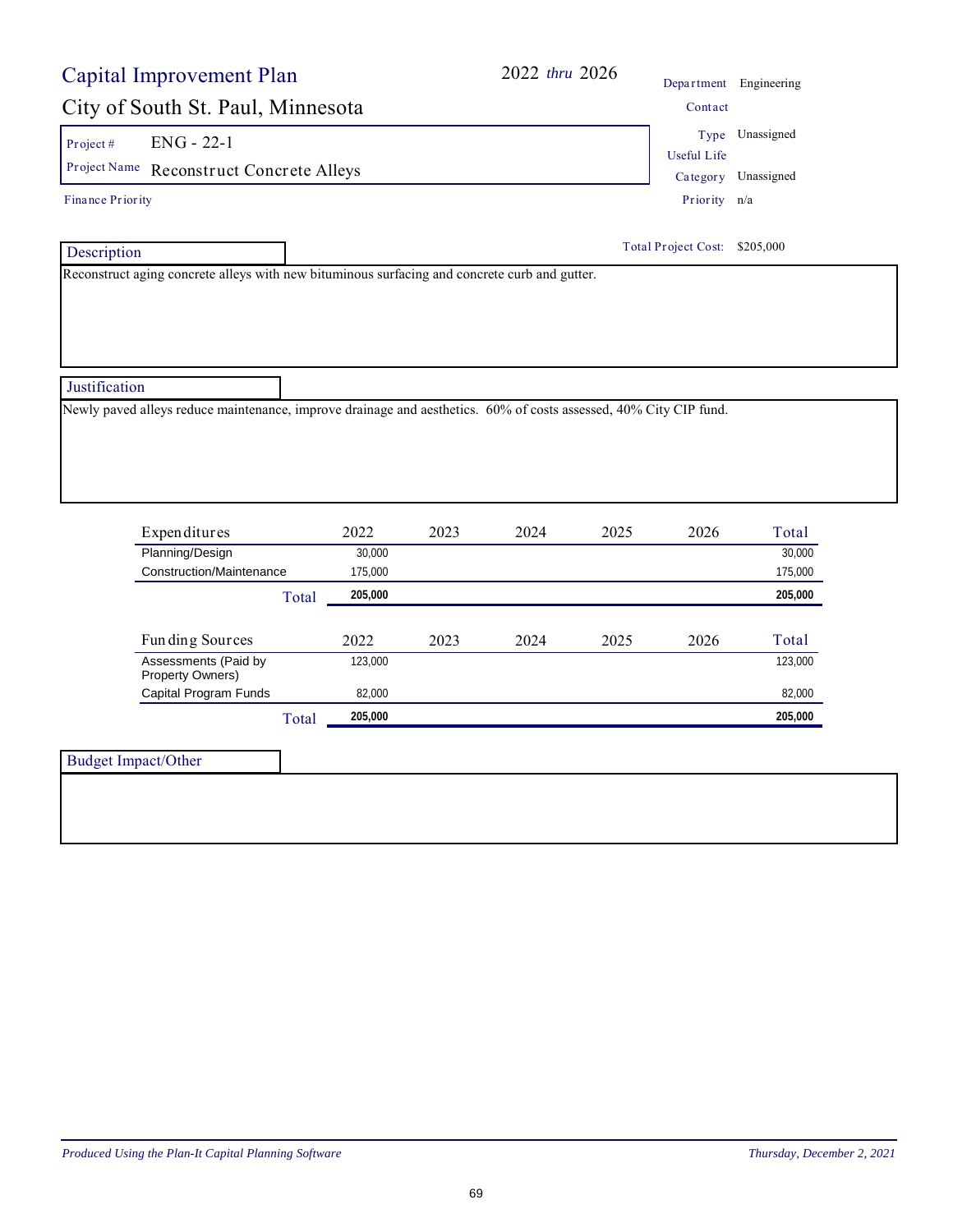| Capital Improvement Plan                                                                                                                                                                                                                                                                                                                                                          |         |                      | 2022 thru 2026 |      |                                 | Department Engineering |
|-----------------------------------------------------------------------------------------------------------------------------------------------------------------------------------------------------------------------------------------------------------------------------------------------------------------------------------------------------------------------------------|---------|----------------------|----------------|------|---------------------------------|------------------------|
| City of South St. Paul, Minnesota                                                                                                                                                                                                                                                                                                                                                 |         |                      |                |      |                                 | Contact Sue Polka      |
| $ENG - 22-2$<br>Project#                                                                                                                                                                                                                                                                                                                                                          |         |                      |                |      | Type<br><b>Useful Life</b>      | Unassigned             |
| Project Name<br>7th Ave & 2nd Street Reconstruction                                                                                                                                                                                                                                                                                                                               |         |                      |                |      | Category                        | Streets/Alleys         |
| Finance Priority 1                                                                                                                                                                                                                                                                                                                                                                |         |                      |                |      | Priority n/a                    |                        |
| Description                                                                                                                                                                                                                                                                                                                                                                       |         |                      |                |      | Total Project Cost: \$1,500,000 |                        |
| Reconstruct 7th Avenue from Marie to 2nd Street and 2nd Street between 7th Avenue and 8th Avenue in conjunction with the new Dakota County<br>library project.<br>7th Avenue will be converted to a 1-way street with angle parking on both sides. 2nd Street will be converted to a 1-way street with school drop<br>off. Cast iron watermain will be replaced with the project. |         |                      |                |      |                                 |                        |
| Justification                                                                                                                                                                                                                                                                                                                                                                     |         |                      |                |      |                                 |                        |
|                                                                                                                                                                                                                                                                                                                                                                                   |         |                      |                |      |                                 |                        |
| Expenditures                                                                                                                                                                                                                                                                                                                                                                      | 2022    | 2023                 | 2024           | 2025 | 2026                            | Total                  |
| Planning/Design                                                                                                                                                                                                                                                                                                                                                                   | 250,000 |                      |                |      |                                 | 250,000                |
| Construction/Maintenance                                                                                                                                                                                                                                                                                                                                                          |         | 1,250,000            |                |      |                                 | 1,250,000              |
| Total                                                                                                                                                                                                                                                                                                                                                                             | 250,000 | 1,250,000            |                |      |                                 | 1,500,000              |
| Funding Sources                                                                                                                                                                                                                                                                                                                                                                   | 2022    | 2023                 | 2024           | 2025 | 2026                            | Total                  |
| Capital Program Funds<br><b>Water Utility</b>                                                                                                                                                                                                                                                                                                                                     | 250,000 | 1,150,000<br>100,000 |                |      |                                 | 1,400,000<br>100,000   |
| Total                                                                                                                                                                                                                                                                                                                                                                             | 250,000 | 1,250,000            |                |      |                                 | 1,500,000              |

| Budget Impact/Other |  |
|---------------------|--|
|                     |  |
|                     |  |
|                     |  |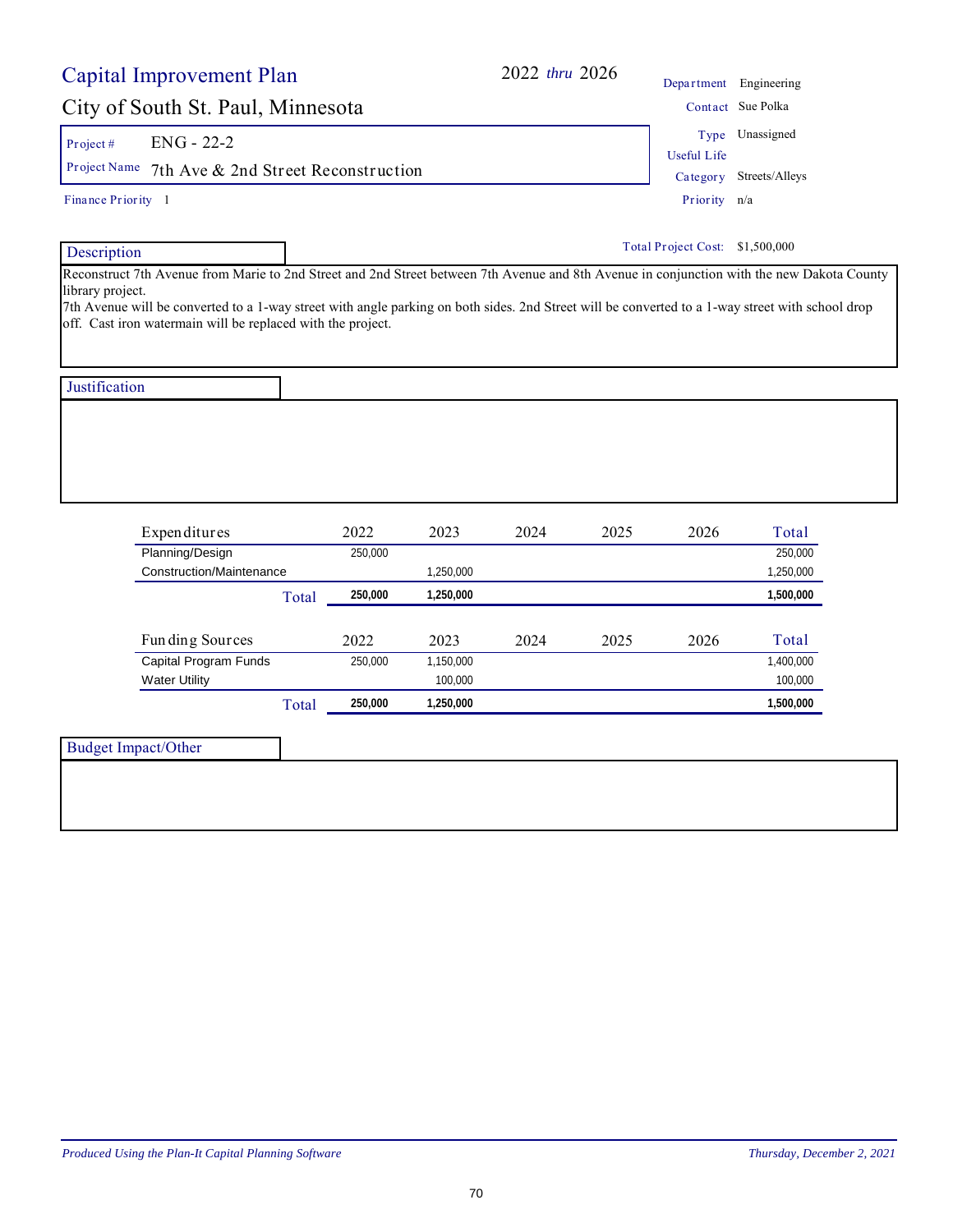|                  | Capital Improvement Plan                                                                                                                                                        |       |      |        | 2022 thru 2026 |      |                               | Department Engineering |
|------------------|---------------------------------------------------------------------------------------------------------------------------------------------------------------------------------|-------|------|--------|----------------|------|-------------------------------|------------------------|
|                  | City of South St. Paul, Minnesota                                                                                                                                               |       |      |        |                |      | Contact                       |                        |
| Project#         | <b>ENG - 24-2</b>                                                                                                                                                               |       |      |        |                |      |                               | Type Unassigned        |
|                  | Project Name Warner Avenue Improvements                                                                                                                                         |       |      |        |                |      | <b>Useful Life</b>            |                        |
|                  |                                                                                                                                                                                 |       |      |        |                |      |                               | Category Unassigned    |
| Finance Priority |                                                                                                                                                                                 |       |      |        |                |      | Priority n/a                  |                        |
| Description      |                                                                                                                                                                                 |       |      |        |                |      | Total Project Cost: \$400,000 |                        |
|                  | Reconstruction of Warner Avenue including curb and gutter, bituminous paving, watermain replacement, sanitary sewer lining and new storm<br>sewer from Warner to Summit Avenue. |       |      |        |                |      |                               |                        |
| Justification    |                                                                                                                                                                                 |       |      |        |                |      |                               |                        |
|                  |                                                                                                                                                                                 |       |      |        |                |      |                               |                        |
|                  |                                                                                                                                                                                 |       |      |        |                |      |                               |                        |
|                  | Expenditures                                                                                                                                                                    |       | 2022 | 2023   | 2024           | 2025 | 2026                          | Total                  |
|                  | Planning/Design                                                                                                                                                                 |       |      | 25,000 |                |      |                               | 25,000                 |
|                  | Construction/Maintenance                                                                                                                                                        |       |      |        | 375,000        |      |                               | 375,000                |
|                  |                                                                                                                                                                                 | Total |      | 25,000 | 375,000        |      |                               | 400,000                |
|                  | Funding Sources                                                                                                                                                                 |       | 2022 | 2023   | 2024           | 2025 | 2026                          | Total                  |
|                  | Assessments (Paid by                                                                                                                                                            |       |      |        | 30,000         |      |                               | 30,000                 |
|                  | Property Owners)<br>Capital Program Funds                                                                                                                                       |       |      | 25,000 | 145,000        |      |                               | 170,000                |
|                  | <b>Sanitary Sewer Utility</b>                                                                                                                                                   |       |      |        | 50,000         |      |                               | 50,000                 |
|                  | Storm Sewer Utility                                                                                                                                                             |       |      |        | 100,000        |      |                               | 100,000                |
|                  | <b>Water Utility</b>                                                                                                                                                            |       |      |        | 50,000         |      |                               | 50,000                 |
|                  |                                                                                                                                                                                 | Total |      | 25,000 | 375,000        |      |                               | 400,000                |
|                  |                                                                                                                                                                                 |       |      |        |                |      |                               |                        |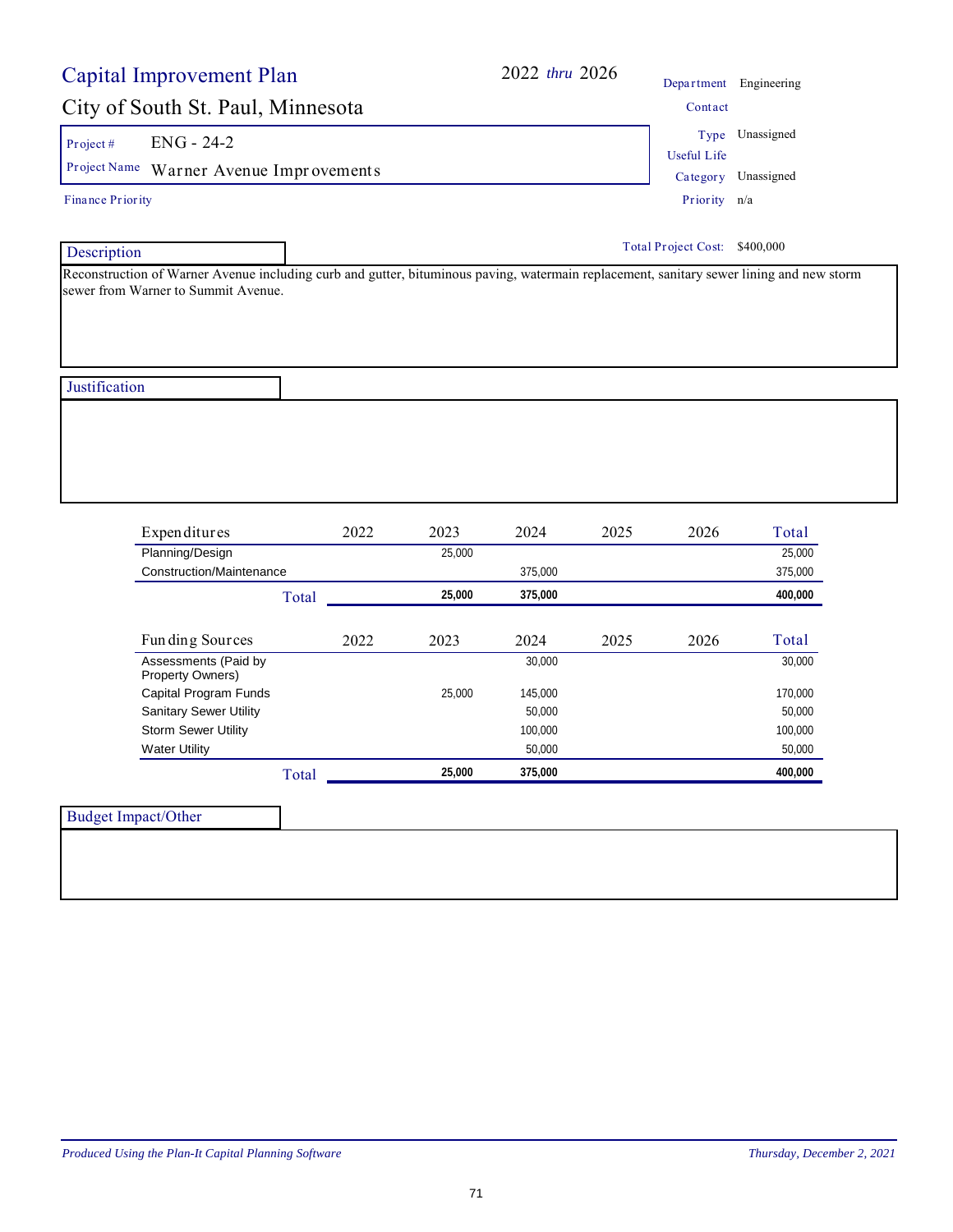|                         | <b>Capital Improvement Plan</b>                                                |       |      |      |      | 2022 thru 2026 |                                 | Department Engineering |           |
|-------------------------|--------------------------------------------------------------------------------|-------|------|------|------|----------------|---------------------------------|------------------------|-----------|
|                         | City of South St. Paul, Minnesota                                              |       |      |      |      |                | Contact                         |                        |           |
| Project $#$             | $ENG - 27-1$                                                                   |       |      |      |      |                | <b>Useful Life</b>              | Type Unassigned        |           |
|                         | Project Name Bircher/Willis Area Street Improvements                           |       |      |      |      |                |                                 | Category Unassigned    |           |
| <b>Finance Priority</b> |                                                                                |       |      |      |      |                | Priority n/a                    |                        |           |
| Description             |                                                                                |       |      |      |      |                | Total Project Cost: \$3,265,000 |                        |           |
|                         | Reconstruction of Bircher and Willis Streets, including watermain replacement. |       |      |      |      |                |                                 |                        |           |
| Justification           |                                                                                |       |      |      |      |                |                                 |                        |           |
|                         |                                                                                |       |      |      |      |                |                                 |                        |           |
|                         | Expenditures                                                                   |       | 2022 | 2023 | 2024 | 2025           | 2026                            | Total                  | Futu re   |
|                         | Planning/Design                                                                |       |      |      |      |                | 300,000                         | 300,000                | 2,965,000 |
|                         |                                                                                | Total |      |      |      |                | 300,000                         | 300,000                | Total     |
|                         | Funding Sources                                                                |       | 2022 | 2023 | 2024 | 2025           | 2026                            | Total                  | Futu re   |
|                         | Capital Program Funds                                                          |       |      |      |      |                | 300,000                         | 300,000                | 2,965,000 |
|                         |                                                                                | Total |      |      |      |                | 300,000                         | 300,000                | Total     |
|                         | <b>Budget Impact/Other</b>                                                     |       |      |      |      |                |                                 |                        |           |
|                         |                                                                                |       |      |      |      |                |                                 |                        |           |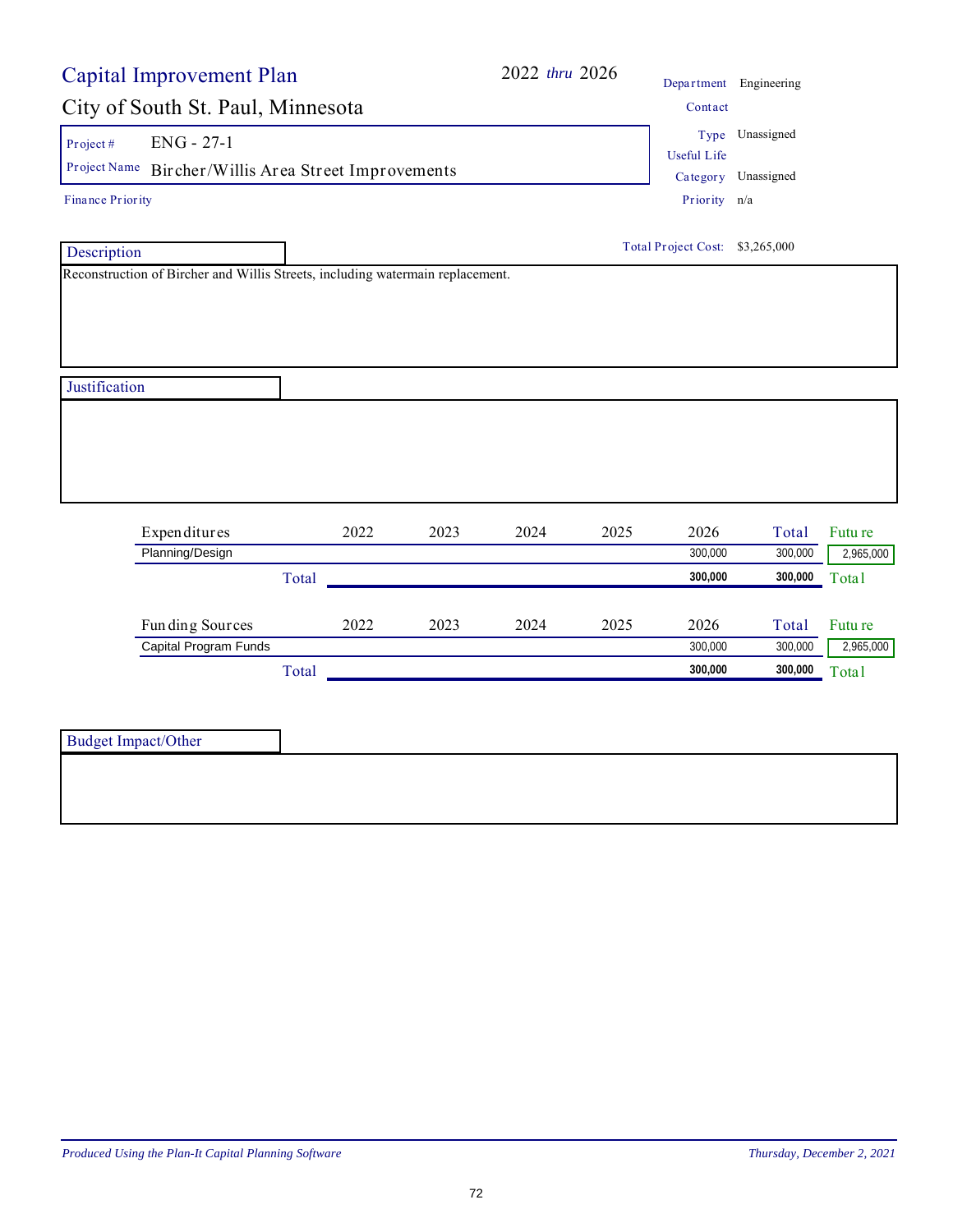| <b>Capital Improvement Plan</b>                                                           |         |      | 2022 thru 2026 |      |                               | Department Fire Protection       |
|-------------------------------------------------------------------------------------------|---------|------|----------------|------|-------------------------------|----------------------------------|
| City of South St. Paul, Minnesota                                                         |         |      |                |      |                               | Contact Mark Juelfs              |
| FIRE-22-03<br>Project#                                                                    |         |      |                |      |                               | Type Equipment                   |
| Project Name<br>SMFD Ladder 1                                                             |         |      |                |      | Useful Life 15                |                                  |
|                                                                                           |         |      |                |      |                               | Category Police & Fire Equipment |
| <b>Finance Priority</b>                                                                   |         |      |                |      | Priority n/a                  |                                  |
| Description                                                                               |         |      |                |      | Total Project Cost: \$325,000 |                                  |
| Replace SMFD Ladder 1 in accordance with their capital plan approved with the 2021 budget |         |      |                |      |                               |                                  |
|                                                                                           |         |      |                |      |                               |                                  |
|                                                                                           |         |      |                |      |                               |                                  |
|                                                                                           |         |      |                |      |                               |                                  |
|                                                                                           |         |      |                |      |                               |                                  |
| Justification                                                                             |         |      |                |      |                               |                                  |
|                                                                                           |         |      |                |      |                               |                                  |
|                                                                                           |         |      |                |      |                               |                                  |
|                                                                                           |         |      |                |      |                               |                                  |
|                                                                                           |         |      |                |      |                               |                                  |
|                                                                                           |         |      |                |      |                               |                                  |
|                                                                                           |         |      |                |      |                               |                                  |
| Expenditures                                                                              | 2022    | 2023 | 2024           | 2025 | 2026                          | Total                            |
| Equip/Vehicles/Furnishings                                                                | 325,000 |      |                |      |                               | 325,000                          |
| Total                                                                                     | 325,000 |      |                |      |                               | 325,000                          |
|                                                                                           |         |      |                |      |                               |                                  |
| Fun ding Sources                                                                          | 2022    | 2023 | 2024           | 2025 | 2026                          | Total                            |
| Capital Program Funds                                                                     | 325,000 |      |                |      |                               | 325,000                          |
| Total                                                                                     | 325,000 |      |                |      |                               | 325,000                          |
|                                                                                           |         |      |                |      |                               |                                  |
| <b>Budget Impact/Other</b>                                                                |         |      |                |      |                               |                                  |

This is only SSPs portion of the replacement cost. SSP will use the excess fund balance from the end of 2020 to pay our portion of this replacement - these funds were transferred to the Capital Programs Fund at the beginning of 2021.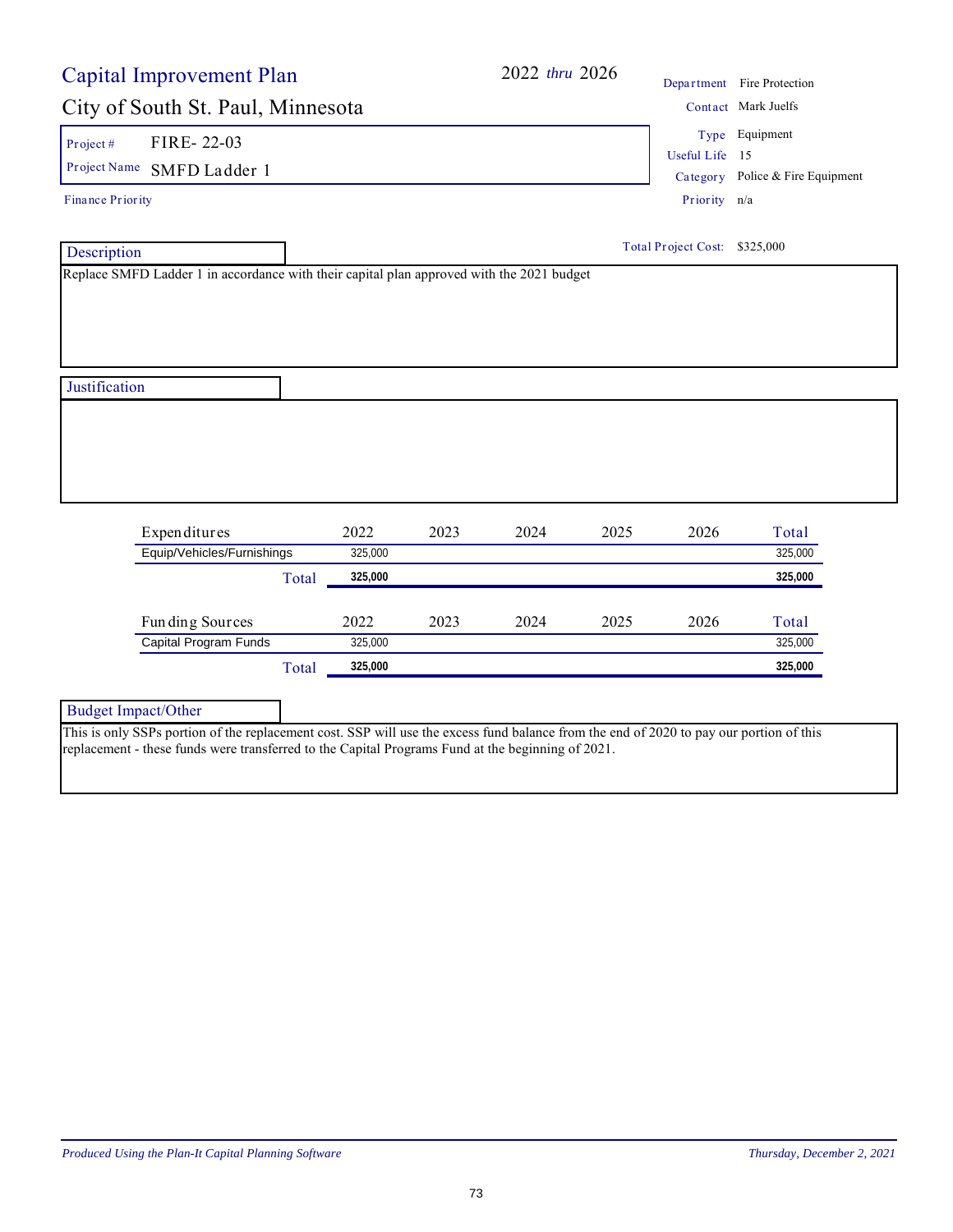| Pri or  | Expenditures             | 2022   | 2023   | 2024   | 2025   | 2026   | Total   | Futu re |
|---------|--------------------------|--------|--------|--------|--------|--------|---------|---------|
| 233,480 | Construction/Maintenance | 29.980 | 29.980 | 29.980 | 29.980 | 29.980 | 149,900 | 239,840 |
| Total   | Total                    | 29,980 | 29.980 | 29.980 | 29.980 | 29.980 | 149,900 | Total   |
| Pri or  | Fun ding Sources         | 2022   | 2023   | 2024   | 2025   | 2026   | Total   | Futu re |
| 233,480 | Capital Program Funds    | 29.980 | 29.980 | 29.980 | 29.980 | 29.980 | 149,900 | 239,840 |
| Total   | Total                    | 29,980 | 29.980 | 29.980 | 29.980 | 29.980 | 149,900 | Total   |

| <b>Justification</b>                             |                                                                                                                                          |  |
|--------------------------------------------------|------------------------------------------------------------------------------------------------------------------------------------------|--|
| buildings and increase the speed of the network. | Leased lines from Comcast expire in 2015 and will likely not be renewed or could be expensive. This project may allow us to connect City |  |
|                                                  |                                                                                                                                          |  |

Installation of Fiber optic network to allow connectivity between all City facilities. This project will be coordinated with Dakota County fiber

| Project $#$ | IT - 13-103                        |
|-------------|------------------------------------|
|             | Project Name Fiber Network Project |

Pushed all funding from 2014 to 2015 as work has been done, but the County

has not yet billed.County agreed to a 20 year pay back which matches the costs to benefits

#### Finance Priority

Capital Improvement Plan

Description

Budget Impact/Other

installation

Priority n/a Total Project Cost: \$623,220

Category Computer Equipment & Softw

Type Improvement

Useful Life 30

City of South St. Paul, Minnesota Contact Ian Hardie 2022 *thru* 2026 Department Information Technology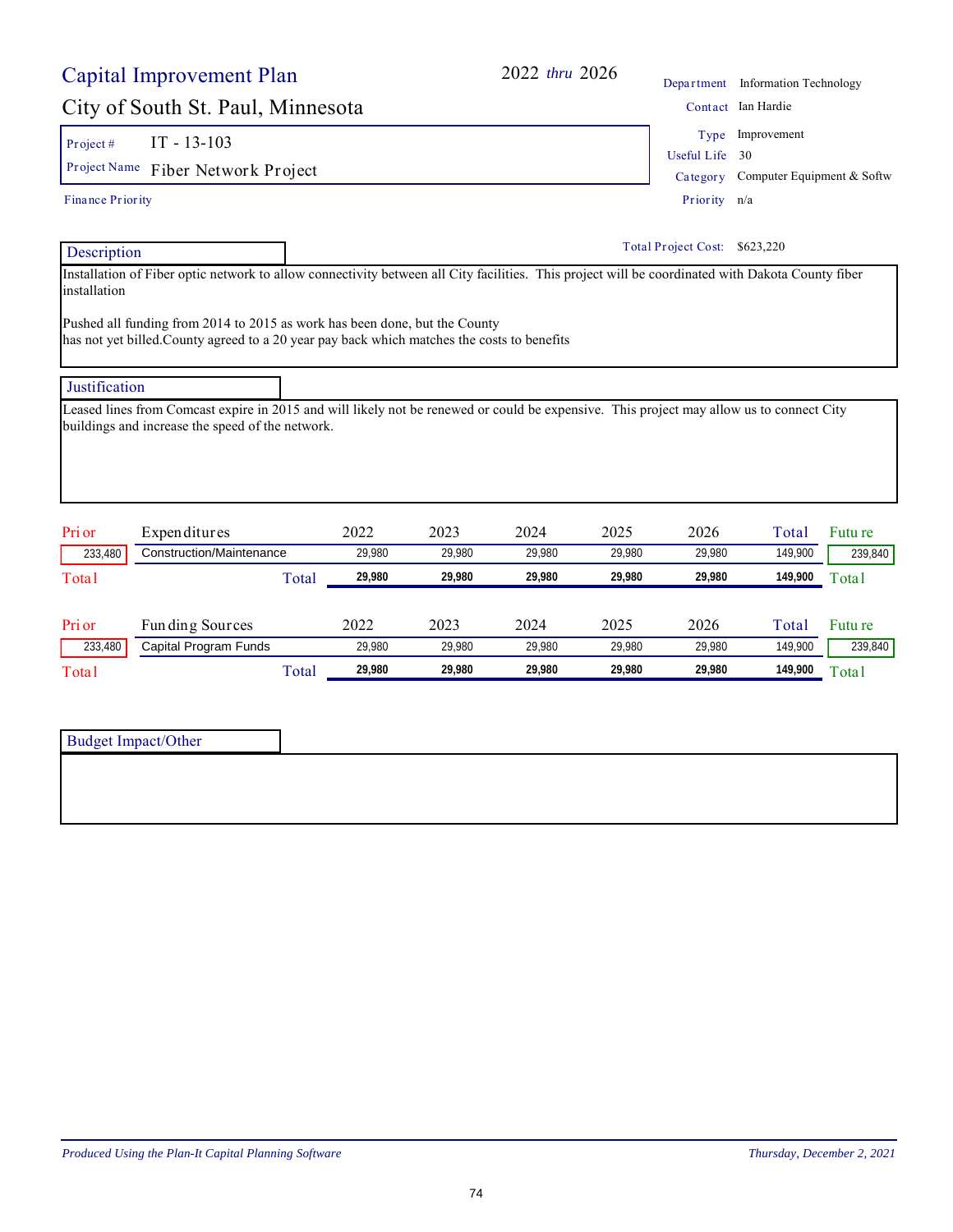## City of South St. Paul, Minnesota

#### Project # IT -  $18-1$

Project Name Digital Sign Boards for City Hall Category Computer Equipment & Softw

Finance Priority

Description

Replace existing placard signs with digital sign boards

|               | <u>separ unione - mnormauch rechnicity</u> |
|---------------|--------------------------------------------|
|               | Contact Ian Hardie                         |
|               | Type Equipment                             |
| Useful Life 6 |                                            |
|               | Category Computer Equipment &              |

Total Project Cost: \$15,000

Priority n/a

**Justification** 

The current signs are frequently missed by guests to the building. Staff also must post printed signs directing people to meetings and other events. A digital system would allow staff to more easily update locations, post meeting information and display news and other relevant information

| Expenditures               | 2022   | 2023 | 2024 | 2025 | 2026 | Total  |
|----------------------------|--------|------|------|------|------|--------|
| Equip/Vehicles/Furnishings | 15.000 |      |      |      |      | 15,000 |
| Total                      | 15,000 |      |      |      |      | 15,000 |
| Funding Sources            | 2022   | 2023 | 2024 | 2025 | 2026 | Total  |
| Capital Program Funds      | 15.000 |      |      |      |      | 15,000 |
|                            |        |      |      |      |      |        |

Budget Impact/Other

2022 *thru* 2026 Department Information Technology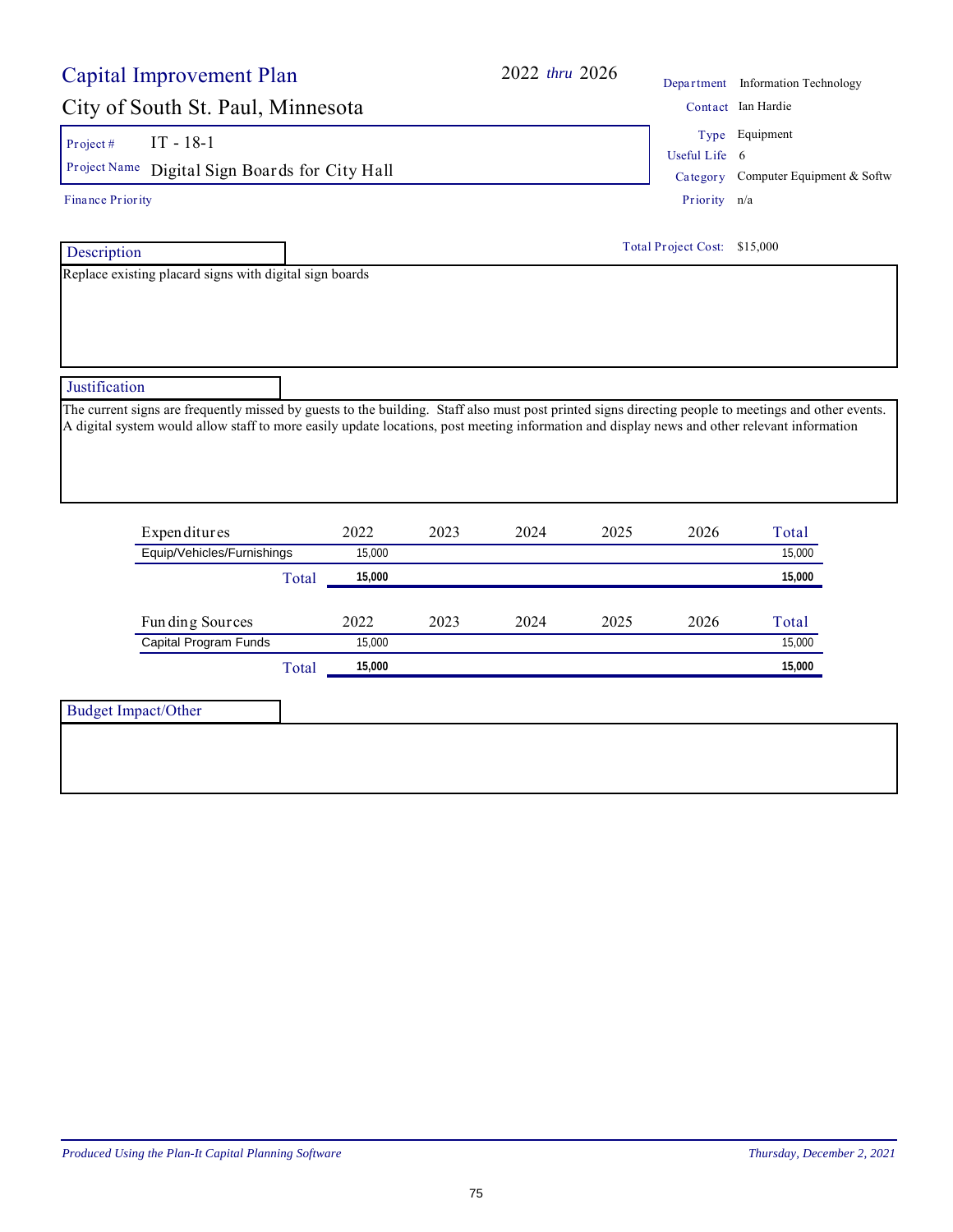|                                    | Capital Improvement Plan   |         |      | 2022 thru 2026 |      |                         | Department Information Technology |
|------------------------------------|----------------------------|---------|------|----------------|------|-------------------------|-----------------------------------|
| City of South St. Paul, Minnesota  |                            |         |      |                |      |                         | Contact Ian Hardie                |
| Project#                           | $IT - 19-1$                |         |      |                |      |                         | Type Improvement                  |
| Project Name                       |                            |         |      |                |      | Useful Life<br>Category | 30                                |
| Fiber Optic Cable Infrastructure   |                            |         |      |                |      |                         | Computer Equipment & Softw        |
| <b>Finance Priority</b>            |                            |         |      |                |      | Priority                | 3 Important                       |
|                                    | Description                |         |      |                |      |                         | Total Project Cost: \$950,000     |
|                                    |                            |         |      |                |      |                         |                                   |
| Justification                      |                            |         |      |                |      |                         |                                   |
|                                    |                            |         |      |                |      |                         |                                   |
|                                    |                            |         |      |                |      |                         |                                   |
|                                    | Expenditures               | 2022    | 2023 | 2024           | 2025 | 2026                    | Total                             |
| 350,000                            | Construction/Maintenance   | 250,000 |      | 250,000        |      | 100,000                 | 600,000                           |
|                                    | Total                      | 250,000 |      | 250,000        |      | 100,000                 | 600,000                           |
|                                    | Fun ding Sources           | 2022    | 2023 | 2024           | 2025 | 2026                    | Total                             |
| 350,000                            | Capital Program Funds      | 250,000 |      | 250,000        |      | 100,000                 | 600,000                           |
|                                    | Total                      | 250,000 |      | 250,000        |      | 100,000                 | 600,000                           |
| Pri or<br>Total<br>Pri or<br>Total | <b>Budget Impact/Other</b> |         |      |                |      |                         |                                   |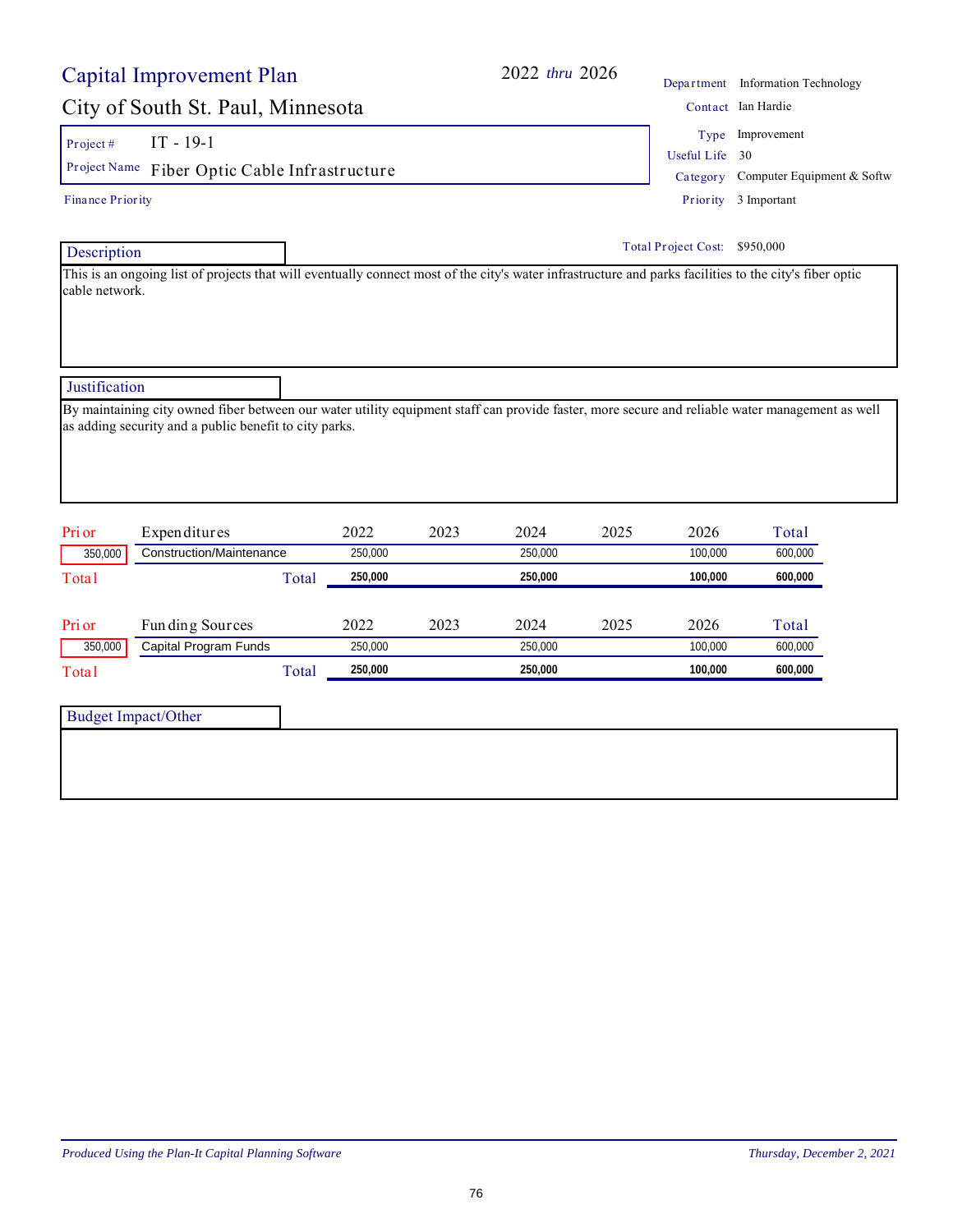| Capital Improvement Plan                                                                                                      |       |                   |                        | 2022 thru 2026 |      | Department Library              |                                 |
|-------------------------------------------------------------------------------------------------------------------------------|-------|-------------------|------------------------|----------------|------|---------------------------------|---------------------------------|
| City of South St. Paul, Minnesota                                                                                             |       |                   |                        |                |      |                                 | Contact Kathy Halgren           |
| Bld - 18-7<br>Project#                                                                                                        |       |                   |                        |                |      |                                 | Type Improvement                |
|                                                                                                                               |       |                   |                        |                |      | Useful Life 40                  |                                 |
| Project Name Library Building Design & Build                                                                                  |       |                   |                        |                |      |                                 | Category Construction/Buildings |
| <b>Finance Priority</b>                                                                                                       |       |                   |                        |                |      | Priority n/a                    |                                 |
| Description                                                                                                                   |       |                   |                        |                |      | Total Project Cost: \$8,500,000 |                                 |
| Place holder for future Renovations/Remodel/Addition/Rebuild of the existing Library building                                 |       |                   |                        |                |      |                                 |                                 |
|                                                                                                                               |       |                   |                        |                |      |                                 |                                 |
|                                                                                                                               |       |                   |                        |                |      |                                 |                                 |
|                                                                                                                               |       |                   |                        |                |      |                                 |                                 |
| Expenditures                                                                                                                  |       | 2022              | 2023                   | 2024           | 2025 | 2026                            | Total                           |
| Planning/Design                                                                                                               |       | 1,020,000         | 680,000                |                |      |                                 | 1,700,000                       |
| Construction/Maintenance                                                                                                      | Total | 1,020,000         | 6,800,000<br>7,480,000 |                |      |                                 | 6,800,000<br>8,500,000          |
|                                                                                                                               |       |                   |                        |                |      |                                 |                                 |
| Justification<br>The Current building does not meet the needs of the residents of South St. Paul<br>Funding Sources<br>County |       | 2022<br>1,020,000 | 2023<br>7,480,000      | 2024           | 2025 | 2026                            | Total<br>8,500,000              |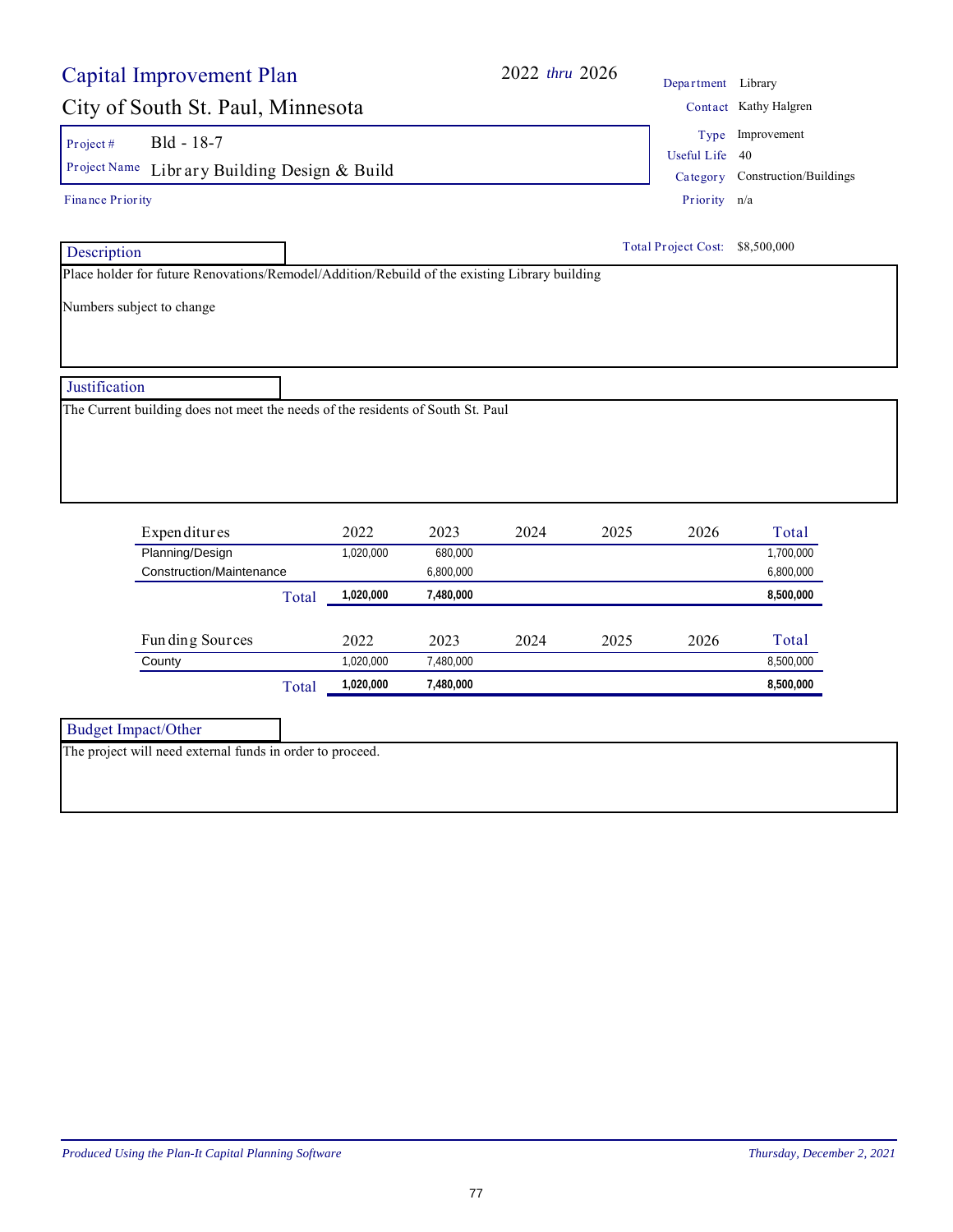## City of South St. Paul, Minnesota Contact Joel Hanson

Project #  $LIB - 22-01$ 

Project Name Renovation of Library Building Category Construction/Buildings

Finance Priority

Description

Total Project Cost: \$1,500,000

Place holder for renovations/remodel of the current library building once it is vacated and staff, equipment, etc., are moved into the new Dakota County building at 7th and Marie Avenues, estimated to be early 2024.

**Justification** 

As an iconic building in South St. Paul, the City has agreed to keep the library building in some form for its residents. It needs extensive updates (electrical, mechanical, technological, etc.) in order to be functional for future use.

| Expenditures             |       | 2022 | 2023 | 2024      | 2025 | 2026 | Total     |
|--------------------------|-------|------|------|-----------|------|------|-----------|
| Construction/Maintenance |       |      |      | 1,500,000 |      |      | 1,500,000 |
|                          | Total |      |      | 1,500,000 |      |      | 1,500,000 |
| Funding Sources          |       | 2022 | 2023 | 2024      | 2025 | 2026 | Total     |
| Capital Program Funds    |       |      |      | 1,500,000 |      |      | 1,500,000 |
|                          | Total |      |      | 1,500,000 |      |      | 1,500,000 |

Budget Impact/Other

2022 *thru* 2026 Department Library

Useful Life 40 Type Improvement

Priority 2 Very Important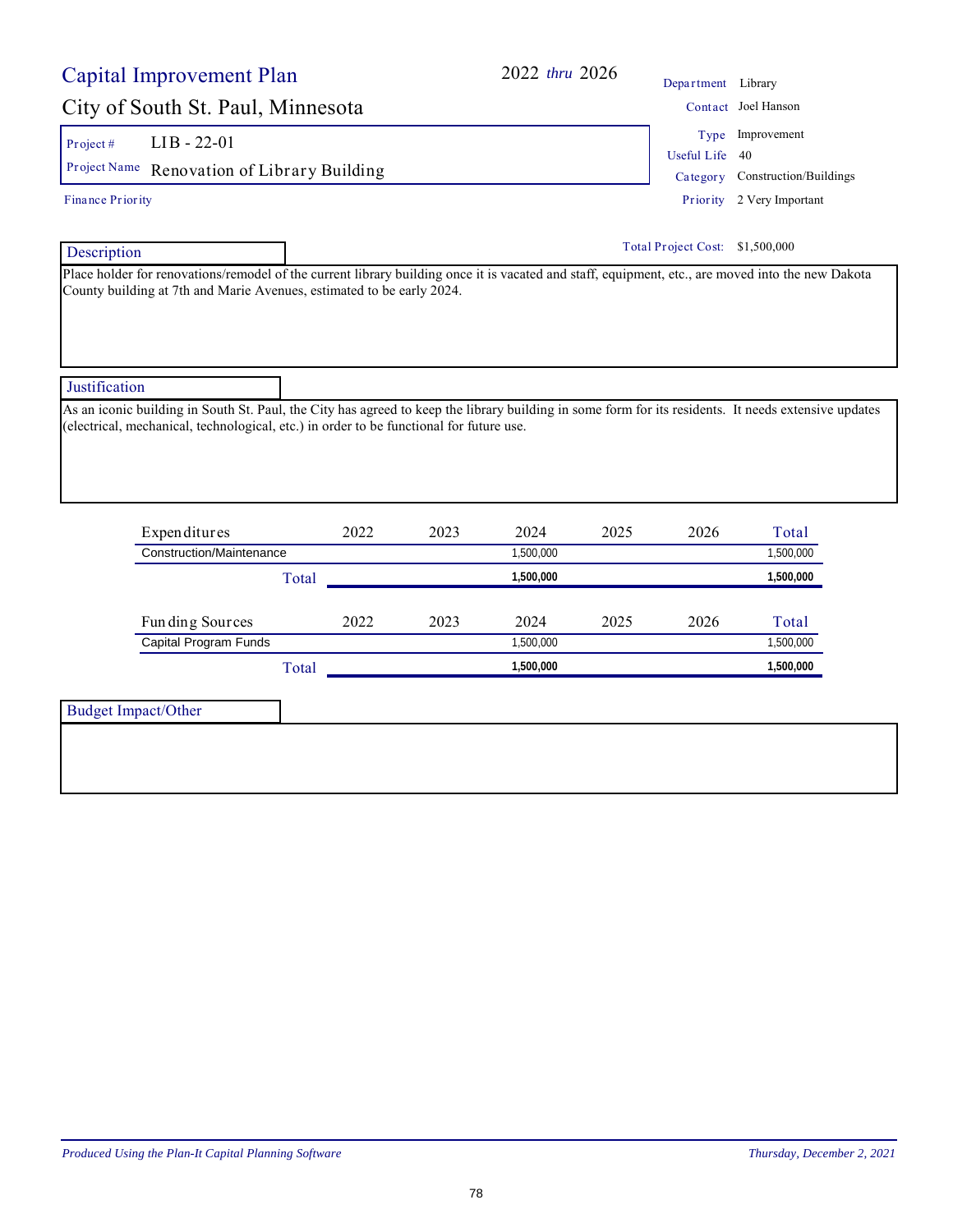| <b>Capital Improvement Plan</b>                                                                                                                         |       |      | 2022 thru 2026 |      |                              | Department Park & Recreation |
|---------------------------------------------------------------------------------------------------------------------------------------------------------|-------|------|----------------|------|------------------------------|------------------------------|
| City of South St. Paul, Minnesota                                                                                                                       |       |      |                |      |                              | Contact Pat Dunn             |
| $PR - 08 - 100$<br>Project#                                                                                                                             |       |      |                |      |                              | Type Equipment               |
| Project Name McGuire Field Bleacher Replacement                                                                                                         |       |      |                |      | Useful Life 30               |                              |
| <b>Finance Priority</b>                                                                                                                                 |       |      |                |      | Category<br>Priority n/a     | Outdoor Equipment            |
| Description                                                                                                                                             |       |      |                |      | Total Project Cost: \$35,000 |                              |
| Replacement of existing bleachers behind the backstop at McGuire Field.                                                                                 |       |      |                |      |                              |                              |
|                                                                                                                                                         |       |      |                |      |                              |                              |
| Justification<br>The current bleachers at McGuire Field are over 20 years old. Updated structures are periodically needed due to safety and durability. |       |      |                |      |                              |                              |
|                                                                                                                                                         | 2022  | 2023 | 2024           | 2025 | 2026                         |                              |
| Expenditures<br>Equip/Vehicles/Furnishings                                                                                                              |       |      | 35,000         |      |                              | Total<br>35,000              |
|                                                                                                                                                         | Total |      | 35,000         |      |                              | 35,000                       |
| Funding Sources                                                                                                                                         | 2022  | 2023 | 2024           | 2025 | 2026                         | Total                        |
| Capital Program Funds                                                                                                                                   |       |      | 35,000         |      |                              | 35,000                       |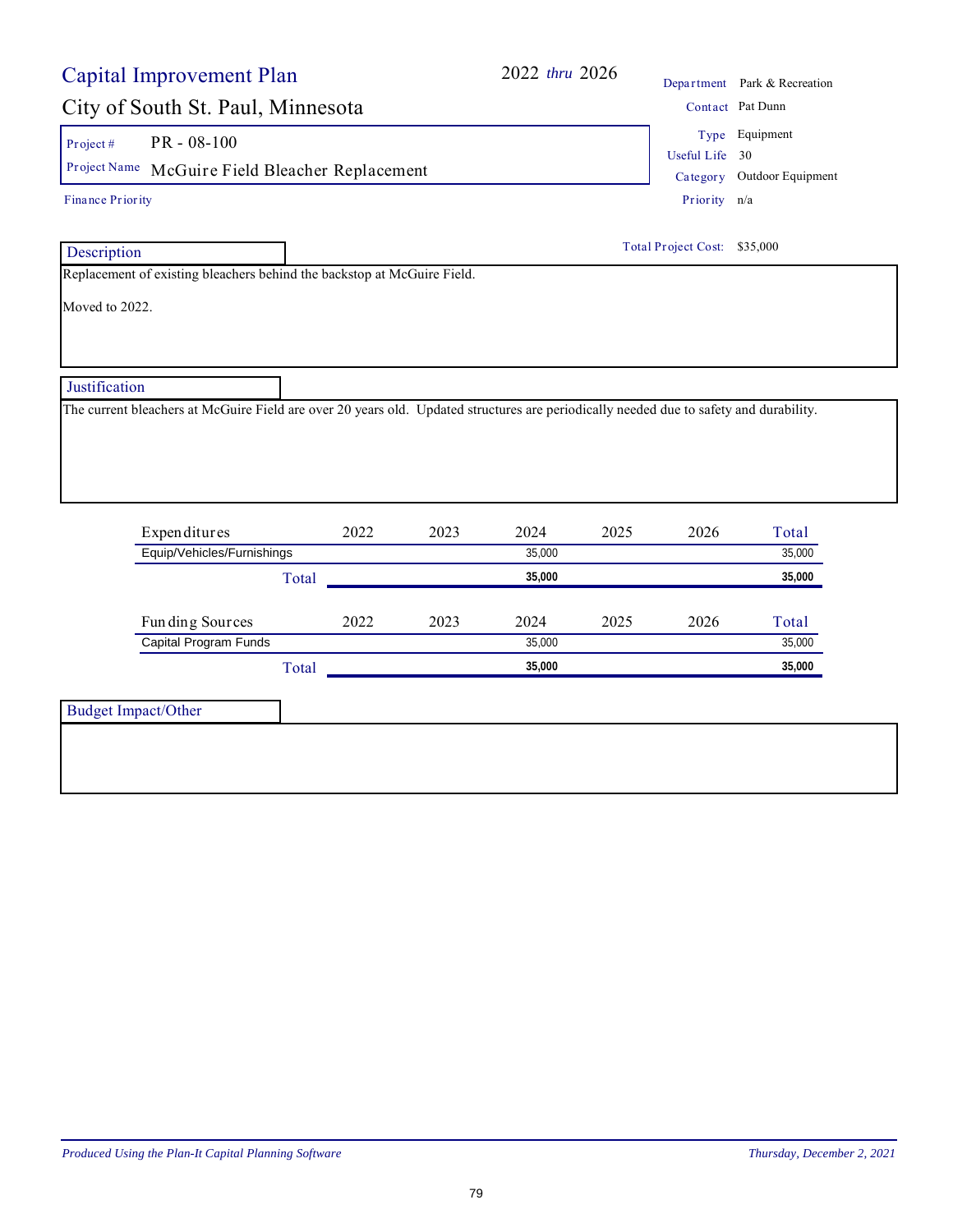| Capital Improvement Plan                                                                                                                                                                                                                                       |       |      |      | 2022 thru 2026 |                                                |                              | Department Park & Recreation |
|----------------------------------------------------------------------------------------------------------------------------------------------------------------------------------------------------------------------------------------------------------------|-------|------|------|----------------|------------------------------------------------|------------------------------|------------------------------|
| City of South St. Paul, Minnesota                                                                                                                                                                                                                              |       |      |      |                |                                                |                              | Contact Shannon Young        |
| PR - 12-105<br>Project#<br>Project Name Trail: Wilson Heights to Kaposia Park                                                                                                                                                                                  |       |      |      | Useful Life 30 | Type Improvement<br>Category Land Improvements |                              |                              |
| Finance Priority                                                                                                                                                                                                                                               |       |      |      |                |                                                | Priority n/a                 |                              |
| Description                                                                                                                                                                                                                                                    |       |      |      |                |                                                | Total Project Cost: \$80,000 |                              |
| Justification<br>With the construction of the Wilson Heights housing development north of Butler Ave., open space was lost. With the increase of population due<br>to housing construction, the new neighborhood would like a safe connection to Kaposia Park. |       |      |      |                |                                                |                              |                              |
| Expenditures                                                                                                                                                                                                                                                   |       | 2022 | 2023 | 2024           | 2025                                           | 2026                         | Total                        |
| Construction/Maintenance                                                                                                                                                                                                                                       |       |      |      | 80,000         |                                                |                              | 80,000                       |
|                                                                                                                                                                                                                                                                | Total |      |      | 80,000         |                                                |                              | 80,000                       |
| Funding Sources                                                                                                                                                                                                                                                |       | 2022 | 2023 | 2024           | 2025                                           | 2026                         | Total                        |
| <b>Park Dedication</b>                                                                                                                                                                                                                                         |       |      |      | 80.000         |                                                |                              | 80,000                       |
|                                                                                                                                                                                                                                                                | Total |      |      | 80,000         |                                                |                              | 80,000                       |
| <b>Budget Impact/Other</b>                                                                                                                                                                                                                                     |       |      |      |                |                                                |                              |                              |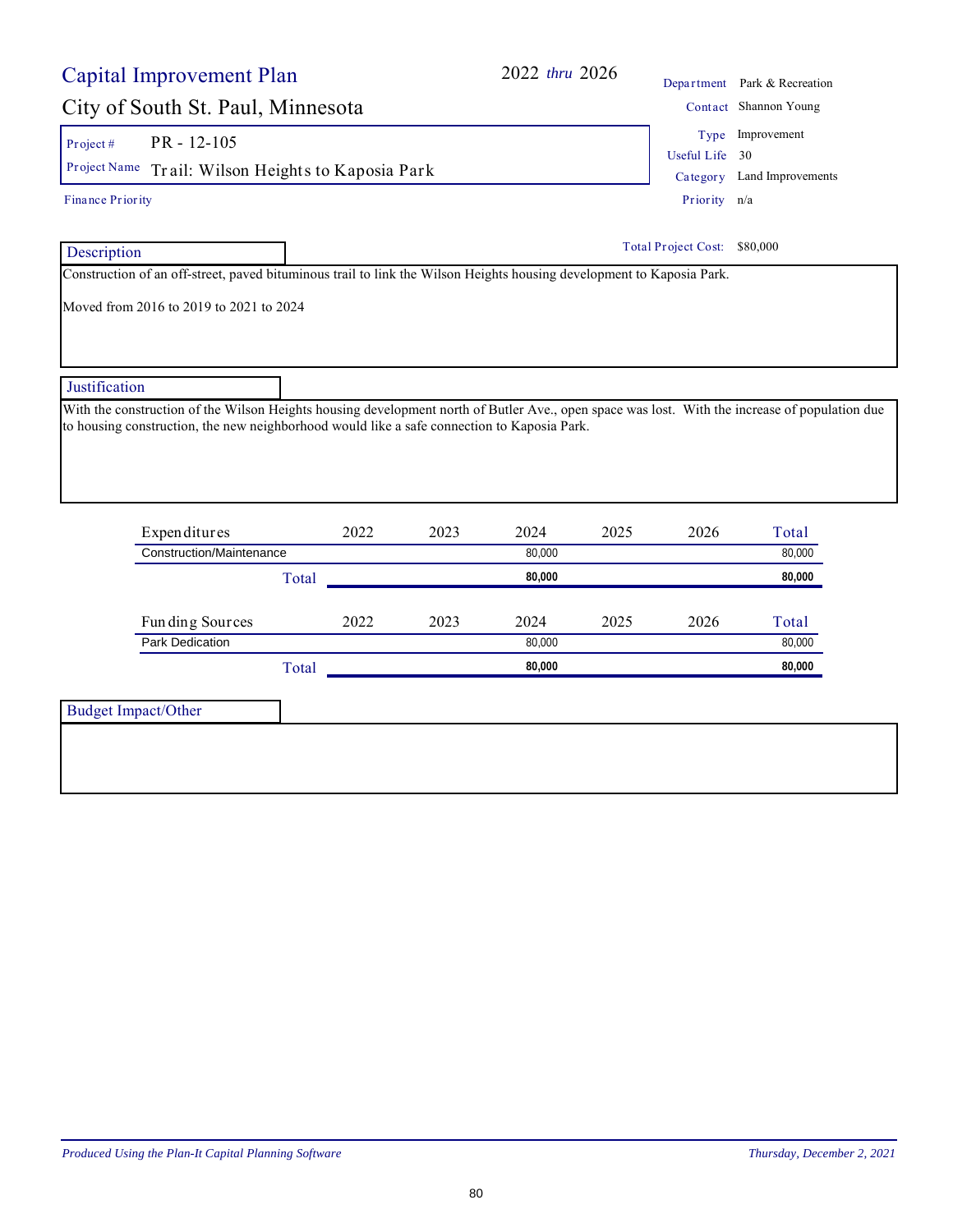| Capital Improvement Plan                                                                                                                        |       |      |         | 2022 thru 2026 |      |                               | Department Park & Recreation    |
|-------------------------------------------------------------------------------------------------------------------------------------------------|-------|------|---------|----------------|------|-------------------------------|---------------------------------|
| City of South St. Paul, Minnesota                                                                                                               |       |      |         |                |      |                               | Contact Pat Dunn                |
| $PR - 16-1$<br>Project#                                                                                                                         |       |      |         |                |      |                               | Type Improvement                |
| Project Name<br>Lorraine Hockey Rink Upgrades                                                                                                   |       |      |         |                |      | <b>Useful Life</b>            | Category Grounds & Maintenance  |
| <b>Finance Priority</b>                                                                                                                         |       |      |         |                |      |                               | Priority 5 Future Consideration |
| Description                                                                                                                                     |       |      |         |                |      | Total Project Cost: \$200,000 |                                 |
| plastic / composite boards and new posts. Add concrete surface. Moved from 2016 to 2021.                                                        |       |      |         |                |      |                               |                                 |
| Justification                                                                                                                                   |       |      |         |                |      |                               |                                 |
| Existing hockey rink boards & posts are nearing the end of there useful life and are in need of replacing. Replace grass surface with concrete. |       |      |         |                |      |                               |                                 |
| Expenditures                                                                                                                                    |       | 2022 | 2023    | 2024           | 2025 | 2026                          | Total                           |
| Construction/Maintenance                                                                                                                        |       |      | 200.000 |                |      |                               | 200,000                         |
|                                                                                                                                                 | Total |      | 200,000 |                |      |                               | 200,000                         |
| Fun ding Sources                                                                                                                                |       | 2022 | 2023    | 2024           | 2025 | 2026                          | Total                           |
| Capital Program Funds                                                                                                                           |       |      | 200.000 |                |      |                               | 200.000                         |

Total **200,000 200,000**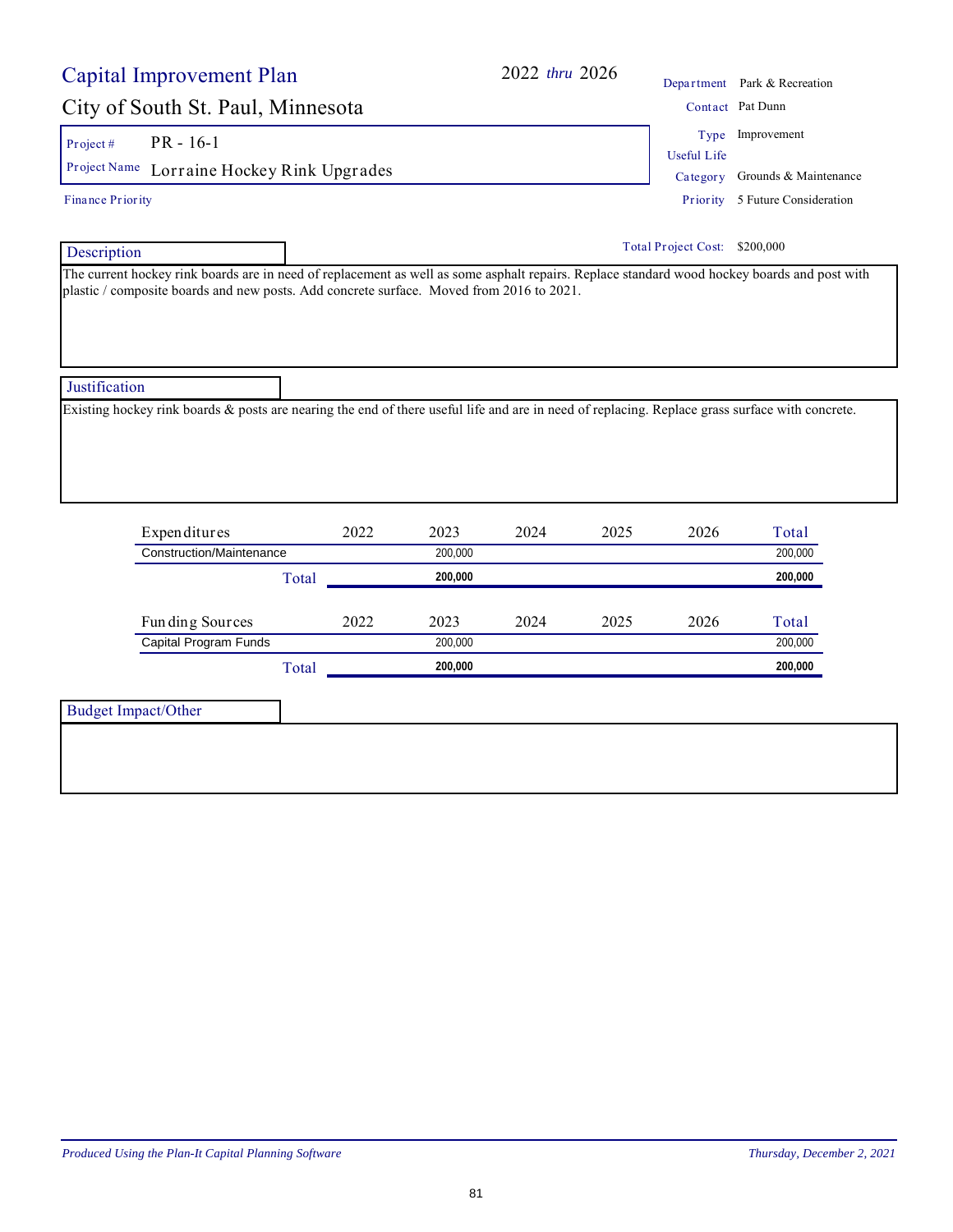|                         | <b>Capital Improvement Plan</b>                                                                                                                                                                           |       |        |      | 2022 thru 2026 |                               | Department Park & Recreation   |
|-------------------------|-----------------------------------------------------------------------------------------------------------------------------------------------------------------------------------------------------------|-------|--------|------|----------------|-------------------------------|--------------------------------|
|                         | City of South St. Paul, Minnesota                                                                                                                                                                         |       |        |      |                |                               | Contact Pat Dunn               |
| Project#                | PR - 17-2                                                                                                                                                                                                 |       |        |      |                | <b>Useful Life</b>            | Type Maintenance               |
|                         | Project Name Ball Field Rehabs                                                                                                                                                                            |       |        |      |                |                               | Category Grounds & Maintenance |
| <b>Finance Priority</b> |                                                                                                                                                                                                           |       |        |      |                |                               | Priority 1 Critical            |
| Description             |                                                                                                                                                                                                           |       |        |      |                | Total Project Cost: \$130,000 |                                |
|                         | Rehab ball fields, add additional Ag lime, grade and correct drainage.                                                                                                                                    |       |        |      |                |                               |                                |
| Justification<br>Pri or | Many ball fields through out the city are in need of corrective maintenance such as poorly draining fields, the addition of Ag lime and grading<br>work to insure the safety and usability for residents. |       | 2022   | 2023 | 2024           | 2025<br>2026                  | Total                          |
| 80,000                  | Expenditures<br><b>Construction/Maintenance</b>                                                                                                                                                           |       | 50,000 |      |                |                               | 50,000                         |
| Total                   |                                                                                                                                                                                                           | Total | 50,000 |      |                |                               | 50,000                         |
| Pri or                  | Fun ding Sources                                                                                                                                                                                          |       | 2022   | 2023 | 2024           | 2025<br>2026                  | Total                          |
|                         | Capital Program Funds                                                                                                                                                                                     |       | 50,000 |      |                |                               | 50,000                         |
| 80,000                  |                                                                                                                                                                                                           |       |        |      |                |                               |                                |
|                         |                                                                                                                                                                                                           | Total | 50,000 |      |                |                               | 50,000                         |
| Total                   | <b>Budget Impact/Other</b>                                                                                                                                                                                |       |        |      |                |                               |                                |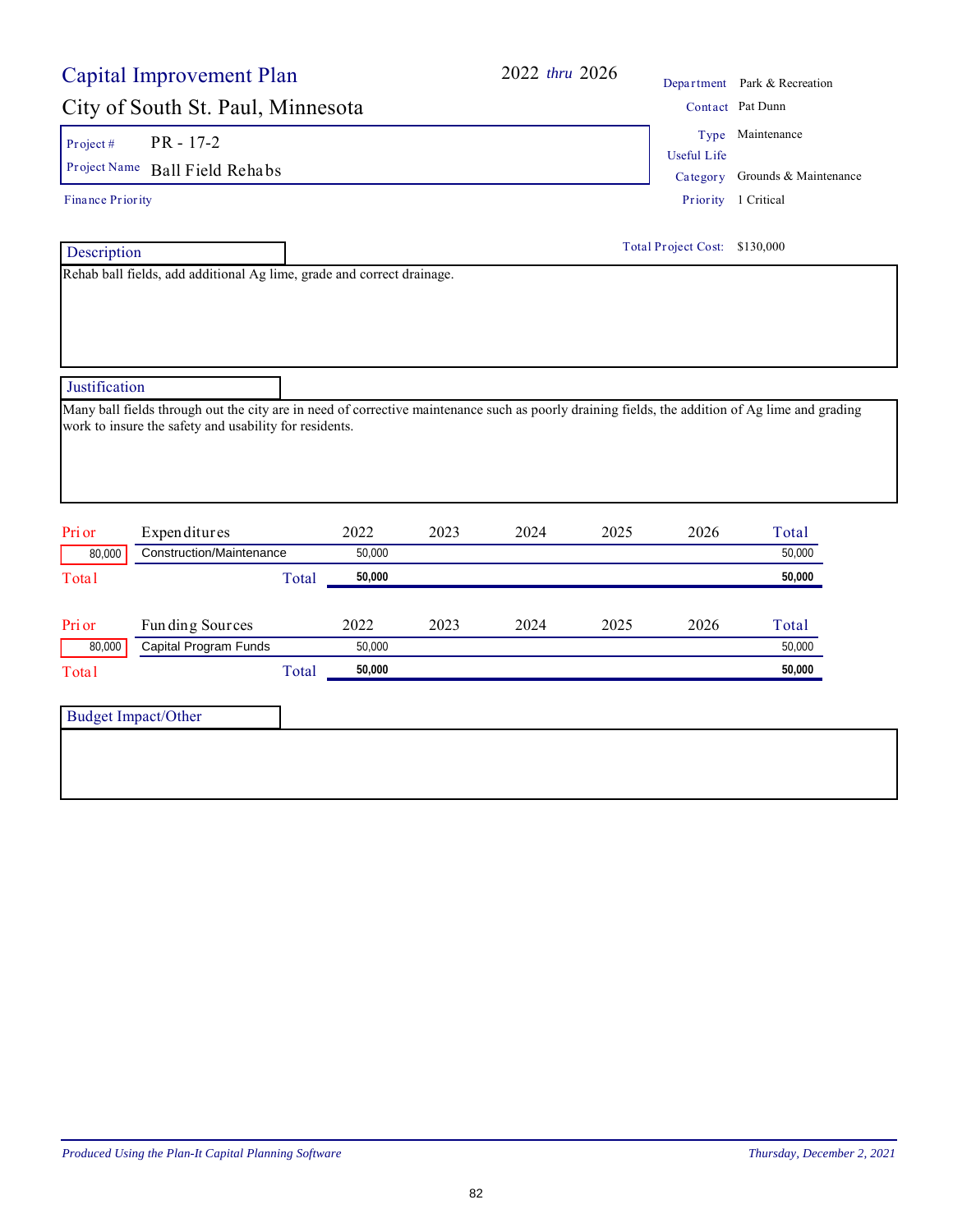## City of South St. Paul, Minnesota Contact Shannon Young

Project #  $PR - 18-10$ 

Project Name Harmon Park Play Structure Replacement Category Outdoor Equipment

Finance Priority

Description

Replacement of existing play structure at Harmon Park.

**Justification** 

The 2005 Master Plan recommended replacements and improvements to existing play structures in city parks. Th useful life of a play structure is 18-20 years, the structure at Harmon Park is approaching 30 years old and in need of replacement.

| Total |      |      | 100,000<br>100,000 |      | 100,000 |
|-------|------|------|--------------------|------|---------|
|       |      |      |                    |      | 100,000 |
|       |      |      |                    |      |         |
| 2022  | 2023 | 2024 | 2025               | 2026 | Total   |
|       |      |      | 100,000            |      | 100.000 |
| Total |      |      | 100,000            |      | 100.000 |
|       |      |      |                    |      |         |

83

Budget Impact/Other

Useful Life 20 Type Equipment

| Total Project Cost: | \$100,000 |
|---------------------|-----------|
|---------------------|-----------|

Priority 5 Future Consideration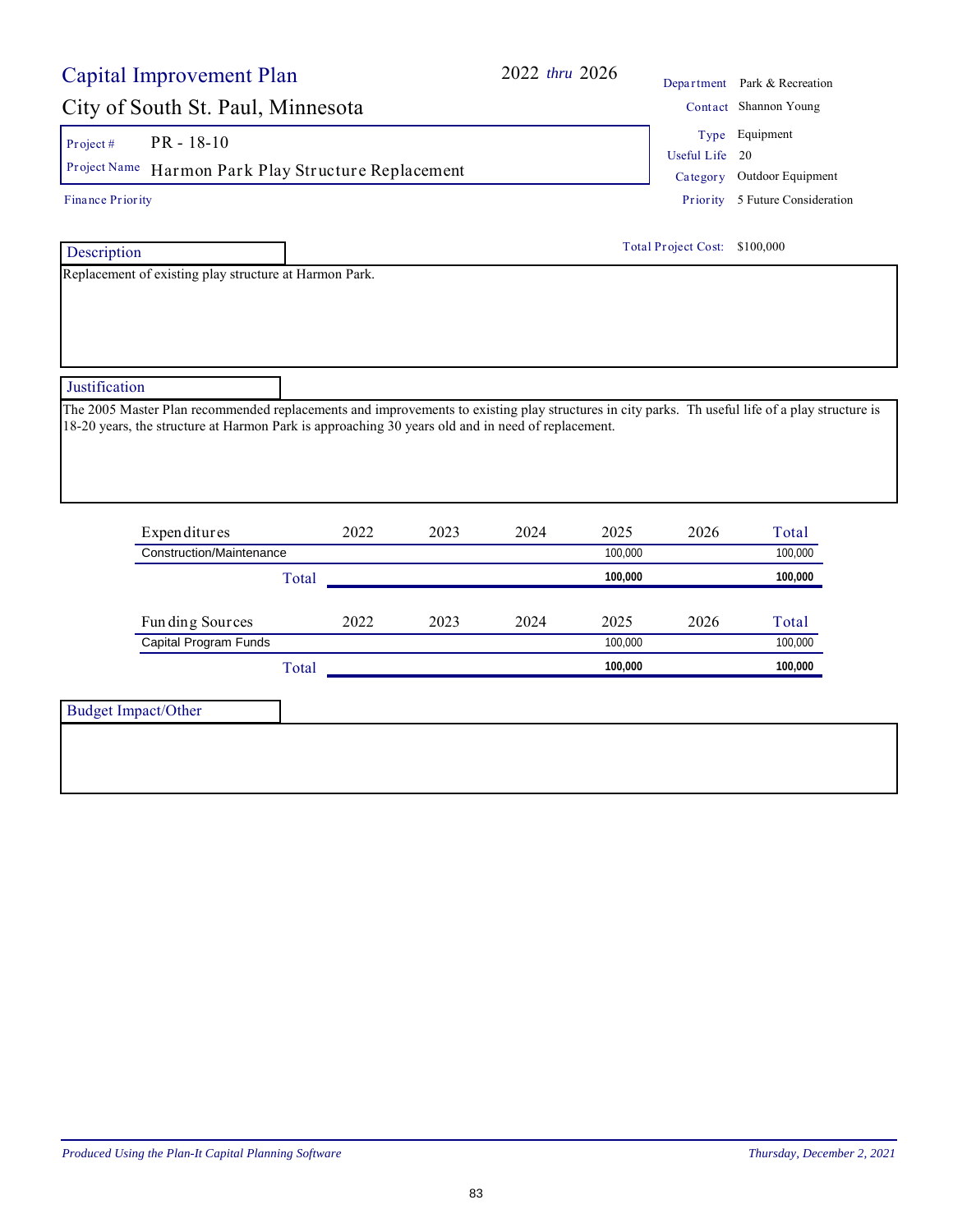|                         | Capital Improvement Plan                                                                                                                                                                                                                                                                                                                                                                                                                                        |                        |      | 2022 thru 2026 |      |                                 | Department Park & Recreation                                                                                                                       |
|-------------------------|-----------------------------------------------------------------------------------------------------------------------------------------------------------------------------------------------------------------------------------------------------------------------------------------------------------------------------------------------------------------------------------------------------------------------------------------------------------------|------------------------|------|----------------|------|---------------------------------|----------------------------------------------------------------------------------------------------------------------------------------------------|
|                         | City of South St. Paul, Minnesota                                                                                                                                                                                                                                                                                                                                                                                                                               |                        |      |                |      |                                 | Contact Shannon Young                                                                                                                              |
| Project#                | PR - 18-11                                                                                                                                                                                                                                                                                                                                                                                                                                                      |                        |      |                |      | Type                            | Improvement                                                                                                                                        |
| Project Name            | Wakota Trailhead                                                                                                                                                                                                                                                                                                                                                                                                                                                |                        |      |                |      | Useful Life                     | varies                                                                                                                                             |
|                         |                                                                                                                                                                                                                                                                                                                                                                                                                                                                 |                        |      |                |      | Category                        | Construction/Buildings                                                                                                                             |
| <b>Finance Priority</b> |                                                                                                                                                                                                                                                                                                                                                                                                                                                                 |                        |      |                |      | Priority                        | 1 Critical                                                                                                                                         |
| Description             |                                                                                                                                                                                                                                                                                                                                                                                                                                                                 |                        |      |                |      | Total Project Cost: \$1,700,000 |                                                                                                                                                    |
|                         | owned by South St. Paul that currently only has an unimproved parking lot and a 107-plot community garden. Through this project the City will<br>construct a trailhead facility with picnic facilities, restrooms, water fountain, bike fix-it station, wayfinding, and interpretation. The main parking<br>lot will be expanded to add 5 stalls, while the shared parking with the community garden will be paved and striped to efficiently park 44 vehicles. |                        |      |                |      |                                 |                                                                                                                                                    |
| Justification           |                                                                                                                                                                                                                                                                                                                                                                                                                                                                 |                        |      |                |      |                                 |                                                                                                                                                    |
|                         | to Hastings, a trail cooperatively planned and referenced in Comprehensive Plans by both Dakota County and South St. Paul.                                                                                                                                                                                                                                                                                                                                      |                        |      |                |      |                                 | access to the Mississippi River, the project will support increased use of the 27-mile Mississippi River Regional Trail (MRRT) connecting St. Paul |
|                         | This project is also part of a multi-jurisdictional effort to protect the Mississippi River Corridor. The removal of the closed wastewater treatment<br>plant w ill provide an opportunity for natural resources restoration and result in an overall improvement of scenic views in the area. Natural<br>resource improvements will also result from the proposed shoreline restoration that will occur as part of the overlook reconstruction.                |                        |      |                |      |                                 |                                                                                                                                                    |
| Pri or                  | Expenditures                                                                                                                                                                                                                                                                                                                                                                                                                                                    | 2022                   | 2023 | 2024           | 2025 | 2026                            | Total                                                                                                                                              |
| 125,000                 | Planning/Design<br>Construction/Maintenance                                                                                                                                                                                                                                                                                                                                                                                                                     | 75,000                 |      |                |      |                                 | 75,000                                                                                                                                             |
| Total                   | Total                                                                                                                                                                                                                                                                                                                                                                                                                                                           | 1,500,000<br>1,575,000 |      |                |      |                                 | 1,500,000<br>1,575,000                                                                                                                             |
| Pri or                  | Funding Sources                                                                                                                                                                                                                                                                                                                                                                                                                                                 | 2022                   | 2023 | 2024           | 2025 | 2026                            | Total                                                                                                                                              |
| 125,000                 | Capital Program Funds                                                                                                                                                                                                                                                                                                                                                                                                                                           | 225,000                |      |                |      |                                 | 225,000                                                                                                                                            |
|                         | County                                                                                                                                                                                                                                                                                                                                                                                                                                                          | 335,000                |      |                |      |                                 | 335,000                                                                                                                                            |
| Total                   | Federal                                                                                                                                                                                                                                                                                                                                                                                                                                                         | 1,015,000              |      |                |      |                                 | 1,015,000                                                                                                                                          |
|                         | Total                                                                                                                                                                                                                                                                                                                                                                                                                                                           | 1,575,000              |      |                |      |                                 | 1,575,000                                                                                                                                          |
|                         |                                                                                                                                                                                                                                                                                                                                                                                                                                                                 |                        |      |                |      |                                 |                                                                                                                                                    |
|                         | <b>Budget Impact/Other</b><br>This project is dependent on award of \$984,000 in federal funds from the Federal Lands Access Program (FLAP) and \$290,000 in County funds to                                                                                                                                                                                                                                                                                    |                        |      |                |      |                                 |                                                                                                                                                    |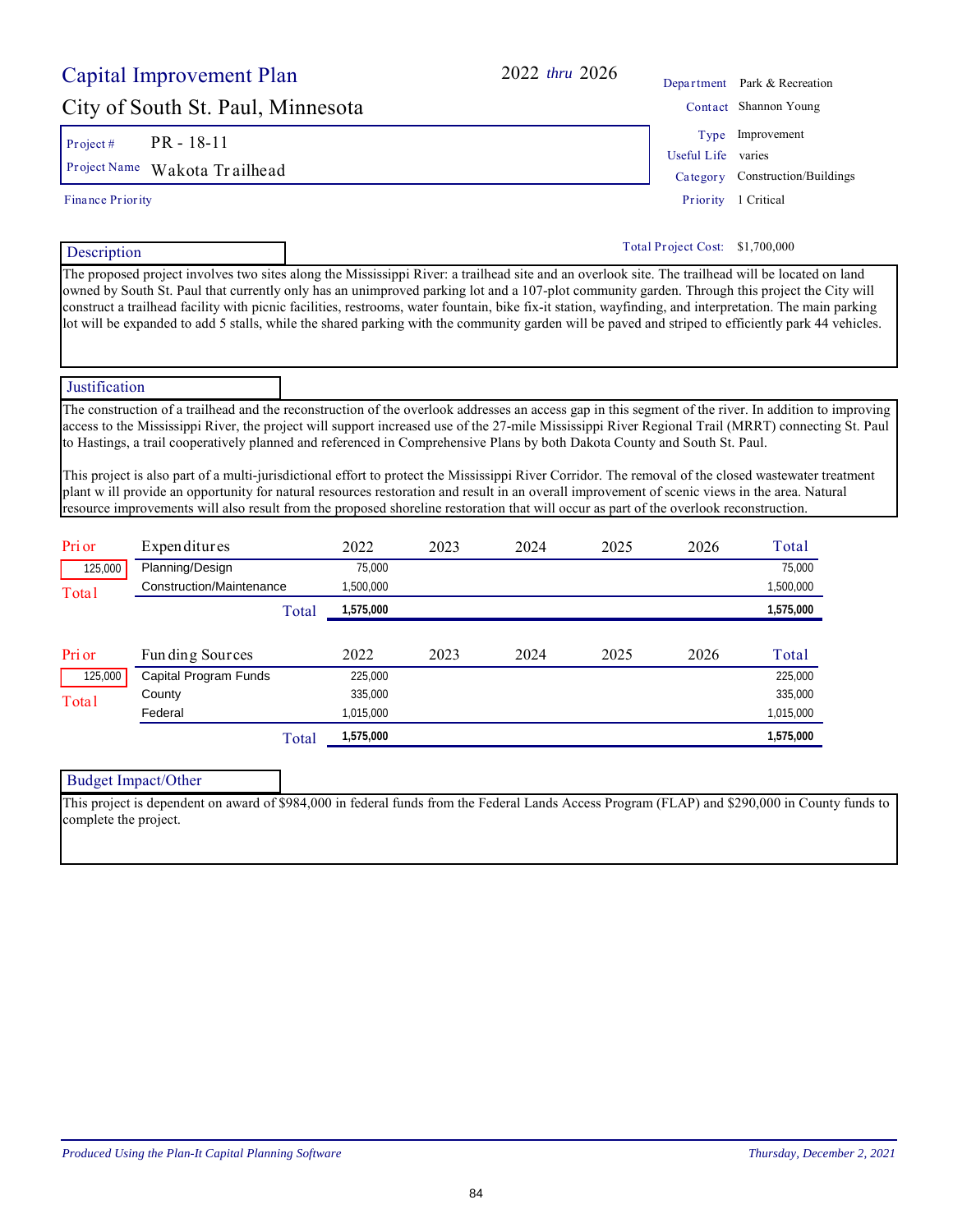## City of South St. Paul, Minnesota Contact Shannon Contact Shannon Contact Shannon Contact Shannon Co

Project #  $PR - 18-6$ 

Project Name Veterans Field Play Structure Replacement Category Out

Finance Priority

#### Description

Replacement of existing play structure at Veterans Field. Moved from 2019 to 2021.

# **Justification**

The 2005 Master Plan recommended replacements and improvements to existing play structures in city parks. The useful life of a play structure is 18-20 years, the structure at Veterans Field is approaching 30 years old and in need of replacement.

| Expenditures             |       | 2022 | 2023    | 2024 | 2025 | 2026 | Total   |
|--------------------------|-------|------|---------|------|------|------|---------|
| Construction/Maintenance |       |      | 125.000 |      |      |      | 125,000 |
|                          | Total |      | 125.000 |      |      |      | 125,000 |
| Funding Sources          |       | 2022 | 2023    | 2024 | 2025 | 2026 | Total   |
| Capital Program Funds    |       |      | 125.000 |      |      |      | 125.000 |
|                          | Total |      | 125.000 |      |      |      | 125.000 |
|                          |       |      |         |      |      |      |         |

Budget Impact/Other

|                | Department Park & Recreation |
|----------------|------------------------------|
|                | Contact Shannon Young        |
|                | Type Equipment               |
| Useful Life 20 |                              |
|                | Category Outdoor Equipmen    |
|                |                              |

Priority 2 Very Important

Total Project Cost: \$125,000

2022 *thru* 2026 Depa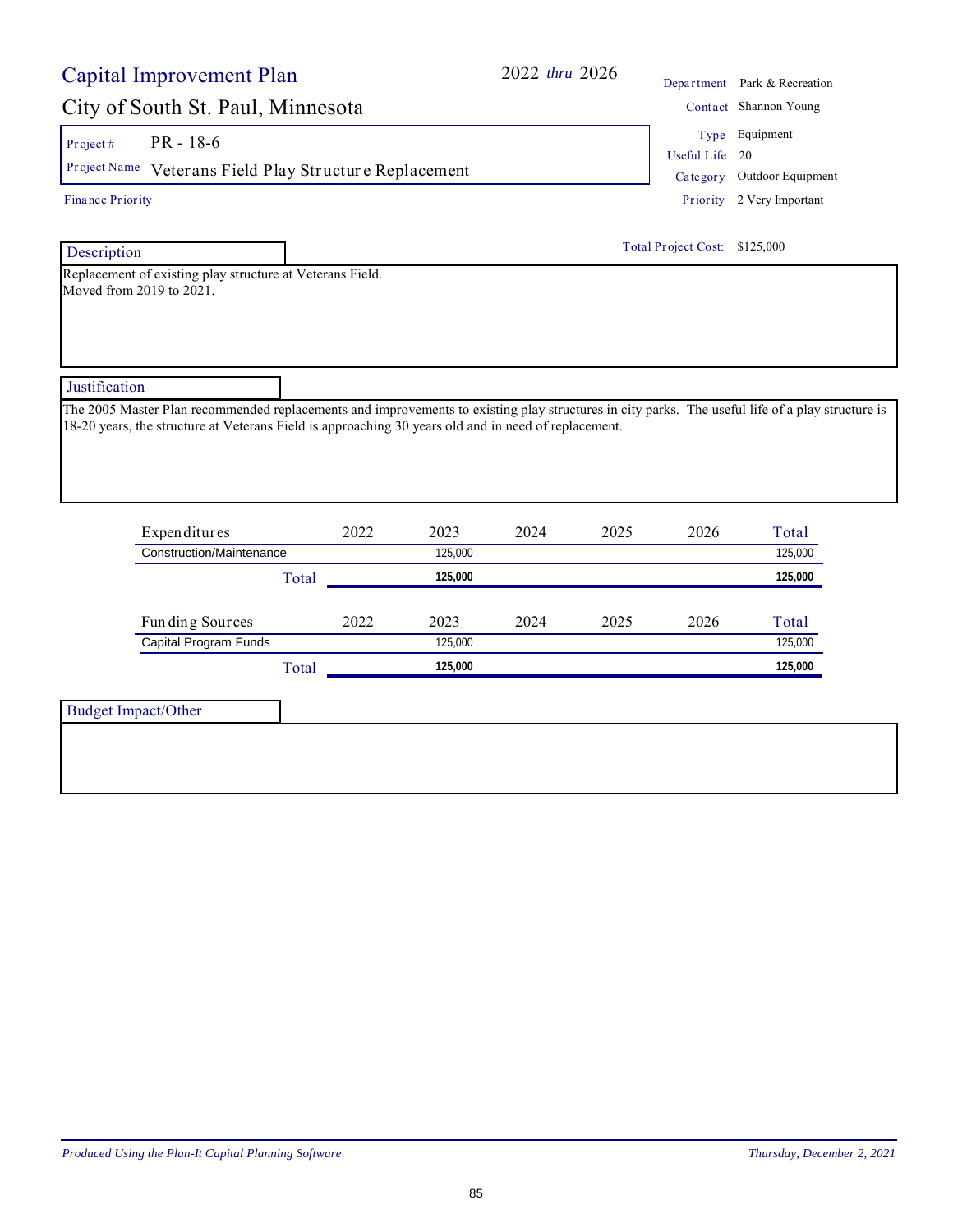## City of South St. Paul, Minnesota Contact Shannon Young

Project #  $PR - 18-7$ 

Project Name Lorraine Park Play Structure Replacement Category Outdoor Equipment

Finance Priority

 Description Replacement of existing play structure at Lorraine Park.

**Justification** 

The 2005 Master Plan recommended replacements and improvements to existing play structures in city parks. The useful life of a play structure is 18-20 years, the structure at Lorraine Park is approaching 30 years old and in need of replacement.

| Expenditures             | 2022  | 2023 | 2024    | 2025 | 2026 | Total   |
|--------------------------|-------|------|---------|------|------|---------|
| Construction/Maintenance |       |      | 250.000 |      |      | 250,000 |
|                          | Total |      | 250.000 |      |      | 250.000 |
| Funding Sources          | 2022  | 2023 | 2024    | 2025 | 2026 | Total   |
| Capital Program Funds    |       |      | 250.000 |      |      | 250.000 |
|                          |       |      |         |      |      |         |

Budget Impact/Other

2022 *thru* 2026 Department Park & Recreation Priority 5 Future Consideration Useful Life 20 Type Equipment

Total Project Cost: \$250,000

86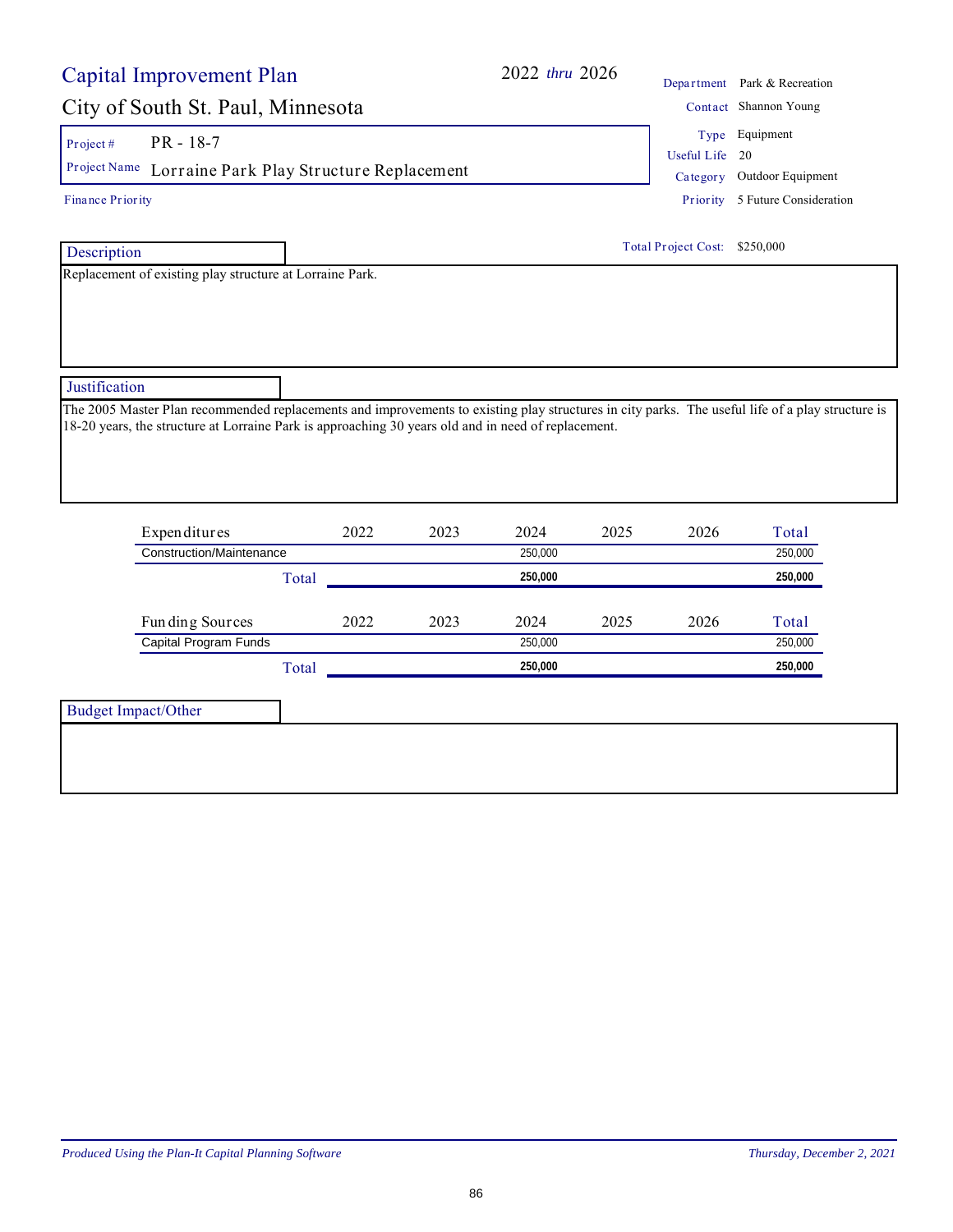## City of South St. Paul, Minnesota

Project #  $PR - 18-8$ 

Project Name Kaposia Park Play Structure Replacement  $C_a$ 

Finance Priority

Description

Replacement of existing play structure at Kaposia Park.

#### **Justification**

The 2005 Master Plan recommended replacements and improvements to existing play structures in city parks. The useful life of a play structure is 18-20 years, the structure at Kaposia Park is approaching 30 years old and in need of replacement.

| Expenditures             | 2022    | 2023 | 2024 | 2025 | 2026 | Total   |
|--------------------------|---------|------|------|------|------|---------|
| Construction/Maintenance | 125.000 |      |      |      |      | 125,000 |
| Total                    | 125,000 |      |      |      |      | 125,000 |
| Funding Sources          | 2022    | 2023 | 2024 | 2025 | 2026 | Total   |
| Capital Program Funds    | 125.000 |      |      |      |      | 125,000 |
|                          |         |      |      |      |      |         |

87

Budget Impact/Other

|                | Department Park & Recreation |
|----------------|------------------------------|
|                | Contact Shannon Young        |
|                | Type Equipment               |
| Useful Life 20 |                              |
|                | Category Outdoor Equipment   |

Priority 5 Future Consideration

Total Project Cost: \$125,000

2022 *thru* 2026 Depa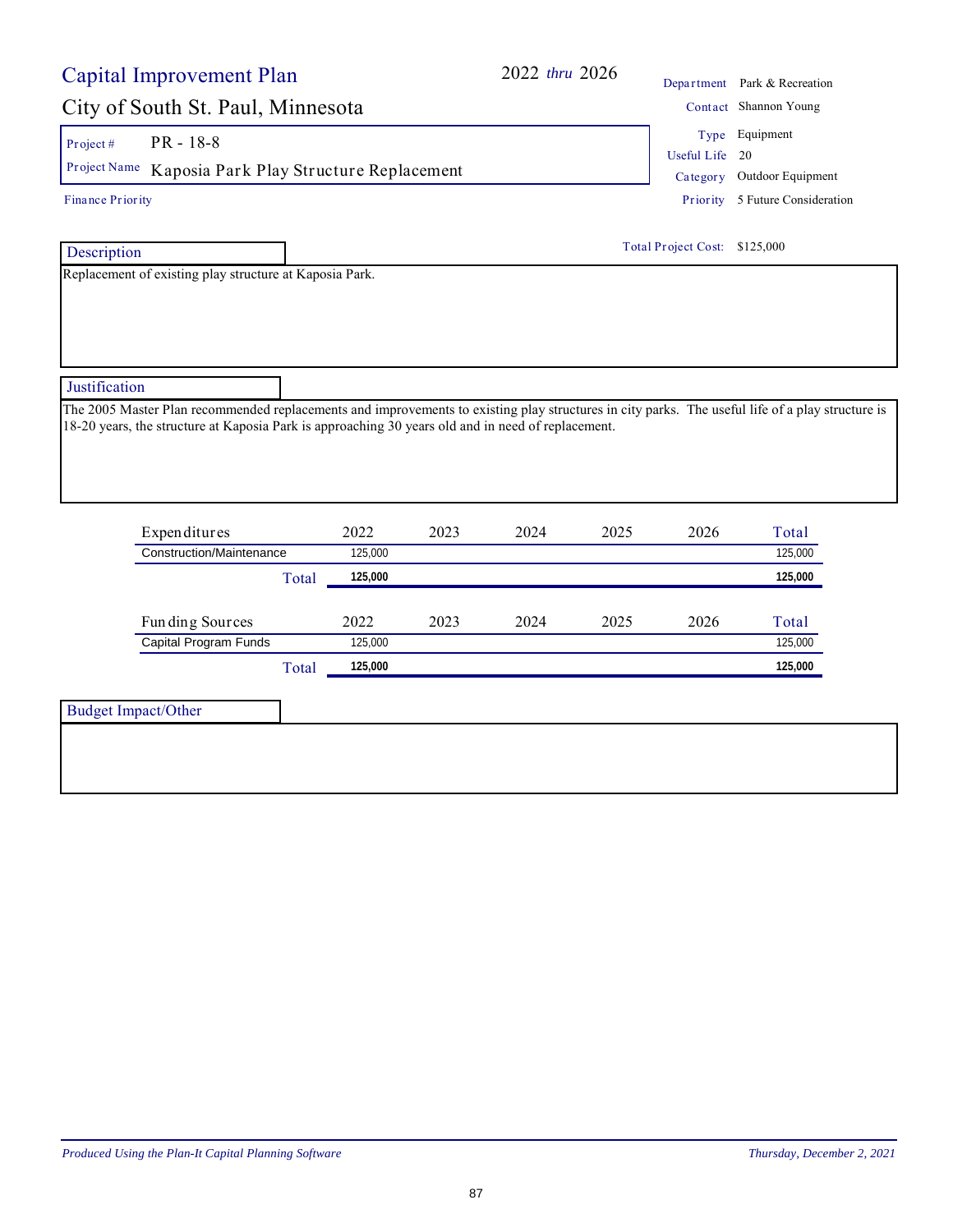| City of South St. Paul, Minnesota               | Capital Improvement Plan |      |                 | 2022 thru 2026 |                    |                               | Department Park & Recreation   |
|-------------------------------------------------|--------------------------|------|-----------------|----------------|--------------------|-------------------------------|--------------------------------|
|                                                 |                          |      |                 |                |                    |                               | Contact Pat Dunn               |
| $PR - 21 - 10$<br>Project#                      |                          |      |                 |                |                    |                               | Type Unassigned                |
| Project Name                                    |                          |      |                 |                | <b>Useful Life</b> |                               |                                |
|                                                 | Splash Pool Improvements |      |                 |                |                    |                               | Category Grounds & Maintenance |
| <b>Finance Priority</b>                         |                          |      |                 |                |                    | Priority n/a                  |                                |
| Description                                     |                          |      |                 |                |                    | Total Project Cost: \$200,000 |                                |
| Replace water features at the splash pad.       |                          |      |                 |                |                    |                               |                                |
|                                                 |                          |      |                 |                |                    |                               |                                |
|                                                 |                          |      |                 |                |                    |                               |                                |
|                                                 |                          |      |                 |                |                    |                               |                                |
|                                                 |                          |      |                 |                |                    |                               |                                |
| Justification                                   |                          |      |                 |                |                    |                               |                                |
|                                                 |                          |      |                 |                |                    |                               |                                |
|                                                 |                          |      |                 |                |                    |                               |                                |
|                                                 |                          |      |                 |                |                    |                               |                                |
|                                                 |                          |      |                 |                |                    |                               |                                |
|                                                 |                          |      |                 |                |                    |                               |                                |
|                                                 |                          |      |                 |                |                    |                               |                                |
| Expenditures<br><b>Construction/Maintenance</b> |                          | 2022 | 2023<br>200,000 | 2024           | 2025               | 2026                          | Total<br>200,000               |
|                                                 |                          |      |                 |                |                    |                               |                                |
|                                                 | Total                    |      | 200,000         |                |                    |                               | 200,000                        |
|                                                 |                          |      |                 |                |                    |                               |                                |
|                                                 |                          |      |                 |                |                    |                               |                                |
| Funding Sources                                 |                          | 2022 | 2023            | 2024           | 2025               | 2026                          | Total                          |
| Capital Program Funds                           |                          |      | 200,000         |                |                    |                               | 200,000                        |
|                                                 | Total                    |      | 200,000         |                |                    |                               | 200,000                        |
| <b>Budget Impact/Other</b>                      |                          |      |                 |                |                    |                               |                                |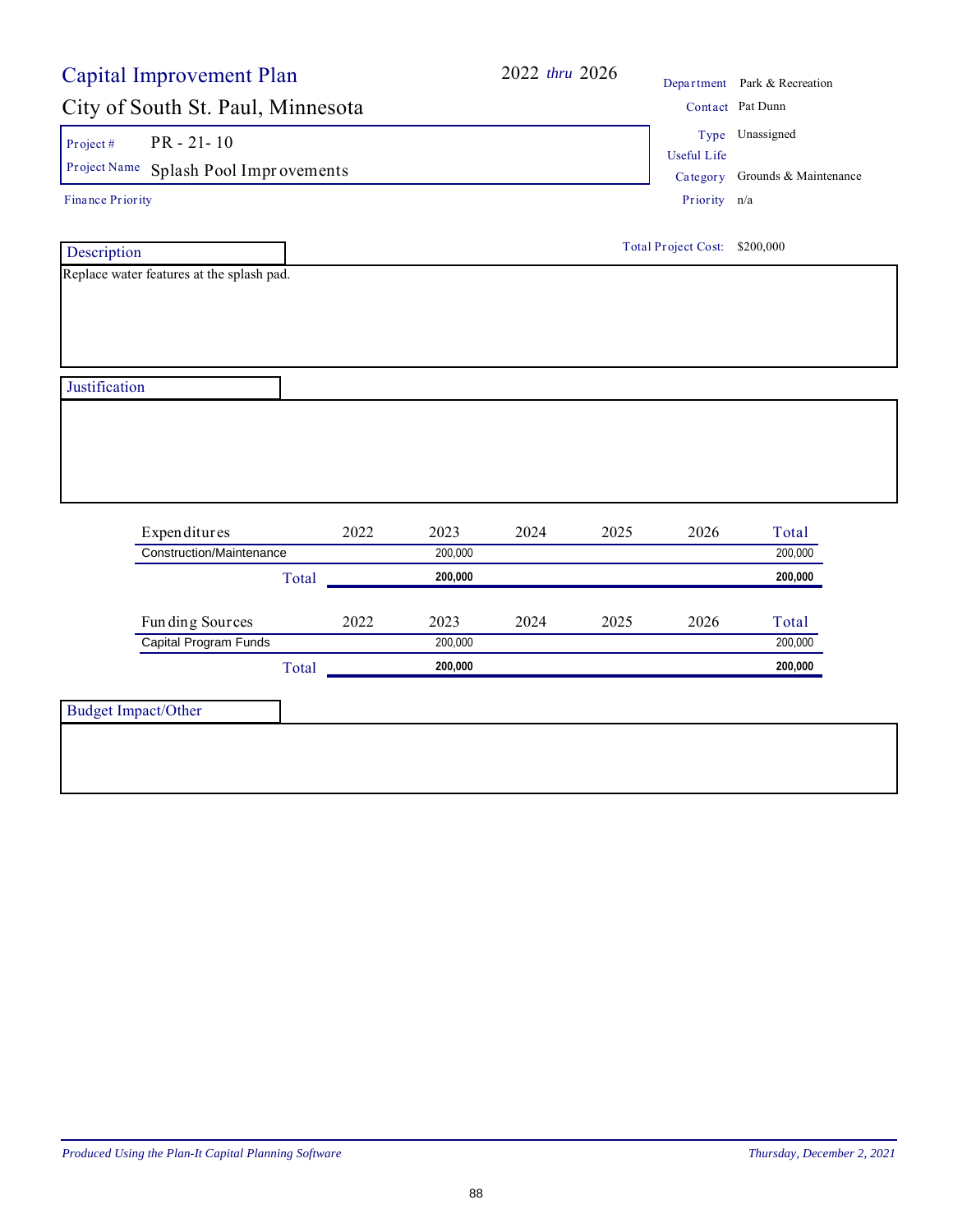|                                         | <b>Capital Improvement Plan</b> |      |           |                     |                    |                                 | Department Park & Recreation |
|-----------------------------------------|---------------------------------|------|-----------|---------------------|--------------------|---------------------------------|------------------------------|
| City of South St. Paul, Minnesota       |                                 |      |           |                     |                    |                                 | Contact Shannon Young        |
| PR-2111<br>Project#                     |                                 |      |           |                     | <b>Useful Life</b> | Type Unassigned                 |                              |
| Project Name Northview Pool Replacement |                                 |      |           | Category Unassigned |                    |                                 |                              |
| Finance Priority                        |                                 |      |           |                     |                    | Priority n/a                    |                              |
| Description                             |                                 |      |           |                     |                    | Total Project Cost: \$5,500,000 |                              |
| Replace existing pool.                  |                                 |      |           |                     |                    |                                 |                              |
|                                         |                                 |      |           |                     |                    |                                 |                              |
|                                         |                                 |      |           |                     |                    |                                 |                              |
|                                         |                                 |      |           |                     |                    |                                 |                              |
| Justification                           |                                 |      |           |                     |                    |                                 |                              |
|                                         |                                 |      |           |                     |                    |                                 |                              |
|                                         |                                 |      |           |                     |                    |                                 |                              |
|                                         |                                 |      |           |                     |                    |                                 |                              |
|                                         |                                 |      |           |                     |                    |                                 |                              |
|                                         |                                 |      |           |                     |                    |                                 |                              |
|                                         |                                 |      |           |                     |                    |                                 |                              |
| Expenditures                            |                                 | 2022 | 2023      | 2024                | 2025               | 2026                            | Total                        |
| <b>Construction/Maintenance</b>         |                                 |      | 5,500,000 |                     |                    |                                 | 5,500,000                    |
|                                         | Total                           |      | 5,500,000 |                     |                    |                                 | 5,500,000                    |
|                                         |                                 |      |           |                     |                    |                                 |                              |
| Funding Sources                         |                                 | 2022 | 2023      | 2024                | 2025               | 2026                            | Total                        |
| Sales Tax                               |                                 |      | 5,500,000 |                     |                    |                                 | 5,500,000                    |
|                                         | Total                           |      | 5,500,000 |                     |                    |                                 | 5,500,000                    |
| <b>Budget Impact/Other</b>              |                                 |      |           |                     |                    |                                 |                              |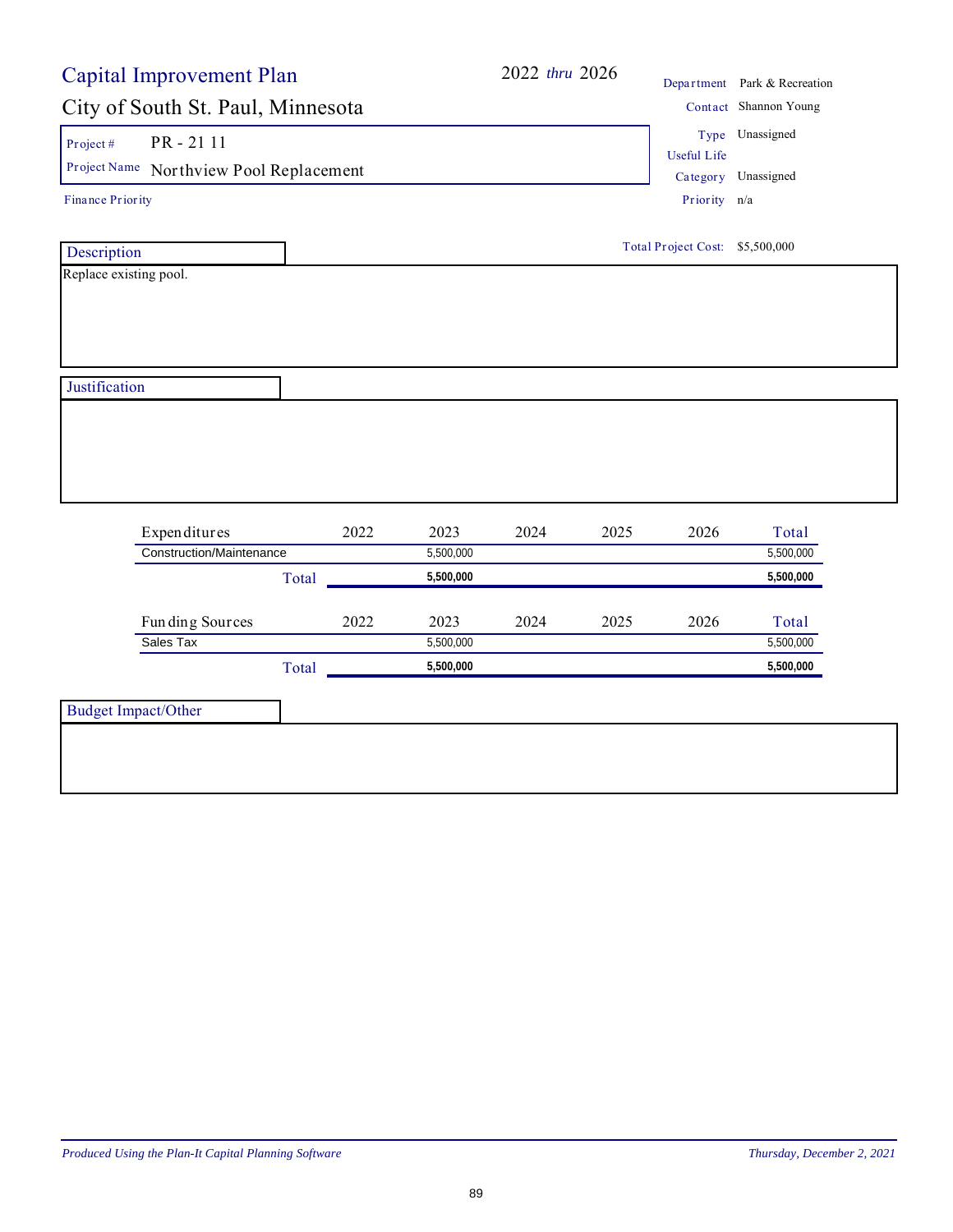Project #  $PR - 22-01$ 

Phase 1 - Shoreline restoration

Project Name Seidl's Lake Tr ail and Shoreline Restoration Category Grounds & Maintenance

| Finance Priority |  |
|------------------|--|
|------------------|--|

Description

Phase 2 - Trail

Total Project Cost: \$890,000

**Justification** 

Restoration of the Seidl's Lake shoreline will prevent erosion and improve water quality. Funding is contingent on obtaining grant funding from DNR Trail and Conservation Partners Legacy Grants and partnership with Inver Grove Heights.

| Expenditures                 |       | 2022   | 2023    | 2024    | 2025 | 2026 | Total   |
|------------------------------|-------|--------|---------|---------|------|------|---------|
| Planning/Design              |       | 75.000 | 33.000  |         |      |      | 108.000 |
| Construction/Maintenance     |       |        | 382.000 | 400.000 |      |      | 782.000 |
|                              | Total | 75.000 | 415.000 | 400.000 |      |      | 890,000 |
|                              |       |        |         |         |      |      |         |
|                              |       |        |         |         |      |      |         |
| Fun ding Sources             |       | 2022   | 2023    | 2024    | 2025 | 2026 | Total   |
| Capital Program Funds        |       | 32.500 |         | 43.000  |      |      | 75.500  |
| <b>Other Funding Sources</b> |       | 32.500 |         | 400.000 |      |      | 432.500 |
| <b>State</b>                 |       |        | 382.000 |         |      |      | 382.000 |
|                              | Total | 65.000 | 382.000 | 443.000 |      |      | 890.000 |

| <b>Budget Impact/Other</b> |  |
|----------------------------|--|
|                            |  |
|                            |  |

Useful Life 30 Type Improvement

Priority n/a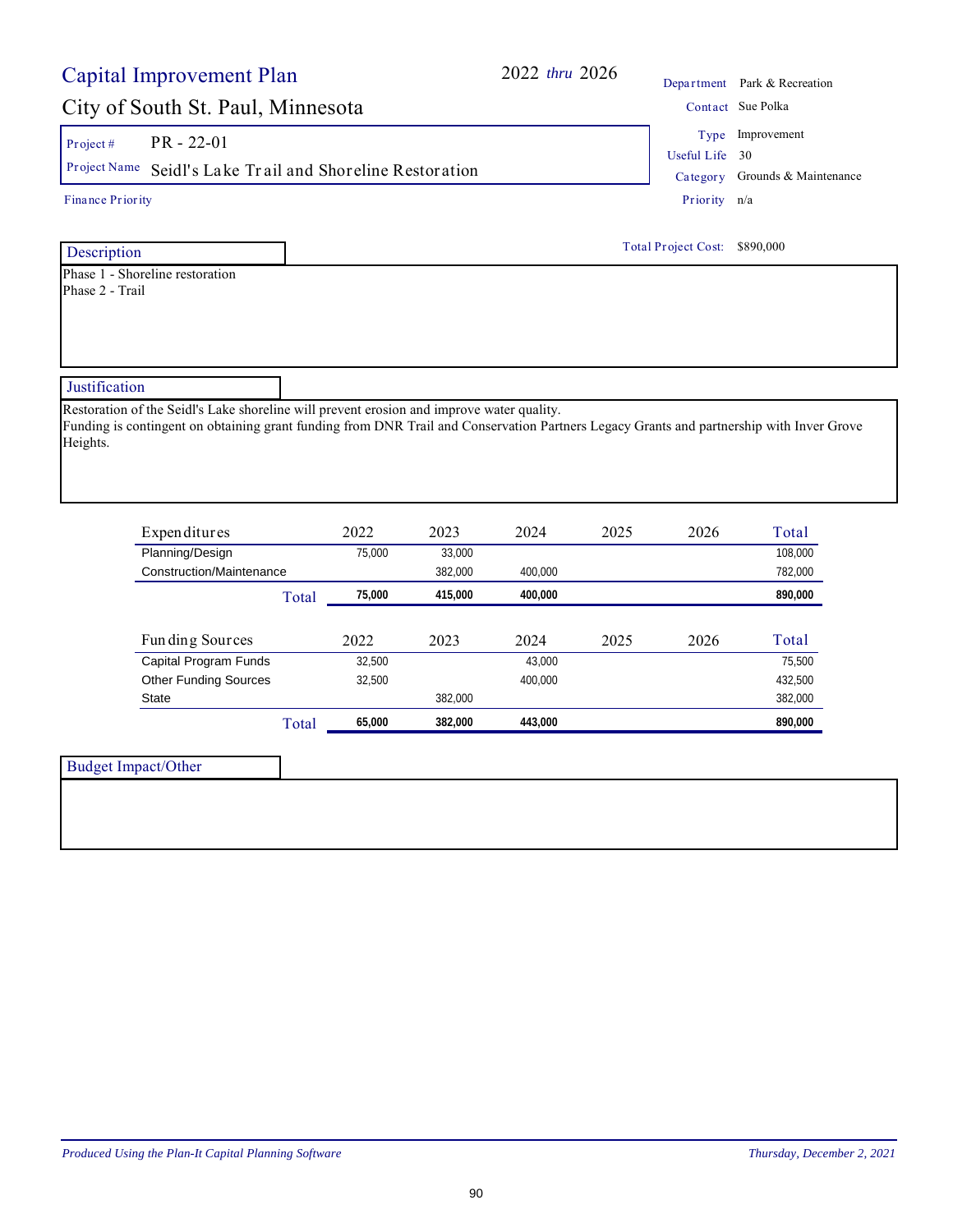| <b>Capital Improvement Plan</b>                                              |       |      |                    | 2022 thru 2026 |                |                                                     | Department Park & Recreation |
|------------------------------------------------------------------------------|-------|------|--------------------|----------------|----------------|-----------------------------------------------------|------------------------------|
| City of South St. Paul, Minnesota                                            |       |      |                    |                |                |                                                     | Contact Pat Dunn             |
| $PR - 22 - 05$<br>Project#<br>Project Name Kaposia Park Building Restoration |       |      |                    |                | Useful Life 15 | Type Maintenance<br>Category Construction/Buildings |                              |
| <b>Finance Priority</b>                                                      |       |      |                    |                |                | Priority n/a                                        |                              |
| Description                                                                  |       |      |                    |                |                | Total Project Cost: \$100,000                       |                              |
| Restoration of the building at Kaposia Park to current building standards.   |       |      |                    |                |                |                                                     |                              |
| Justification                                                                |       |      |                    |                |                |                                                     |                              |
|                                                                              |       |      |                    |                |                |                                                     |                              |
| Expenditures                                                                 |       | 2022 | 2023               | 2024           | 2025           | 2026                                                | Total                        |
| <b>Construction/Maintenance</b>                                              | Total |      | 100,000<br>100,000 |                |                |                                                     | 100,000<br>100,000           |
| Fun ding Sources                                                             |       | 2022 | 2023               | 2024           | 2025           | 2026                                                | Total                        |
| Capital Program Funds                                                        |       |      | 100,000            |                |                |                                                     | 100,000                      |
|                                                                              | Total |      | 100,000            |                |                |                                                     | 100,000                      |
| <b>Budget Impact/Other</b>                                                   |       |      |                    |                |                |                                                     |                              |
|                                                                              |       |      |                    |                |                |                                                     |                              |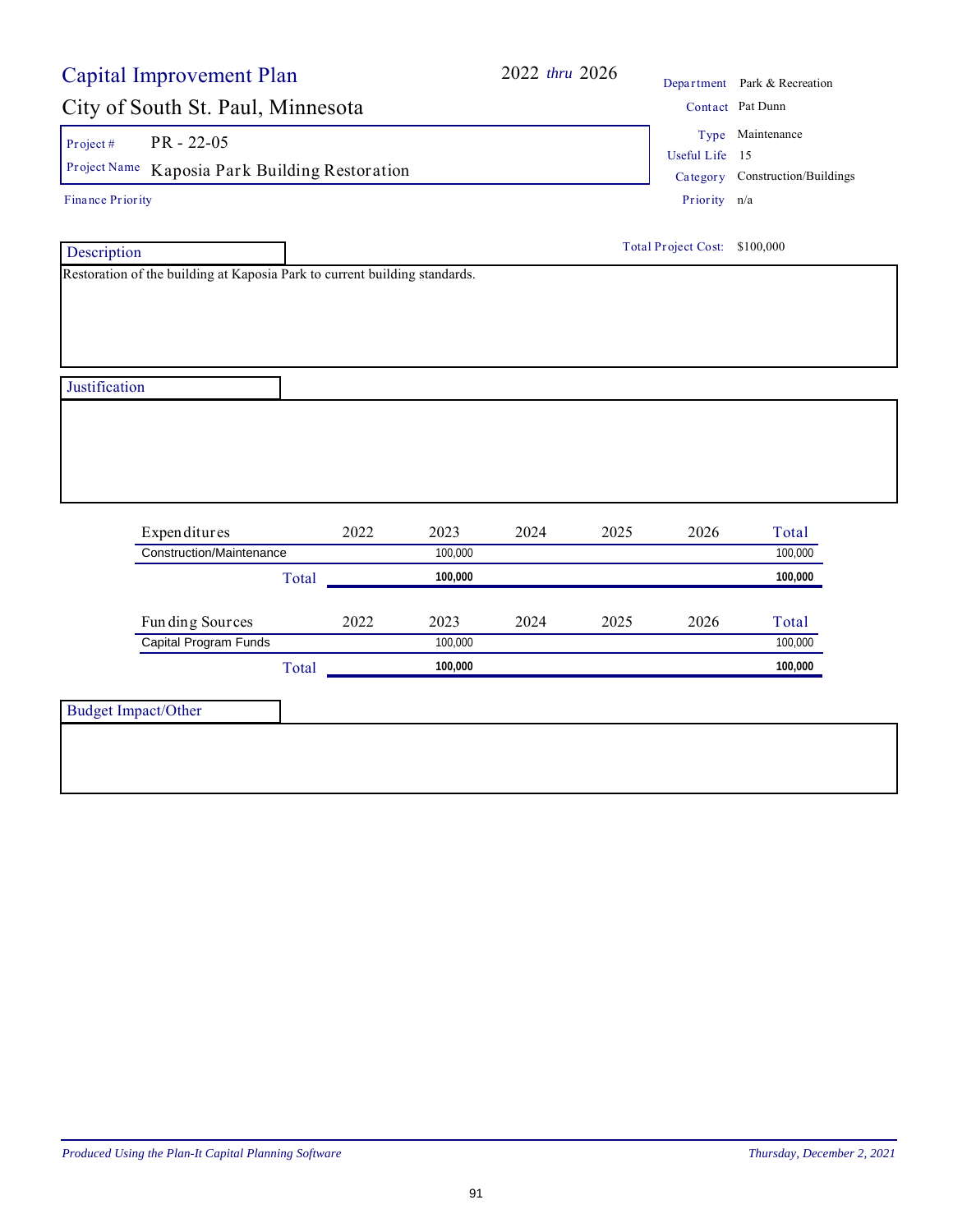92

Project #  $PR - 24-1$ 

Project Name Northview Playground-Container Upgrade Category Grounds & Maintenance

Finance Priority

#### Description

The playground container at Northview Playground is part concrete and part wood. The wood is deteriorating and needs to be replaced. Some other minor equipment upgrades might also be included.

**Justification** 

This project is needed to properly maintain the playground facility.

| Expenditures             |       | 2022 | 2023 | 2024   | 2025 | 2026 | Total  |
|--------------------------|-------|------|------|--------|------|------|--------|
| Construction/Maintenance |       |      |      | 50,000 |      |      | 50,000 |
|                          | Total |      |      | 50,000 |      |      | 50,000 |
| Funding Sources          |       | 2022 | 2023 | 2024   | 2025 | 2026 | Total  |
| Capital Program Funds    |       |      |      | 50,000 |      |      | 50,000 |
|                          |       |      |      | 50.000 |      |      | 50,000 |

Budget Impact/Other

City of South St. Paul, Minnesota Contact Pat Dunn Useful Life 40 Type Improvement

#### Total Project Cost: \$50,000

## Capital Improvement Plan

Priority 2 Very Important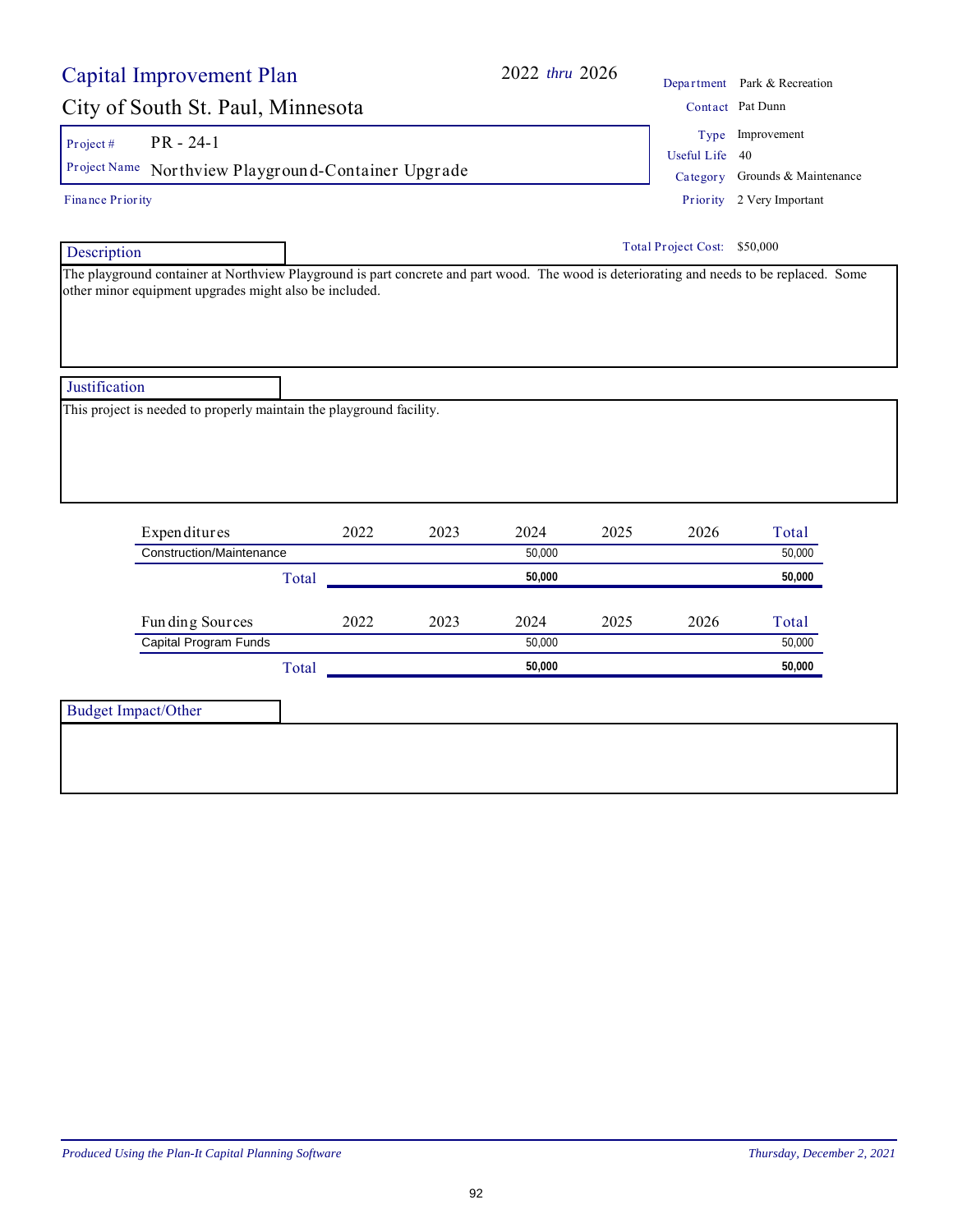#### The playground container at Spruce Park Playground is part concrete and part wood. The wood is deteriorating and needs to be replaced. Some

other minor equipment upgrades might also be included.

**Justification** 

Description

Finance Priority

This project is needed to properly maintain the playground facility.

| Expenditures             | 2022  | 2023 | 2024   | 2025 | 2026 | Total  |
|--------------------------|-------|------|--------|------|------|--------|
| Construction/Maintenance |       |      | 50,000 |      |      | 50,000 |
|                          | Total |      | 50.000 |      |      | 50,000 |
| Funding Sources          | 2022  | 2023 | 2024   | 2025 | 2026 | Total  |
| Capital Program Funds    |       |      | 50,000 |      |      | 50,000 |
|                          | Total |      | 50,000 |      |      | 50,000 |
|                          |       |      |        |      |      |        |

Budget Impact/Other



Priority 2 Very Important

#### Total Project Cost: \$50,000

2022 *thru* 2026 Department Park & Recreation

Capital Improvement Plan

Project #  $PR - 24-2$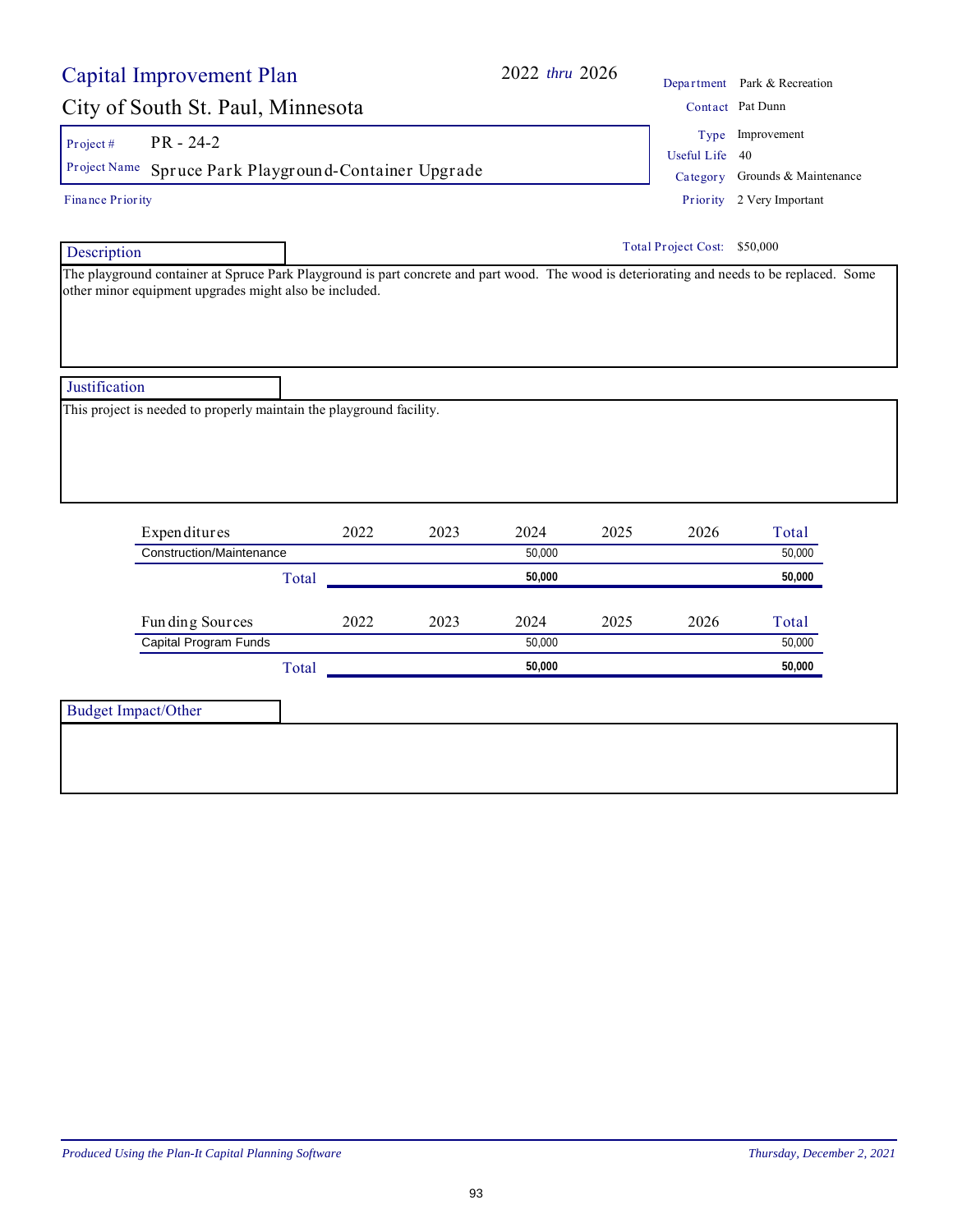| Project#                           | $POL - 14 - 106$                                                                                                                                                                                           |       |        |        |        |        |                            | Type Equipment                              |         |
|------------------------------------|------------------------------------------------------------------------------------------------------------------------------------------------------------------------------------------------------------|-------|--------|--------|--------|--------|----------------------------|---------------------------------------------|---------|
| Project Name                       | Automatic License Plate Readers                                                                                                                                                                            |       |        |        |        |        | Useful Life                | 10                                          |         |
|                                    | Finance Priority                                                                                                                                                                                           |       |        |        |        |        | Category<br>Priority       | Police & Fire Equipment<br>2 Very Important |         |
| Description                        |                                                                                                                                                                                                            |       |        |        |        |        | <b>Total Project Cost:</b> | \$379,000                                   |         |
|                                    | Add Automatic License Plate Readers (ALPR) to existing police patrol fleet (one per year).<br>Prices increased 2017-2020 from \$18,000 to \$19,000<br>Prices increased 2022-2031 from \$19,000 to \$25,000 |       |        |        |        |        |                            |                                             |         |
| Justification                      |                                                                                                                                                                                                            |       |        |        |        |        |                            |                                             |         |
|                                    | unlicensed drivers. The historical data can also be used to help solve crimes and locate suspects.                                                                                                         |       |        |        |        |        |                            |                                             |         |
|                                    |                                                                                                                                                                                                            |       |        |        |        |        |                            |                                             |         |
|                                    | Expenditures                                                                                                                                                                                               |       | 2022   | 2023   | 2024   | 2025   | 2026                       | Total                                       | Futu re |
| 129,000                            | Equip/Vehicles/Furnishings                                                                                                                                                                                 |       | 25,000 | 25,000 | 25,000 | 25,000 | 25,000                     | 125,000                                     | 125,000 |
|                                    |                                                                                                                                                                                                            | Total | 25,000 | 25,000 | 25,000 | 25,000 | 25,000                     | 125,000                                     | Total   |
|                                    | Funding Sources                                                                                                                                                                                            |       | 2022   | 2023   | 2024   | 2025   | 2026                       | Total                                       | Futu re |
| 129,000                            | Capital Program Funds<br><b>State</b>                                                                                                                                                                      |       | 25,000 | 25,000 | 25,000 | 25,000 | 25,000                     | 75,000<br>50,000                            | 125,000 |
| Pri or<br>Total<br>Pri or<br>Total |                                                                                                                                                                                                            | Total | 25,000 | 25,000 | 25,000 | 25,000 | 25,000                     | 125,000                                     | Total   |
|                                    | <b>Budget Impact/Other</b><br>Potential for grant funding exists for these devices but the potential is diminshing year to year                                                                            |       |        |        |        |        |                            |                                             |         |

City of South St. Paul, Minnesota Contact Bill Messerich

2022 *thru* 2026 Department Police Protection

Capital Improvement Plan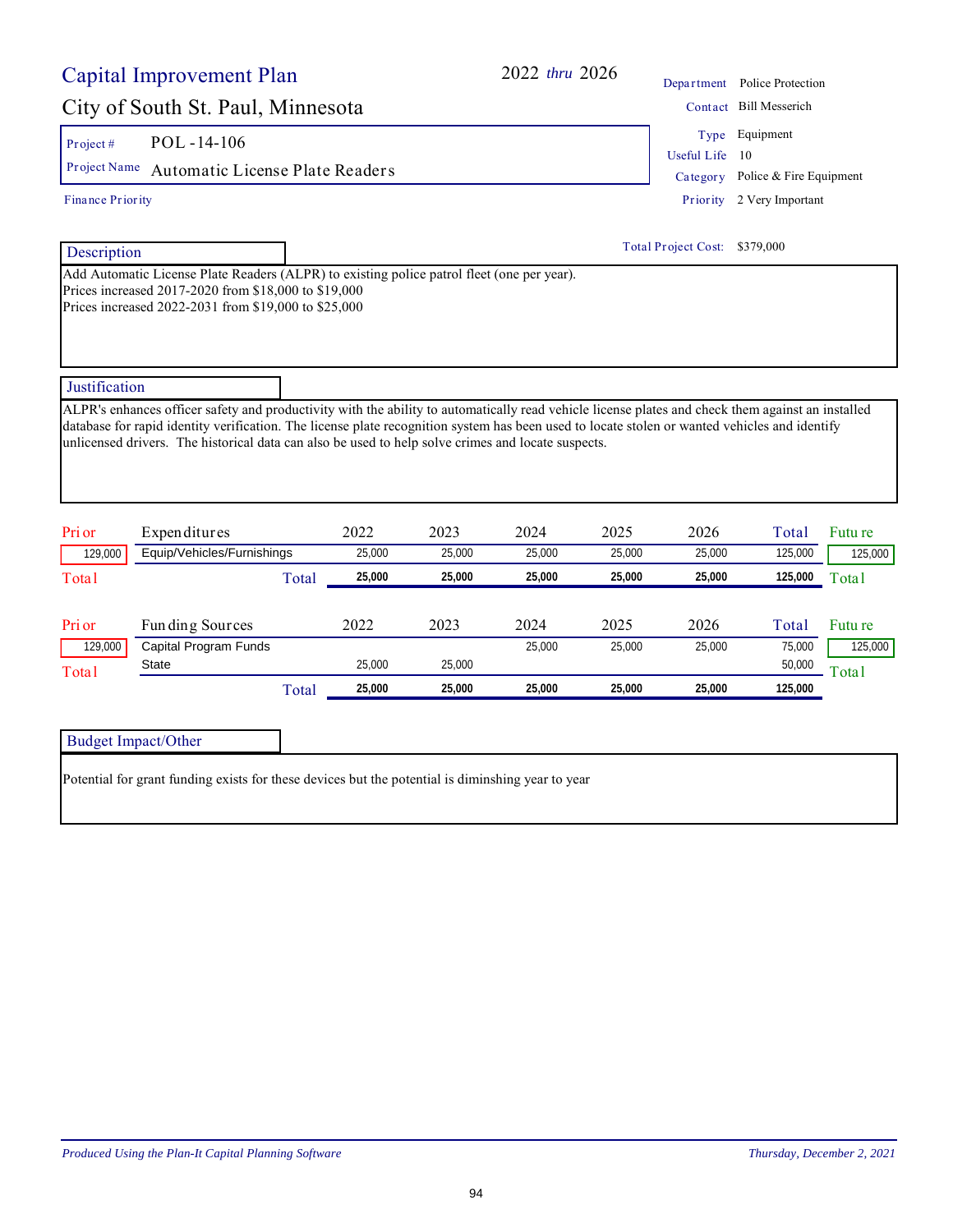|                                                                              | Capital Improvement Plan           |       |        |        |      | 2022 thru 2026 |                               | Department Police Protection                                                                                                                                                                                                                                                                     |
|------------------------------------------------------------------------------|------------------------------------|-------|--------|--------|------|----------------|-------------------------------|--------------------------------------------------------------------------------------------------------------------------------------------------------------------------------------------------------------------------------------------------------------------------------------------------|
|                                                                              | City of South St. Paul, Minnesota  |       |        |        |      |                |                               | Contact Bill Messerich                                                                                                                                                                                                                                                                           |
| Project#                                                                     | POL-15-107                         |       |        |        |      |                |                               | Type Equipment                                                                                                                                                                                                                                                                                   |
| Project Name                                                                 | 800 MHz Portable Radio Replacement |       |        |        |      |                | Useful Life                   | -10                                                                                                                                                                                                                                                                                              |
|                                                                              |                                    |       |        |        |      |                |                               | Category Police & Fire Equipment                                                                                                                                                                                                                                                                 |
| <b>Finance Priority</b>                                                      |                                    |       |        |        |      |                |                               | Priority 1 Critical                                                                                                                                                                                                                                                                              |
| Description                                                                  |                                    |       |        |        |      |                | Total Project Cost: \$250,000 |                                                                                                                                                                                                                                                                                                  |
|                                                                              | equipment purchased in 2007.       |       |        |        |      |                |                               |                                                                                                                                                                                                                                                                                                  |
|                                                                              |                                    |       |        |        |      |                |                               | The radios will be reaching the end of their life-cycle and parts and support will no longer be supported by Motorola beginning in 2019. The new<br>radios will include encryption which will allow the police department to communicate without being detected by advancing technology found on |
|                                                                              |                                    |       |        |        |      |                |                               |                                                                                                                                                                                                                                                                                                  |
|                                                                              | Expenditures                       |       | 2022   | 2023   | 2024 | 2025           | 2026                          | Total                                                                                                                                                                                                                                                                                            |
| 150,000                                                                      | Equip/Vehicles/Furnishings         |       | 50,000 | 50,000 |      |                |                               | 100,000                                                                                                                                                                                                                                                                                          |
|                                                                              |                                    | Total | 50,000 | 50,000 |      |                |                               | 100,000                                                                                                                                                                                                                                                                                          |
|                                                                              | Fun ding Sources                   |       | 2022   | 2023   | 2024 | 2025           | 2026                          | Total                                                                                                                                                                                                                                                                                            |
| 150,000                                                                      | Capital Program Funds              |       | 50,000 | 50,000 |      |                |                               | 100,000                                                                                                                                                                                                                                                                                          |
|                                                                              |                                    | Total | 50,000 | 50,000 |      |                |                               | 100,000                                                                                                                                                                                                                                                                                          |
| Justification<br>today's smart phones.<br>Pri or<br>Total<br>Pri or<br>Total | <b>Budget Impact/Other</b>         |       |        |        |      |                |                               |                                                                                                                                                                                                                                                                                                  |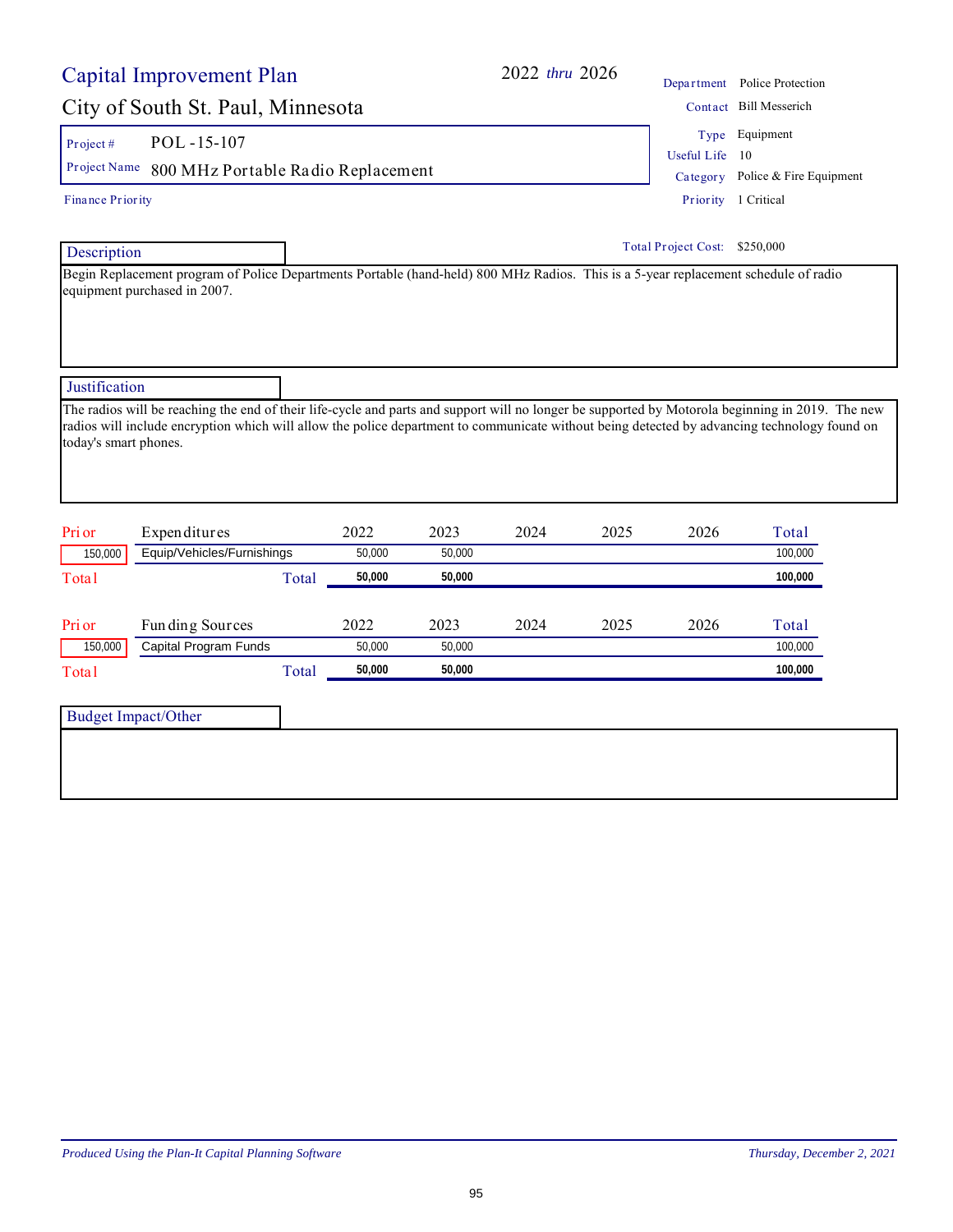|                                                                              | Capital Improvement Plan                                                                                                                                                                                                                                                                         |       |        |      |      | 2022 thru 2026 |                               | Department Police Protection     |
|------------------------------------------------------------------------------|--------------------------------------------------------------------------------------------------------------------------------------------------------------------------------------------------------------------------------------------------------------------------------------------------|-------|--------|------|------|----------------|-------------------------------|----------------------------------|
|                                                                              | City of South St. Paul, Minnesota                                                                                                                                                                                                                                                                |       |        |      |      |                |                               | Contact Bill Messerich           |
| Project#                                                                     | POL-15-108                                                                                                                                                                                                                                                                                       |       |        |      |      |                |                               | Type Equipment                   |
| Project Name                                                                 |                                                                                                                                                                                                                                                                                                  |       |        |      |      |                | Useful Life                   | 10                               |
|                                                                              | 800 MHz Mobile Radio Replacement                                                                                                                                                                                                                                                                 |       |        |      |      |                |                               | Category Police & Fire Equipment |
| Finance Priority                                                             |                                                                                                                                                                                                                                                                                                  |       |        |      |      |                |                               | Priority 1 Critical              |
| Description                                                                  |                                                                                                                                                                                                                                                                                                  |       |        |      |      |                | Total Project Cost: \$100,000 |                                  |
|                                                                              | Begin Replacement program of Police Departments Mobile (vehicle-mounted) 800 MHz Radios. This is a 5-year replacement schedule of radio<br>equipment purchased in 2007.                                                                                                                          |       |        |      |      |                |                               |                                  |
|                                                                              |                                                                                                                                                                                                                                                                                                  |       |        |      |      |                |                               |                                  |
|                                                                              | The radios will be reaching the end of their life-cycle and parts and support will no longer be supported by Motorola beginning in 2019. The new<br>radios will include encryption which will allow the police department to communicate without being detected by advancing technology found on |       |        |      |      |                |                               |                                  |
|                                                                              |                                                                                                                                                                                                                                                                                                  |       |        |      |      |                |                               |                                  |
|                                                                              | Expenditures                                                                                                                                                                                                                                                                                     |       | 2022   | 2023 | 2024 | 2025           | 2026                          | Total                            |
| 80,000                                                                       | Equip/Vehicles/Furnishings                                                                                                                                                                                                                                                                       |       | 20,000 |      |      |                |                               | 20,000                           |
|                                                                              |                                                                                                                                                                                                                                                                                                  | Total | 20,000 |      |      |                |                               | 20,000                           |
|                                                                              | Fun ding Sources                                                                                                                                                                                                                                                                                 |       | 2022   | 2023 | 2024 | 2025           | 2026                          | Total                            |
| 80,000                                                                       | Capital Program Funds                                                                                                                                                                                                                                                                            |       | 20,000 |      |      |                |                               | 20,000                           |
|                                                                              |                                                                                                                                                                                                                                                                                                  | Total | 20,000 |      |      |                |                               | 20,000                           |
| Justification<br>today's smart phones.<br>Pri or<br>Total<br>Pri or<br>Total | <b>Budget Impact/Other</b>                                                                                                                                                                                                                                                                       |       |        |      |      |                |                               |                                  |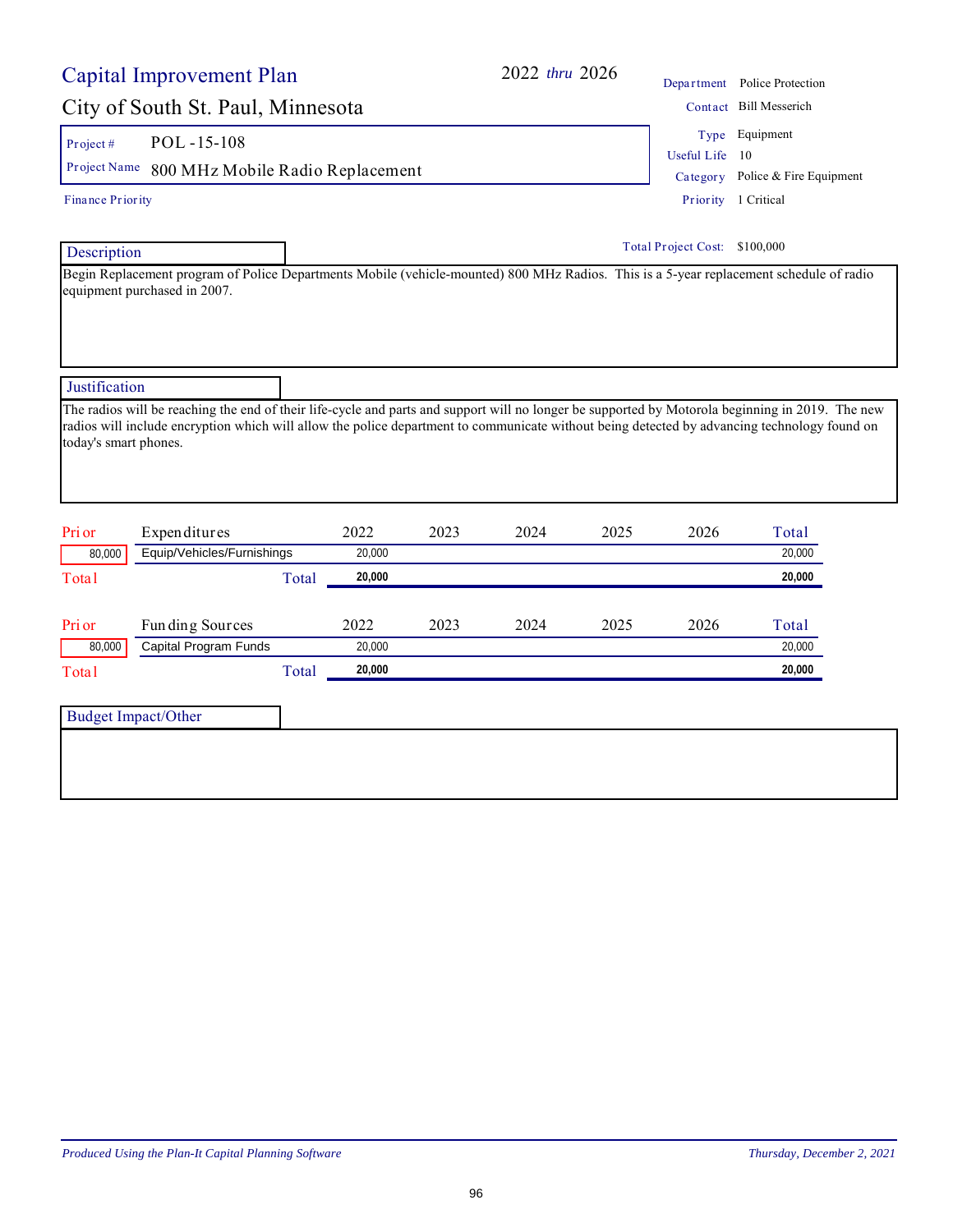## City of South St. Paul, Minnesota

**Description** 

Replace Body-Worn Cameras purchased in 2018.

| City of South St. Paul, Minnesota |               | Contact Bill Messerich           |
|-----------------------------------|---------------|----------------------------------|
| $POL - 19-3$<br>Project#          |               | Type Equipment                   |
|                                   | Useful Life 5 |                                  |
| Project Name Body Worn Cameras    |               | Category Police & Fire Equipment |
| <b>Finance Priority</b>           |               | Priority 2 Very Important        |

| Total Project Cost: \$50,000 |  |
|------------------------------|--|
|------------------------------|--|

**Justification** 

The current body-worn cameras have are expected have useful life of 5 years. At this point they will start to fail and it is expected that new technology and innovations will be available.

| Expenditures               | 2022 | 2023 | 2024   | 2025 | 2026 | Total  |
|----------------------------|------|------|--------|------|------|--------|
| Equip/Vehicles/Furnishings |      |      | 50.000 |      |      | 50,000 |
| Total                      |      |      | 50.000 |      |      | 50,000 |
|                            |      |      |        |      |      |        |
| Fun ding Sources           | 2022 | 2023 | 2024   | 2025 | 2026 | Total  |
| Capital Program Funds      |      |      | 50.000 |      |      | 50,000 |
| Total                      |      |      | 50.000 |      |      | 50,000 |

Budget Impact/Other

2022 *thru* 2026 Department Police Protection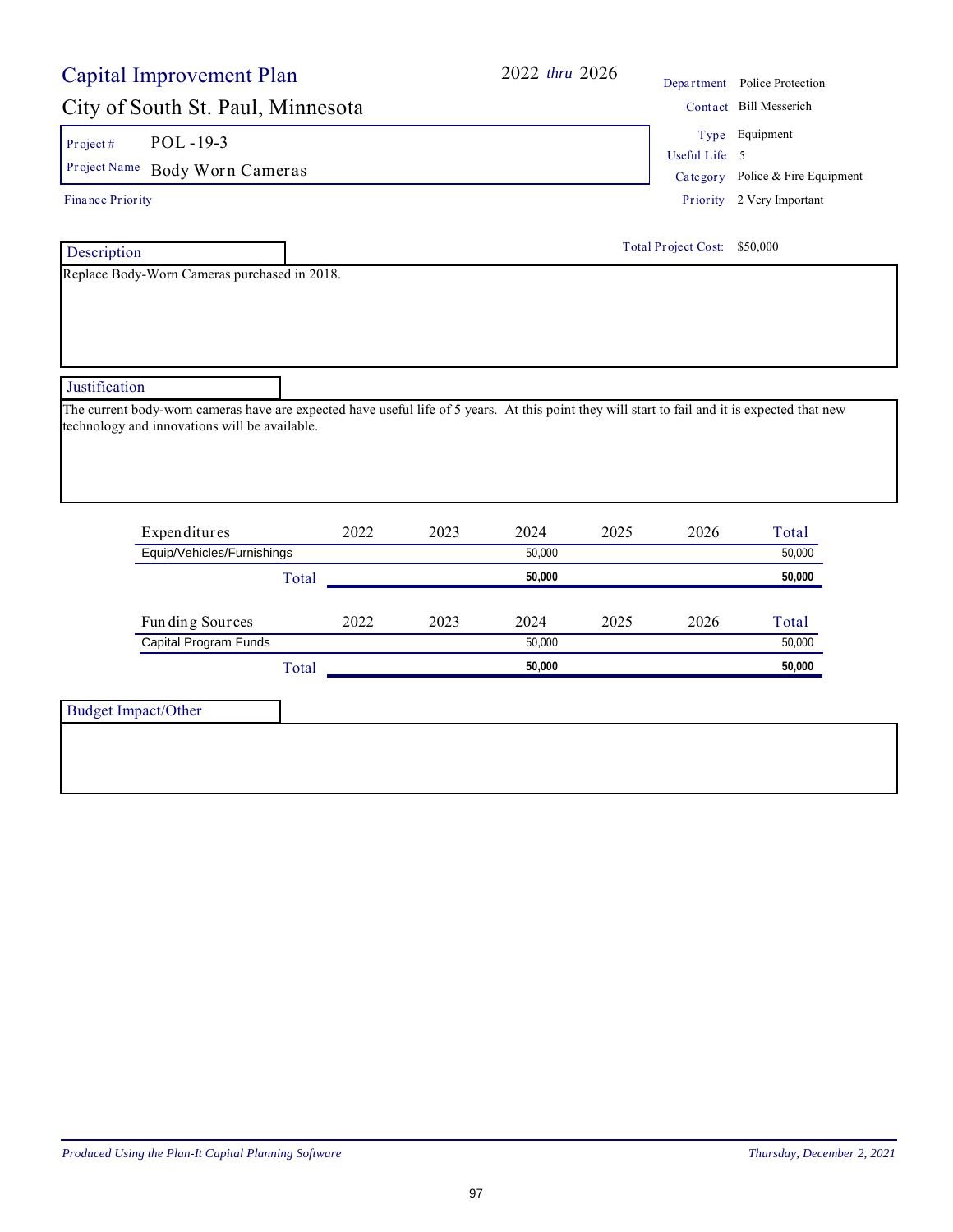## 2022 *thru* 2026 Depa

#### City of South St. Paul, Minnesota

Project #  $POL - 20-1$ 

Project Name Police Storage Building Loft Category Construction/Buildings

Finance Priority

Description

Add a storage loft to the Police Storage Building.

|                | Department Police Protection           |
|----------------|----------------------------------------|
|                | Contact Bill Messerich                 |
|                | Type Unassigned                        |
| Useful Life 25 |                                        |
|                | $\alpha$ , $\alpha$ , $\alpha$ $\beta$ |

Priority 4 Less Important

Total Project Cost: \$10,000

**Justification** 

Adding a storage loft will maximize the space in the building allowing smaller items to be stored above and larger item below. The associated costs are for materials only as Public Works or Police staff will build the structure.

| Expenditures                             | 2022 | 2023   | 2024 | 2025 | 2026 | Total  |
|------------------------------------------|------|--------|------|------|------|--------|
| Construction/Maintenance                 |      | 10.000 |      |      |      | 10,000 |
| Total                                    |      | 10.000 |      |      |      | 10,000 |
|                                          |      |        |      |      |      |        |
|                                          | 2022 | 2023   | 2024 | 2025 | 2026 | Total  |
| Funding Sources<br>Capital Program Funds |      | 10.000 |      |      |      | 10,000 |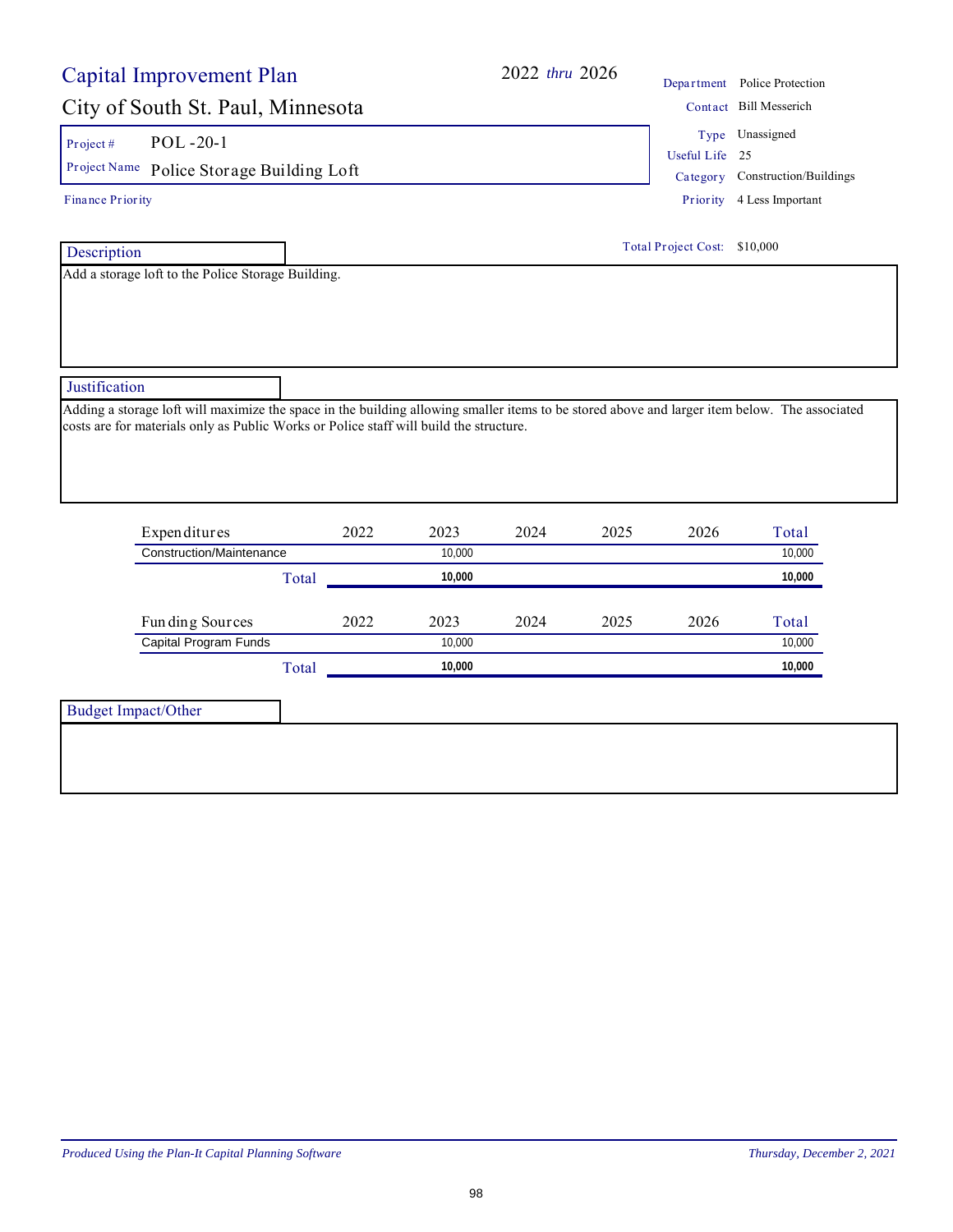| Capital Improvement Plan                                                                                                                                                                                                                                                                                                                                                                                                                                                                                                                                                                                              |       |      |      | 2022 thru 2026 |      |                              | Department Police Protection     |         |
|-----------------------------------------------------------------------------------------------------------------------------------------------------------------------------------------------------------------------------------------------------------------------------------------------------------------------------------------------------------------------------------------------------------------------------------------------------------------------------------------------------------------------------------------------------------------------------------------------------------------------|-------|------|------|----------------|------|------------------------------|----------------------------------|---------|
| City of South St. Paul, Minnesota                                                                                                                                                                                                                                                                                                                                                                                                                                                                                                                                                                                     |       |      |      |                |      |                              | Contact Bill Messerich           |         |
| POL-22-1<br>Project#                                                                                                                                                                                                                                                                                                                                                                                                                                                                                                                                                                                                  |       |      |      |                |      |                              | Type Equipment                   |         |
|                                                                                                                                                                                                                                                                                                                                                                                                                                                                                                                                                                                                                       |       |      |      |                |      | Useful Life                  |                                  |         |
| Project Name Thermal Imaging-Handheld                                                                                                                                                                                                                                                                                                                                                                                                                                                                                                                                                                                 |       |      |      |                |      |                              | Category Police & Fire Equipment |         |
| <b>Finance Priority</b>                                                                                                                                                                                                                                                                                                                                                                                                                                                                                                                                                                                               |       |      |      |                |      | Priority                     | 3 Important                      |         |
| Description                                                                                                                                                                                                                                                                                                                                                                                                                                                                                                                                                                                                           |       |      |      |                |      | Total Project Cost: \$40,000 |                                  |         |
| Replace the existing handheld Thermal Imaging units in all police patrol units.                                                                                                                                                                                                                                                                                                                                                                                                                                                                                                                                       |       |      |      |                |      |                              |                                  |         |
| Justification<br>Thermal Imaging units are used to scan areas for suspects, locate victims, identify suspect vehicles and locate property/evidence using the "heat<br>signature" to help locate persons or objects which cannot be seen by the naked eye. The handheld units are very portable and can be easily carried<br>in an officers pocket. The portability of these units allows for use inside buildings, wooded areas, and in areas not accessible by vehicle. The<br>current handheld Thermal Imaging units were purchased in 2014 and will be at the end of their useful life at the time of replacement. |       |      |      |                |      |                              |                                  |         |
| Expenditures                                                                                                                                                                                                                                                                                                                                                                                                                                                                                                                                                                                                          |       | 2022 | 2023 | 2024           | 2025 | 2026                         | Total                            | Futu re |
| Equip/Vehicles/Furnishings                                                                                                                                                                                                                                                                                                                                                                                                                                                                                                                                                                                            |       |      |      |                |      | 20,000                       | 20,000                           | 20,000  |
|                                                                                                                                                                                                                                                                                                                                                                                                                                                                                                                                                                                                                       | Total |      |      |                |      | 20,000                       | 20,000                           | Total   |
| Fun ding Sources                                                                                                                                                                                                                                                                                                                                                                                                                                                                                                                                                                                                      |       | 2022 | 2023 | 2024           | 2025 | 2026                         | Total                            | Futu re |
| Capital Program Funds                                                                                                                                                                                                                                                                                                                                                                                                                                                                                                                                                                                                 |       |      |      |                |      | 20,000                       | 20,000                           | 20,000  |
|                                                                                                                                                                                                                                                                                                                                                                                                                                                                                                                                                                                                                       | Total |      |      |                |      | 20,000                       | 20,000                           | Total   |
|                                                                                                                                                                                                                                                                                                                                                                                                                                                                                                                                                                                                                       |       |      |      |                |      |                              |                                  |         |
| <b>Budget Impact/Other</b>                                                                                                                                                                                                                                                                                                                                                                                                                                                                                                                                                                                            |       |      |      |                |      |                              |                                  |         |
|                                                                                                                                                                                                                                                                                                                                                                                                                                                                                                                                                                                                                       |       |      |      |                |      |                              |                                  |         |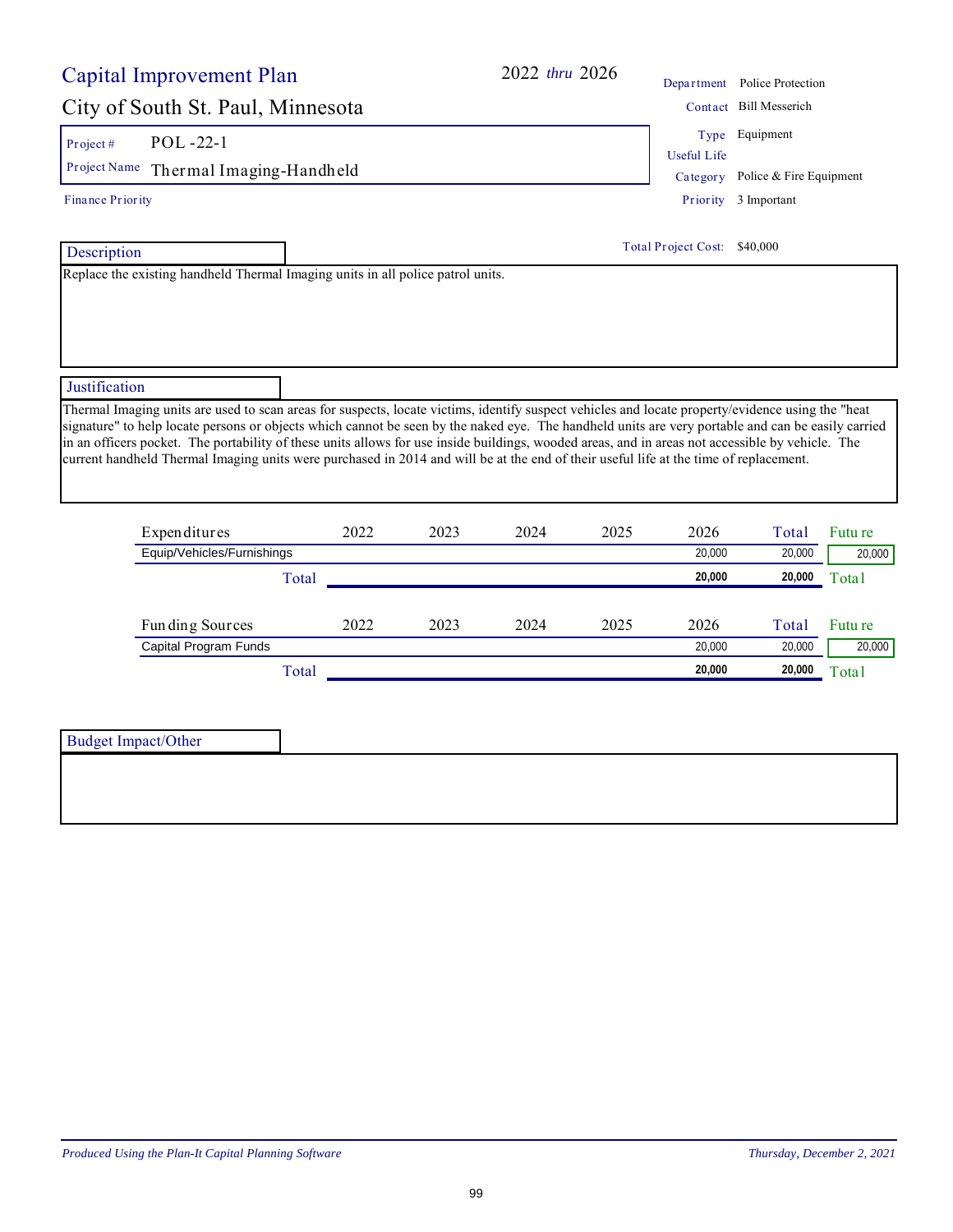| Capital Improvement Plan                                                                                                                                                                                                                                                                                                                                                                                                                                                                                                                                                        | $2022$ thru $2026$ |                              | Department Police Protection |
|---------------------------------------------------------------------------------------------------------------------------------------------------------------------------------------------------------------------------------------------------------------------------------------------------------------------------------------------------------------------------------------------------------------------------------------------------------------------------------------------------------------------------------------------------------------------------------|--------------------|------------------------------|------------------------------|
| City of South St. Paul, Minnesota                                                                                                                                                                                                                                                                                                                                                                                                                                                                                                                                               |                    |                              | Contact Bill Messerich       |
| $POL - 22-10$<br>Project $#$                                                                                                                                                                                                                                                                                                                                                                                                                                                                                                                                                    |                    | Type                         | Equipment                    |
| Project Name<br>Outdoor Weather Warning Sirens                                                                                                                                                                                                                                                                                                                                                                                                                                                                                                                                  |                    | Useful Life<br>Category      | Police & Fire Equipment      |
| Finance Priority                                                                                                                                                                                                                                                                                                                                                                                                                                                                                                                                                                |                    | Priority                     | 2 Very Important             |
| Description                                                                                                                                                                                                                                                                                                                                                                                                                                                                                                                                                                     |                    | Total Project Cost: \$50,000 |                              |
| Replace one of the five (5) Outdoor Weather Sirens. The location will be based on the need at the time.                                                                                                                                                                                                                                                                                                                                                                                                                                                                         |                    |                              |                              |
| Justification                                                                                                                                                                                                                                                                                                                                                                                                                                                                                                                                                                   |                    |                              |                              |
| The City of South St. Paul has five (5) Outdoor Weather Warning Sirens. The Alice Court siren was replaced in 2019, but the other four locations<br>(City Hall, Kaposia Park, 17th Avenue North/3rd Street North and Warburton Street/1st Avenue South) have been operating for decades without<br>replacement. In the last several years, some of the siren locations have been very unreliable, often failing and needing costly repairs. By beginning<br>a replacement schedule now, the City will avoid costly repair and have a system of reliable Outdoor Weather Sirens. |                    |                              |                              |

| Expenditures               | 2022 | 2023   | 2024 | 2025 | 2026 | Total  | Futu re |
|----------------------------|------|--------|------|------|------|--------|---------|
| Equip/Vehicles/Furnishings |      | 25,000 |      |      |      | 25,000 | 25,000  |
| Total                      |      | 25,000 |      |      |      | 25,000 | Total   |
|                            |      |        |      |      |      |        |         |
| Fun ding Sources           | 2022 | 2023   | 2024 | 2025 | 2026 | Total  | Futu re |
| Capital Program Funds      |      | 25.000 |      |      |      | 25,000 | 25,000  |
| Total                      |      | 25,000 |      |      |      | 25,000 | Total   |

| <b>Budget Impact/Other</b> |  |
|----------------------------|--|
|                            |  |
|                            |  |
|                            |  |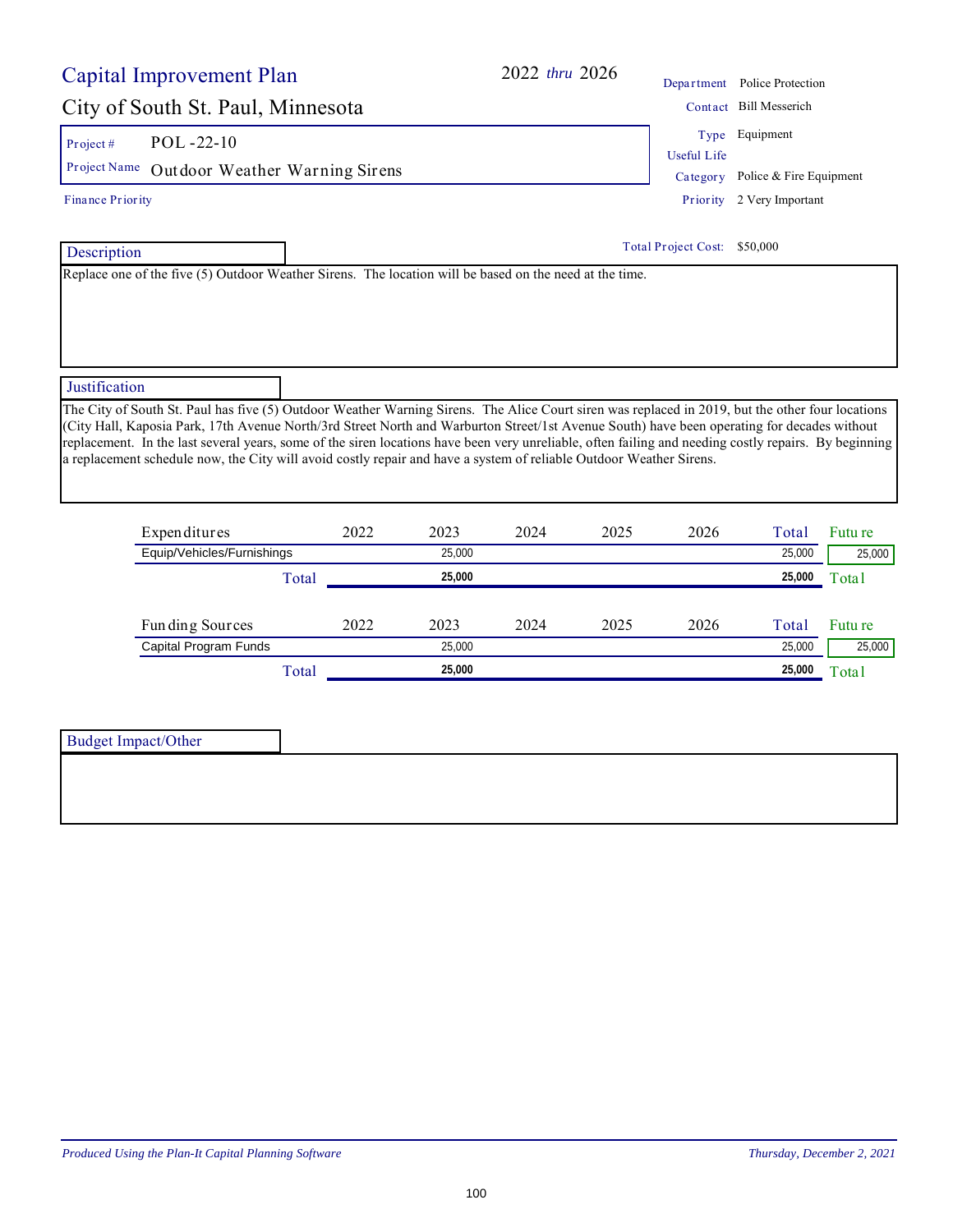|                          | Capital Improvement Plan                                                                               |       |      |      | 2022 thru 2026 |        |                              | Department Police Protection                                                                                                                                                                                                                                                                                                                                                                                                                                                                                                                                                                                      |
|--------------------------|--------------------------------------------------------------------------------------------------------|-------|------|------|----------------|--------|------------------------------|-------------------------------------------------------------------------------------------------------------------------------------------------------------------------------------------------------------------------------------------------------------------------------------------------------------------------------------------------------------------------------------------------------------------------------------------------------------------------------------------------------------------------------------------------------------------------------------------------------------------|
|                          | City of South St. Paul, Minnesota                                                                      |       |      |      |                |        |                              | Contact Bill Messerich                                                                                                                                                                                                                                                                                                                                                                                                                                                                                                                                                                                            |
| Project#                 | POL-22-3                                                                                               |       |      |      |                |        | <b>Useful Life</b>           | Type Equipment                                                                                                                                                                                                                                                                                                                                                                                                                                                                                                                                                                                                    |
| Project Name             | <b>AED</b> Defibrillators                                                                              |       |      |      |                |        | Category                     | Police & Fire Equipment                                                                                                                                                                                                                                                                                                                                                                                                                                                                                                                                                                                           |
| <b>Finance Priority</b>  |                                                                                                        |       |      |      |                |        | Priority                     | 2 Very Important                                                                                                                                                                                                                                                                                                                                                                                                                                                                                                                                                                                                  |
| Description              |                                                                                                        |       |      |      |                |        | Total Project Cost: \$48,000 |                                                                                                                                                                                                                                                                                                                                                                                                                                                                                                                                                                                                                   |
|                          | Replace the AED (Automated External Defibrillators) at City Hall and in marked police patrol vehicles. |       |      |      |                |        |                              |                                                                                                                                                                                                                                                                                                                                                                                                                                                                                                                                                                                                                   |
|                          |                                                                                                        |       |      |      |                |        |                              |                                                                                                                                                                                                                                                                                                                                                                                                                                                                                                                                                                                                                   |
| Justification            |                                                                                                        |       |      |      |                |        |                              |                                                                                                                                                                                                                                                                                                                                                                                                                                                                                                                                                                                                                   |
| all city hall locations. |                                                                                                        |       |      |      |                |        |                              | The current AEDs in city building and in the marked patrol vehicles were originally purchased in 2015 and 2016. Over the years, we have added<br>AEDs to additional locations/vehicles and we have had to replace a handful of units which quit working. Currently we have two different units in<br>use. We have kept the Police Department units consistent, but there are different brands in use at city hall buildings. At the time of replacement,<br>the AEDs will have past their useful life and will be in need of replacement. This will allow us to once again, purchase a consistent unit for use at |
|                          | Expenditures                                                                                           |       | 2022 | 2023 | 2024           | 2025   | 2026                         | Total                                                                                                                                                                                                                                                                                                                                                                                                                                                                                                                                                                                                             |
|                          | Equip/Vehicles/Furnishings                                                                             |       |      |      |                | 24.000 | 24.000                       | 48,000                                                                                                                                                                                                                                                                                                                                                                                                                                                                                                                                                                                                            |
|                          |                                                                                                        | Total |      |      |                | 24,000 | 24,000                       | 48,000                                                                                                                                                                                                                                                                                                                                                                                                                                                                                                                                                                                                            |
|                          | Funding Sources                                                                                        |       | 2022 | 2023 | 2024           | 2025   | 2026                         | Total                                                                                                                                                                                                                                                                                                                                                                                                                                                                                                                                                                                                             |

**Capital Program Funds** 24,000 24,000 24,000 48,000

Total **24,000 24,000 48,000**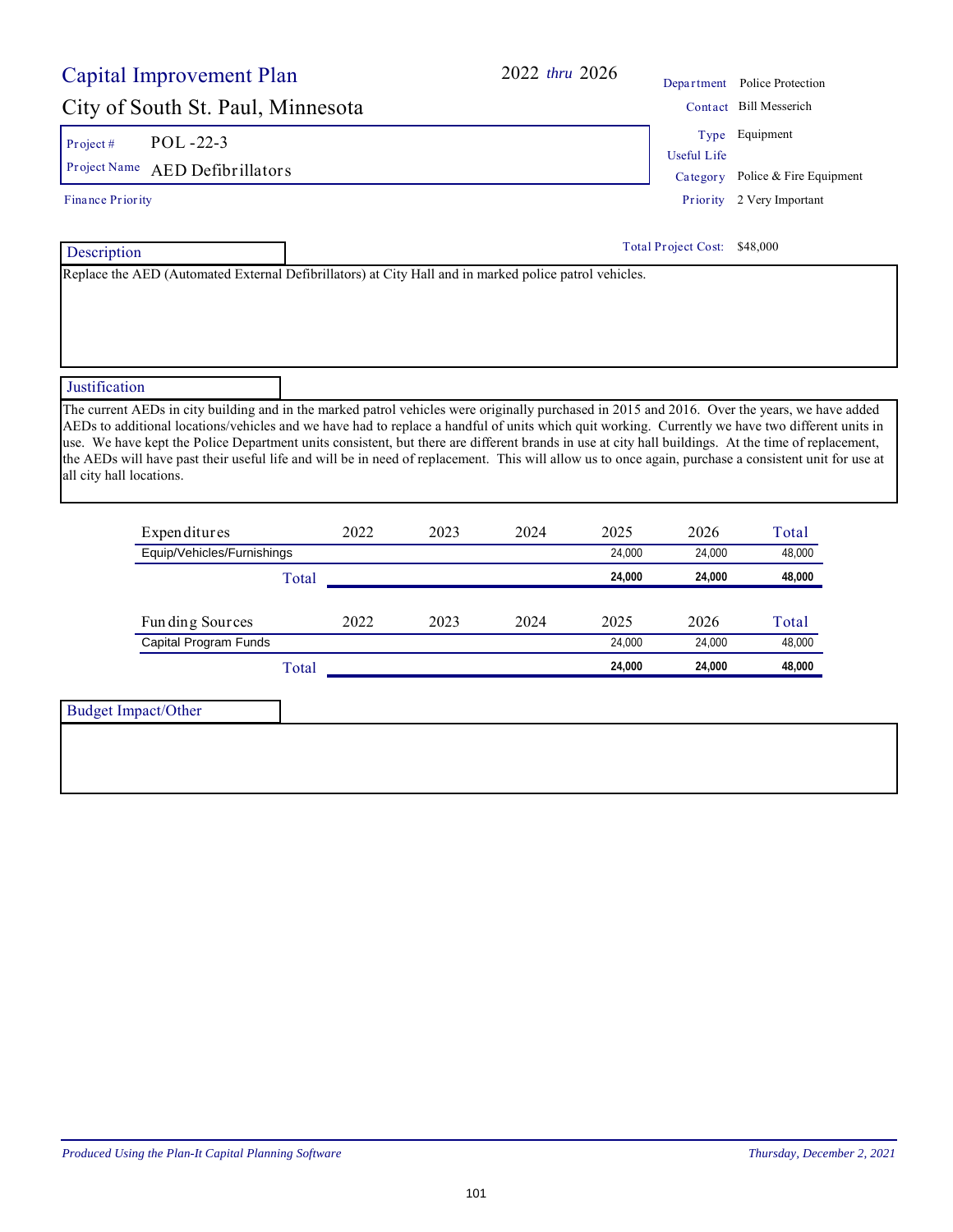| Capital Improvement Plan                                                                                                                                                                                                                                                                                                                                                                                                                                                                                                                                 |              | 2022 thru 2026 |                                            | Department Police Protection                                  |
|----------------------------------------------------------------------------------------------------------------------------------------------------------------------------------------------------------------------------------------------------------------------------------------------------------------------------------------------------------------------------------------------------------------------------------------------------------------------------------------------------------------------------------------------------------|--------------|----------------|--------------------------------------------|---------------------------------------------------------------|
| City of South St. Paul, Minnesota                                                                                                                                                                                                                                                                                                                                                                                                                                                                                                                        |              |                |                                            | Contact Bill Messerich                                        |
| POL-22-4<br>Project#<br>Project Name Handguns<br><b>Finance Priority</b>                                                                                                                                                                                                                                                                                                                                                                                                                                                                                 |              |                | <b>Useful Life</b><br>Category<br>Priority | Type Equipment<br>Police & Fire Equipment<br>2 Very Important |
| Description<br>Purchase new Department Issued Handguns which were last purchased in 2016                                                                                                                                                                                                                                                                                                                                                                                                                                                                 |              |                | Total Project Cost: \$30,000               |                                                               |
| Justification                                                                                                                                                                                                                                                                                                                                                                                                                                                                                                                                            |              |                |                                            |                                                               |
| Since 1995, the Police Department has been issuing Department owned handguns. There are many benefits to this procedure, including<br>simplification and standardization of training, ability to provide replacement weapons/parts when a repair is needed and the ability to share<br>handgun magazines with other officers in critical incidents. The current handguns were purchased in 2016 and will be at the end of their useful<br>life. The total project cost includes proceeds from the sale of the old firearms and the cost of new holsters. |              |                |                                            |                                                               |
| Expenditures                                                                                                                                                                                                                                                                                                                                                                                                                                                                                                                                             | 2022<br>2023 | 2024<br>2025   | 2026                                       | Total                                                         |
| Equip/Vehicles/Furnishings                                                                                                                                                                                                                                                                                                                                                                                                                                                                                                                               |              |                | 30.000                                     | 30,000                                                        |
| Total                                                                                                                                                                                                                                                                                                                                                                                                                                                                                                                                                    |              |                | 30,000                                     | 30,000                                                        |
| Funding Sources                                                                                                                                                                                                                                                                                                                                                                                                                                                                                                                                          | 2022<br>2023 | 2024<br>2025   | 2026                                       | Total                                                         |
| Capital Program Funds                                                                                                                                                                                                                                                                                                                                                                                                                                                                                                                                    |              |                | 30.000                                     | 30,000                                                        |
| Total                                                                                                                                                                                                                                                                                                                                                                                                                                                                                                                                                    |              |                | 30,000                                     | 30,000                                                        |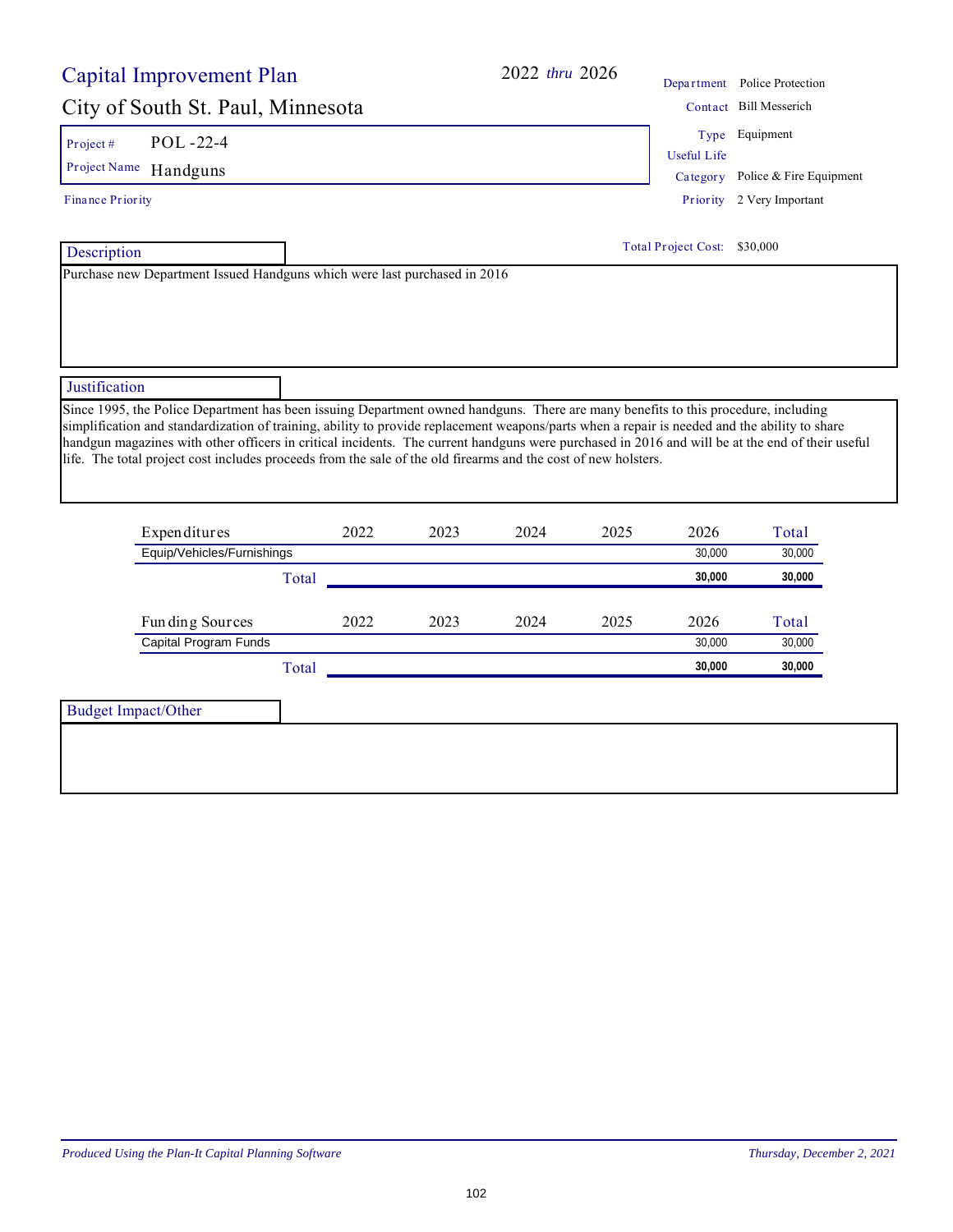| Install a Evidence Storage System in the existing Police Department Evidence room to optimize space and efficiency.<br>During the 2007 Police Department remodel/addition, a 420 square foot (SF) Property Room was included in the new building. Since 2007, the |        | <b>Useful Life</b><br>Category<br><b>Priority</b><br>Total Project Cost: \$65,000 | Department Police Protection<br>Contact Bill Messerich<br>Type Equipment<br>Police & Fire Equipment<br>2 Very Important                                                                                                                                                                                                                                                                                                                                                                                                                                                                                                                                                                                                                   |
|-------------------------------------------------------------------------------------------------------------------------------------------------------------------------------------------------------------------------------------------------------------------|--------|-----------------------------------------------------------------------------------|-------------------------------------------------------------------------------------------------------------------------------------------------------------------------------------------------------------------------------------------------------------------------------------------------------------------------------------------------------------------------------------------------------------------------------------------------------------------------------------------------------------------------------------------------------------------------------------------------------------------------------------------------------------------------------------------------------------------------------------------|
|                                                                                                                                                                                                                                                                   |        |                                                                                   |                                                                                                                                                                                                                                                                                                                                                                                                                                                                                                                                                                                                                                                                                                                                           |
|                                                                                                                                                                                                                                                                   |        |                                                                                   |                                                                                                                                                                                                                                                                                                                                                                                                                                                                                                                                                                                                                                                                                                                                           |
|                                                                                                                                                                                                                                                                   |        |                                                                                   |                                                                                                                                                                                                                                                                                                                                                                                                                                                                                                                                                                                                                                                                                                                                           |
|                                                                                                                                                                                                                                                                   |        |                                                                                   |                                                                                                                                                                                                                                                                                                                                                                                                                                                                                                                                                                                                                                                                                                                                           |
|                                                                                                                                                                                                                                                                   |        |                                                                                   |                                                                                                                                                                                                                                                                                                                                                                                                                                                                                                                                                                                                                                                                                                                                           |
|                                                                                                                                                                                                                                                                   |        |                                                                                   |                                                                                                                                                                                                                                                                                                                                                                                                                                                                                                                                                                                                                                                                                                                                           |
|                                                                                                                                                                                                                                                                   |        |                                                                                   |                                                                                                                                                                                                                                                                                                                                                                                                                                                                                                                                                                                                                                                                                                                                           |
| 2024                                                                                                                                                                                                                                                              | 2025   | 2026                                                                              | 420 SF space has become increasingly overcrowded. In 2016, we added a 100 SF room for long term evidence which provided additional space<br>Total                                                                                                                                                                                                                                                                                                                                                                                                                                                                                                                                                                                         |
|                                                                                                                                                                                                                                                                   | 65.000 |                                                                                   | 65.000                                                                                                                                                                                                                                                                                                                                                                                                                                                                                                                                                                                                                                                                                                                                    |
|                                                                                                                                                                                                                                                                   | 65,000 |                                                                                   | 65,000                                                                                                                                                                                                                                                                                                                                                                                                                                                                                                                                                                                                                                                                                                                                    |
| 2024                                                                                                                                                                                                                                                              | 2025   | 2026                                                                              | Total                                                                                                                                                                                                                                                                                                                                                                                                                                                                                                                                                                                                                                                                                                                                     |
|                                                                                                                                                                                                                                                                   | 65,000 |                                                                                   | 65,000                                                                                                                                                                                                                                                                                                                                                                                                                                                                                                                                                                                                                                                                                                                                    |
|                                                                                                                                                                                                                                                                   | 65,000 |                                                                                   | 65,000                                                                                                                                                                                                                                                                                                                                                                                                                                                                                                                                                                                                                                                                                                                                    |
|                                                                                                                                                                                                                                                                   |        |                                                                                   | for storing evidence. And in 2019, we added another 60 SF room to store firearms and evidence which needed refrigeration, again to provide<br>additional space for storing evidence. That same year, we also built a 2400 SF storage building at the Service Center which allows us to store<br>vehicles and larger evidence. Even with all of the additional evidence storage space we have added, the original 420 SF Property Room is still<br>overcrowded. While we have put measures in place to dispose of property which no longer has an evidentiary value quicker, we have seen a<br>increase in the amount of evidence/property intake and we expect this trend to continue. By adding an Evidence Storage System, we should be |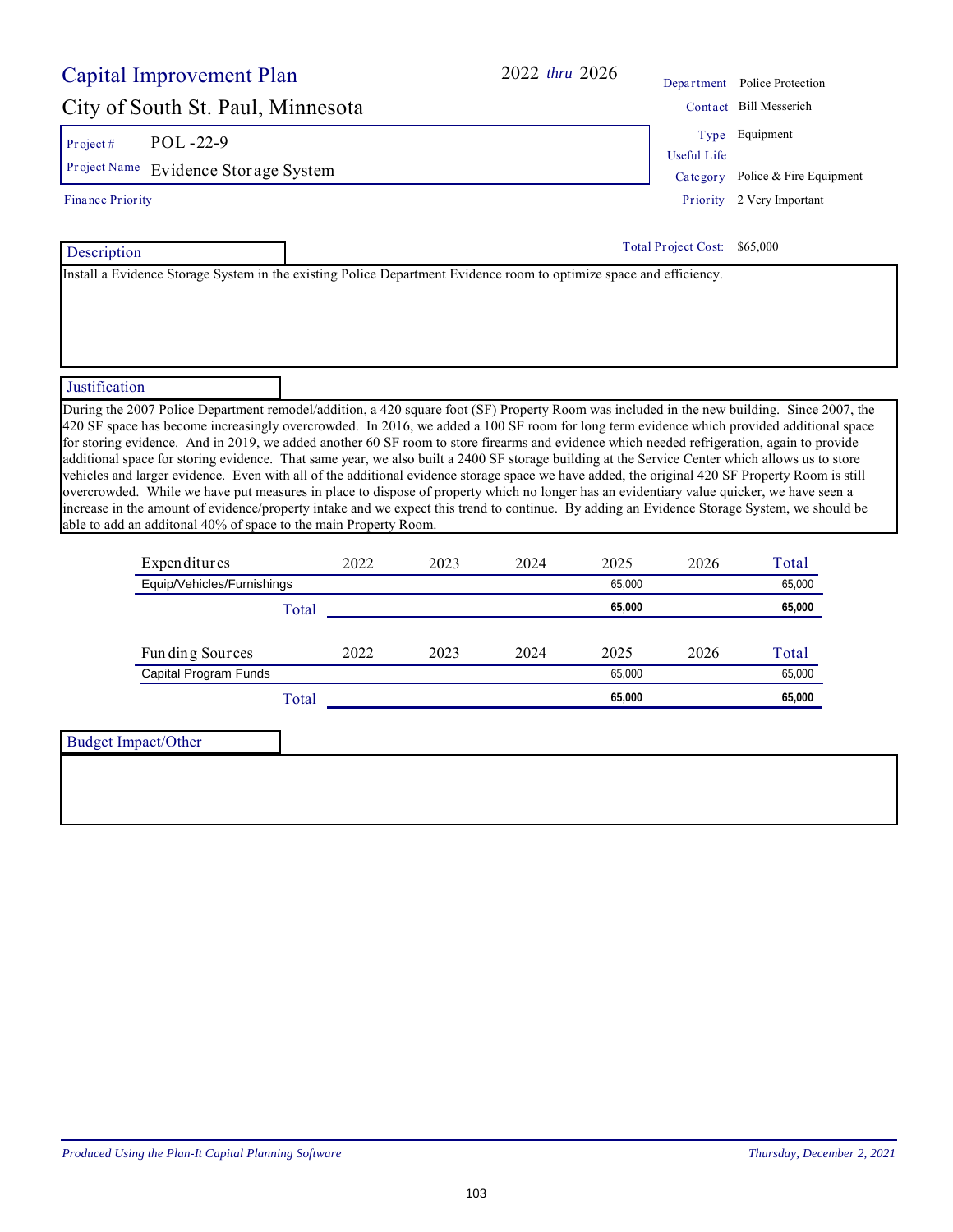| Capital Improvement Plan                                                                                                                                        |                 |      | 2022 thru 2026 |      |                                | Department Public Works                      |
|-----------------------------------------------------------------------------------------------------------------------------------------------------------------|-----------------|------|----------------|------|--------------------------------|----------------------------------------------|
| City of South St. Paul, Minnesota                                                                                                                               |                 |      |                |      |                                | Contact Pat Dunn                             |
| $PW - 22-01$<br>Project#<br>Project Name<br>Stump Grinder<br><b>Finance Priority</b>                                                                            |                 |      |                |      | Useful Life 15<br>Priority n/a | Type Equipment<br>Category Machinery & Tools |
| Description<br>Purchase stump grinder to deal with stumps left after ash trees infested with Emerald Ash Borer have been removed.                               |                 |      |                |      | Total Project Cost: \$52,500   |                                              |
|                                                                                                                                                                 |                 |      |                |      |                                |                                              |
|                                                                                                                                                                 |                 |      |                |      |                                |                                              |
| Justification                                                                                                                                                   |                 |      |                |      |                                |                                              |
| Based on current charges from contactors, the City will save money by grinding the stumps after tree removal rather than paying a contractor to<br>remove them. |                 |      |                |      |                                |                                              |
| Expenditures                                                                                                                                                    | 2022            | 2023 | 2024           | 2025 | 2026                           | Total                                        |
| Equip/Vehicles/Furnishings                                                                                                                                      | 52,500          |      |                |      |                                | 52,500                                       |
|                                                                                                                                                                 | 52,500<br>Total |      |                |      |                                | 52,500                                       |
| Funding Sources                                                                                                                                                 | 2022            | 2023 | 2024           | 2025 | 2026                           | Total                                        |
| Capital Program Funds                                                                                                                                           | 52,500          |      |                |      |                                | 52,500                                       |
|                                                                                                                                                                 | 52,500<br>Total |      |                |      |                                | 52,500                                       |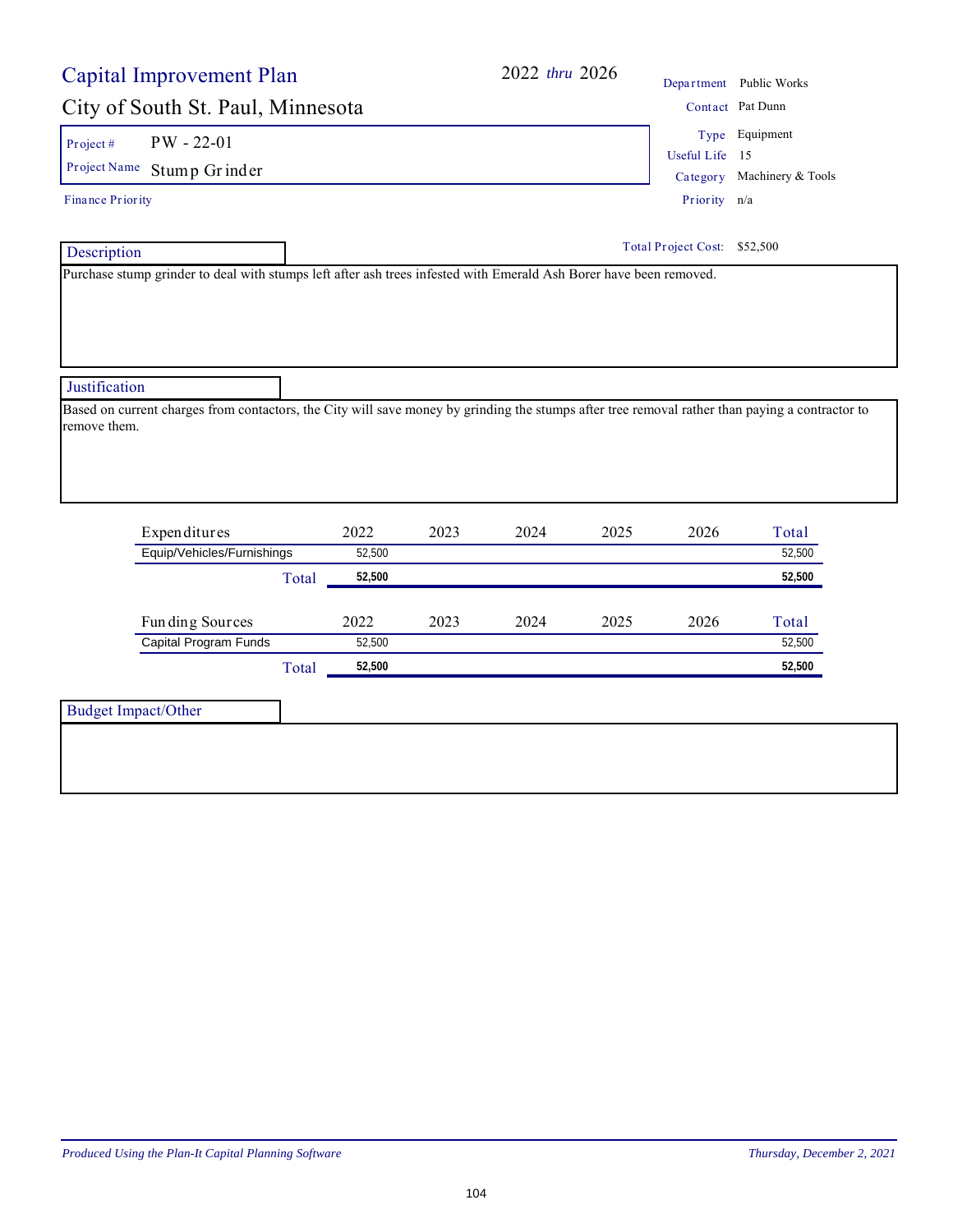|                                   | Capital Improvement Plan                                                                                                                                                                                                                                                                                                                                                                                                             |       |                    |      | 2022 thru 2026 |      |                               | Department Storm Water                                            |  |
|-----------------------------------|--------------------------------------------------------------------------------------------------------------------------------------------------------------------------------------------------------------------------------------------------------------------------------------------------------------------------------------------------------------------------------------------------------------------------------------|-------|--------------------|------|----------------|------|-------------------------------|-------------------------------------------------------------------|--|
| City of South St. Paul, Minnesota |                                                                                                                                                                                                                                                                                                                                                                                                                                      |       |                    |      |                |      |                               | Contact Sue Polka                                                 |  |
| Project#                          | $SW - 12 - 51$<br>Project Name Dawn Way Storm Sewer                                                                                                                                                                                                                                                                                                                                                                                  |       |                    |      |                |      | Useful Life                   | Type Improvement<br>40<br>Category Collect & Distribute (Water/Se |  |
| Finance Priority 2                |                                                                                                                                                                                                                                                                                                                                                                                                                                      |       |                    |      |                |      |                               | Priority 2 Very Important                                         |  |
| Description                       | This is the upgrade of storm water piping in Dawn Way in Inver Grove Heights, from the SSP Airport to Concord Street. Move from 2015 to 2020                                                                                                                                                                                                                                                                                         |       |                    |      |                |      | Total Project Cost: \$300,000 |                                                                   |  |
|                                   |                                                                                                                                                                                                                                                                                                                                                                                                                                      |       |                    |      |                |      |                               |                                                                   |  |
| Justification                     | The City of SSP has an amount of storm water flow that contributes to this particular storm water system. The amount of flow and cost allocation<br>is determined by the WMO (Watershed Management Organization). SSP's share (shown below) has been determined by the WMO. Currently, the<br>storm piping system experiences surcharging and manhole water spouts during storm events due to undersized storm pipes along Dawn Way. |       |                    |      |                |      |                               |                                                                   |  |
| Pri or                            | Expenditures                                                                                                                                                                                                                                                                                                                                                                                                                         |       | 2022               | 2023 | 2024           | 2025 | 2026                          | Total                                                             |  |
| 60,000                            | Construction/Maintenance                                                                                                                                                                                                                                                                                                                                                                                                             |       | 240,000            |      |                |      |                               | 240,000                                                           |  |
| Total                             |                                                                                                                                                                                                                                                                                                                                                                                                                                      | Total | 240,000            |      |                |      |                               | 240,000                                                           |  |
| Pri or                            | Funding Sources                                                                                                                                                                                                                                                                                                                                                                                                                      |       | 2022               | 2023 | 2024           | 2025 | 2026                          | Total                                                             |  |
| 60,000<br>Total                   | <b>Other Funding Sources</b><br><b>Storm Sewer Utility</b>                                                                                                                                                                                                                                                                                                                                                                           |       | 140,000<br>100,000 |      |                |      |                               | 140,000<br>100,000                                                |  |
|                                   |                                                                                                                                                                                                                                                                                                                                                                                                                                      | Total | 240,000            |      |                |      |                               | 240,000                                                           |  |
|                                   | <b>Budget Impact/Other</b>                                                                                                                                                                                                                                                                                                                                                                                                           |       |                    |      |                |      |                               |                                                                   |  |
|                                   | Inver Grove Heights share of projects costs is \$175,000 (Other - fundings source)                                                                                                                                                                                                                                                                                                                                                   |       |                    |      |                |      |                               |                                                                   |  |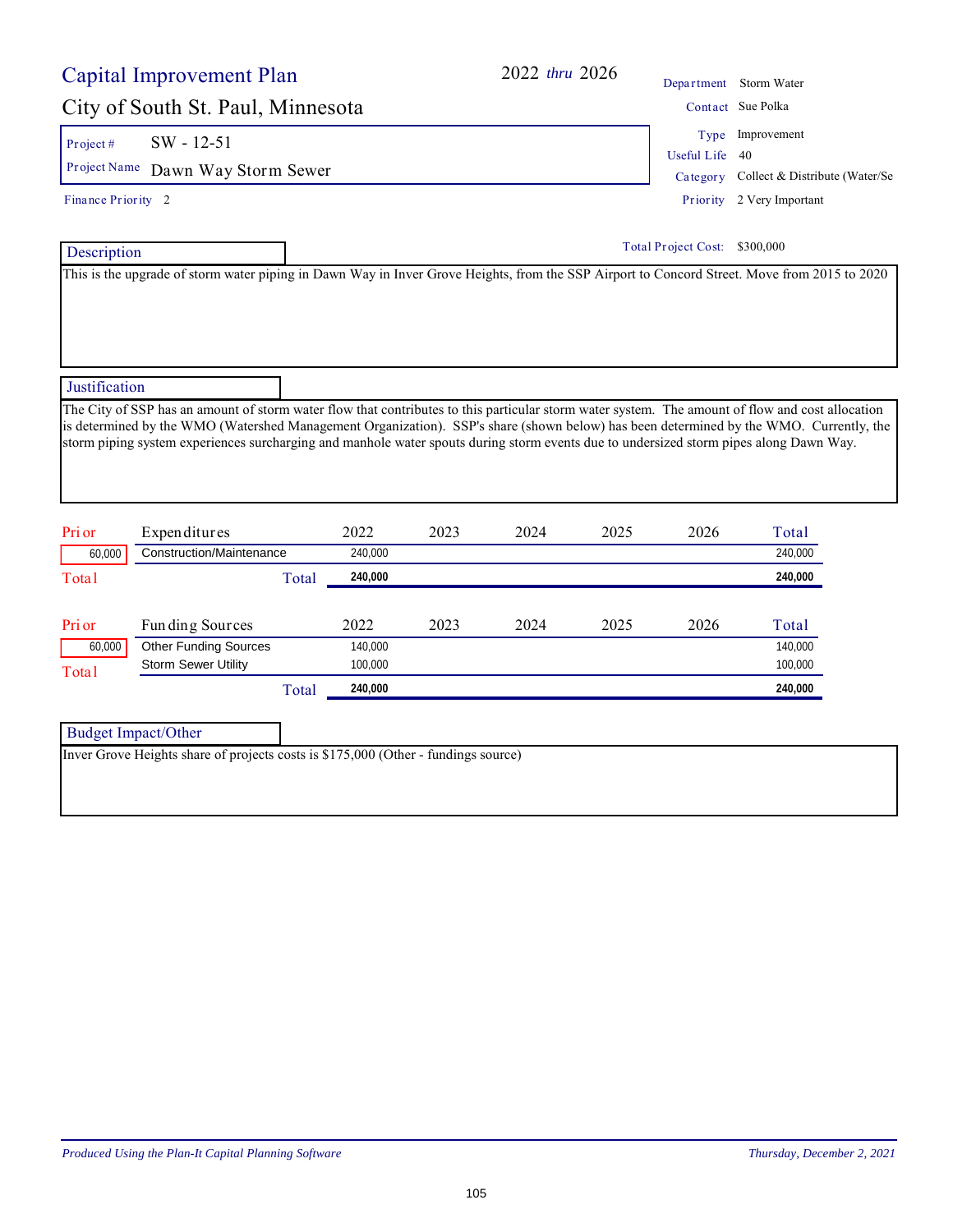| Capital Improvement Plan          | 2022 thru 2026                                                                                                                                                                                                                                                                                                                                                                                                                                                         |                                 | Department Water & Sewer       |
|-----------------------------------|------------------------------------------------------------------------------------------------------------------------------------------------------------------------------------------------------------------------------------------------------------------------------------------------------------------------------------------------------------------------------------------------------------------------------------------------------------------------|---------------------------------|--------------------------------|
| City of South St. Paul, Minnesota |                                                                                                                                                                                                                                                                                                                                                                                                                                                                        |                                 | Contact Sue Polka              |
| $WS - 08 - 138$<br>Project #      |                                                                                                                                                                                                                                                                                                                                                                                                                                                                        | Type                            | Maintenance                    |
| Project Name                      |                                                                                                                                                                                                                                                                                                                                                                                                                                                                        | Useful Life                     | 40                             |
|                                   | Relining of Sanitary Sewers as Part of I/I                                                                                                                                                                                                                                                                                                                                                                                                                             | Category                        | Collect & Distribute (Water/Se |
| Finance Priority 2                |                                                                                                                                                                                                                                                                                                                                                                                                                                                                        |                                 | Priority 2 Very Important      |
| Description                       |                                                                                                                                                                                                                                                                                                                                                                                                                                                                        | Total Project Cost: \$2,375,960 |                                |
|                                   | Cured in place pipe (CIPP) lining of approximately 1 mile of sanitary sewer each year.                                                                                                                                                                                                                                                                                                                                                                                 |                                 |                                |
| Justification                     |                                                                                                                                                                                                                                                                                                                                                                                                                                                                        |                                 |                                |
|                                   | The City sanitary sewer system has areas of infiltration along with cracks and deteriorated joints in the 87 miles of aging sewer pipes. The lining of<br>the sanitary sewer can result in a significant reduction in Inflow and Infiltration (I/I), which reduces MCES treatment costs. Additionally, it can<br>preserve the life of the pipe system and significantly reduce the maintenance costs for cleaning out root intrusions in the main line sanitary sewer. |                                 |                                |

| Pri or    | Expenditures                  | 2022             | 2023 | 2024    | 2025 | 2026 | Total   |
|-----------|-------------------------------|------------------|------|---------|------|------|---------|
| 1,495,560 | Planning/Design               | 32.400           |      | 30,000  |      |      | 62,400  |
| Total     | Construction/Maintenance      | 818,000          |      |         |      |      | 818,000 |
|           |                               | 850,400<br>Total |      | 30,000  |      |      | 880,400 |
|           |                               |                  |      |         |      |      |         |
| Pri or    | Fun ding Sources              | 2022             | 2023 | 2024    | 2025 | 2026 | Total   |
| 1,495,560 | <b>Other Funding Sources</b>  |                  |      |         |      |      | 91,800  |
|           |                               | 91,800           |      |         |      |      |         |
| Total     | <b>Sanitary Sewer Utility</b> | 408,600          |      | 380,000 |      |      | 788,600 |

| Budget Impact/Other |                                                                                                                          |
|---------------------|--------------------------------------------------------------------------------------------------------------------------|
|                     | The Met Council does have a grant program for reduction of Inflow/infiltration but grant funds are not always available. |

┑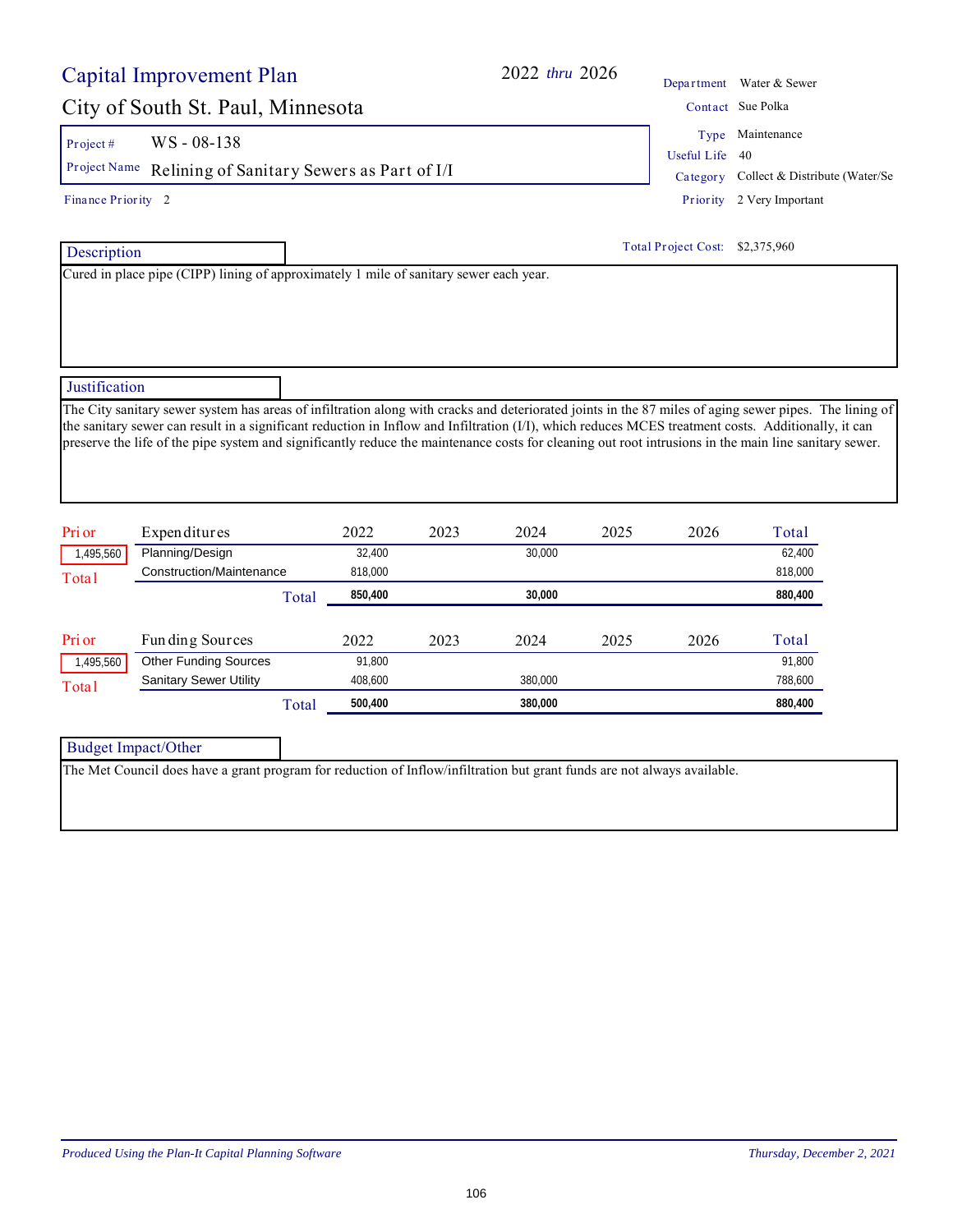|                                    | Capital Improvement Plan             |       |      |        | 2022 thru 2026 |           |                                 | Department Water & Sewer                |  |
|------------------------------------|--------------------------------------|-------|------|--------|----------------|-----------|---------------------------------|-----------------------------------------|--|
| City of South St. Paul, Minnesota  |                                      |       |      |        |                |           |                                 | Contact Pat Dunn                        |  |
| Project#                           | WS-12-96                             |       |      |        |                |           |                                 | Type Equipment                          |  |
| Project Name                       |                                      |       |      |        |                |           | Useful Life 20                  |                                         |  |
| Chlorination Equipment at 4 Wells  |                                      |       |      |        |                |           |                                 | Category Collect & Distribute (Water/Se |  |
| Finance Priority 2                 |                                      |       |      |        |                |           |                                 | Priority 2 Very Important               |  |
| Description                        |                                      |       |      |        |                |           | Total Project Cost: \$2,540,000 |                                         |  |
| installed.                         |                                      |       |      |        |                |           |                                 |                                         |  |
|                                    | size without permanent chlorination. |       |      |        |                |           |                                 |                                         |  |
|                                    |                                      |       |      |        |                |           |                                 |                                         |  |
|                                    | Expenditures                         |       | 2022 | 2023   | 2024           | 2025      | 2026                            | Total                                   |  |
| 100,000                            | Equip/Vehicles/Furnishings           |       |      | 40,000 |                | 1,200,000 | 1,200,000                       | 2,440,000                               |  |
|                                    |                                      | Total |      | 40,000 |                | 1,200,000 | 1,200,000                       | 2,440,000                               |  |
|                                    | Funding Sources                      |       | 2022 | 2023   | 2024           | 2025      | 2026                            | Total                                   |  |
| 100,000                            | <b>Water Utility</b>                 |       |      | 40,000 |                | 1,200,000 | 1,200,000                       | 2,440,000                               |  |
|                                    |                                      | Total |      | 40,000 |                | 1,200,000 | 1,200,000                       | 2,440,000                               |  |
| Pri or<br>Total<br>Pri or<br>Total | <b>Budget Impact/Other</b>           |       |      |        |                |           |                                 |                                         |  |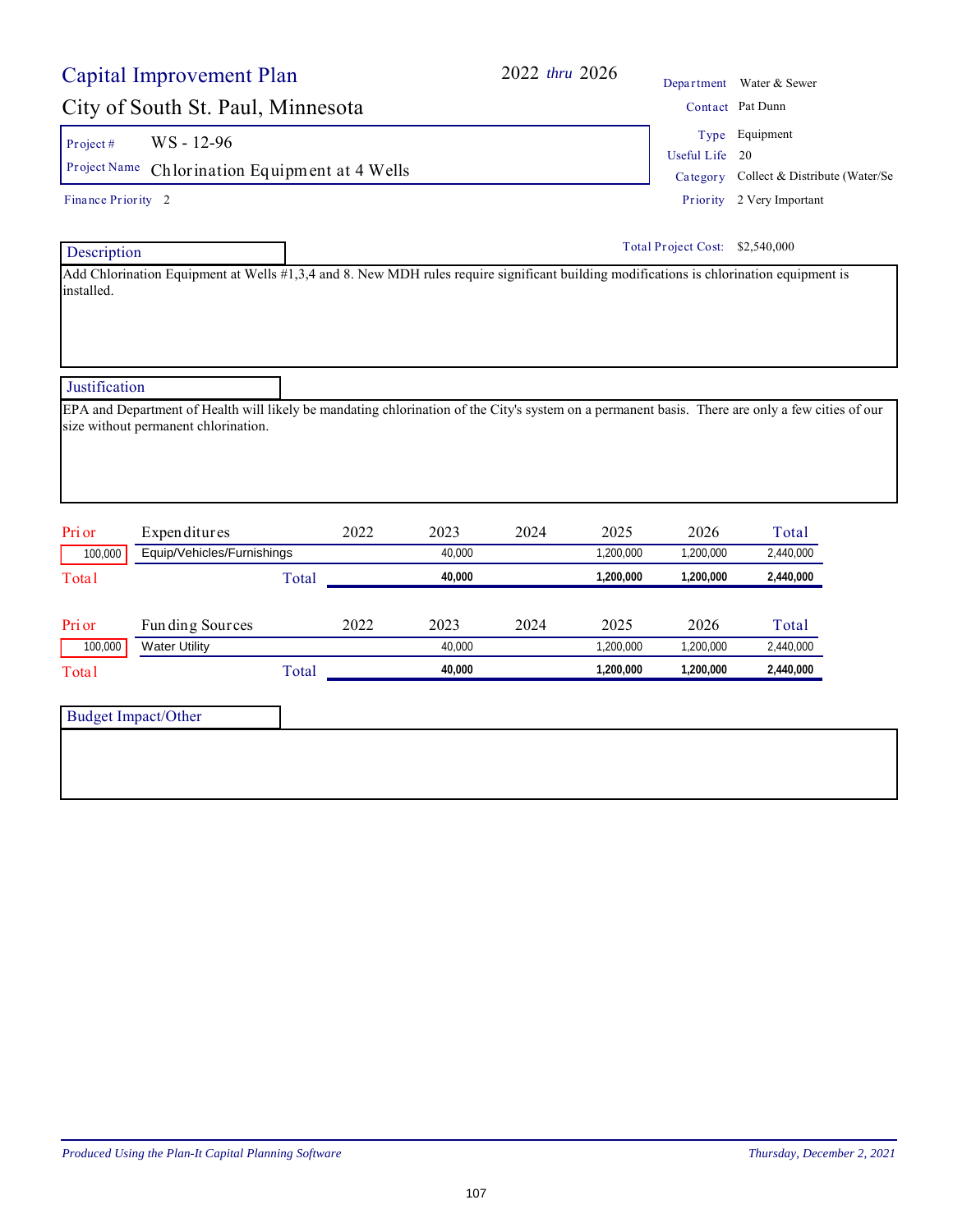City of South St. Paul, Minnesota Contact Pat Dunn 2022 *thru* 2026 Department Water & Sewer Type Improvement

Project #  $WS - 20-1$ 

Project Name Control Valve Improvements Category Collect & Distribute (Water/Se

Finance Priority

Description

Useful Life 50

Priority 2 Very Important

Total Project Cost: \$1,275,000

Upgrade of piping and valving at the Well #1 site including electronic pressure/flow valve connected to SCADA, and installation of check valve. Installation of 12-inch butterfly valve (SCADA contorlooed with bypass check valve at the 18th Ave water tower. Installation of pressure control valve at 2nd St N/7th Ave N to allow improved ability to move water from High pressure zone to Low pressure

zone during periods of high demand in the Low pressure zone

Installationof pressure control valve at South St/7th Ave to allow improved ability to move water from High pressure zone to Low pressure zone Installation of pressure control valves in the Oak Park Pressure Zone at Wentworth Ave. east of Jewell and 21st Ave N/Marie Ave

## Justification

The Well #1 valve will improve the ability to move water from the high to the low zone under high demand concitions, improve operation and distribution of water to the 9th Ave Reservoir, and improve the ability to deliver Well #1 water into the Low Pressure zone. The Fill control Valve at the 18th Ave Water Tower will provide the ability to balance the delivery between the 18th and 19th Ave towers which

both serve the High Pressure zone.

| Expenditures             |       | 2022    | 2023      | 2024 | 2025 | 2026 | Total     |
|--------------------------|-------|---------|-----------|------|------|------|-----------|
| Planning/Design          |       | 200,000 |           |      |      |      | 200,000   |
| Construction/Maintenance |       |         | 1,075,000 |      |      |      | 1,075,000 |
|                          | Total | 200,000 | 1,075,000 |      |      |      | 1,275,000 |
|                          |       |         |           |      |      |      |           |
| Fun ding Sources         |       | 2022    | 2023      | 2024 | 2025 | 2026 | Total     |
| <b>State</b>             |       |         | 500.000   |      |      |      | 500.000   |
| <b>Water Utility</b>     |       | 200.000 | 575.000   |      |      |      | 775,000   |
|                          | Total | 200.000 | .075.000  |      |      |      | 1.275.000 |

| <b>Budget Impact/Other</b> |  |
|----------------------------|--|
|                            |  |
|                            |  |
|                            |  |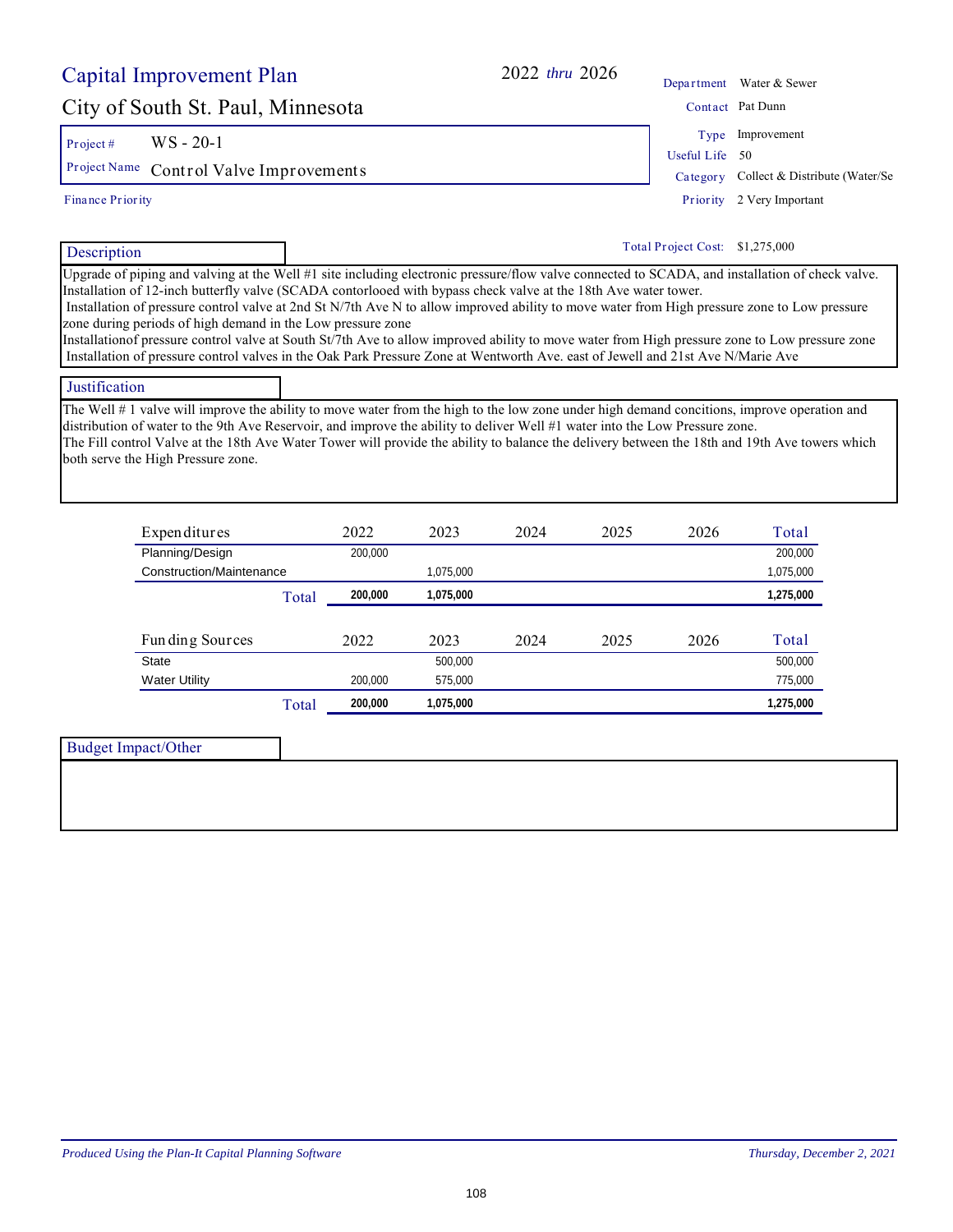| <b>Capital Improvement Plan</b>                                                                                                                                                                                                                                                                                                                                                                                                                                                                                                                                                                                                          |       |         |           | 2022 thru 2026 |      |                                 | Department Water & Sewer       |
|------------------------------------------------------------------------------------------------------------------------------------------------------------------------------------------------------------------------------------------------------------------------------------------------------------------------------------------------------------------------------------------------------------------------------------------------------------------------------------------------------------------------------------------------------------------------------------------------------------------------------------------|-------|---------|-----------|----------------|------|---------------------------------|--------------------------------|
| City of South St. Paul, Minnesota                                                                                                                                                                                                                                                                                                                                                                                                                                                                                                                                                                                                        |       |         |           |                |      |                                 | Contact Pat Dunn               |
| $WS - 20-2$<br>Project#                                                                                                                                                                                                                                                                                                                                                                                                                                                                                                                                                                                                                  |       |         |           |                |      | Useful Life                     | Type Unassigned                |
| Project Name I-494 Watermain Crossing Improvements                                                                                                                                                                                                                                                                                                                                                                                                                                                                                                                                                                                       |       |         |           |                |      | Category                        | Collect & Distribute (Water/Se |
| <b>Finance Priority</b>                                                                                                                                                                                                                                                                                                                                                                                                                                                                                                                                                                                                                  |       |         |           |                |      | Priority n/a                    |                                |
| Description                                                                                                                                                                                                                                                                                                                                                                                                                                                                                                                                                                                                                              |       |         |           |                |      | Total Project Cost: \$1,100,000 |                                |
| Structural lining of existing 6-inch I-494 crossing at 9th Avenue or replace with new 8-inch.<br>Loop water main on each side of I-494:<br>- Along 51st Street from 8th Ave to 9th Ave,<br>- Along 5th Ave ramp from 7th Ave to 5th Ave<br>Along south side of I-494 from 9th Ave to 8th Ave<br>Along 7th Ave ramp from 7th Ave to 5th Ave<br>Along 7th Ave from Ramp to Spruce<br>Abandon four existing crossings between 5th Ave and 7th Ave<br>Justification<br>Project reduces the risk of a water main break within the right of way of Interstate 494 and ensures adequate watermain capacity for existing<br>residential streets. |       |         |           |                |      |                                 |                                |
| Expenditures                                                                                                                                                                                                                                                                                                                                                                                                                                                                                                                                                                                                                             |       | 2022    | 2023      | 2024           | 2025 | 2026                            | Total                          |
| Planning/Design                                                                                                                                                                                                                                                                                                                                                                                                                                                                                                                                                                                                                          |       |         | 100,000   |                |      |                                 | 100,000                        |
| Construction/Maintenance                                                                                                                                                                                                                                                                                                                                                                                                                                                                                                                                                                                                                 |       |         | 1,000,000 |                |      |                                 | 1,000,000                      |
|                                                                                                                                                                                                                                                                                                                                                                                                                                                                                                                                                                                                                                          | Total |         | 1,100,000 |                |      |                                 | 1,100,000                      |
| Funding Sources                                                                                                                                                                                                                                                                                                                                                                                                                                                                                                                                                                                                                          |       | 2022    | 2023      | 2024           | 2025 | 2026                            | Total                          |
| <b>State</b>                                                                                                                                                                                                                                                                                                                                                                                                                                                                                                                                                                                                                             |       |         | 500,000   |                |      |                                 | 500,000                        |
| <b>Water Utility</b>                                                                                                                                                                                                                                                                                                                                                                                                                                                                                                                                                                                                                     |       | 350,000 | 250,000   |                |      |                                 | 600,000                        |
|                                                                                                                                                                                                                                                                                                                                                                                                                                                                                                                                                                                                                                          | Total | 350,000 | 750,000   |                |      |                                 | 1,100,000                      |
| <b>Budget Impact/Other</b>                                                                                                                                                                                                                                                                                                                                                                                                                                                                                                                                                                                                               |       |         |           |                |      |                                 |                                |
|                                                                                                                                                                                                                                                                                                                                                                                                                                                                                                                                                                                                                                          |       |         |           |                |      |                                 |                                |